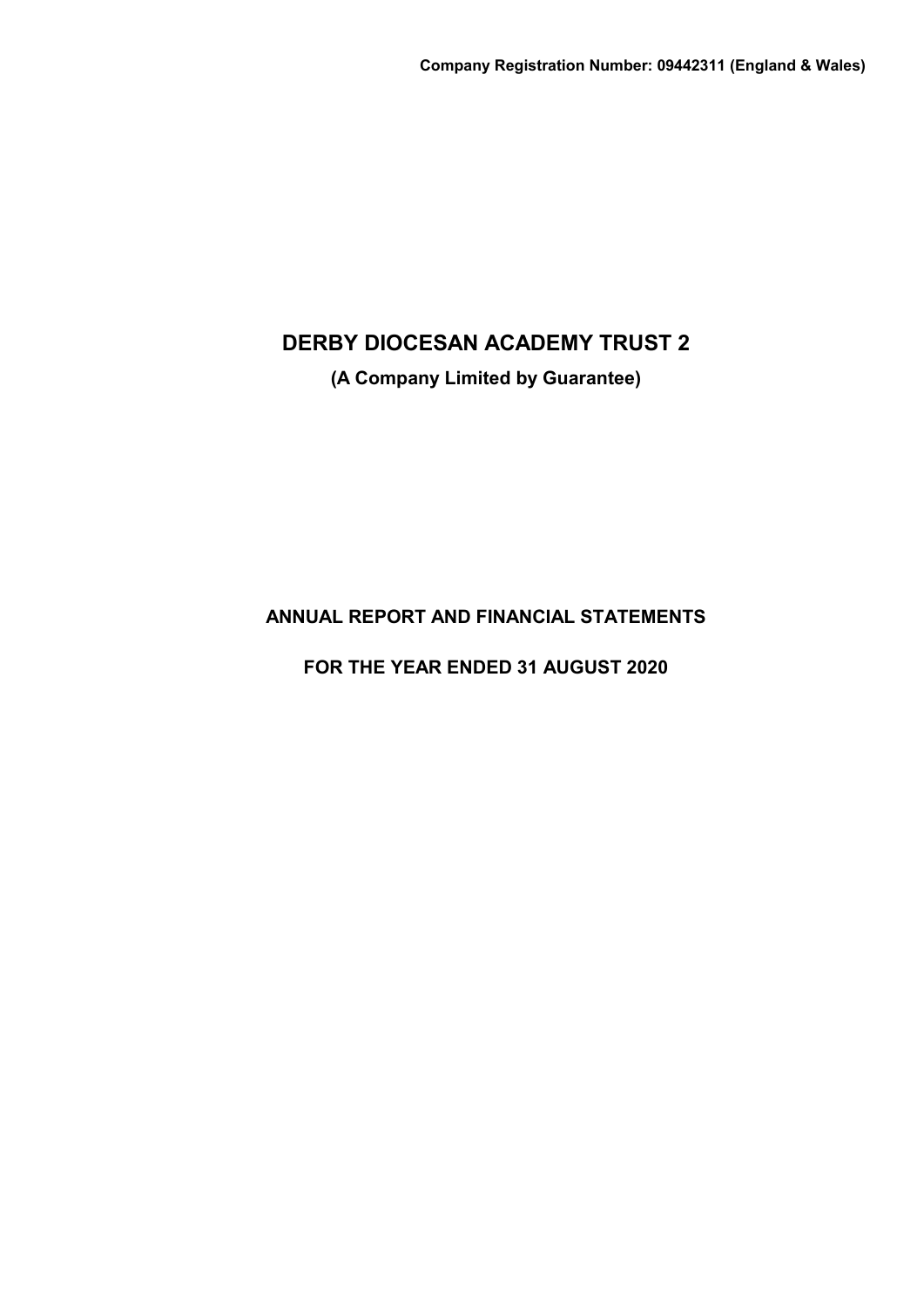**(A Company Limited by Guarantee)**

## **CONTENTS**

|                                                                                | Page      |
|--------------------------------------------------------------------------------|-----------|
| <b>Reference and Administrative Details</b>                                    | $1 - 2$   |
| <b>Trustees' Report</b>                                                        | $3 - 25$  |
| <b>Governance Statement</b>                                                    | $26 - 29$ |
| <b>Statement on Regularity, Propriety and Compliance</b>                       | 30        |
| <b>Statement of Trustees' Responsibilities</b>                                 | 31        |
| Independent Auditor's Report on the Financial Statements                       | $32 - 34$ |
| <b>Independent Reporting Accountant's Report on Regularity</b>                 | $35 - 36$ |
| Statement of Financial Activities Incorporating Income and Expenditure Account | $37 - 38$ |
| <b>Balance Sheet</b>                                                           | 39        |
| <b>Statement of Cash Flows</b>                                                 | 40        |
| Notes to the Financial Statements                                              | 41 - 76   |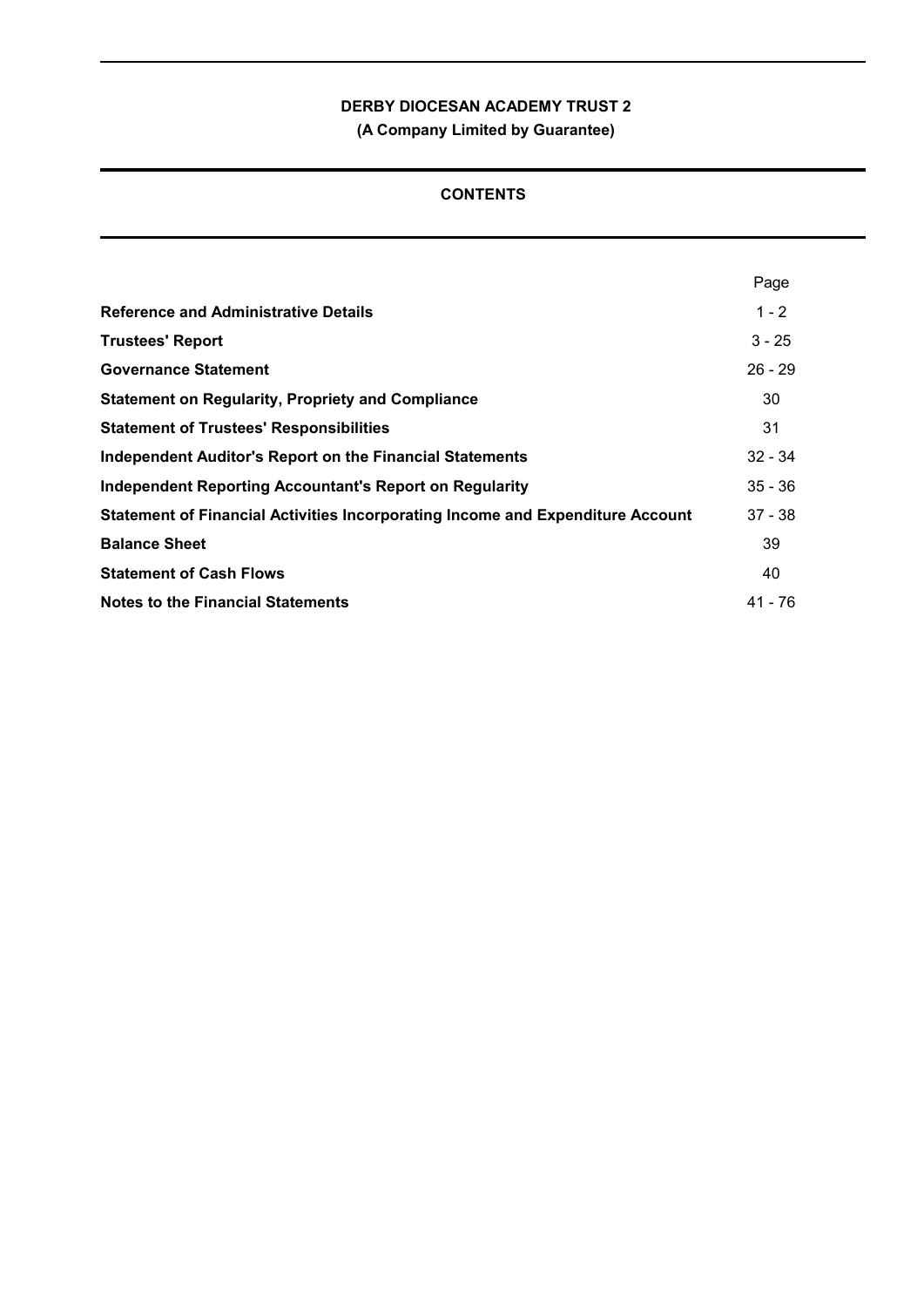**(A Company Limited by Guarantee)**

## **REFERENCE AND ADMINISTRATIVE DETAILS**

### **Members**

The Derby Diocesan Board of Education The Diocesan Secretary Derby Diocesan Board of Finance - Rachel Morris The Diocesan Bishop of Derby, The Rt Revd Libby Lane Anne Martin The Diocesan Director of Education (DDE) for Derby, Dr Alison Brown (appointed 1 October 2019)

### **Trustees**

Mr. Michael John Ford, Chair Mrs. Lisa Jane Bloor (resigned 14 December 2019) Mr. Mark Mallender, Chief Executive Ms. Sheila Mary Lock (appointed 26 March 2020) Mr. Neil Andrew Beeson (appointed 20 May 2020) Mr. David John Channon (resigned 31 August 2020) Mrs. Carol Coslett Ms. Alison Mary Brown Dr Sarah Hardman Charles Mr Declan McCauley, Acting CEO (resigned 20 March 2020)

### **Company registered number**

09442311

### **Company name**

Derby Diocesan Academy Trust 2

### **Principal and registered office**

Derby Diocese Board of Education Church House Full Street, Derby Derbyshire DE1 3DR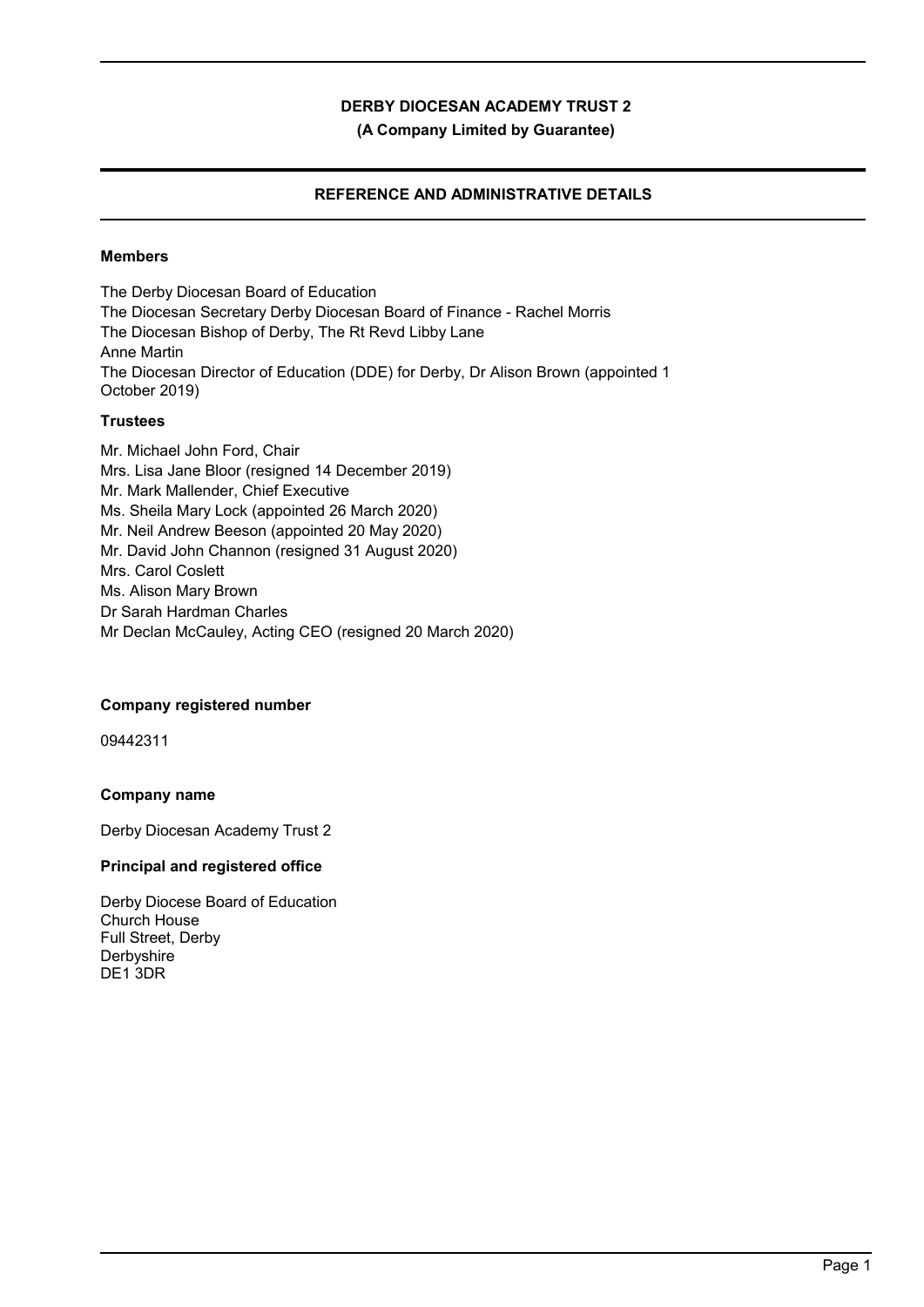#### **(A Company Limited by Guarantee)**

### **REFERENCE AND ADMINISTRATIVE DETAILS (CONTINUED) FOR THE YEAR ENDED 31 AUGUST 2020**

### **Company secretary**

Mr Jason Nicholas Hampton (resigned 13 December 2019) Michelmores Secretaries Limited JN Hampton (appointed 13 December 2019)

### **Chief executive officer**

Mr Mark Mallender

#### **Senior management team**

Ms Sarah Ferguson, Chief Operating Officer Mr Mark Mallender, CEO Richard Wetherall, Consultant Director of Finance (AMF (UK) Limited)

#### **Independent auditor**

Crowe U.K. LLP Black Country House Rounds Green Road **Oldbury** West Midlands B69 2DG

### **Bankers**

Lloyds Bank Plc Iron Gate Derby DE1 3FT

### **Solicitors**

Michelmores, Woodwater House, Pynes Hill, Exeter, EX2 5WR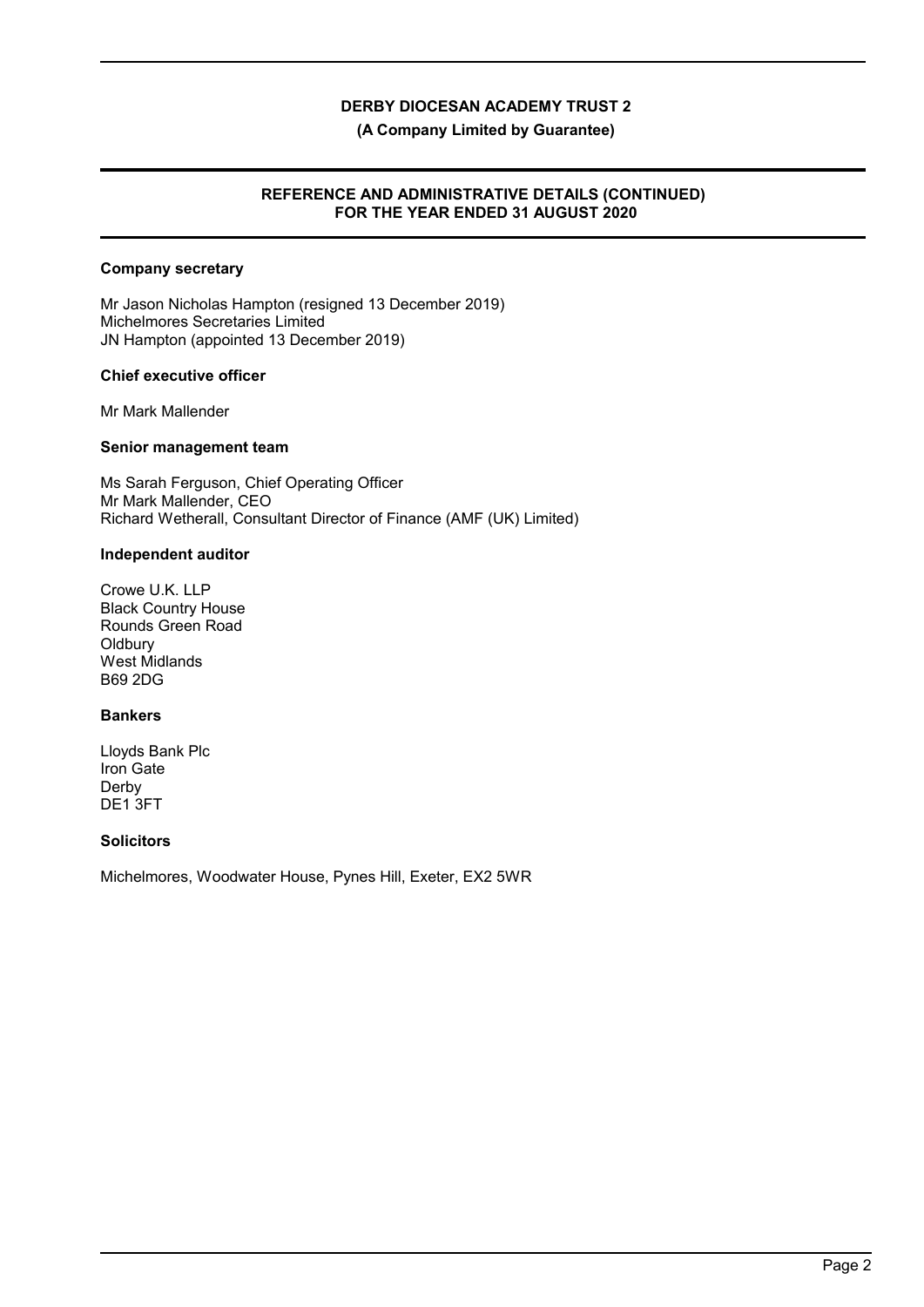#### **(A Company Limited by Guarantee)**

### **TRUSTEES' REPORT FOR THE YEAR ENDED 31 AUGUST 2020**

The Trustees present their Annual Report together with the financial statements and Auditor's Report of the Charitable Company for the year 1 September 2019 to 31 August 2020. The Annual Report serves the purposes of both a Trustees' Report, and a Directors' report under company law.

The Multi Academy Trust operates thirteen primary academies for pupils aged up to 11 years old serving the Derbyshire catchment area. The thirteen academies are, St Giles CE Primary School, St Laurence CE VA Primary School, Turnditch CE Primary School, All Saints Junior School, Matlock All Saints Infant school, Holbrook CE Primary School, William Gilbert Endowed CE Primary School, Scargill CE Primary School, Bolsover Junior School, Arboretum Primary School, Griffe Field Primary School, Loscoe CE Primary School and St Werburgh's CE Pimary School. The Multi Academy Trust has a pupil capacity of 3533 and had a roll of 3290 in the school census on October 2020

2019/20 has seen further conservative growth with the successful addition of 1 further academy in to the trust. In conjunction with this growth great progress has continued in partnership with the DfE regarding the future of DDAT and how the trust may best serve the schools in Derby City and Derbyshire. This communication has culminated in an agreed strategy for doubling the size of the trust in the next 2 years, with the strategic plan outlining the phased approach. The growth plan has been included in the plans for future periods section.

The inception of the 'regional hub director' model last year has developed and ensures appropriate levels of responsibility and accountability are maintained as the number of schools grow. This model has benefitted from the addition of St Werburgh's within the city.

Investment in resources has been undertaken with an increase to staffing with an Executive PA being brought in to the trust within the year. In addition finance support and training has been provided to all schools to assist on improving reporting and supporting the transition to a new consistent financial system. The trust has further utilised expertise within the schools to provide greater central trust support, this is evidenced through executive HT support at St Peter's.

The growth within the trust has enabled the appointment of a finance assistant (starting in September 2020) and HR assistant (starting in August 2020). Additional finance support through TcAF has supported the trust to upgrade the website and set up a training booking system. This training has developed through the year and now the trust supports schools from within the Diocese and wider communities including parents.

The trust has also invested in governance, with a move towards assigning directors to the schools to provide additional links between the trust and academies and ensure consistent processes and governance are prevalent.

### **COVID COMMENTARY**

Within this year the trust has had to deal with the Coronavirus pandemic. Although challenging, this has provided added focus and reasoning towards the ethos and vision of the trust.

From the outset, the senior team have taken ownership to provide clear oversight, guidance and management of the position. The regular updates to DfE and Government guidance were reviewed centrally before the Trust provided direction and subsequent guidance to schools. Information was shared through daily briefings to all schools with important information to ensure the safety of staff and pupils, as well as drawing up individual reopening plans and curriculum delivery plans. The DDAT plans were shared with Local Authorities who then based the wider planning of Derby and Derbyshire schools around some of these templates. Strong communication was evident with discussions with local and national stakeholders. The CEO developed partnerships with national supermarket chains to support FSM provision and also support for families to obtain remote learning packs and resources for their children. As a result, the DfE developed a case study as an example of good practice based on the actions of DDAT. Home learning packs were produced by the DDAT School Improvement team that were available on the DDAT website for any school nationally to download, adapt and use to facilitate effective remote learning. The learning within the packs was sequential and based around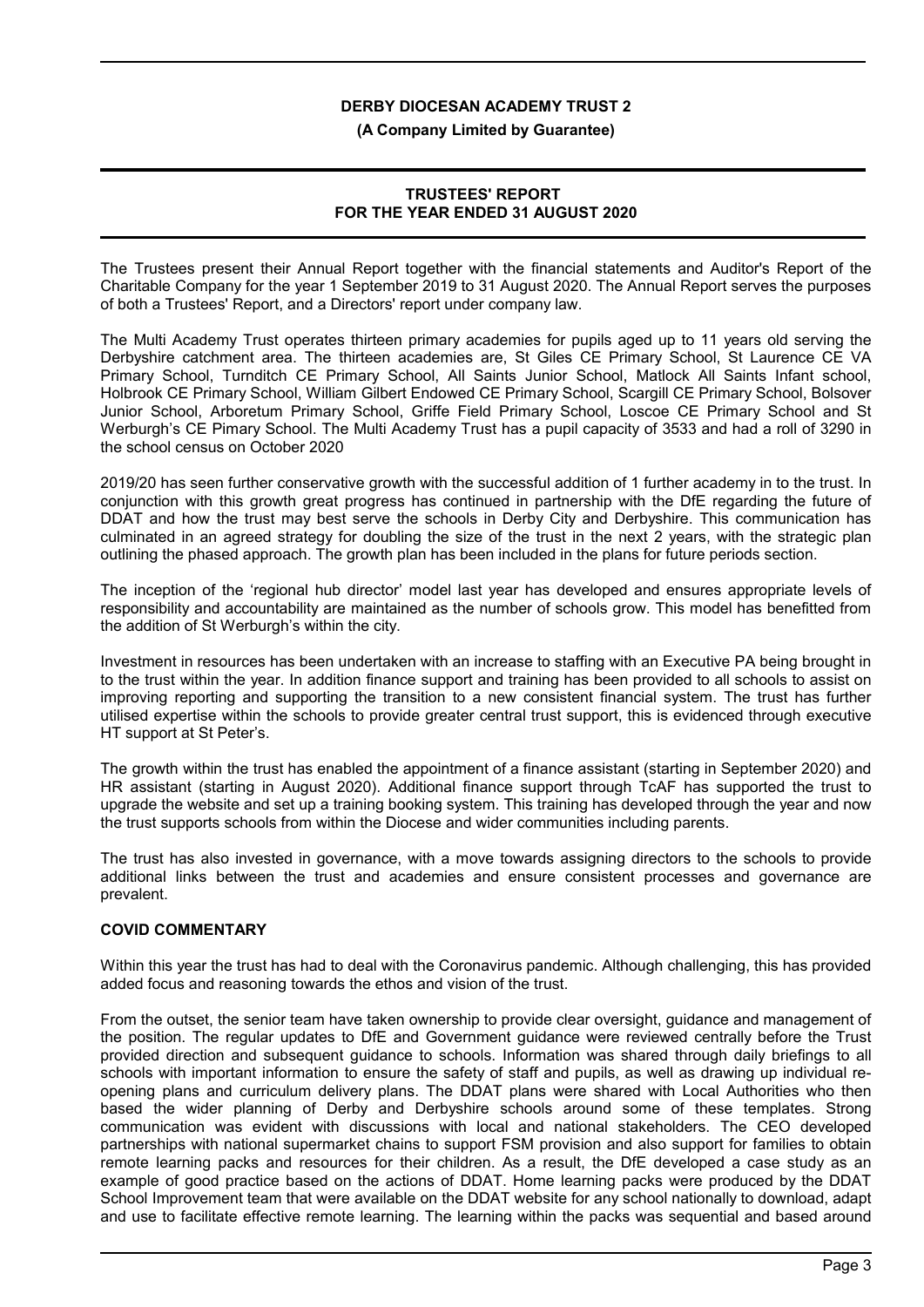#### **(A Company Limited by Guarantee)**

### **TRUSTEES' REPORT (CONTINUED) FOR THE YEAR ENDED 31 AUGUST 2020**

key themes of the elements and 'north, south, east and west'.

DDAT swiftly moved all training and CPD online to ensure that staff could continue to develop professionally through the period of lockdown. The DDAT training sessions were greatly enhanced to ensure staff could effectively deliver education in the difficult circumstances. Training sessions were also designed, created and delivered to parents to support remote learning.

The COVID pandemic resulted in a clearer focus on the DDAT vision and ethos in a number of ways. The positive relationships within DDAT were enhanced even further as the family of schools worked together to overcome challenges. The response of the DDAT central team was greatly appreciated by the schools who felt fully supported to face the uncertain times. Schools have reported a very positive change in the relationships they have with their wider community and in particular parents and carers are extremely supportive of the schools and the work that staff do to provide the highest standard of provision.

Whilst the education sector continues to adapt to the fast moving changes as a result of the pandemic, the DDAT schools and central team remain flexible and well-prepared to make the adaptations needed to keep their staff, pupils and entire communities safe whilst continuing to provide excellent education.

### **STRUCTURE, GOVERNANCE AND MANAGEMENT**

#### **a. CONSTITUTION**

The Academy Trust is a company limited by guarantee and an exempt charity. The Charitable Company's memorandum and articles of association are the primary governing documents of the Academy Trust. The Trustees of Derby Diocesan Academy Trust 2 are also the Directors of the Charitable Company for the purposes of company law. The Charitable Company is known as Derby Diocesan Academy Trust. Details of the trustees who served during the year are included in the Reference and Administrative Details on page 1.

### **b. MEMBERS' LIABILITY**

Each member of the charitable company undertakes to contribute to the assets of the charitable company in the event of it being wound up while they are a member, or within one year after they cease to be a member, such amount as may be required, not exceeding £10, for the debts and liabilities contracted before they ceased to be a member.

### **c. TRUSTEES' INDEMNITIES**

The Academy Trust purchases indemnity insurance to cover the liability of the Trustees which by virtue of any rule of law would otherwise attach to them in respect of any negligence, default or breach of trust or breach of duty of which they may be guilty in relation to the Academy Trust; provided that any insurance shall not extend to any claim arising from any act or omission which the Trustees knew to be a breach of trust or breach of duty or which was committed by the Trustees in reckless disregard to whether it was a breach of trust or breach of duty or not and provided also that any such insurance shall not extend to the costs of any unsuccessful defence to a criminal prosecution brought against the trustees in their capacity as Directors of the Academy Trust.

### **d. METHOD OF RECRUITMENT AND APPOINTMENT OR ELECTION OF TRUSTEES**

Trustees are recruited to the board based on their specialist skills and empathy for the ethos of the Trust and its objectives. Trustees and officers nominate new trustees to the members for appointment. Appointments are formally approved by resolution.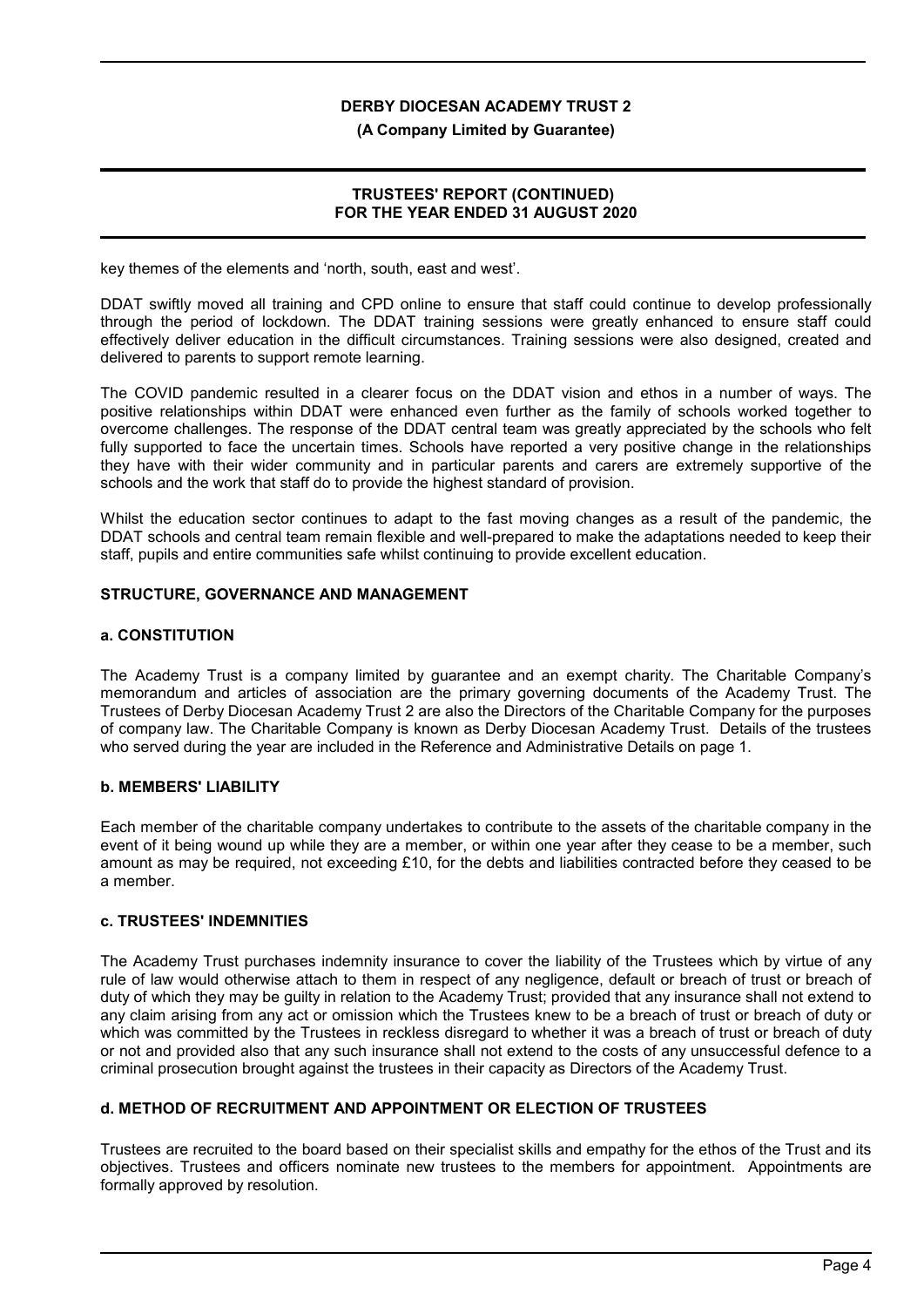**(A Company Limited by Guarantee)**

### **TRUSTEES' REPORT (CONTINUED) FOR THE YEAR ENDED 31 AUGUST 2020**

#### **STRUCTURE, GOVERNANCE AND MANAGEMENT (continued)**

#### **e. POLICIES ADOPTED FOR THE INDUCTION AND TRAINING OF TRUSTEES**

New trustees are assessed for experience and knowledge as academy trustees and appropriate induction is provided. Ongoing trustee skills needs assessment is carried out by Clerk with appropriate training being arranged.

The Trust have planned a governance support programme to embed procedures that link the Local Governing Board with the Derby Diocesan Academy Trust Board and to ensure governance remains effective as Derby Diocesan Academy Trust grows. An educational governance consultant and trainer with considerable multi academy trust experience will lead the governance support programme.

### **f. ORGANISATIONAL STRUCTURE**

Governance: The Board of Trustees is responsible for ensuring that the vision, ethos and strategic direction of the Trust are clearly defined and ensuring the sound, proper and effective use of the school's financial resources. Schemes of delegation and authorisation limits are set out in the Trust's financial regulations.

Management: The Trust's day to day operations are managed by the Accounting Officer/ CEO/Chairman, Chief Financial Officer and Academy Hub Lead.

Academy Governance: Each Academy is governed by a local governing body. The functions of the governing body include:

- ensuring that the vision, ethos and strategic direction of the school are clearly defined
- ensuring that the headteacher performs his or her responsibilities for the educational performance of the school
- ensuring the sound, proper and effective use of the school's financial resources

The principal/headteacher's responsibilities at each academy include:

- the internal organisation, management and control of the school; and
- the educational performance of the school

### **g. ARRANGEMENTS FOR SETTING PAY AND REMUNERATION OF KEY MANAGEMENT PERSONNEL**

The Trust's key management personnel are appointed by the trustees. Academy key management staff are appointed by the local governing board and Trust managers. .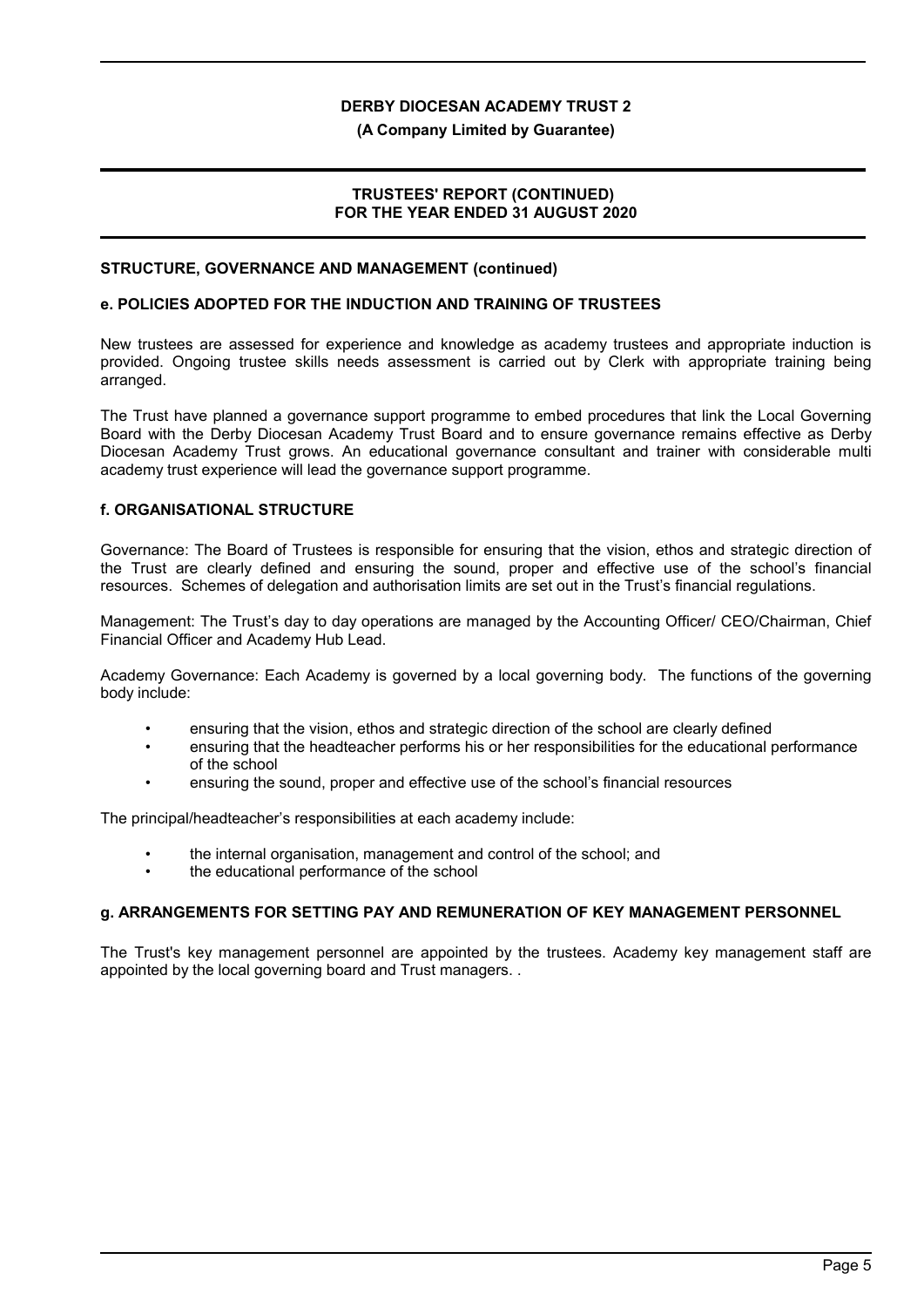#### **(A Company Limited by Guarantee)**

### **TRUSTEES' REPORT (CONTINUED) FOR THE YEAR ENDED 31 AUGUST 2020**

#### **STRUCTURE, GOVERNANCE AND MANAGEMENT (continued)**

#### **h. ENGAGEMENT WITH EMPLOYEES (INCLUDING DISABLED PERSONS)**

Employees have been consulted on issues of concern to them by means of regular consultative committee and staff meetings and have been kept informed on specific matters directly by management. The academy carries out exit interviews for all staff leaving the organisation and has adopted a procedure of upward feedback for senior management and the Trustees.

The academy has implemented a number of detailed policies in relation to all aspects of personnel matters including:

- Equal opportunities policy
- Volunteers' policy
- Health & safety policy

In accordance with the academy's equal opportunities policy, the academy has long-established fair employment practices in the recruitment, selection, retention and training of disabled staff.

Full details of these policies are available from the academy's offices.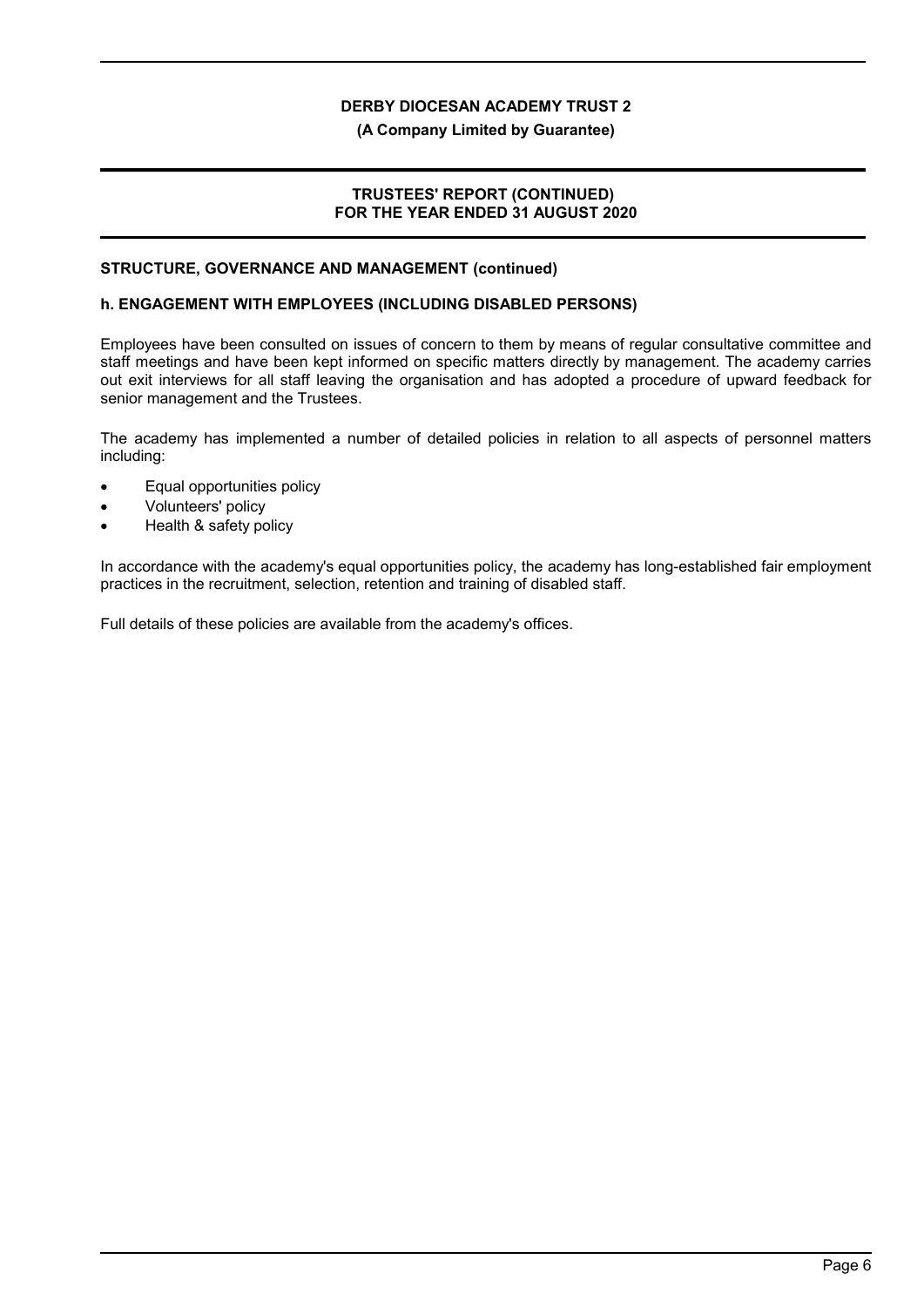#### **(A Company Limited by Guarantee)**

### **TRUSTEES' REPORT (CONTINUED) FOR THE YEAR ENDED 31 AUGUST 2020**

#### **OBJECTIVES AND ACTIVITIES**

#### **a. OBJECTS AND AIMS**

The Trust's aim is to advance for the public benefit education in the United Kingdom, in particular but without prejudice to the generality of the foregoing by establishing, maintaining, carrying on, managing and developing Academies which shall offer a broad and balanced curriculum and which shall include:

- Church of England schools designated as such which shall be conducted in accordance with the principles, practices and tenets of the Church of England both generally and in particular in relation to arranging for religious education and daily acts of worship, and having regard to any advice issued by the Diocesan Board of Education; and
- Other Academies whether with or without a designated religious character; but in relation to each of the Academies to recognise and support their individual ethos, whether or not designated Church of England.

### **b. OBJECTIVES, STRATEGIES AND ACTIVITIES**

#### **Vision and Values**

The Derby Diocese Board of Education has established a Multi Academy Trust "to provide the best possible education for the pupils in their care based on the Christian principle that Every Child Matters to God."

Derby Diocesan Academy Trust (DDAT) is approved by the DFE as an academy sponsor. DDAT supports schools with an exceptional school improvement strategy, and looks after the business elements of running an academy, protecting the distinctively Christian nature of each school.

DDAT aims to:

- Provide children with excellent educational provision
- rapidly improve under performing schools
- develop effective school to school support
- build strong relationships and promote work with external partners
- raise aspirations and tackle disadvantage so that no pupil is failed by their school

The purpose of DDAT is to secure rapid and sustained improvement for every Academy it sponsors, and to sustain and build on the improvement of our converter academies. DDAT is rooted fully in the distinctively Christian and inclusive ethos of the MAT, DBE and the wider Diocese. DDAT will enable schools to work together, share expertise and maximise resources. Our vision is for a family of DDAT academies that offers an outstanding learning experience for every child that will enable them to reach their full potential in mind, body and spirit, thereby genuinely changing their lives.

As Academies within DDAT develop and improve, they will be expected and required to share their journey, skills and expertise with other DDAT academies. DDAT will encourage and nurture the dissemination of good practice, fostering a self sustaining culture of aspiration for educational excellence across all schools and exemplifying Christian values in every area.

DDAT follow a number of guiding principles:

- To promote an educational community based on love and inclusivity, providing a beacon where all can flourish.
- To foster, maintain and celebrate Christian distinctiveness in our schools.
- To ensure that our academies are centres of excellence with a focus on the nurture and achievement of all their members.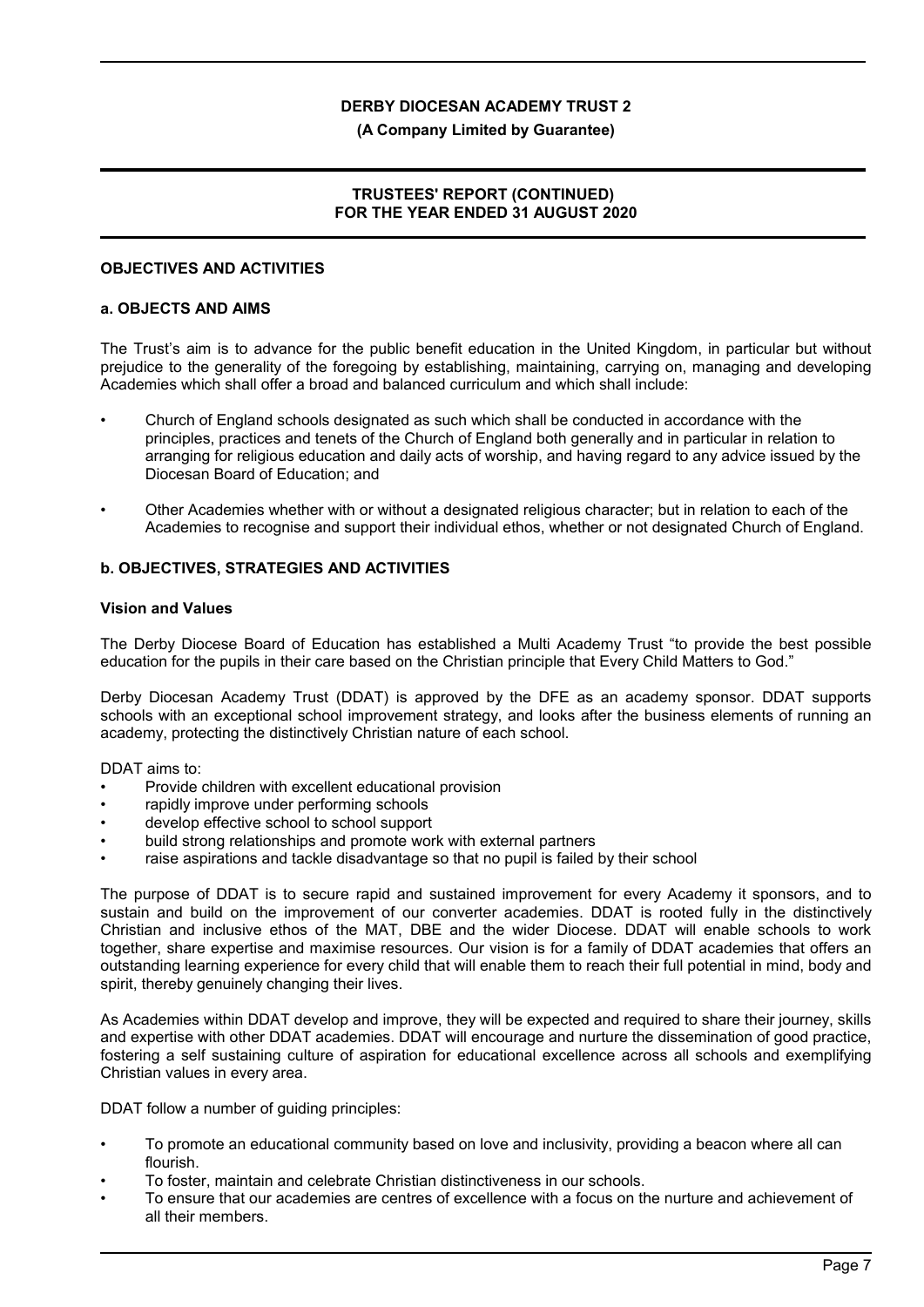#### **(A Company Limited by Guarantee)**

### **TRUSTEES' REPORT (CONTINUED) FOR THE YEAR ENDED 31 AUGUST 2020**

#### **OBJECTIVES AND ACTIVITIES (continued)**

- To promote mutual support, encouragement and benefit between all our academies.
- To develop future and aspirational thinking based on our educational heritage and to make use of the latest research in pedagogy and child development.
- To support the nurture and respect of God's creation with a close focus on the sustainability agenda.
- All human beings are made in the image of God. Each child is a unique human being, made by God and loved by him, and worth the highest possible standards of education and care and the closest attention to what will enable them to flourish.
- We must ensure that 'every child and young person has a life enhancing encounter with the Christian faith'.
- To recognise and enable those who often remain invisible, through ethnic or cultural disadvantage, or through disability or poverty.

Church schools have a particular vocation to the poor and vulnerable, to enable them through education to change their lives.

DDAT have adopted the wider vision of the Diocesan Board of Education:



### School Improvement Strategy

DDAT have a structured approach to school improvement. An educational audit of the school prior to conversion will highlight areas where, and to what level, the MAT board, through the Head of School Improvement; will support the school post conversion. The level of support will depend on the category which either Ofsted or the MAT board, place the school.

DDAT have clear criteria based on Ofsted/DfE requirements and local knowledge in order to place a school at one of three levels based on its developmental state. The level will not necessarily be the same as the most recent Ofsted judgement but will be based on ongoing assessment resulting from school improvement visits.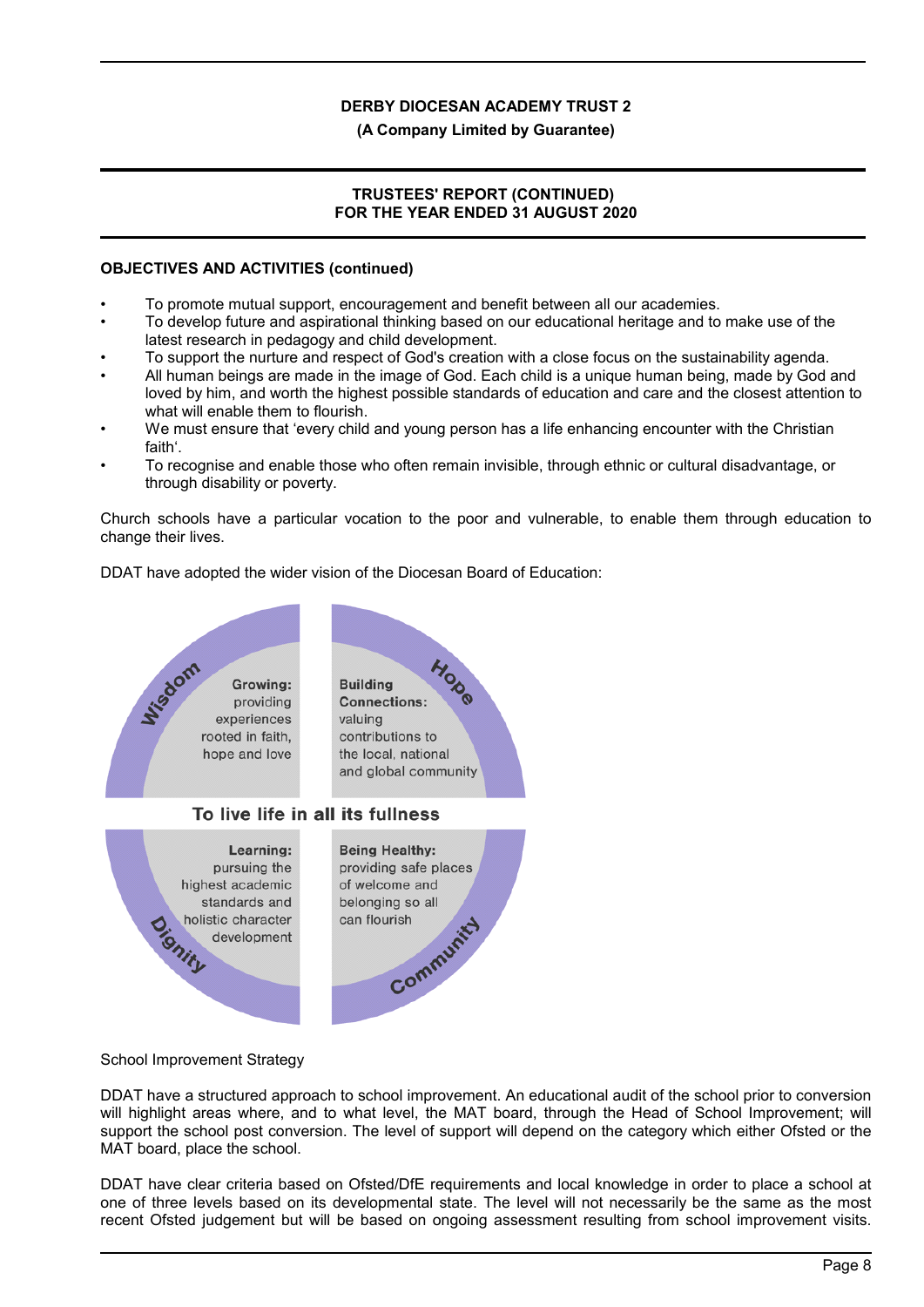#### **(A Company Limited by Guarantee)**

### **TRUSTEES' REPORT (CONTINUED) FOR THE YEAR ENDED 31 AUGUST 2020**

#### **OBJECTIVES AND ACTIVITIES (continued)**

There will be at least 6 such visits each year by a member of the school improvement team.

The key to the DDAT school improvement model is that the school is not judged by its last Ofsted inspection. This could have been as long as 10 years ago. Experience has shown that schools may have fallen from Outstanding to Inadequate in one Ofsted cycle. Such schools may have received little, if any, outside scrutiny because they were deemed as outstanding and therefore given considerable autonomy by the maintaining authority. DDAT has an approach to ensure that this cannot happen. Within DDAT, autonomy is earned, but there is still external scrutiny and rigour – at least 6 times a year. If a 'grade 1' Academy is showing signs of decline then the board will recategorise the school. This will result in the necessary intervention to stop the school declining any further and putting it back on track to achieve outstanding outcomes. DDAT would, in such circumstances, increase the management fee it receives from the school in order to put more support and challenge in back in where it is needed. The decisionmaking powers that the school has would be reduced. Equally, when an Academy has evidenced improvement, more autonomy is handed back to governors – they can make more decisions independently, the intensity and frequency of the support and challenge would reduce and the management fee would also reduce as less support and challenge will be needed. However, the Academy will still be monitored rigorously at least every 6 weeks.

Each school is aiming to become outstanding, but the barriers to this in each school can be very different. Therefore, DDAT do not produce an action plan to fit all Academies, but instead produce bespoke action plans to bring about rapid improvement in those Academies that need it or to ensure that the high standards are maintained in the outstanding schools.

This approach ensures early intervention in all schools before it is too late to protect the interests of the children.

Future Challenges

- Ensuring that the DDAT brand continues to represent something that is distinctively Christian within this professional context and as community schools join the Trust.
- Keep the focus on rigorous school improvement as set out in our 3 level approach so that all schools remain or become good or better.
- Managing growth and resisting the temptation to grow too quickly.
- Managing the vagaries of school demand to join DDAT in an ever changing and diverse local and national context.
- Building capacity of our own staff team so that DDAT are able to provide the high-quality services expected by schools on joining.
- Developing and maintaining positive links with Unions
- Ensuring that the continuing professional development for all of our staff team is up to date and relevant.
- COVID- Ensuring safe and effective practice safeguarding the welfare of all pupils and staff.

### **c. PUBLIC BENEFIT**

Derby Diocesan Academy Trust provides significant public benefit through the dedicated school improvement programme. This programme will improve the quality of teaching and learning in the Derby and Derbyshire catchment area. The aims and objectives described earlier detail how the work of the Trust provide public benefit.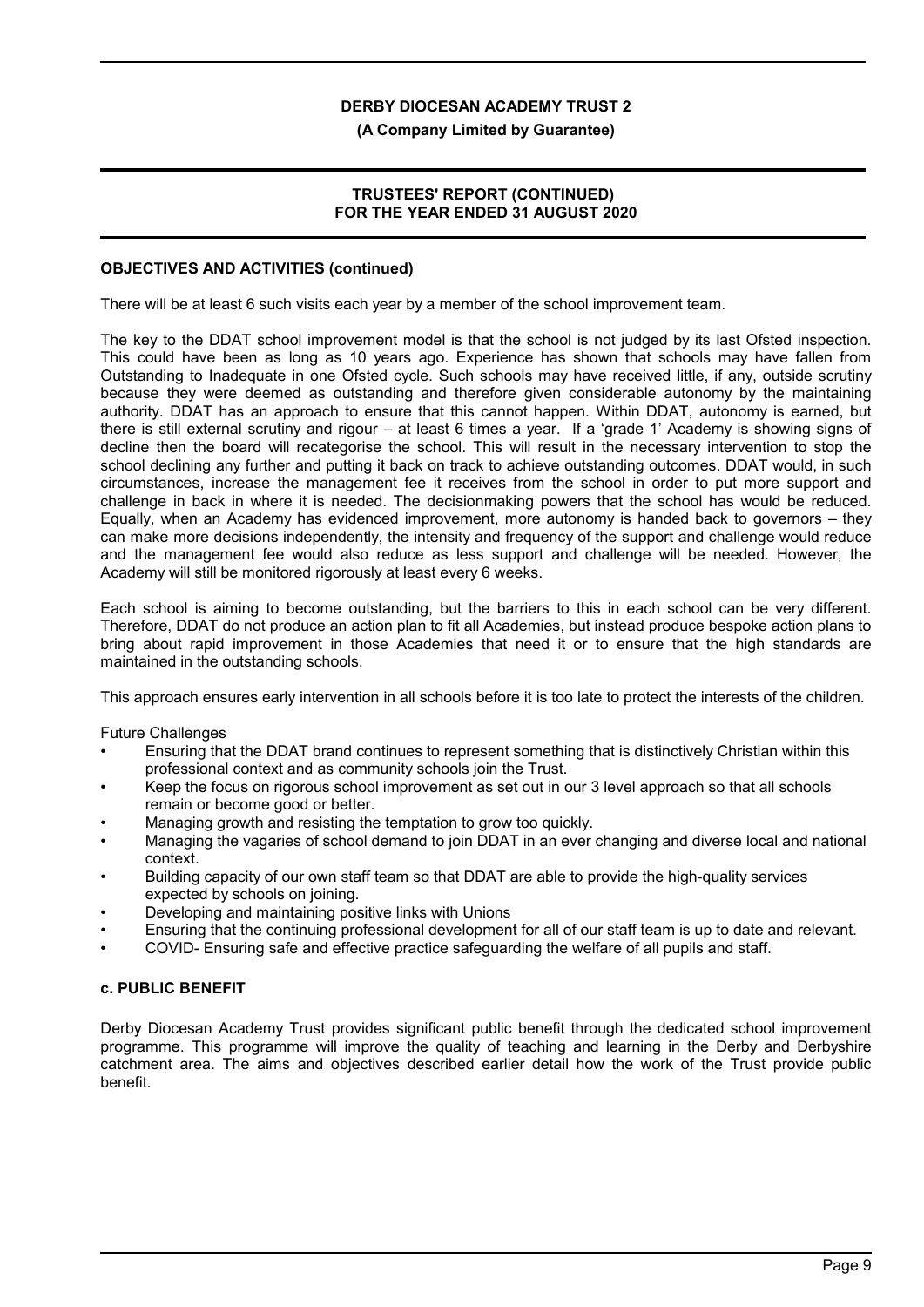**(A Company Limited by Guarantee)**

### **TRUSTEES' REPORT (CONTINUED) FOR THE YEAR ENDED 31 AUGUST 2020**

## **OBJECTIVES AND ACTIVITIES (continued)**

## **STRATEGIC REPORT**

#### ACHIEVEMENTS AND PERFORMANCE

Summary of 2019 outcomes for DDAT Schools. This is the latest data available

DDAT outcomes for all schools in DDAT at the time of Summer 2019 Assessments regardless of the amount of time in DDAT. Some schools 5+ Years others a matter of weeks.



Graphs demonstrate that as a trust our schools are in line with the national average for both attainment and progress measures in Reading, writing, maths and combined.

| EE KS2 Attainment 2019<br>609 pupils                                        |                                                                                                                                                                                                                                                                                                                                                                                                                                                                                            | 03 KS2 Progress 2019<br>768 metched quality                                  | EE KS2 Attainment 2019<br>109 papils            |                                                                                                                                                                                                                                                                                                                                                                                                   | EEI KS2 Progress 2019<br>758 metabod pupils                |
|-----------------------------------------------------------------------------|--------------------------------------------------------------------------------------------------------------------------------------------------------------------------------------------------------------------------------------------------------------------------------------------------------------------------------------------------------------------------------------------------------------------------------------------------------------------------------------------|------------------------------------------------------------------------------|-------------------------------------------------|---------------------------------------------------------------------------------------------------------------------------------------------------------------------------------------------------------------------------------------------------------------------------------------------------------------------------------------------------------------------------------------------------|------------------------------------------------------------|
| % Expected standard+ Writing V                                              |                                                                                                                                                                                                                                                                                                                                                                                                                                                                                            | % Expected standard+ Writing                                                 | % Expected standard+ Maths                      |                                                                                                                                                                                                                                                                                                                                                                                                   | % Expected standard+ Maths $\vee$                          |
| 76%                                                                         | <b>HEND</b>                                                                                                                                                                                                                                                                                                                                                                                                                                                                                | $-1%$                                                                        | 77%                                             | ALC: U<br>design and contract the company<br><b>CALLS:</b>                                                                                                                                                                                                                                                                                                                                        | $-1%$                                                      |
|                                                                             | PERSONAL                                                                                                                                                                                                                                                                                                                                                                                                                                                                                   |                                                                              |                                                 | 20.96<br>$\sim$                                                                                                                                                                                                                                                                                                                                                                                   |                                                            |
| FFT Rank                                                                    | 100<br>2010<br>2014<br>227<br>2012<br>+ Top crashetter + Nettent Avenue                                                                                                                                                                                                                                                                                                                                                                                                                    | <b>FFT Ronk</b>                                                              | FFT Ronk<br><b>AFTER #</b><br>$100 -$<br>$\sim$ | and the<br>20M<br>22.8<br>2279<br>2011<br>· Your experience - · National Avenue                                                                                                                                                                                                                                                                                                                   | <b>FFT Rank</b><br>500                                     |
| 2001<br><b>GETTIN</b> IN<br>$-1$<br>In low with the net lonal average (70%) |                                                                                                                                                                                                                                                                                                                                                                                                                                                                                            | <b>SETTER P.</b><br>100<br>$\sim$<br>In line with the national annuals (250) | In line with the national average (79%)         |                                                                                                                                                                                                                                                                                                                                                                                                   | <b>BETTER IN</b><br>In Tex with the national everage (252) |
|                                                                             |                                                                                                                                                                                                                                                                                                                                                                                                                                                                                            |                                                                              |                                                 |                                                                                                                                                                                                                                                                                                                                                                                                   |                                                            |
| % Higher standard Writing                                                   |                                                                                                                                                                                                                                                                                                                                                                                                                                                                                            | % Higher standard Writing                                                    | % Higher standard Maths \                       |                                                                                                                                                                                                                                                                                                                                                                                                   | % Higher standard Maths                                    |
| 24%                                                                         | 25%                                                                                                                                                                                                                                                                                                                                                                                                                                                                                        | $+5%$                                                                        | 23%                                             | 25.5                                                                                                                                                                                                                                                                                                                                                                                              | $-3%$                                                      |
|                                                                             | $\label{eq:2.1} \begin{split} \frac{1}{2} \left( \frac{1}{2} \left( \frac{1}{2} \left( \frac{1}{2} \right) \left( \frac{1}{2} \right) \left( \frac{1}{2} \right) \left( \frac{1}{2} \right) \left( \frac{1}{2} \right) \left( \frac{1}{2} \right) \left( \frac{1}{2} \right) \left( \frac{1}{2} \right) \left( \frac{1}{2} \right) \left( \frac{1}{2} \right) \left( \frac{1}{2} \right) \left( \frac{1}{2} \right) \left( \frac{1}{2} \right) \left( \frac{1}{2}$<br>and in<br><b>SIG</b> |                                                                              |                                                 | 29.91<br>$A = \frac{1}{2} \left( \frac{1}{2} \sum_{i=1}^n \frac{1}{2} \left( \frac{1}{2} \sum_{i=1}^n \frac{1}{2} \left( \frac{1}{2} \sum_{i=1}^n \frac{1}{2} \right) \right) + \sum_{i=1}^n \frac{1}{2} \sum_{i=1}^n \frac{1}{2} \sum_{i=1}^n \frac{1}{2} \sum_{i=1}^n \frac{1}{2} \sum_{i=1}^n \frac{1}{2} \sum_{i=1}^n \frac{1}{2} \sum_{i=1}^n \frac{1}{2} \sum_{i=1}^n \frac{1}{$<br>$56$ %. |                                                            |
| FFT Rank                                                                    | <b>STR</b><br><b>MAY</b><br>2019<br>3016<br>2010                                                                                                                                                                                                                                                                                                                                                                                                                                           | <b>FFT Rock</b>                                                              | FFT Ronk                                        | 12%<br>2219<br>227.9<br>2014<br>201T                                                                                                                                                                                                                                                                                                                                                              | FFT Rank                                                   |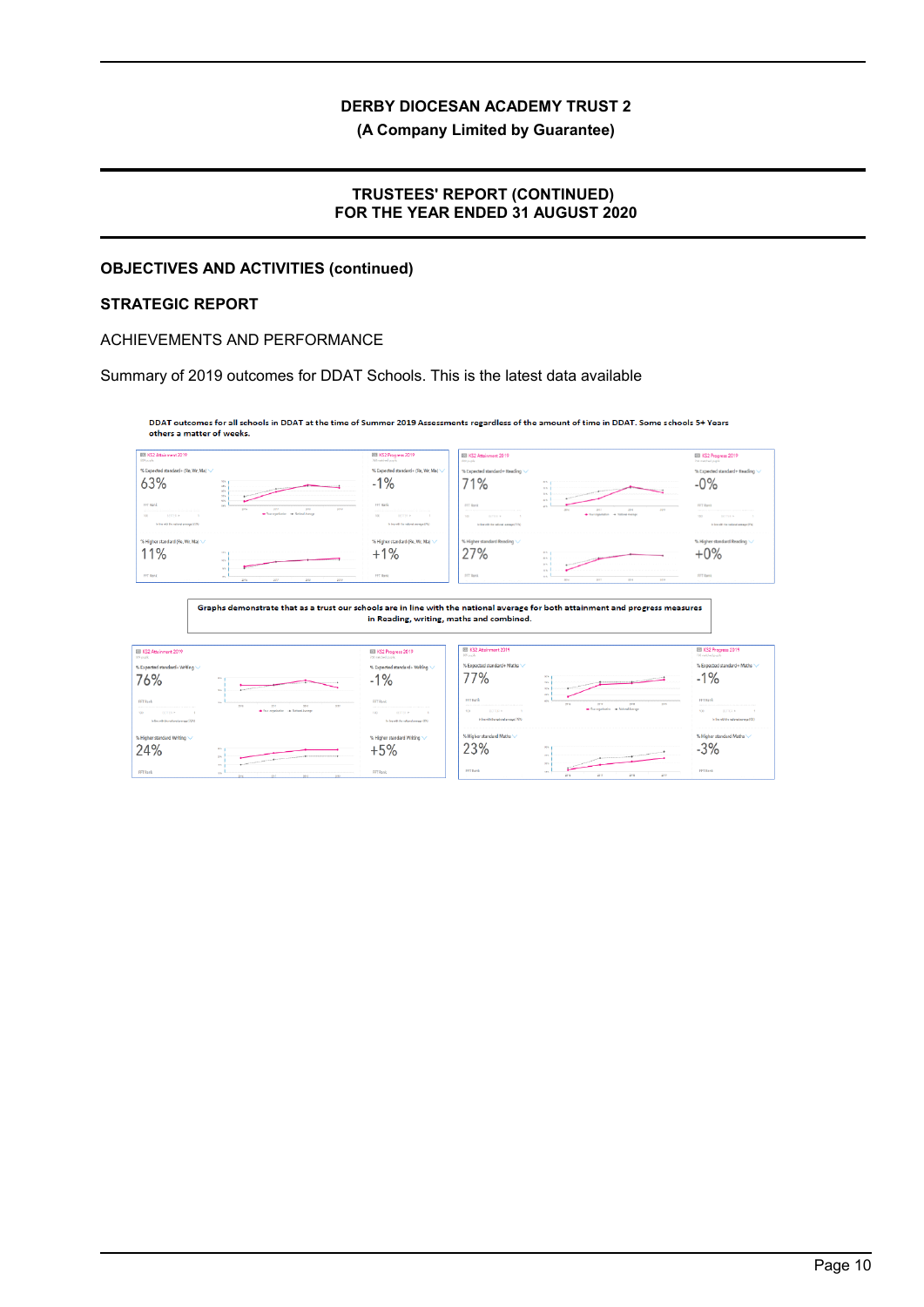### **(A Company Limited by Guarantee)**

### **TRUSTEES' REPORT (CONTINUED) FOR THE YEAR ENDED 31 AUGUST 2020**

## **OBJECTIVES AND ACTIVITIES (continued)**



Graphs demonstrate that as a trust our schools are in line with the national average for both scaled score attainment and progress measures in Reading, writing and maths.

KS2 Attainment 2019 EL KS2 Progress 2019 EE KS2 Attainment 2019 EE KS2 Progress 2019 % Expected standard+ Reading % Expected standard+ Reading % Expected standard+ (Re, Wr, Ma) % Expected standard+ (Re, Wr, Ma) 80%  $+5%$ 73%  $+7%$ 医胃肾炎炎 **FFT** Ran **FFTRan** In line with the red % Higher standard (Re Wr Ma) % Higher standard (Re Wr Ma) % Higher standard Reading % Higher standard Reading 29%  $+3%$ 12%  $+2%$ **FFRenk PPT Rank** FFT Rank **FFT Renk** Graphs demonstrate that that as a group of schools, the schools that have now been in the trust for at least 3 years are showing positive progress figures in all areas. There are no negative progress figures for this group. Ell KS2 Attainment 2019 **ED** KS2 Attoinment 2019 III KS2 Progress 2019 **INTEREST Progress 2019** % Expected standard+ Math % Expected standard+ M % Expected standard+ Wr % Expected standard+ Writing 83%  $+3%$ 82%  $+2%$ **EFT Rank** FFT Ran  $\frac{1}{320}$ intor + Net  $100$ % Higher star % Higher standard Math .<br>X Highe % Higher standard Writing 28%  $+1%$ 27%  $+7%$ .<br>FFT Rank FFT Rank -<br>FFT Rank **FFT Real** 

2019 outcomes for all schools that have been in DDAT for at least 3 years at the time of Summer 2019 Assessments.

There were 12 eligible schools in DDAT at the time of the Key stage 2 tests.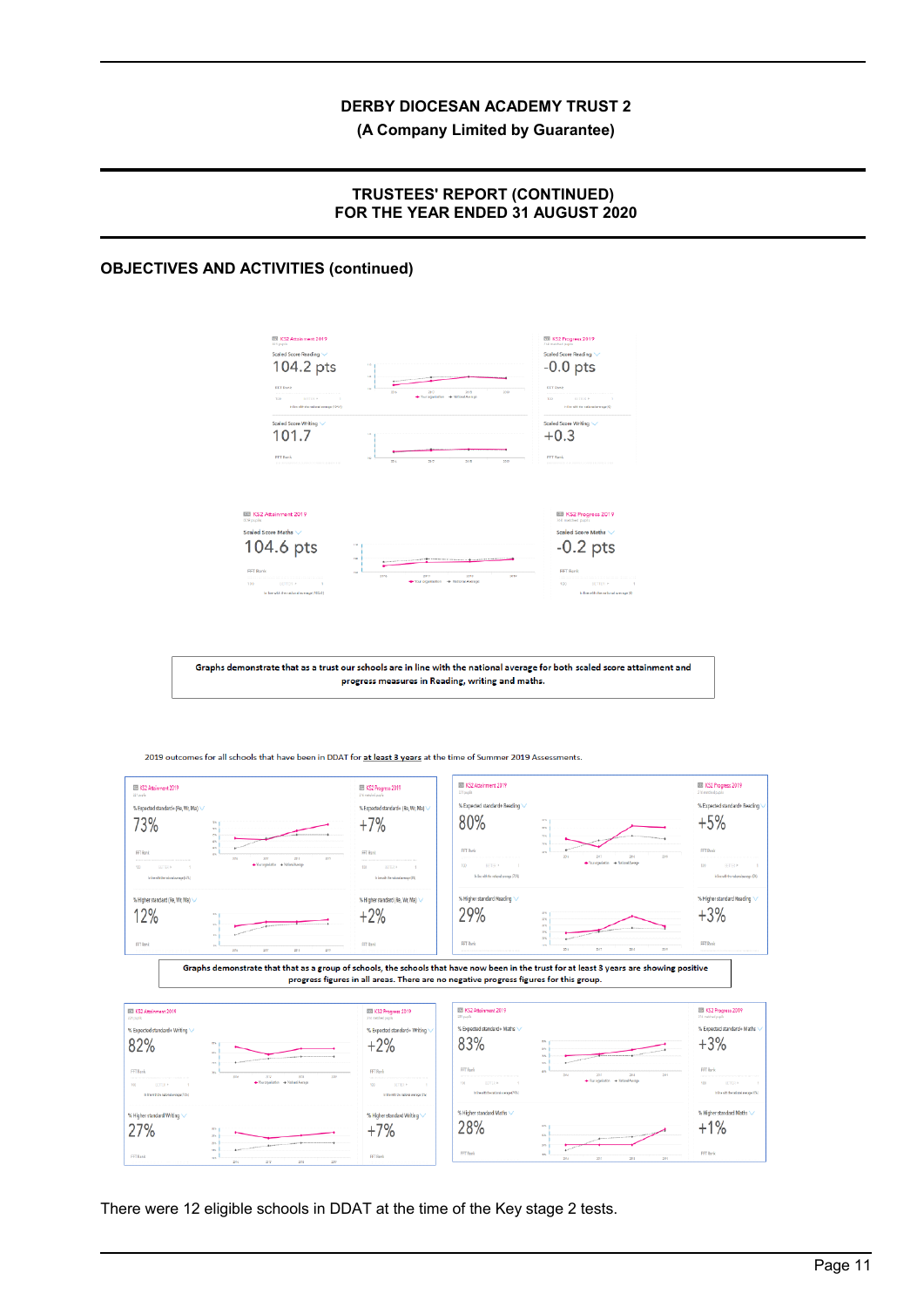#### **(A Company Limited by Guarantee)**

### **TRUSTEES' REPORT (CONTINUED) FOR THE YEAR ENDED 31 AUGUST 2020**

#### **OBJECTIVES AND ACTIVITIES (continued)**

There is a continuing picture of improvement above a benchmark group when comparing average outcomes in schools in both DDAT and DDAT2 with those across 110 church schools in the diocese. The vast majority of schools in the diocese are maintained by the local authority.

Summary of outcomes for DDAT.

Attainment and progress across all current DDAT schools is in line with the national average. The trend shows that the longer schools are within DDAT the higher the performance and progress, this is particularly relevant given the first schools to join the trust were sponsored academies and are achieving very well having spent 5 years in the trust. Each group of schools joining since the first group all have schools that were deemed to be inadequate within the group. However, the improvements are rapid and sustained as seen in the graph below.

Academy Summary Reports

### All Saints Infant School

- Successful Ofsted inspection last academic year where school retained a good judgement.
- Superb practice in the early years.
- Subject leaders supported well in their development by DDAT officers.
- Major advances in curriculum development.

#### All Saints Junior School

- Huge strides made on curriculum development during the past year.
- School leaders and staff make exceptionally good use of ICT to support learning.
- Changes to personnel resulted in the school now having their own SENCO.
- Improvements in pupils' progress in core subjects like mathematics and English.

#### Arboretum Primary School

- New headteacher and deputy headteacher in post during last academic year.
- New chair of governors in post this academic year.
- Work in pupils' books is of an exceptionally high standard and shows the curriculum has been well designed for pupils.
- Exceptionally creative and effective displays in school support learning very well.

#### Bolsover Junior School

- Many new appointments to school to strengthen staff team.
- Pupils' behave well in school.
- Senior leaders are well supported by strong and effective governors in improving the school.
- Nurture provision has been introduced and is impacting positively on learning.

#### Griffe Field Primary School

- Headteacher has taken on an executive headteacher role across Griffe Field Primary School and St Peter's Junior School.
- Curriculum has been further developed in the past year.
- Strong contribution to training across DDAT for recently qualified teachers.
- Pupils' achievement across school is of a high standard.

### Holbrook Primary School

- School has been working well on minor areas identified for improvement at their last inspection.
- Changes to staff managed effectively.
- Much work was being done on developing the curriculum offer for pupils prior to lockdown in March 2020.
- Substantial improvements made to the outdoor learning area for children in the early years.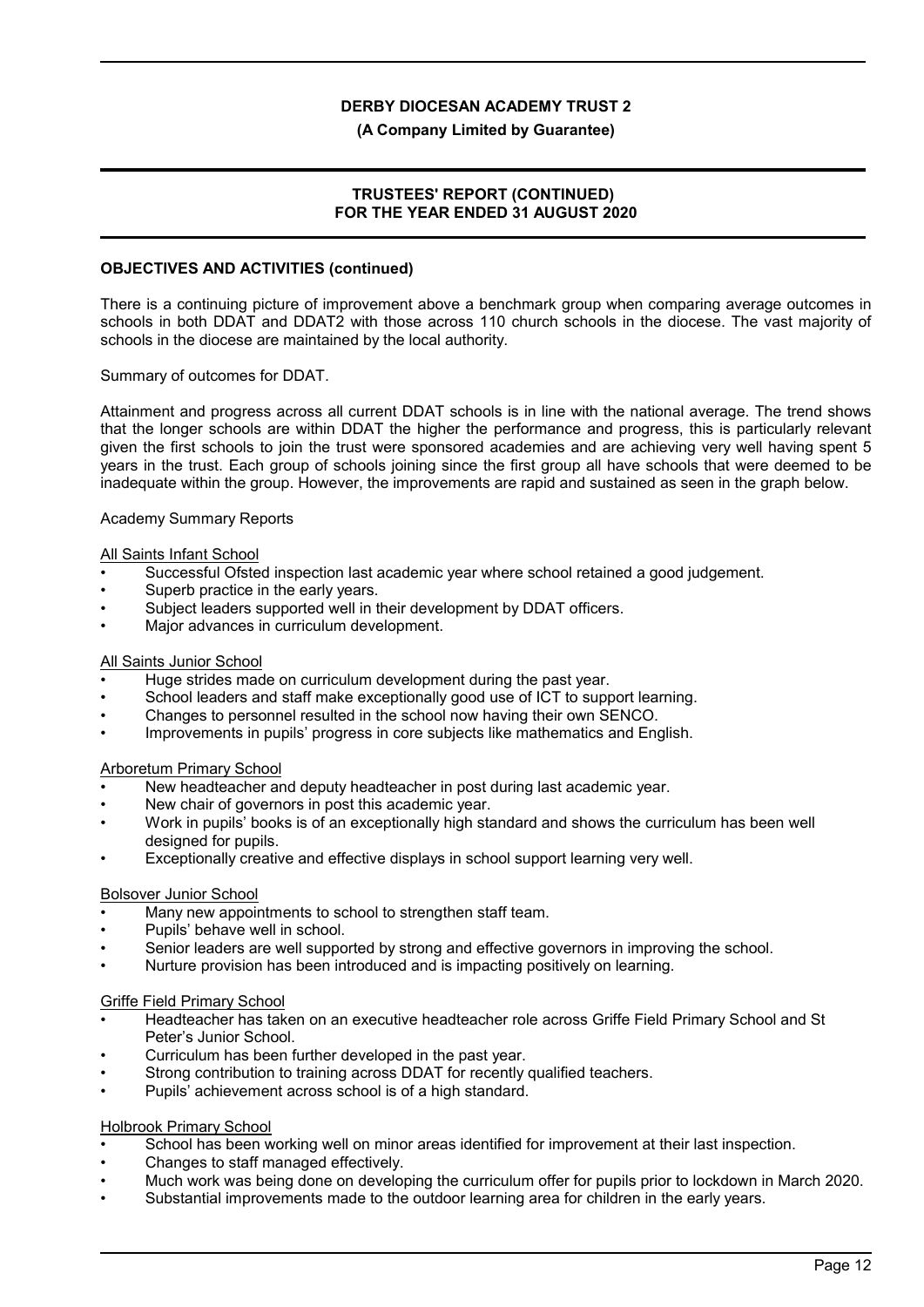#### **(A Company Limited by Guarantee)**

### **TRUSTEES' REPORT (CONTINUED) FOR THE YEAR ENDED 31 AUGUST 2020**

### **OBJECTIVES AND ACTIVITIES (continued)**

#### Loscoe Primary School

- Executive headteacher/head of school model working effectively.
- School library has been transformed into a wonderful area for pupils to visit.
- Executive headteacher providing a wide range of support across DDAT.
- Strong team ethos amongst staff who dig in and provide the best for pupils, particularly during the COVID-19 pandemic.

#### St Giles Primary School, Matlock

- Executive headteacher has kept the school on an even keel for the past two years.
- Current interim headteacher has astutely identified strengths and weaknesses.
- Standardised assessment package purchased to support teacher assessment for use in FFT tracker this term.
- Clear focus on reading as a key development priority.

### St Laurence Primary School

- Executive headteacher and head of school are driving school improvement securely.
- School has successfully introduced Power Maths and is trailing an online personalised catch up programme in mathematics.
- The skilfully designed recovery curriculum is helping pupils to settle back into school well.
- Early Years education is a strength of the school.

#### St Werburgh's Primary School

- School leaders are rightly proud of the excellent SIAMS judgment they received.
- School has introduced a mastery approach in mathematics.
- School is welcoming and supportive for pupils enabling them to thrive.
- A major area which the school has identified for further development is early years provision for children.

#### Scargill Primary School

- The executive headteacher and head of school are driving improvements securely.
- Subject leadership and management is strong across school.
- Changes to staffing have been effectively managed.
- Curriculum development has moved forward at a pace during the year.

### Turnditch Primary School

- The school gained a good judgement from Ofsted in the spring term.
- School leaders are exploring a range of resources to challenge pupils further particularly in mathematics.
- A wide range of curriculum subjects are taught including Latin to support learning of the English language.
- School is really pushing to challenge pupils more, particularly the most able to achieve their full potential.

#### William Gilbert Primary School

- School donated headteacher to take on an executive headteacher role supporting Bolsover Junior School during maternity leave of substantive headteacher.
- School leaders have exceptionally high expectations of staff and pupils.
- The staff team is a highly motivated to achieve the best academic outcomes in a caring, supportive and nurturing learning environment.
- Curriculum refinement has been a particular area of focus during the past year.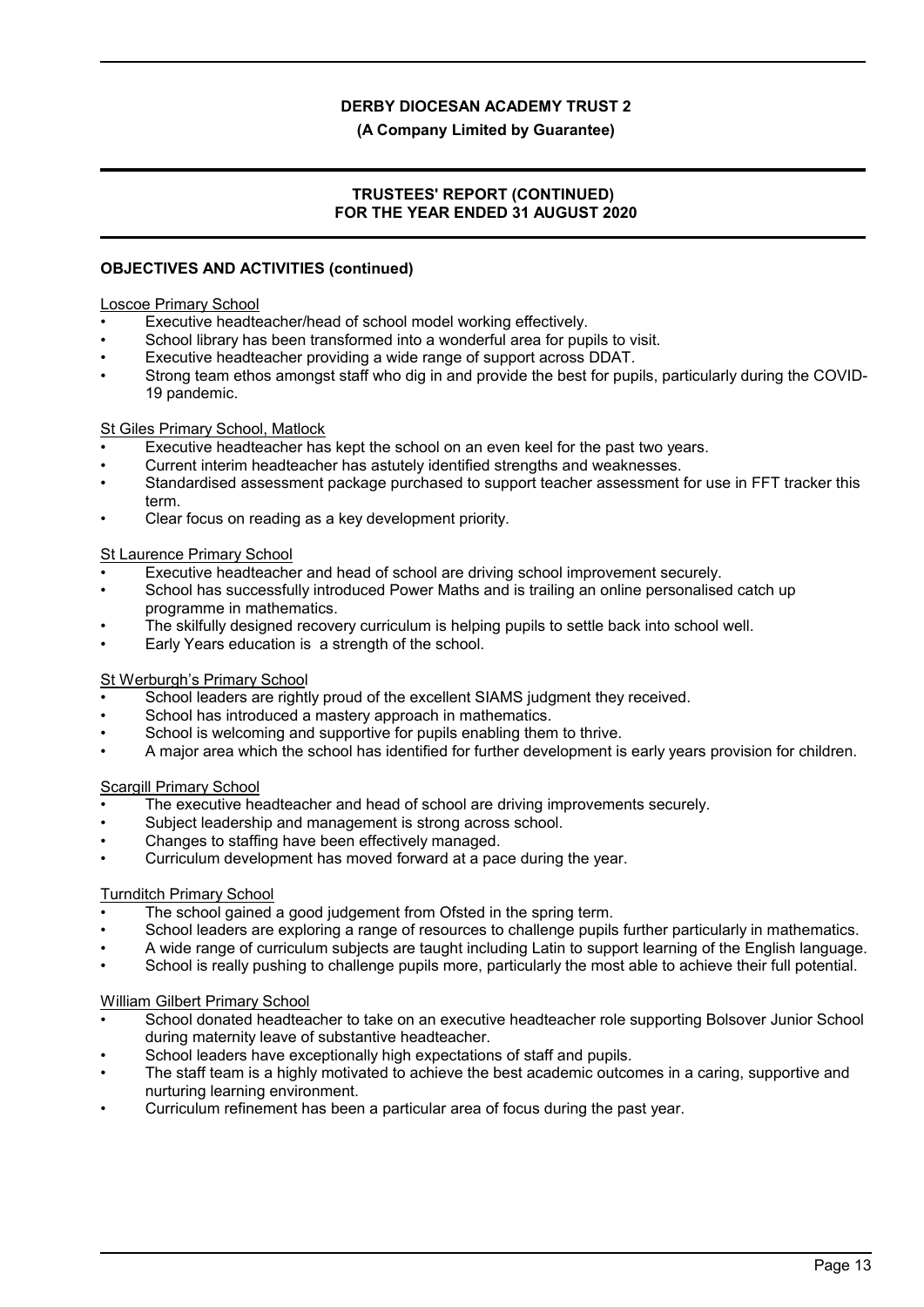**(A Company Limited by Guarantee)**

## **TRUSTEES' REPORT (CONTINUED) FOR THE YEAR ENDED 31 AUGUST 2020**

## **OBJECTIVES AND ACTIVITIES (continued)**



## **a. KEY PERFORMANCE INDICATORS**

Financial and education performance KPI's are produced for each school and the central trust. These are reviewed and analysed by the operations team, finance sub committee and board.

Key measures include expenditure costs against income and progress and attainment in each school.

### **b. GOING CONCERN**

After making appropriate enquiries, the Board of Trustees has a reasonable expectation that the Academy Trust has adequate resources to continue in operational existence for the foreseeable future. For this reason it continues to adopt the going concern basis in preparing the financial statements. Further details regarding the adoption of the going concern basis can be found in the Statement of Accounting Policies.

## **c. PROMOTING THE SUCCESS OF THE COMPANY**

- Working with Sarah Charles to promote DDAT as an 'employer of choice' with NQTs at Derby University
- Michael Ford promotion of DDAT through Derby College
- Archdeacon Carol Coslett and Alison Brown promotion of DDAT throughout Diocese as Chair of DBE and DDE respectively
- Alison Brown distribution of DDAT fact sheet to congregations across Derby and Derbyshire
- New appointment of Neil Beeson from Learners' Trust identify collaboration opportunities between successful MATs within Derbyshire
- New appointment of Sheila Lock with considerable experience as chair of LCSBs nationally sharing of good practice and assisting in development of trust-wide safeguarding strategy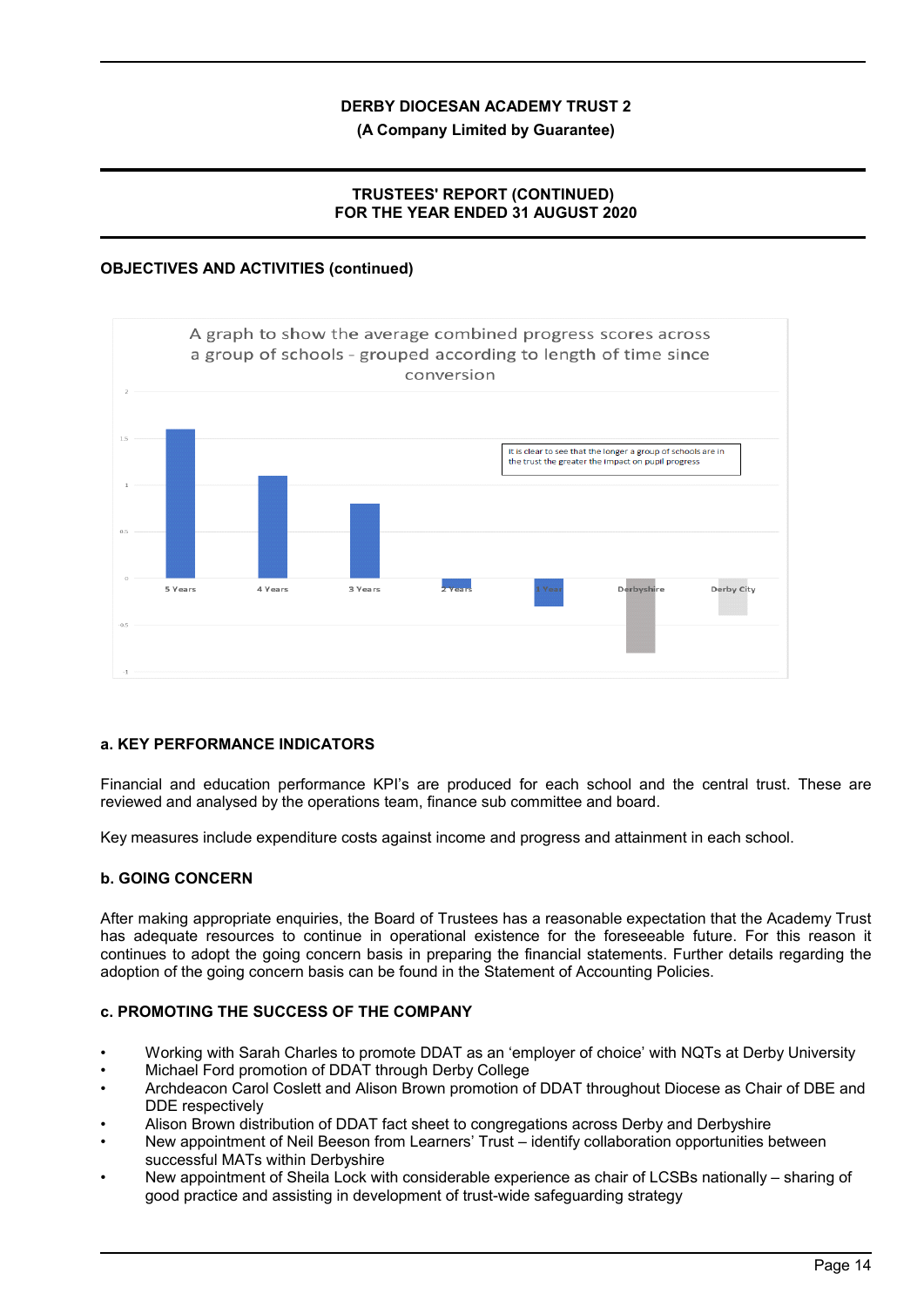**(A Company Limited by Guarantee)**

### **TRUSTEES' REPORT (CONTINUED) FOR THE YEAR ENDED 31 AUGUST 2020**

#### **STRATEGIC REPORT (continued)**

#### **ACHIEVEMENTS AND PERFORMANCE (continued)**

#### **d. FINANCIAL REVIEW**

The main sources of income for the Academy Trust are grants from the Department of Education (DfE) in the form of recurrent grants, the use of which is restricted to particular purposes. The grants received from the DfE during the period ended 31 August 2019 and the associated expenditure are shown as restricted funds in the statement of financial activities.In accordance with the Charities Statement of Recommended Practice, 'Accounting and Reporting by

Charities' (SORP 2015), any capital grants and donations of fixed assets are shown in the Statement of Financial Activities as restricted income in the fixed asset fund. The restricted fixed asset fund balance is reduced by annual depreciation charges over the useful life of the assets concerned as defined in the Academy Trust's accounting policies.

During the period ended 31 August 2020, total expenditure of £17,552,208 *(2019: £13,681,548)* was covered by recurrent grant funding from the DfE together with other incoming resources. The deficit of income over expenditure for the year (excluding restricted fixed asset funds) was £840,388 *(2019: £1,476,699)*. These figures exclude the deficit on the Local Government Pension Scheme (see note 26 to the accounts). At 31 August 2019 the net book value of fixed assets was £31,559,738 *(2019: £29,246,842)* and movements in tangible fixed assets are shown in note 14 to the financial statements. The assets were used exclusively for providing education and the associated support services to the pupils of the Academy Trust.

#### **a. RESERVES POLICY**

The Trustees review the reserve levels of the Academy Trust annually. This review encompasses the nature of income and expenditure streams, the need to match income with commitments and the nature of reserves. With no material designated projects the Trust's longer term policy with regard to the available free reserves is to use them strategically to maintain the high standard of teaching and learning across the academies.

The Academy is holding reserves at 31 August 2020 of £26,768,957 (2019: £24,822,657).

This comprises:

Restricted Funds deficit of £6,923,799 (2019: £6,387,765) Unrestricted Funds of £1,924,977 (2019: £1,642,391) Restricted Fixed Asset Funds of £31,767,779 (2019: £29,568,031)

Restricted Funds comprises:

£949,201 (2019: £326,235) general funds to support the academy's budget in 2020-21 . £7,873,000 (2019: £6,714,000) is the deficit on the defined benefit pension scheme.

The reserves policy indicates that the central trust fund balance shall be retained between £50,000 and £100,000 at any one time. The trust is aware that across the schools the free reserves have increased in the period. A number of schools have plans for capital expenditure over the next few years, which will be supported by these higher reserve levels. The levels have increased mostly due to impact of the National Funding Formula in the schools. Additionally, the trust is actively monitoring the levels to ensure spending is undertaken to improve outcomes and retain appropriate levels. The free reserves of the Academy Trust are £2,874,178 (2019: £1,968,626) at 31 August 2020.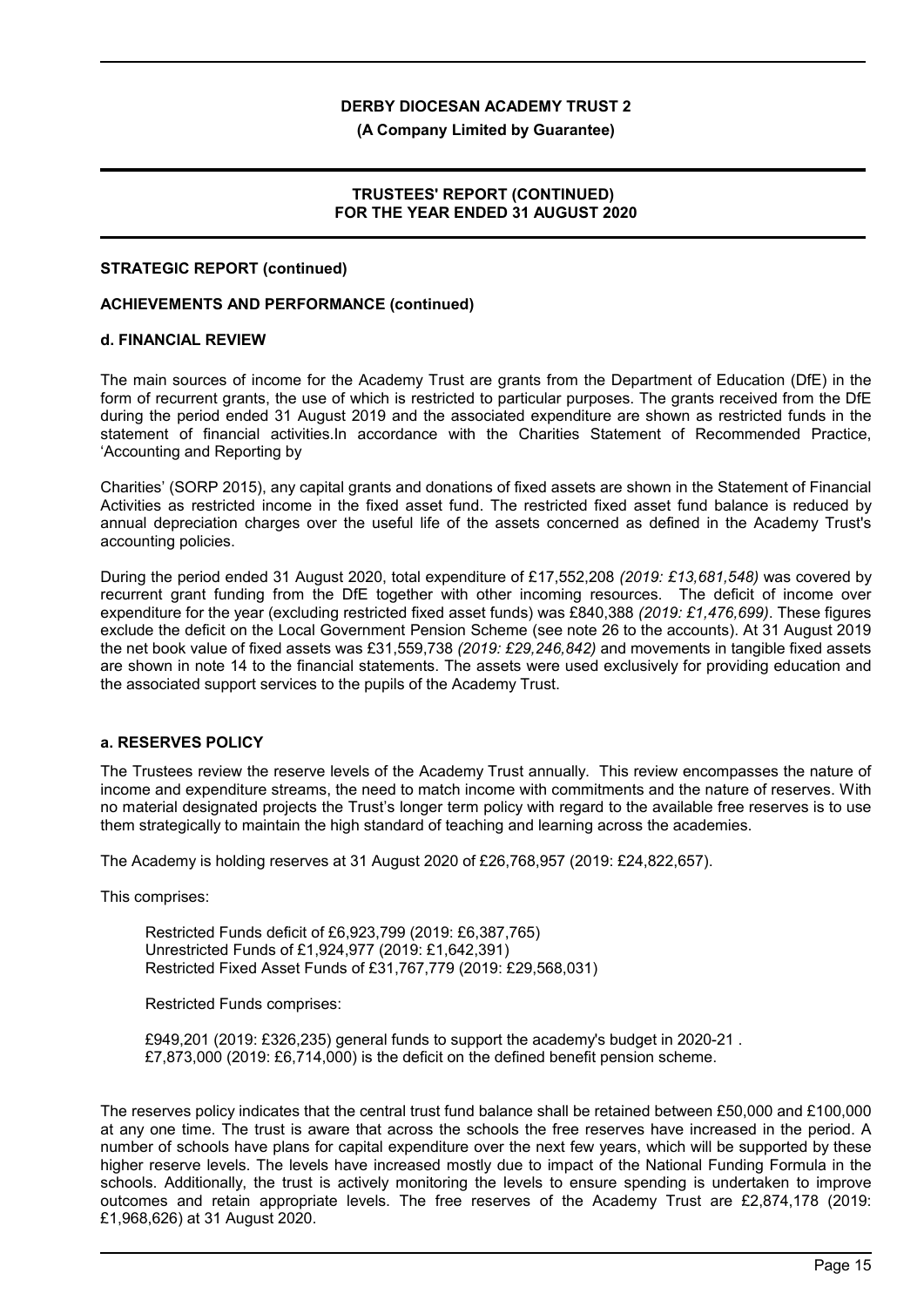**(A Company Limited by Guarantee)**

### **TRUSTEES' REPORT (CONTINUED) FOR THE YEAR ENDED 31 AUGUST 2020**

The Trustees have reviewed these reserves and believes they are adequate to provide sufficient working capital for the Academy Trust to continue to operate within its financial resources, and to cover unexpected urgent work. Specific use to which the respective funds can be applied are detailed in note 17.

#### **b. INVESTMENT POLICY**

A return on working capital shall be optimised whilst allowing easy access of the funds. In balancing risk against return the Academy policy is geared towards avoiding risk rather than to maximise return. The Academies current investment policy is to maximise income but from a low risk strategy. All monies are currently held on bank deposit and are attracting interest.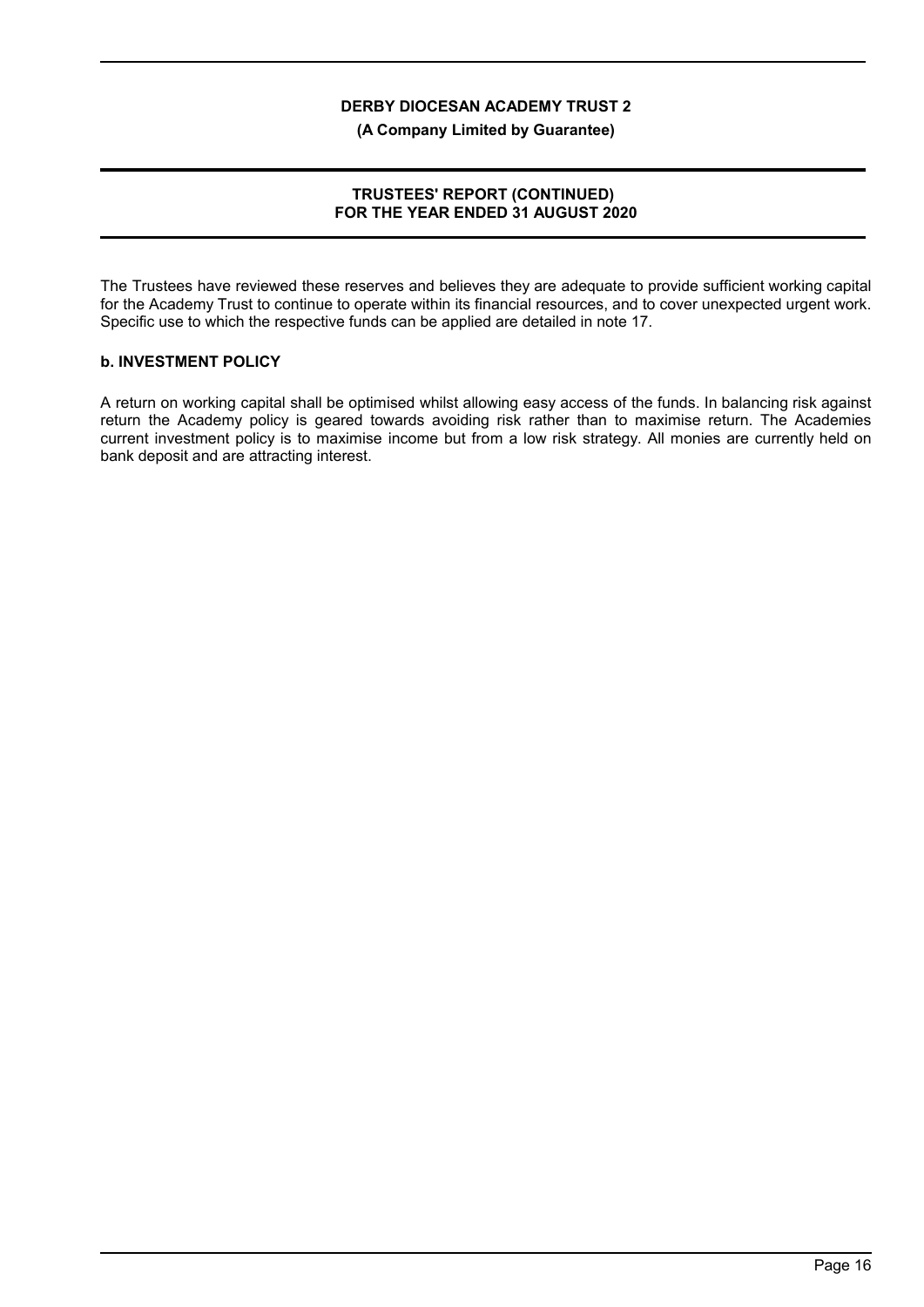### **(A Company Limited by Guarantee)**

### **TRUSTEES' REPORT (CONTINUED) FOR THE YEAR ENDED 31 AUGUST 2020**

## **c. PRINCIPAL RISKS AND UNCERTAINTIES**

The Trustees review a register of principal risks at each meeting and receive a report from officers how the risks are being alleviated. The principal risks are listed in the table below:

| <b>Trust Capacity</b>                         | The requirements of conversion projects, and new schools<br>joining the Trust, will make significant demands on Trust<br>capacity at times which carries the risk of poor performance,<br>key deadlines being missed and reputational damage.                             |
|-----------------------------------------------|---------------------------------------------------------------------------------------------------------------------------------------------------------------------------------------------------------------------------------------------------------------------------|
| Governance                                    | Trust may be unable to recruit individuals to the Local<br>Governing Bodies who possess the required skills and<br>knowledge. This results in poor performance, a lack of local<br>context in the management of the school and disengagement<br>with the local community. |
| Growth                                        | <b>DDAT's current strong reputation with the Department for</b><br><b>Education as an Academy Sponsor is compromised and</b><br>growth is halted.                                                                                                                         |
| Demand &<br><b>Viability</b>                  | Insufficient pupil demand for charity's services leaves it<br>unsustainable.                                                                                                                                                                                              |
| <b>Competition</b>                            | Presence of other organisations with similar objects and little<br>scope for differentiation.                                                                                                                                                                             |
| <b>Strategic &amp;</b><br><b>Reputational</b> | Risk of the impact an uncontrollable event will have on the<br>charity e.g. fire, flood, oil crisis, war, recession.                                                                                                                                                      |
| <b>Strategic &amp;</b><br><b>Reputational</b> | An inspection of a DDAT school results in a downgrading of<br>Ofsted rating and has a negative impact on the reputation of<br>the Trust and school improvement service.                                                                                                   |
| HR.                                           | Failure to comply with employment law- e.g. unfair dismissal<br>of an employee - attracts adverse publicity.                                                                                                                                                              |
| Governance                                    | Committees not established with delegated authority, e.g.<br>finance, personnel etc.                                                                                                                                                                                      |
| HR                                            | Key person loss/succession risk.                                                                                                                                                                                                                                          |
| HR.                                           | Recruitment risk - recruiting an individual not capable of<br>performing duties and/or unsuitable to work with children.                                                                                                                                                  |
| <b>Operational</b>                            | Risk health and safety and/or employment legislation is not<br>adhered to at schools.                                                                                                                                                                                     |
| Finance                                       | Risk that school and/or Trust budgets will be in deficit.                                                                                                                                                                                                                 |
| <b>Finance</b>                                | Risk that actual performance is not measured against budget<br>on a regular basis.                                                                                                                                                                                        |
| <b>Operational</b>                            | Risk that assets built by contractors do not meet<br>specifications, or actual cost exceeds budget.                                                                                                                                                                       |
| <b>Finance</b>                                | Risk that charity has entered into future commitments<br>without having the future funding available to meet them.                                                                                                                                                        |
| Covid                                         | Risk that staffing levels are reduced due to self-isolation<br>periods and illness, also to maintain staff well-being. Other<br>risks that pupils will require remote learning sessions.                                                                                  |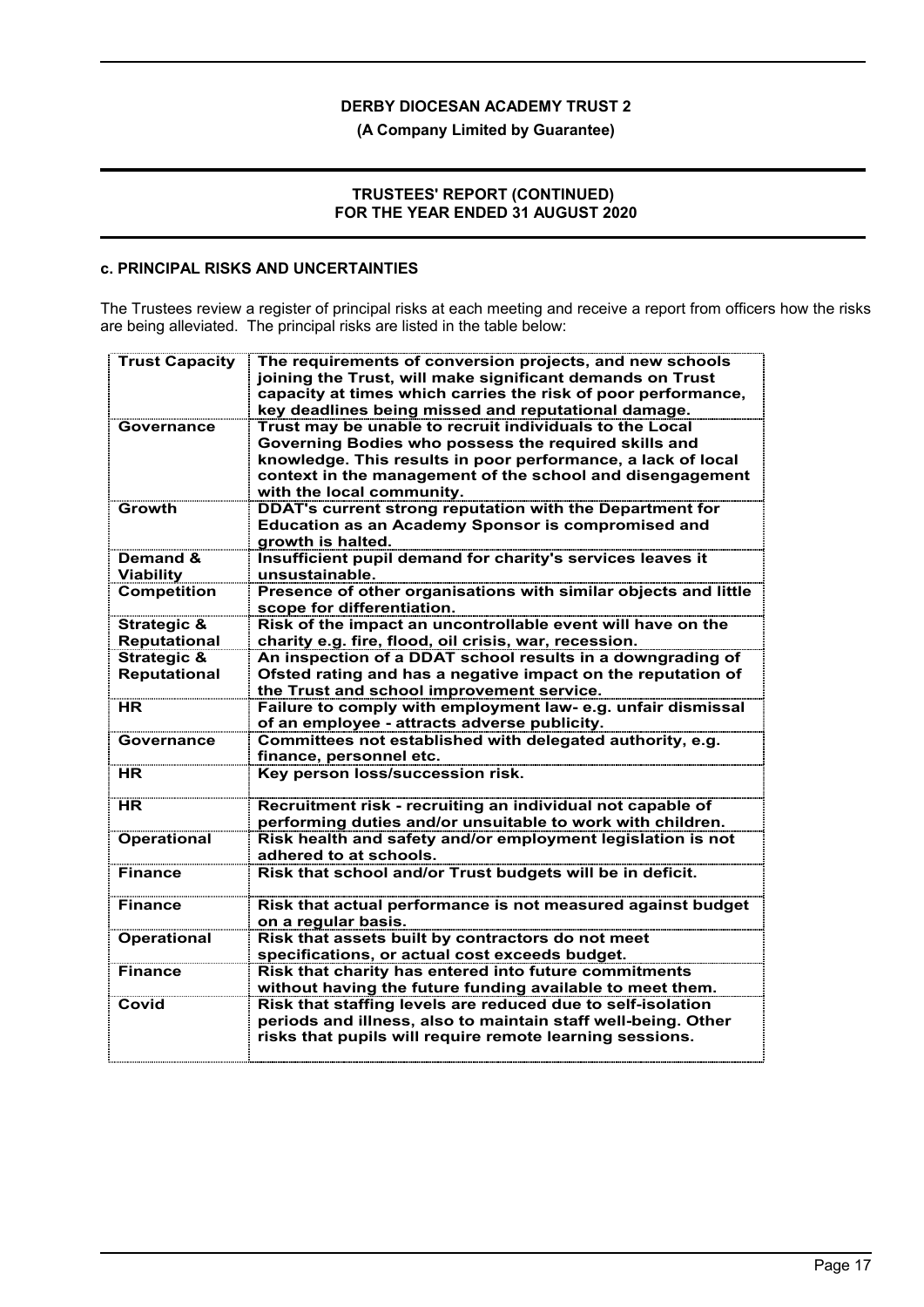#### **(A Company Limited by Guarantee)**

### **TRUSTEES' REPORT (CONTINUED) FOR THE YEAR ENDED 31 AUGUST 2020**

### **FUNDRAISING**

The Academy Trust's approach to fundraising is confirmed as conforming to recognised standards.

This includes Protection of the public, including vulnerable people, from unreasonably intrusive or persistent fundraising approaches, and undue pressure to donate.

No fundraising work is undertaken with any commercial participators/professional fundraisers. No fundraising complaints have been received.

The basis of fundraising is undertaken at the individual schools and takes the form of three specific models. These being, Parents and Teachers Asscoaition (PTA) fundraising through separate bodies from the trust, school based fundraising for the academy's benefit and fundraising for charities.

All funds raised by the school are recorded as unrestricted income and expenditure is recorded similarly. Funds raised for external charities are collected and sent onwards in their entirety.

### **STREAMLINED ENERGY AND CARBON REPORTING**

#### **UK energy use and associated greenhouse gas emissions**

The Trust is pleased to report its current UK based annual energy usage and associated annual greenhouse gas emissions pursuant to the Companies (Directors' Report) and Limited Liability Partnerships (Energy and Carbon Report) Regulations 2018 ("the 2018 Regulations") that came into force 1 April 2019.

#### **Organisational boundary**

In accordance with the 2018 Regulations, the energy use and associated greenhouse gas emissions are for those within the UK only for all assets that come under an operational control boundary. This includes 13 schools controlled during the reporting period along with personal vehicles used for business mileage ("grey fleet"). The Trust does not own any vehicles (e.g. minibuses).

#### **Reporting period**

The annual reporting period is 1 September to 31 August each year and the energy and carbon emissions are aligned to this period.

#### **Quantification and reporting methodology**

The 2019 UK Government Environmental Reporting Guidelines and the GHG Protocol Corporate Accounting and Reporting Standard (revised edition) were followed. The 2020 UK Government GHG Conversion Factors for Company Reporting were used in emission calculations. The report has been reviewed independently by Briar Consulting Engineers Limited.

The energy consumption was compiled from invoice records with gaps estimated using the pro-rata method. One gas supply (All Saints CE Infant School, Matlock) was estimated using a Trust-specific benchmark (annual kWh per square meter). Mileage records were used to calculate energy use and emissions associated with grey fleet. Generally gross calorific values were used except for transport mileage energy calculations as per Government GHG Conversion Factors.

The associated emissions are divided into mandatory and voluntary emissions according to the 2018 Regulations, then further divided into the direct combustion of fuels and the operation of facilities (scope 1), indirect emissions from purchased electricity (scope 2) and further indirect emissions that occur as a consequence of Trust activities (scope 3).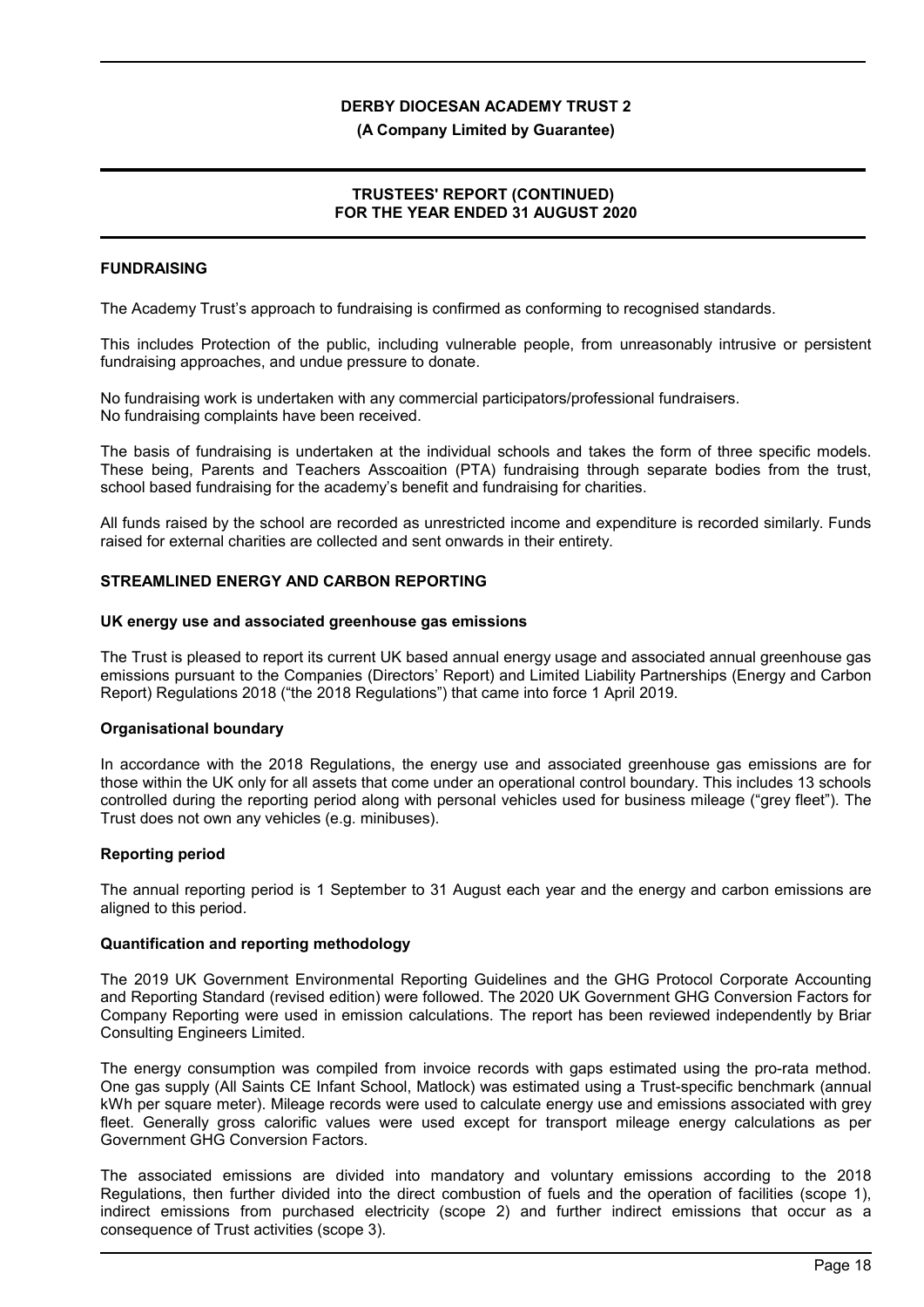**(A Company Limited by Guarantee)**

### **TRUSTEES' REPORT (CONTINUED) FOR THE YEAR ENDED 31 AUGUST 2020**

### **STREAMLINED ENERGY AND CARBON REPORTING (continued)**

The academy's greenhouse gas emissions and energy consumption are as follows:

|                                                      | ZUZU      |
|------------------------------------------------------|-----------|
| Energy consumption used to calculate emissions (kWh) | 2,985,435 |
| Energy consumption breakdown (kWh):                  |           |
| Gas                                                  | 2,201,355 |
| Electricity                                          | 783,460   |
| Transport fuel                                       | 621       |
| Scope 1 emissions (in tonnes of CO2 equivalent):     |           |
| Gas consumption                                      | 404.8     |
| <b>Total scope 1</b>                                 | 404.8     |
| Scope 2 emissions (in tonnes of CO2 equivalent):     |           |
| Purchased electricity                                | 182.7     |
| Scope 3 emissions (in tonnes of CO2 equivalent):     |           |
| Business travel in employee-owned or rental vehicles | 0.2       |
| Total gross emissions (in tonnes of C02 equivalent): | 587.7     |
|                                                      |           |

#### **Intensity ratio:**

Tonnes of CO2 equivalent per pupil - 0.179 Tonnes of CO2e per square meter floor area - 0.031

The academy has followed and used the following quantification and reporting methodologies:

- the 2019 HM Government Environmental Reporting Guidelines;
- the GHG Reporting Protocol Corporate Standard; and
- the 2020 UK Government's Conversion Factors for Company Reporting.

### I**ntensity ratio**

The primary intensity ratio is total gross emissions in metric tonnes CO2e (mandatory emissions) per pupil (based on the Autumn 2019 Census), which is the recommended ratio for the sector for consistency and comparability. A secondary intensity ratio based on floor area (Gross Internal Area) is also provided to reflect the energy efficiency of the buildings, which are the source of the majority of emissions.

### **Energy efficiency action during current financial year**

Energy consumption is expected to be below typical this year due to the reduced occupancy across all sites following COVID-19 restrictions from 23rd March 2020. From this date, the schools were open to key worker's children only, with a phased and partial reopening for certain year groups occurring in June.

The health restrictions have also resulted in the greater utilisation of digital platforms for staff meetings (such as

**2020**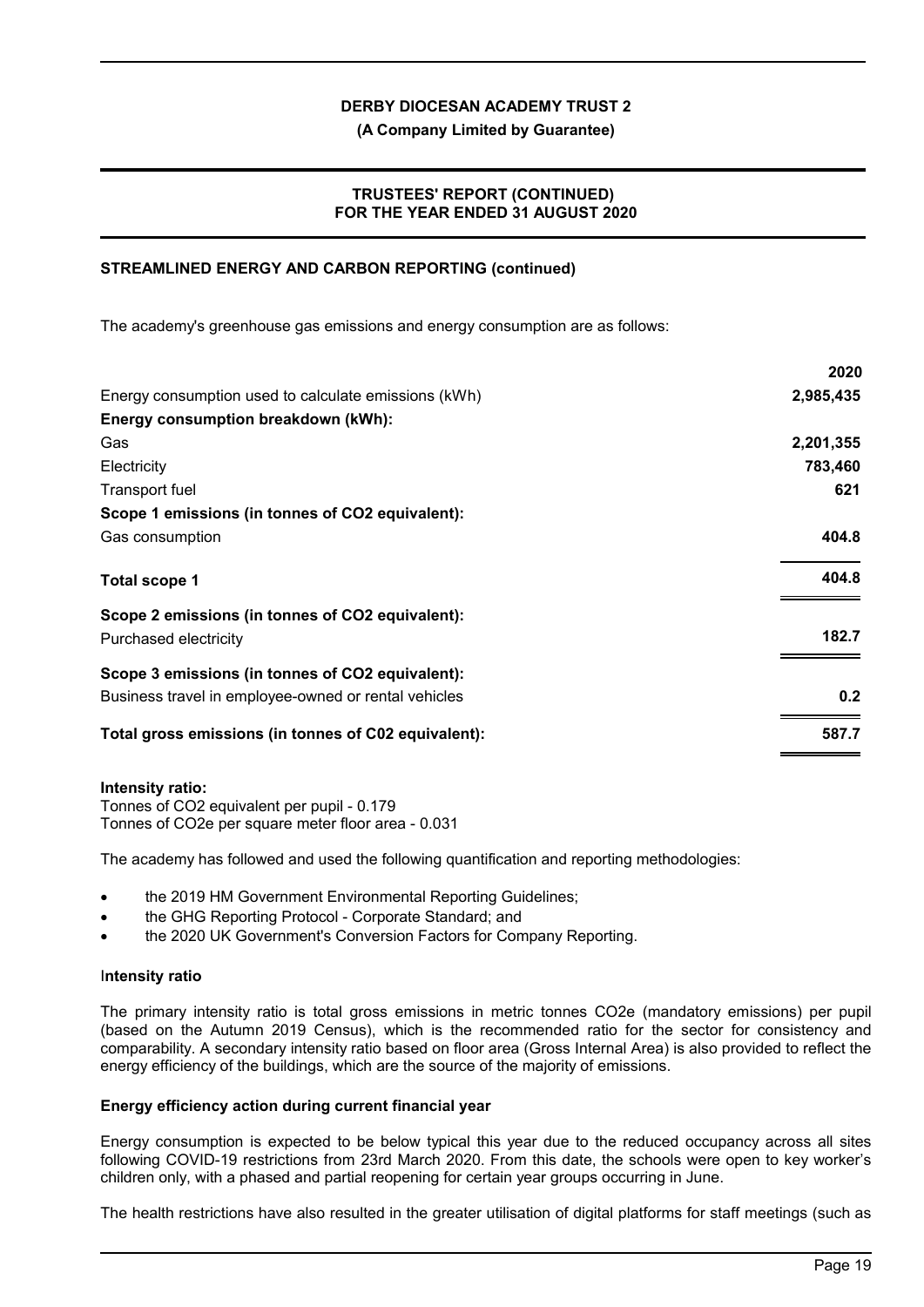#### **(A Company Limited by Guarantee)**

### **TRUSTEES' REPORT (CONTINUED) FOR THE YEAR ENDED 31 AUGUST 2020**

### **STREAMLINED ENERGY AND CARBON REPORTING (continued)**

video conferencing), which reduces the need for travel to and between sites. The emission saving resulting from these activities has not been quantified, but this practice has resulted in behaviour changes that are expected to continue for the foreseeable future.

Outside of the COVID-19 response, the Trust has implemented the following energy efficiency actions:

- All Saints CE Infant School has had a number of new doors and windows fitted to improve insulation. LED lighting has also been installed in the school office, reception, public toilet block and staff toilet as part of an ongoing and phased lighting replacement programme.
- Arboretum Primary School has replaced old pupil laptops (over 5 years old) with 45 new energy efficient models.
- Holbrook CE Primary has had a new IT server fitted with improved energy efficiency.
- At Scargill CE (Aided) Primary School, good energy management behaviours are in place with heating thermostats, lighting and computer equipment regularly monitored to reduce energy waste. This year, single glazed windows were replaced with double glazing and new fire doors have reduced drafts, keeping the school warmer. Light fittings were also replaced with LEDs in an ongoing programme.
- St. Werburgh's CE (VA) Primary School has established an Eco Council who monitor energy usage and run 'save energy' campaigns, encouraging everyone to switch off power when not in use. A rolling replacement programme for laptops means energy efficient models were procured in a sustainable and cost-effective manner in an ongoing programme.
- William Gilbert Endowed CE Primary School has upgraded to LED lighting around the school in a phased upgrade throughout the year, while 2 new teacher laptops and 2 new office IT machines replaced older, less-efficient models.

### **PLANS FOR FUTURE PERIODS**

Approximately 60 schools have expressed an interest in joining the Trust. Significant demand from schools and the ability to grow selectively from a large number of schools offers DDAT a position of considerable strength. In order to manage growth in a sustainable manner, trustees have agreed that schools should not be brought into the Trust on a first come, first served, basis. Trustees formally consider which schools to bring into the trust on a termly basis against an agreed list of priorities. The growth plan is considered and has been communicated and ratified by the DfE through MAT reviews and subsequent approval.

Please note that the growth strategy and future planning relates to both DDAT and DDAT2 – the strategy moving forward is that all schools will join DDAT until some proposed point in time where the trusts may be merged to streamline the overall consolidated and combined strategic vision

### **Derby Diocesan Academy Trust (DDAT) Growth Plan.**

#### **Context**

This narrative sets out the continuing strategic plan for a 24-month period. Growth is matched to strengthened capacity and there is a deliberate focus on improved accountability and governance and implementation of Trust wide systems that become essential for the successful management of a larger number of schools.

#### **Growth Rationale and Context 1: Small School Solutions**

Derby Diocese supports 33 Voluntary Aided (VA) Church of England (CE) Primary Schools and 77 Voluntary Controlled (VC) CE Primary Schools representing approximately 15,000 children. The diocese has many small schools, 53% with fewer than 110 pupils and 82% with fewer than 210 pupils. Some have fewer than 10 pupils! Many of our small schools will not be viable, especially after the removal of Minimum Funding Guarantees and as other protection built into the National Funding Formula in Derbyshire dissipates over time. Many of our schools work in supportive clusters, often including community schools, but few schools and governing bodies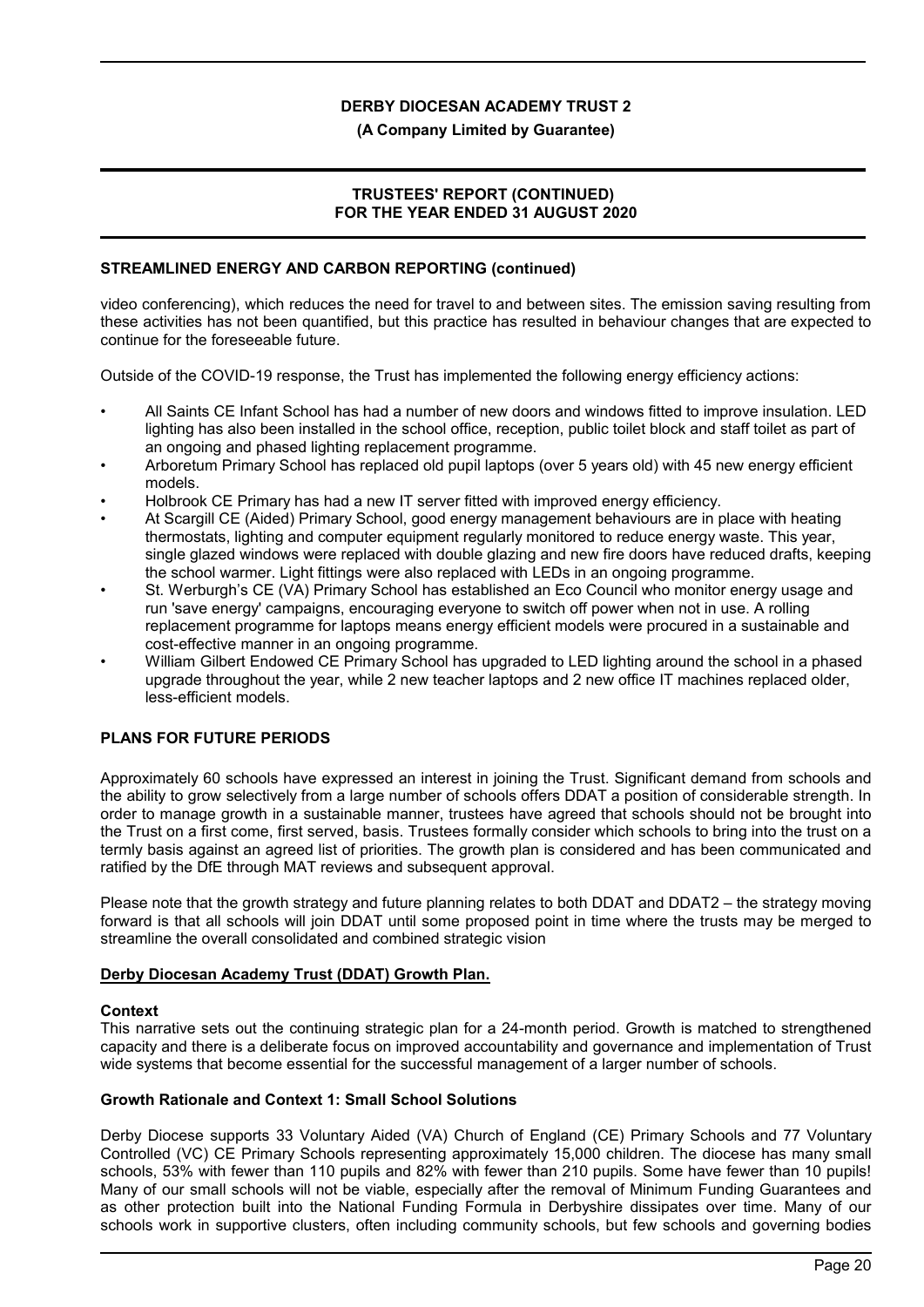#### **(A Company Limited by Guarantee)**

### **TRUSTEES' REPORT (CONTINUED) FOR THE YEAR ENDED 31 AUGUST 2020**

#### **PLANS FOR FUTURE PERIODS (continued)**

have tackled the requirement to embrace alternative models of leadership with adequate vigour, although many are beginning to be challenged by financial realities and changes to the LA offer.

DDAT has a huge pipeline of schools wanting to join the Trust but is unwilling to take on schools that do not have a viable financial future. DDAT is also unwilling to prop up schools in existing organisational structures that are unable to provide 21st Century Education sustainably due to their size. We need schools within structures that have the authority to remodel educational resource across groups of schools. The diocese is working with other MATs to facilitate this, but our own MAT (DDAT) must also model this approach and be part of the solution. Our experience is that demand is by far exceeding supply within Derbyshire.

DDAT can provide a sustainable solution for many of the smaller schools, providing that they are brought into the MAT with other schools within the same geographical location. In this way DDAT can create sustainable "units of school" within a regional hub of 6-8 schools. The geographic importance is critical to ensure that staffing can be restructured across the group of schools to provide shared expertise from staff with the requisite skills.

Our experience is that a federation of two schools of 100 pupils might save £10k from each budget (including second tier leadership) using an Executive Headteacher model, but this does not go far enough to improve provision or meet fiscal responsibilities beyond two years. A federation might however, be a stepping stone to a larger collaborative model. DDAT estimate that approximately 400 pupils are needed to sustain an effective Executive Headteacher role. However, the model for urban and rural communities will need to be context sensitive and second tier leadership is critical. In a small school rural context, leadership may be a teacher on a TLR with responsibilities as DSO. Effective leadership, previously provided by the headteacher, can be provided within units of school and overseen by a regional hub lead headteacher effectively held to account by the wider DDAT team.

Six to eight schools in rural Derbyshire are unlikely to offer enough pupils to form a viable MAT that adds value. DDAT modelling suggest that a MAT with resource to add value requires approximately 3000 pupils with an average top-slice of 5%; a geographical collaboration of this nature is unavailable in large parts of rural Derbyshire. However, a regional hub with fewer pupils could be viable if the economies of scale are within a larger Trust. In this context smaller schools can deliver high quality provision as part of a larger Trust if they also work with other hubs that are effectively collaborating.



## Scale and spans of control in a growing MAT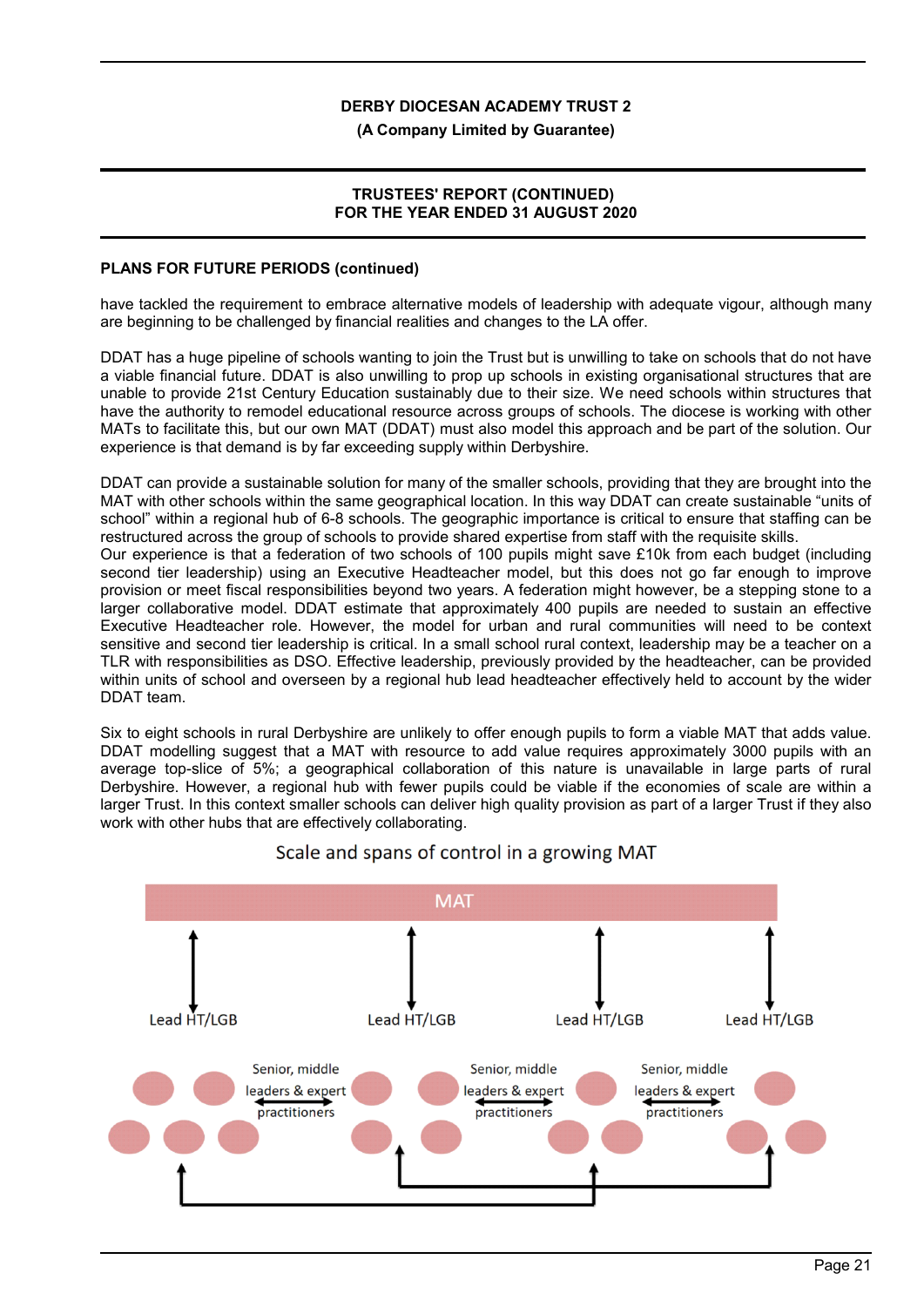#### **(A Company Limited by Guarantee)**

### **TRUSTEES' REPORT (CONTINUED) FOR THE YEAR ENDED 31 AUGUST 2020**

#### **PLANS FOR FUTURE PERIODS (continued)**

#### **Growth Rationale and Context 2:** Delivering in Derby

Derby Diocese serves schools within Derby City LA as well as Derbyshire LA. DDAT have been working to deliver key priorities to support Derby as an opportunity area through two key projects.

Derby Cathedral School, an 11-18 CE secondary school opened in September 2018 with planned admission allowing for 1200+ pupils over time. This school is not a faith school for the faithful but a church school for the community and has already received and accepted applications from students from a diverse range of communities within the city.

DDAT also received a grant from the DfE for MAT development which has been used throughout this period to support the school improvement and develop training for the schools. This has helped the Derby City hub director role to be fully established and enabled significant investment in training events targeted for improvement across Derbyshire schools.

#### Growth priorities

Growth has always had to be managed carefully and the DDAT Board prioritise schools not on a first come first served basis, but in a manner, that should promote secure and stable growth. Schools joining the Trust must add value in terms of their contribution to viable regional hubs. All schools must embrace the "stick of rock" values for our Trust.

Priority order:

- Church of England schools that are "eligible for intervention"
- Strong schools (at least two thirds good or better) to ensure sustained capacity of Trust.
- A blend of small and larger schools.

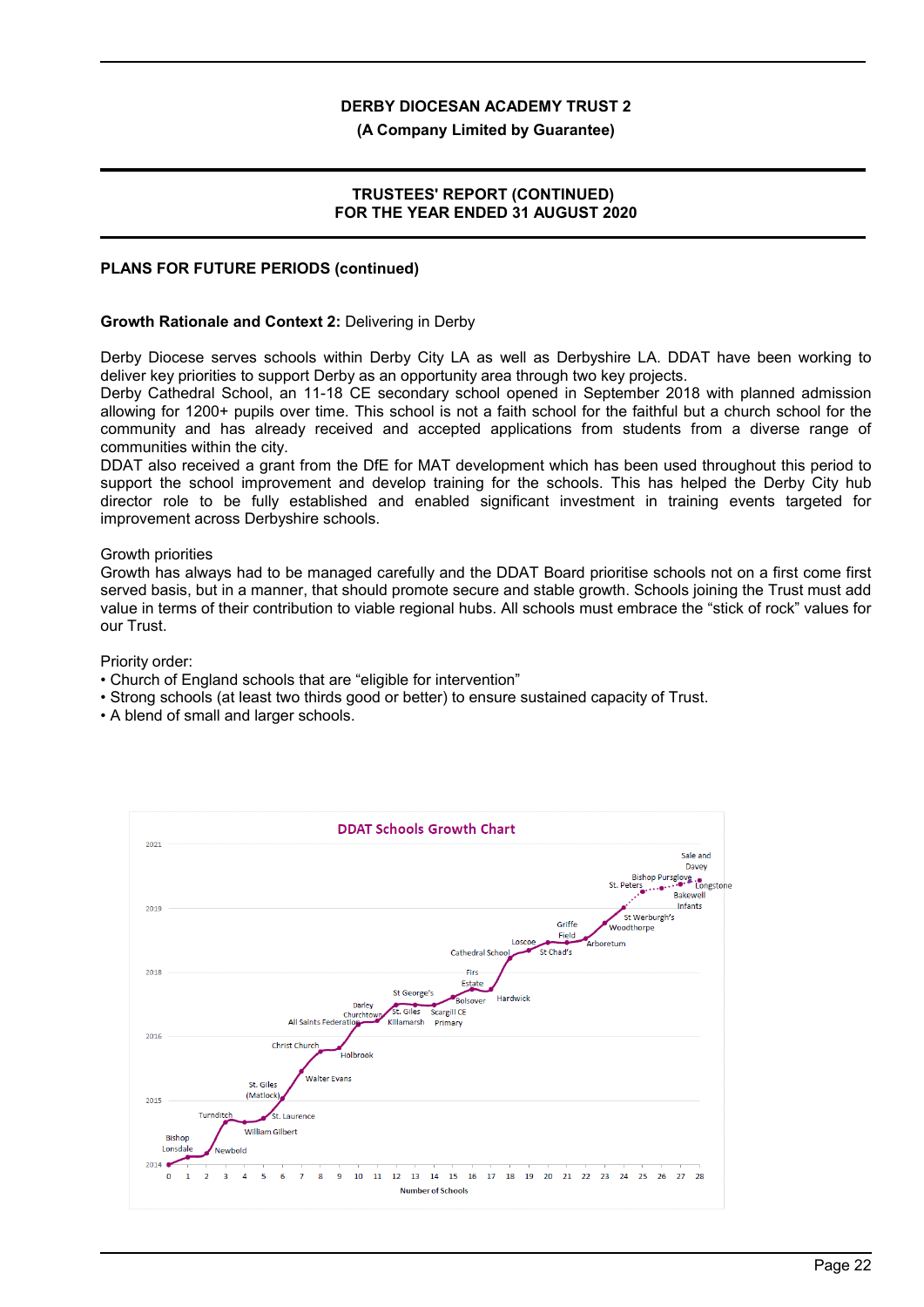#### **(A Company Limited by Guarantee)**

### **TRUSTEES' REPORT (CONTINUED) FOR THE YEAR ENDED 31 AUGUST 2020**

#### **PLANS FOR FUTURE PERIODS (continued)**

#### **Developing capacity for the next phase**

Significant capacity building activity is already recorded within the DDAT Strategic Development Plan. However, DDAT are cognisant that the growing scale of operation will require key capacity building activity in the following areas.

1. School improvement within the central team, our schools and our partners.

2. Financial security over time, whilst providing an increased level of core service efficiently from the centre,

3. Strengthened Governance at all levels,

4. Increased alignment of Trust wide systems and accountability from CEO and core team through the new regional lead headteachers, to school leaders and staff.

#### **Growing Cautiously**

Trustees are very cognisant of information provided by robust due diligence exercises before taking on a school. As such there are often periods of pause. Trustees have not followed any trajectory without proper consideration of the risks. In the last financial year, DDAT has put on pause any conversion where single status/equal pay issues remain unresolved, unless the school is Voluntary Aided where such risk can be managed. Building issues have also put projects on pause until money has been secured to resolve issues prior to conversion. One school has been with an academy order for over a year and continues to be maintained by the local authority pending resolution of issues raise by due diligence. Due diligence includes a formal review of Buildings, Finance, Human Resource, ICT and School improvement.

The DDAT board recognise the value of becoming a cross phase MAT. The new Derby Cathedral Secondary Free school opened on 1st September 2018. Trustees have a vision for this secondary school to be fed by a hub of DDAT feeder primary schools to offer high quality educational provision to the city of Derby for pupils from 3 18 years of age. It should be noted that this hub and secondary school will offer education to some significantly disadvantaged pupils. Derby has been highlighted as one of six areas nationally where social mobility has been extremely limited.

### **FUNDS HELD AS CUSTODIAN ON BEHALF OF OTHERS**

There are no Funds held as Custodian Trustee on behalf of others.

### **TRADE UNION FACILITY TIME**

The trust employs no trade union officials and therefore had no time or costs spent on union activities during the year.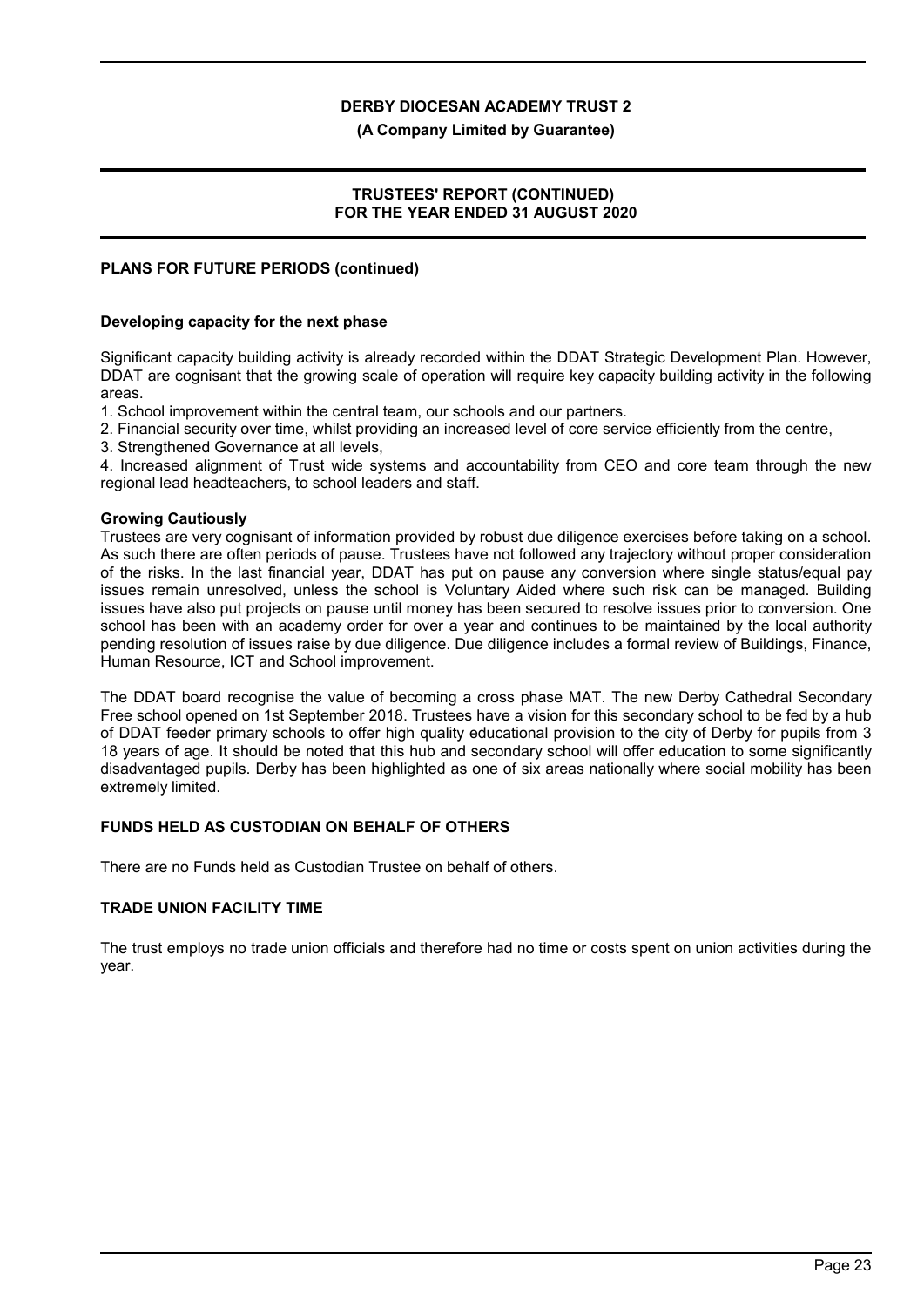#### **(A Company Limited by Guarantee)**

### **TRUSTEES' REPORT (CONTINUED) FOR THE YEAR ENDED 31 AUGUST 2020**

## **EMPLOYEE INVOLVEMENT AND EMPLOYMENT OF THE DISABLED**

**Disabilities** 

Sickness absence may result from a disability or develop into a disability.

The Equality Act 2010 provides a single consolidated source of discrimination law and covers the disability provision.

You're disabled under the Equality Act 2010 if you have a physical or mental impairment that has a 'substantial' and 'long term' negative effect on your ability to do normal daily activities.

Managers/Headteachers and Governors have an obligation under the Equality Act 2010.The Act places a duty on the Trust and Governing Bodies not to discriminate against current employees on the grounds of disability. Schools should give consideration at each stage of the Sickness Absence Procedure as to whether there are reasonable adjustments that could be made to the requirements of the job, or practices to ensure as far as reasonably possible, that a disabled person can be supported at work or to assist them to return to work.

If you consider that you are impacted by a disability or any medical condition which affects your ability to undertake your work, you should inform your Manager/Headteacher to ensure that the right support is put in place to assist you in maintaining your attendance at work.

#### Disability discrimination

If you are disabled or become disabled, we encourage you to tell us about your condition so that we can support you as appropriately.

If you experience difficulties at work because of your disability, you may wish to contact your line manager or Human Resources to discuss any reasonable adjustments that would help overcome or minimise the difficulty. Your line manager or a member of the HR team may wish to consult with you and a medical adviser(s) about possible adjustments. We will consider the matter carefully and try to accommodate your needs within reason. If we consider a particular adjustment would not be reasonable we will explain our reasons and try to find an alternative solution where possible.

We will monitor the physical features of our premises to consider whether they place disabled workers, job applicants or service users at a substantial disadvantage compared to other staff. Where reasonable, we will take steps to improve access for disabled staff and service users.

#### Employee consultation

Employee engagement and consulation has been maintained through the year. Prior to schools joining the trust a full program of consultation with staff is undertaken. Following conversion staff are provided with a welcome pack and information on matters that may affect them, including details on HR and TUPE as well as thr trust handbooks and regulations. A strategic committee has been implemented which includes HTs from across the schools, whereby decisions are agreed to enable first hand communication of impact and rationale between the senior leaders and their staff. Unions are involved as appropriate for any proposed changes to terms affecting staff and changes are implemented only after formal consultation.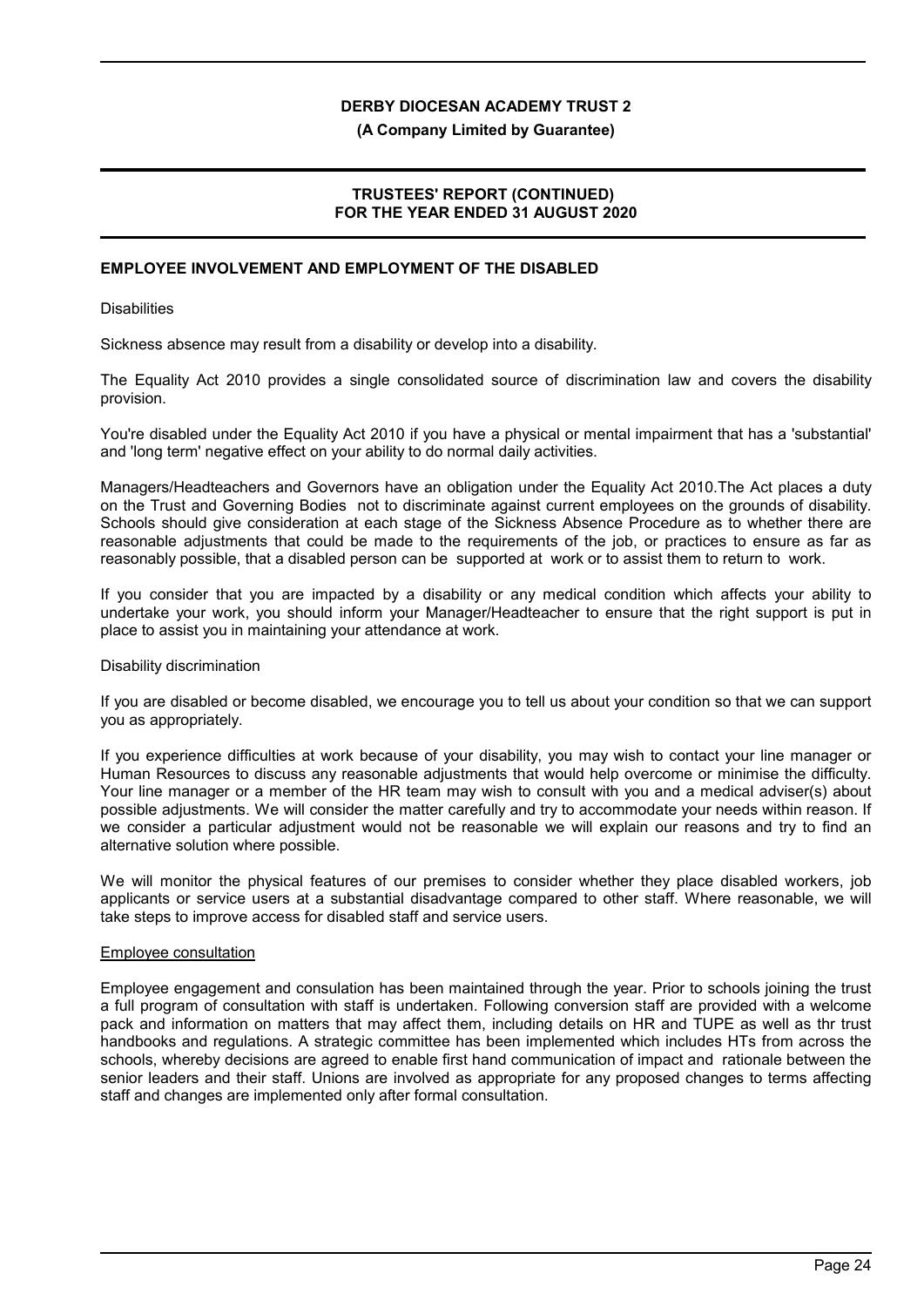**(A Company Limited by Guarantee)**

### **TRUSTEES' REPORT (CONTINUED) FOR THE YEAR ENDED 31 AUGUST 2020**

## **DISCLOSURE OF INFORMATION TO AUDITOR**

Insofar as the Trustees are aware:

- there is no relevant audit information of which the charitable company's auditor is unaware, and
- that Trustees have taken all steps that they ought to have taken to make themselves aware of any relevant audit information and to establish that the auditor is aware of that information.

The Trustees' Report, incorporating a strategic report, was approved by order of the Board of Trustees, as the company directors, on  $\blacksquare$ 



**Trustee**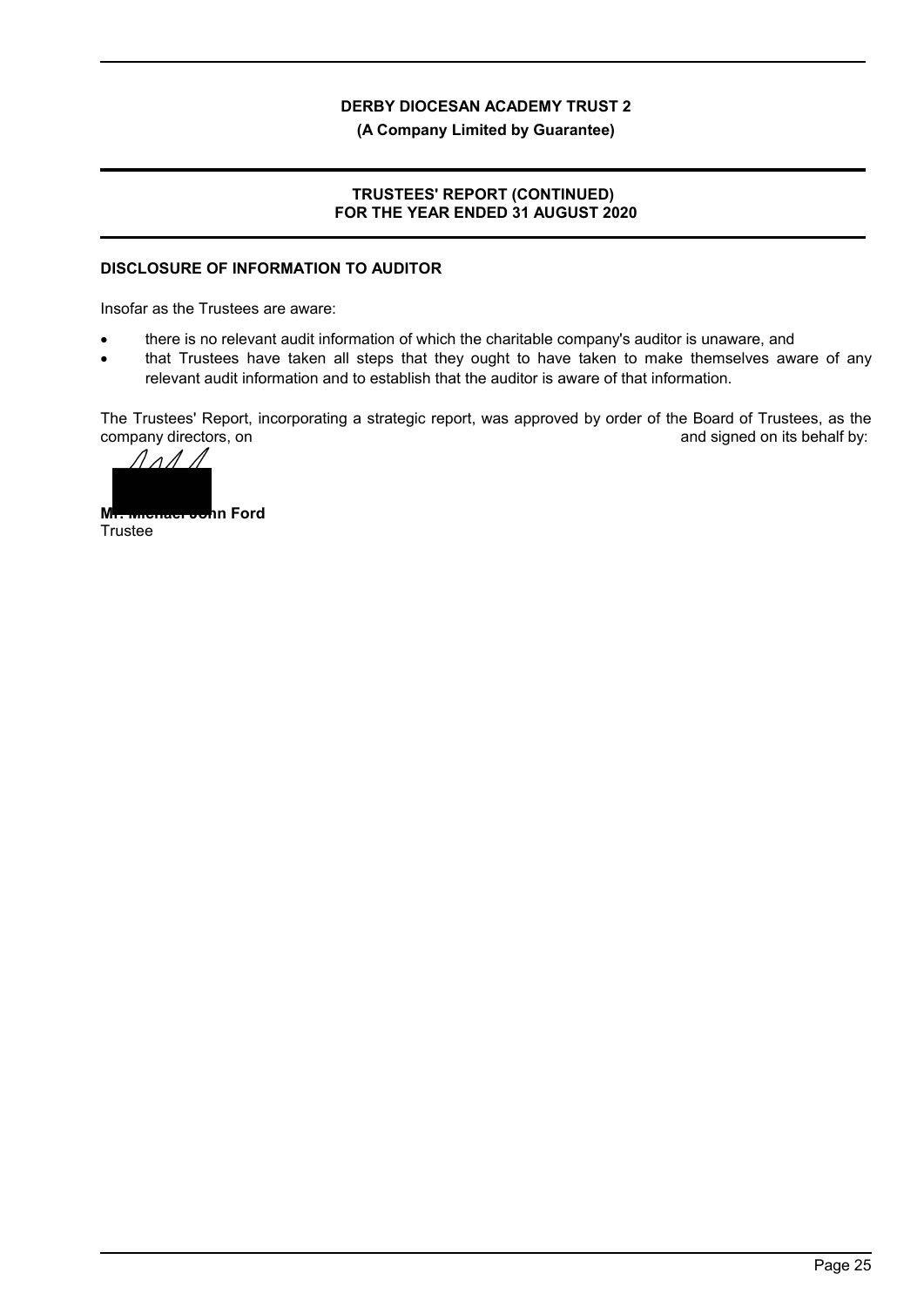#### **(A Company Limited by Guarantee)**

### **GOVERNANCE STATEMENT**

#### **Scope of responsibility**

As Trustees, we acknowledge we have overall responsibility for ensuring that Derby Diocesan Academy Trust 2 has an effective and appropriate system of control, financial and otherwise. However, such a system is designed to manage rather than eliminate the risk of failure to achieve business objectives, and can provide only reasonable and not absolute assurance against material misstatement or loss.

As Trustees, we have reviewed and taken account of the guidance in DfE's Governance Handbook and competency framework for governance.

The board of Trustees has delegated the day-to-day responsibility to the Chief Executive, as Accounting officer, for ensuring financial controls conform with the requirements of both propriety and good financial management and in accordance with the requirements and responsibilities assigned to it in the funding agreement between Derby Diocesan Academy Trust 2 and the Secretary of State for Education. They are also responsible for reporting to the board of Trustees any material weaknesses or breakdowns in internal control.

#### **Governance**

The information on governance included here supplements that described in the Trustees' Report and in the Statement of Trustees' Responsibilities. The board of Trustees has formally met 6 times during the year.

Attendance during the year at meetings of the board of Trustees was as follows:

| Trustee                             | Meetings attended | Out of a possible |
|-------------------------------------|-------------------|-------------------|
| Mr. Michael John Ford, Chair        |                   |                   |
| Mrs. Lisa Jane Bloor                |                   |                   |
| Mr. Mark Mallender, Chief Executive |                   |                   |
| Ms. Sheila Mary Lock                |                   |                   |
| Mr. Neil Andrew Beeson              |                   |                   |
| Mr. David John Channon              |                   |                   |
| Mrs. Carol Coslett                  |                   |                   |
| Ms. Alison Mary Brown               |                   |                   |
| Dr Sarah Hardman Charles            |                   |                   |
| Mr Declan McCauley, Acting CEO      |                   |                   |

#### **Governance reviews**

Folowing the full Governance Health Check carried out by the company's appointed solicitors (Michelmores) to review the governance structures and highlight any areas of weakness or risk. A full report was issued to the Board of Trustees. The following is a list of the actions implemented in this current period further to the previous year activities.

- Appointment of specialist governer support manager.
- New director appointment with specialism in MAT finance
- New director appointment with specialism in safeguarding.
- CEO appointed to employed status with effect from October 2019.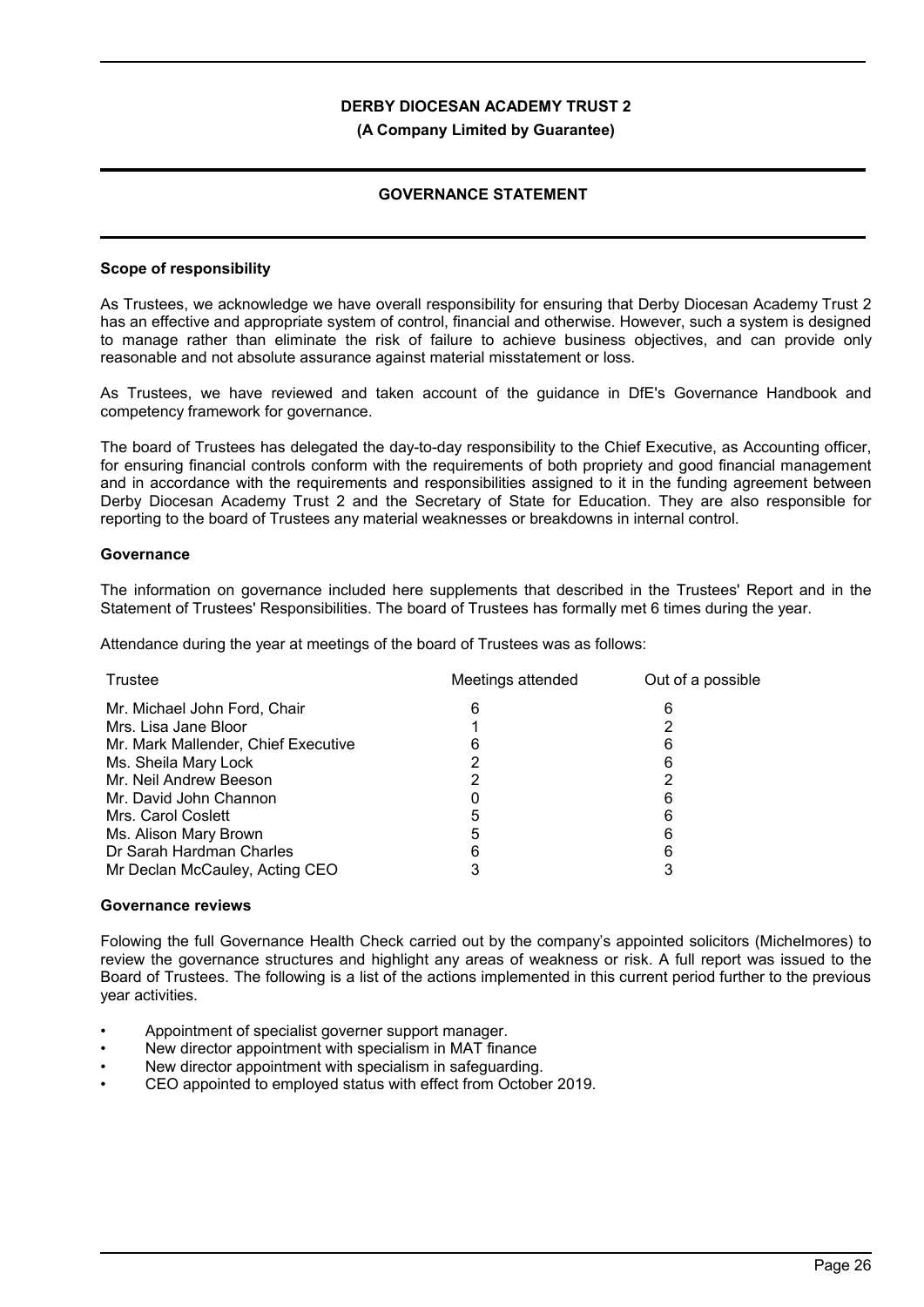**(A Company Limited by Guarantee)**

## **GOVERNANCE STATEMENT (CONTINUED)**

### **Governance (continued)**

The Finance and General Purposes Committee is a sub-committee of the main board of Trustees.

Attendance during the year at meetings was as follows:

| Trustee                          | Meetings attended | Out of a possible |
|----------------------------------|-------------------|-------------------|
| Ms. Alison Mary Brown            |                   |                   |
| Mrs. Lisa Jane Bloor             | າ                 | ാ                 |
| Mr. Michael John Ford            | 4                 | 4                 |
| Mr. Mark Mallender               | 3                 | 4                 |
| <b>Review of value for money</b> |                   |                   |

As Accounting Officer, the Chief Executive has responsibility for ensuring that the Academy Trust delivers good value in the use of public resources. The Accounting Officer understands that value for money refers to the educational and wider societal outcomes achieved in return for the taxpayer resources received.

The Accounting Officer considers how the Academy Trust's use of its resources has provided good value for money during each academic year, and reports to the Board of Trustees where value for money can be improved, including the use of benchmarking data where appropriate. The Accounting Officer for the Academy Trust has delivered improved value for money during the year by:

- implementing the Trust's highly regarded school improvement service it ensures that public funds are used effectively and efficiently to improve teaching and learning.
- actively encouraging collaboration between Academies and other Church of England schools in Derbyshire to share best practice and mutual support to deal with issues assists the continuing improvement in pupil attainment
- Implementing joint purchasing for the Academies and use of third party assessors to get the best value for money

#### **The purpose of the system of internal control**

The system of internal control is designed to manage risk to a reasonable level rather than to eliminate all risk of failure to achieve policies, aims and objectives. It can, therefore, only provide reasonable and not absolute assurance of effectiveness. The system of internal control is based on an on-going process designed to identify and prioritise the risks to the achievement of Academy Trust policies, aims and objectives, to evaluate the likelihood of those risks being realised and the impact should they be realised, and to manage them efficiently, effectively and economically. The system of internal control has been in place in Derby Diocesan Academy Trust 2 for the year 1 September 2019 to 31 August 2020 and up to the date of approval of the annual report and financial statements.

### **Capacity to handle risk**

The board of Trustees has reviewed the key risks to which the Academy Trust is exposed together with the operating, financial and compliance controls that have been implemented to mitigate those risks. The Board of Trustees is of the view that there is a formal ongoing process for identifying, evaluating and managing the Academy Trust's significant risks that has been in place for the year 1 September 2019 to 31 August 2020 and up to the date of approval of the annual report and financial statements. This process is regularly reviewed by the Board of Trustees.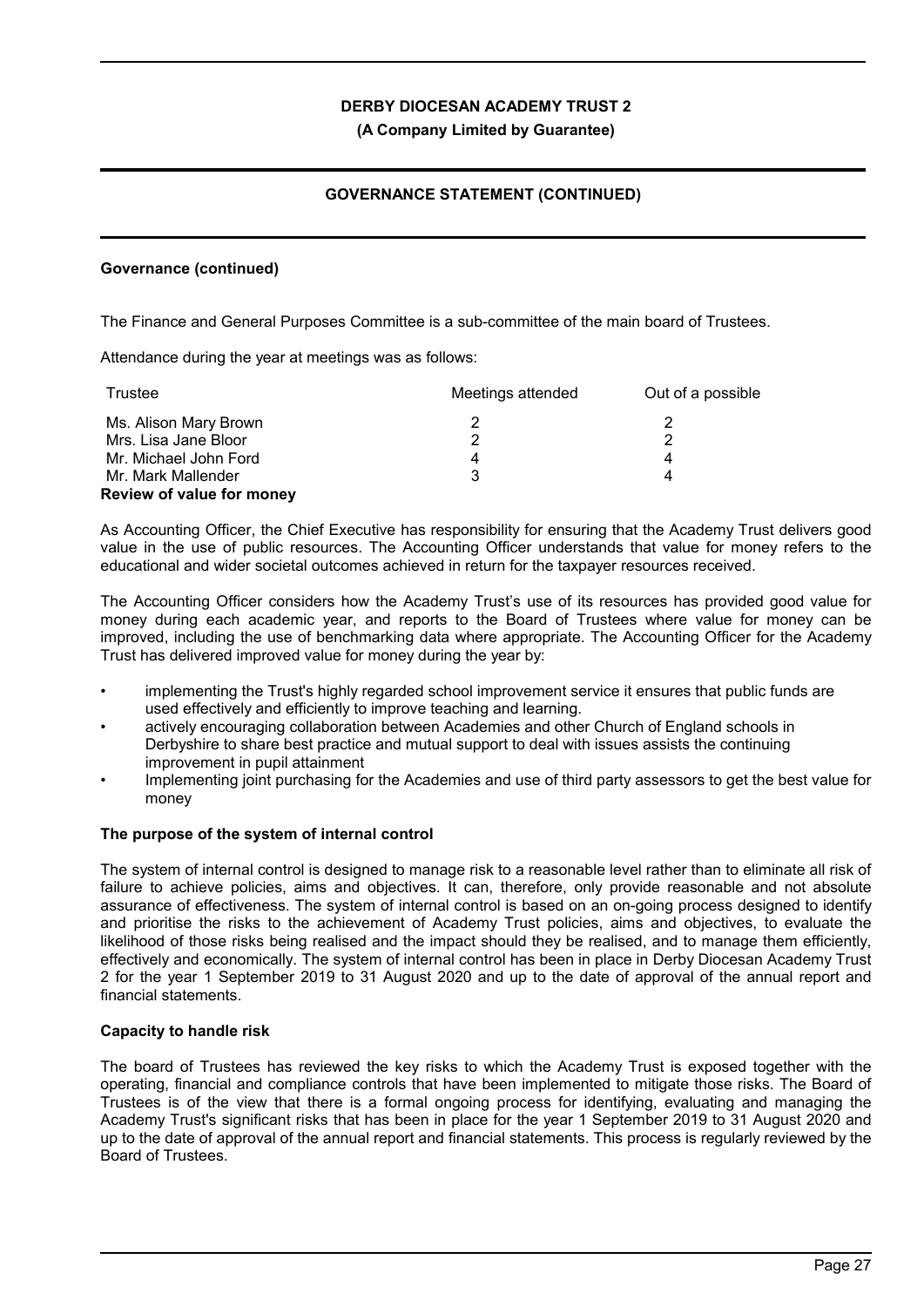#### **(A Company Limited by Guarantee)**

## **GOVERNANCE STATEMENT (CONTINUED)**

#### **The risk and control framework**

The Academy Trust's system of internal financial control is based on a framework of regular management information and administrative procedures including the segregation of duties and a system of delegation and accountability. In particular, it includes:

- comprehensive budgeting and monitoring systems with an annual budget and periodic financial reports which are reviewed and agreed by the board of Trustees
- regular reviews by the Finance and General Purposes Committee of reports which indicate financial performance against the forecasts and of major purchase plans, capital works and expenditure programmes
- setting targets to measure financial and other performance
- clearly defined purchasing (asset purchase or capital investment) guidelines delegation of authority and segregation of duties
- identification and management of risks

The Board of Trustees have developed a program of internal scrutiny which is managed and monitored through the finance and audit committee established this year.

Internal scrutiny for the period of 2019/20 has been undertaken by using independent professional external reviews across key areas highlighted and formally agreed by the Finance and Audit Committee.

### **Summary of work undertaken and standards 2019/20**

- **H&S risk audits** have been completed with RAG ratings supplied for each school within the trust in distinct areas namely: Management of health and safety, in-house compliance and contractor compliance. YMD Boon Ltd have acted as specialist Independent scrutineers.
- **Procurement-** ERA (Expense Reduction Analysts) conducted full review of purchasing in schools. Best practice identified for suppliers without wholsesale need identified to change of systems currently employed.
- **Utilities** Report raised that Water suppliers across the schools provided varying levels of service and cost. Recommendation to have consistent provider has been implemented.
- **Attendance and Pupil family Support** Review undertaken across all schools by specialist company One Education Ltd
- **Budget/Finance monitoring and Payroll** Ongoing financial scrutiny for all schools within the trust. Actioned by DDAT Finance team and reported/monitored by Finance and Audit committee.

The trust will continue to prioritise internal scrutiny. The finance and audit committee will continue to identify areas for review in the subsequent years. The trust will continue to use qualified and experienced external companies to undertake the specific review areas as directed along with suitably qualified internal directors and partners for Financial scrutiny.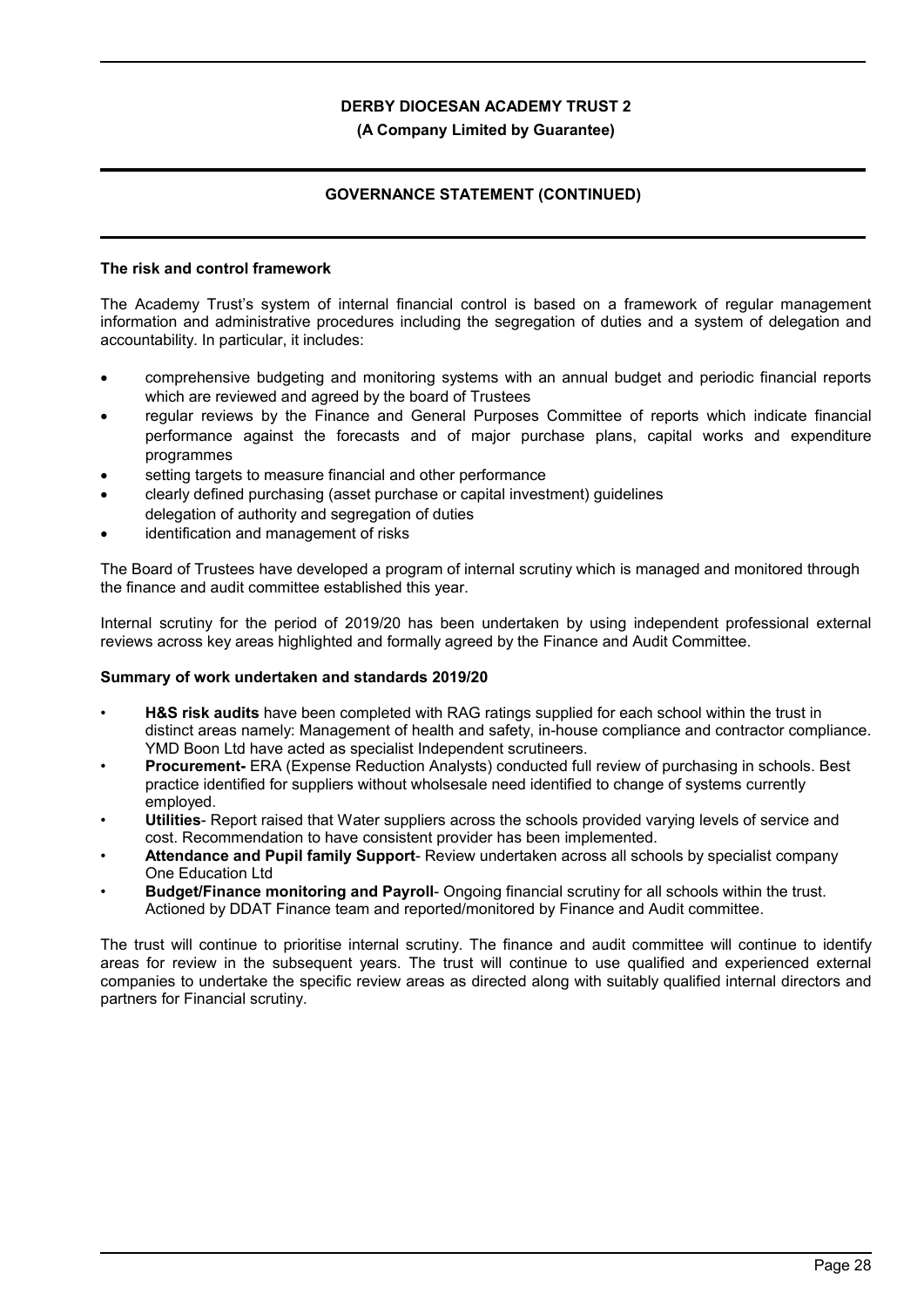**(A Company Limited by Guarantee)**

### **GOVERNANCE STATEMENT (CONTINUED)**

#### **Review of effectiveness**

As Accounting Officer, the Chief Executive has responsibility for reviewing the effectiveness of the system of internal control. During the year in question the review has been informed by:

- Internal scrutiny:
- the work of the external auditor;
- the financial management and governance self-assessment process;
- the work of the executive managers within the Academy Trust who have responsibility for the development and maintenance of the internal control framework.

The Accounting Officer has been advised of the implications of the result of their review of the system of internal control by the committee and a plan to address weaknesses and ensure continuous improvement of the system is in place.

Approved by order of the members of the Board of Trustees on **Approved Strustees** on and signed on their behalf by:

**Mr. Michael Ford** Trustee

**Mark Mallender** Accounting Officer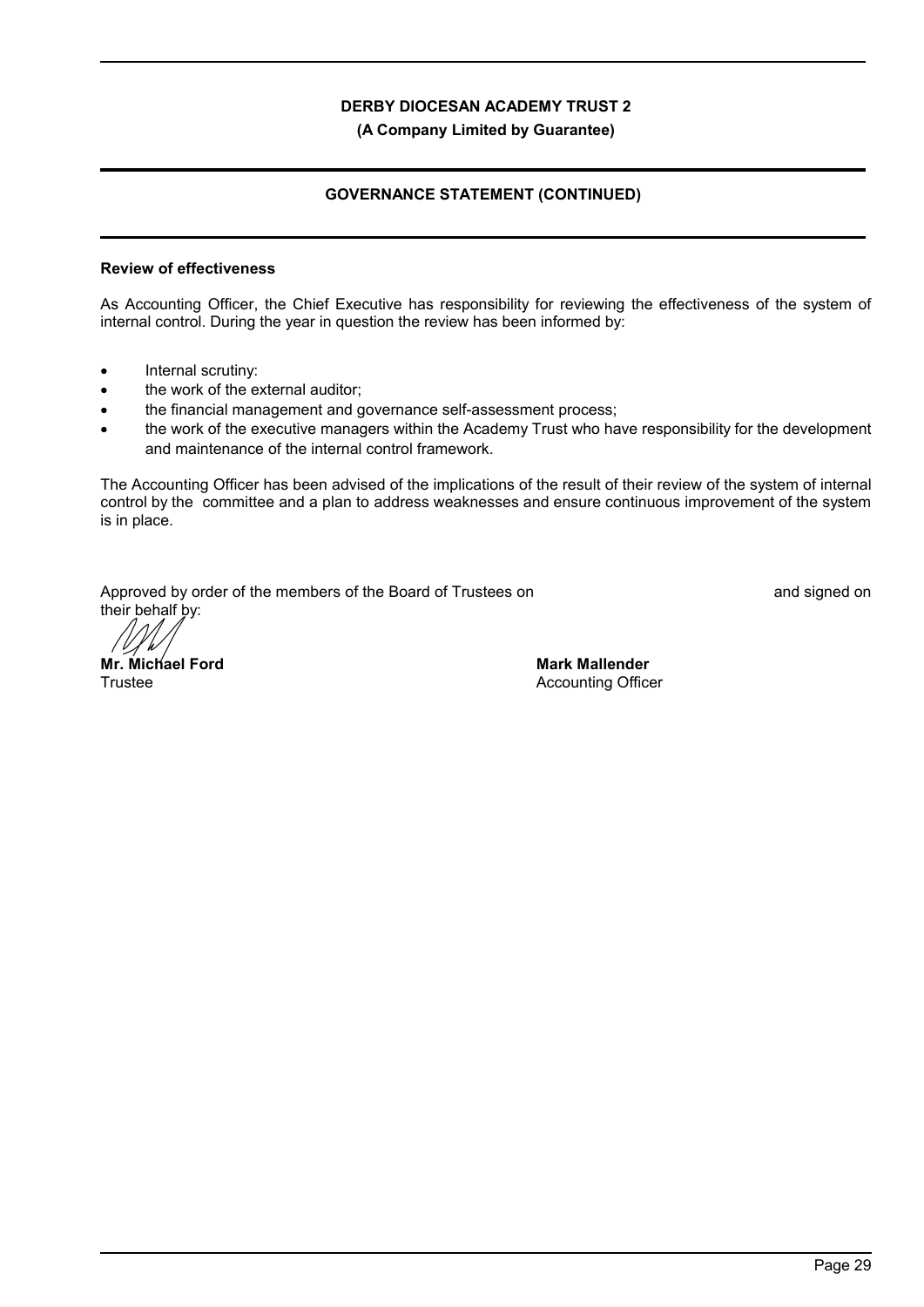**(A Company Limited by Guarantee)**

### **STATEMENT ON REGULARITY, PROPRIETY AND COMPLIANCE**

As Accounting Officer of Derby Diocesan Academy Trust 2 I have considered my responsibility to notify the academy Board of Trustees and the Education & Skills Funding Agency (ESFA) of material irregularity, impropriety and non-compliance with terms and conditions of all funding received by the academy, under the funding agreement in place between the academy and the Secretary of State for Education. As part of my consideration I have had due regard to the requirements of the Academies Financial Handbook 2019.

I confirm that I and the academy board of Trustees are able to identify any material irregular or improper use of all funds by the academy, or material non-compliance with the terms and conditions of funding under the academy's funding agreement and the Academies Financial Handbook 2019.

I confirm that no instances of material irregularity, impropriety or funding non-compliance have been discovered to date. If any instances are identified after the date of this statement, these will be notified to the Board of Trustees and ESFA.

**Mark Mallender** Accounting Officer Date: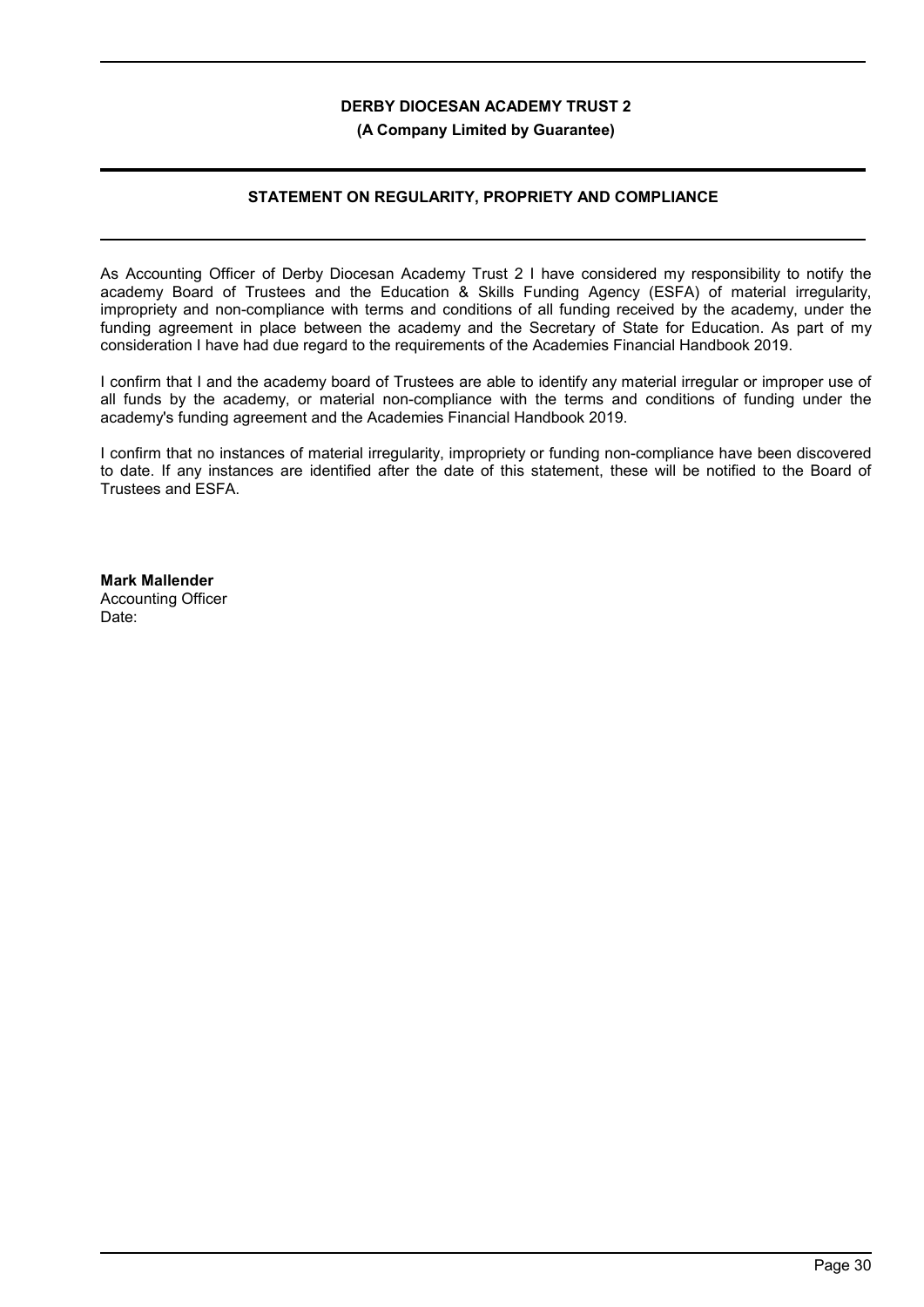#### **(A Company Limited by Guarantee)**

### **STATEMENT OF TRUSTEES' RESPONSIBILITIES FOR THE YEAR ENDED 31 AUGUST 2020**

The Trustees (who are also the directors of the charitable company for the purposes of company law) are responsible for preparing the Trustees' Report and the financial statements in accordance with the Academies Accounts Direction published by the Education and Skills Funding Agency, United Kingdom Accounting Standards (United Kingdom Generally Accepted Accounting Practice) and applicable law and regulations.

Company law requires the Trustees to prepare financial statements for each financial year. Under company law, the Trustees must not approve the financial statements unless they are satisfied that they give a true and fair view of the state of affairs of the charitable company and of its incoming resources and application of resources, including its income and expenditure, for that period. In preparing these financial statements, the Trustees are required to:

- select suitable accounting policies and then apply them consistently;
- observe the methods and principles of the Charities SORP 2019 and the Academies Accounts Direction 2019 to 2020;
- make judgments and accounting estimates that are reasonable and prudent;
- state whether applicable UK Accounting Standards have been followed, subject to any material departures disclosed and explained in the financial statements;
- prepare the financial statements on the going concern basis unless it is inappropriate to presume that the charitable company will continue in business.

The Trustees are responsible for keeping adequate accounting records that are sufficient to show and explain the charitable company's transactions and disclose with reasonable accuracy at any time the financial position of the charitable company and enable them to ensure that the financial statements comply with the Companies Act 2006. They are also responsible for safeguarding the assets of the charitable company and hence for taking reasonable steps for the prevention and detection of fraud and other irregularities.

The Trustees are responsible for ensuring that in its conduct and operation the charitable company applies financial and other controls, which conform with the requirements both of propriety and of good financial management. They are also responsible for ensuring grants received from ESFA/DfE have been applied for the purposes intended.

The Trustees are responsible for the maintenance and integrity of the corporate and financial information included on the charitable company's website. Legislation in the United Kingdom governing the preparation and dissemination of financial statements may differ from legislation in other jurisdictions.

Approved by order of the members of the Board of Trustees and signed on its behalf by:

**Mr. Michael John Ford** Trustee Date: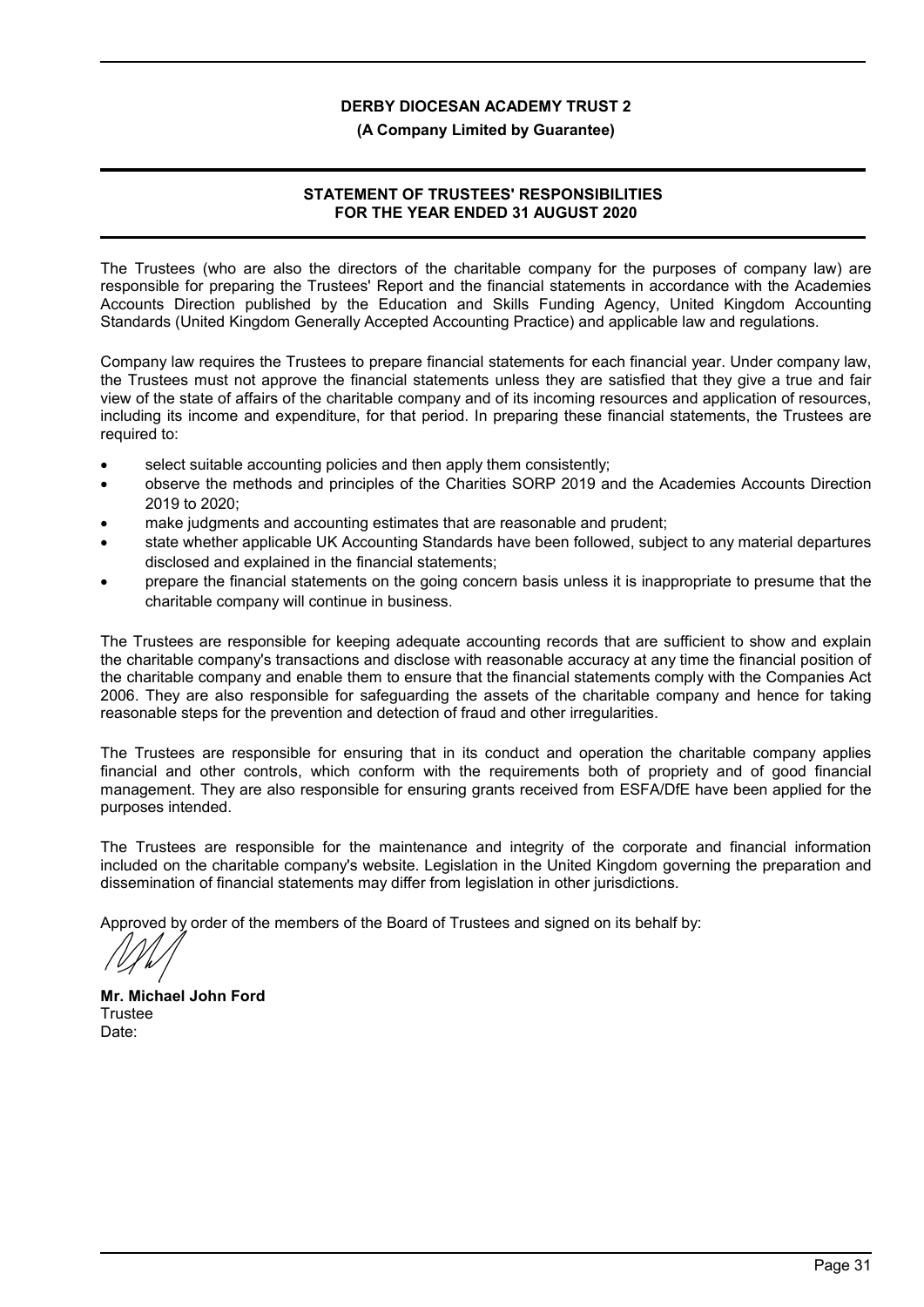#### **(A Company Limited by Guarantee)**

### **INDEPENDENT AUDITOR'S REPORT ON THE FINANCIAL STATEMENTS TO THE MEMBERS OF DERBY DIOCESAN ACADEMY TRUST 2**

#### **Opinion**

We have audited the financial statements of Derby Diocesan Academy Trust 2 (the 'academy') for the year ended 31 August 2020 which comprise the Statement of Financial Activities, the Balance Sheet, the Statement of Cash Flows and the related notes, including a summary of significant accounting policies. The financial reporting framework that has been applied in their preparation is applicable law, United Kingdom Accounting Standards (United Kingdom Generally Accepted Accounting Practice), including Financial Reporting Standard 102 'The Financial Reporting Standard applicable in the UK and Republic of Ireland', the Charities SORP 2019 and the Academies Accounts Direction 2019 to 2020 issued by the Education and Skills Funding Agency.

In our opinion the financial statements:

- give a true and fair view of the state of the academy's affairs as at 31 August 2020 and of its incoming resources and application of resources, including its income and expenditure for the year then ended;
- have been properly prepared in accordance with United Kingdom Generally Accepted Accounting Practice; and
- have been prepared in accordance with the requirements of the Companies Act 2006, the Charities SORP 2019 and the Academies Accounts Direction 2019 to 2020 issued by the Education and Skills Funding Agency.

#### **Basis for opinion**

We conducted our audit in accordance with International Standards on Auditing (UK) (ISAs (UK)) and applicable law. Our responsibilities under those standards are further described in the Auditor's responsibilities for the audit of the financial statements section of our report. We are independent of the academy in accordance with the ethical requirements that are relevant to our audit of the financial statements in the United Kingdom, including the Financial Reporting Council's Ethical Standard, and we have fulfilled our other ethical responsibilities in accordance with these requirements. We believe that the audit evidence we have obtained is sufficient and appropriate to provide a basis for our opinion.

#### **Conclusions relating to going concern**

We have nothing to report in respect of the following matters in relation to which the ISAs (UK) require us to report to you where:

- the Trustees' use of the going concern basis of accounting in the preparation of the financial statements is not appropriate; or
- the Trustees have not disclosed in the financial statements any identified material uncertainties that may cast significant doubt about the academy's ability to continue to adopt the going concern basis of accounting for a period of at least twelve months from the date when the financial statements are authorised for issue.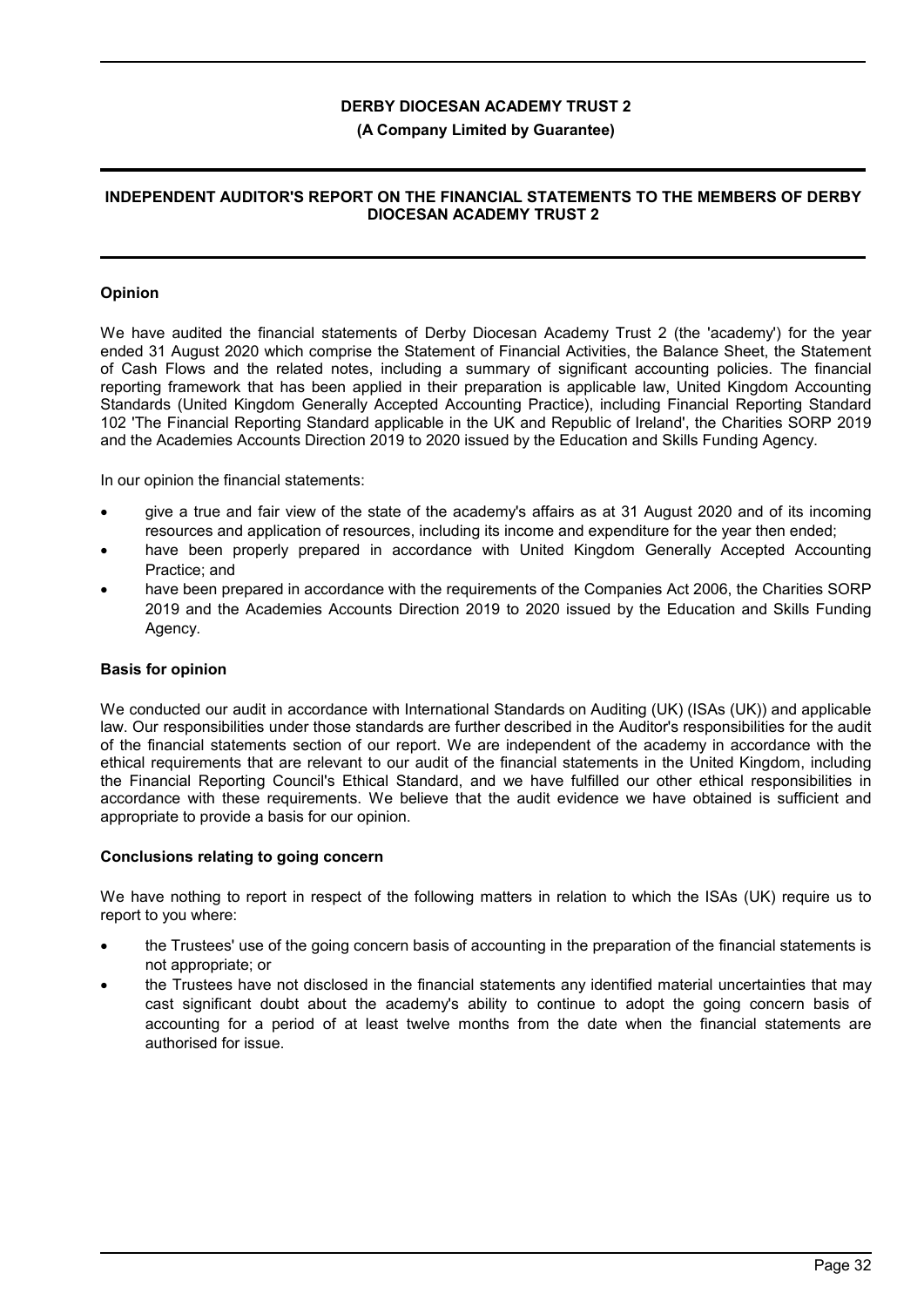#### **(A Company Limited by Guarantee)**

### **INDEPENDENT AUDITOR'S REPORT ON THE FINANCIAL STATEMENTS TO THE MEMBERS OF DERBY DIOCESAN ACADEMY TRUST 2 (CONTINUED)**

#### **Other information**

The Trustees are responsible for the other information. The other information comprises the information included in the Annual Report, other than the financial statements and our Auditor's Report thereon. Other information includes the Reference and Administrative Details, the Trustees' Report including the Strategic Report, and the Governance Statement. Our opinion on the financial statements does not cover the other information and, except to the extent otherwise explicitly stated in our report, we do not express any form of assurance conclusion thereon.

In connection with our audit of the financial statements, our responsibility is to read the other information and, in doing so, consider whether the other information is materially inconsistent with the financial statements or our knowledge obtained in the audit or otherwise appears to be materially misstated. If we identify such material inconsistencies or apparent material misstatements, we are required to determine whether there is a material misstatement in the financial statements or a material misstatement of the other information. If, based on the work we have performed, we conclude that there is a material misstatement of this other information, we are required to report that fact.

We have nothing to report in this regard.

#### **Opinion on other matters prescribed by the Companies Act 2006**

In our opinion, based on the work undertaken in the course of the audit:

- the information given in the Trustees' Report including the Strategic Report for the financial year for which the financial statements are prepared is consistent with the financial statements.
- the Trustees' Report and the Strategic Report have been prepared in accordance with applicable legal requirements.

#### **Matters on which we are required to report by exception**

In the light of our knowledge and understanding of the academy and its environment obtained in the course of the audit, we have not identified material misstatements in the Trustees' Report including the Strategic Report.

We have nothing to report in respect of the following matters in relation to which the Companies Act 2006 requires us to report to you if, in our opinion:

- adequate accounting records have not been kept, or returns adequate for our audit have not been received from branches not visited by us; or
- the financial statements are not in agreement with the accounting records and returns; or
- certain disclosures of Trustees' remuneration specified by law are not made; or
- we have not received all the information and explanations we require for our audit.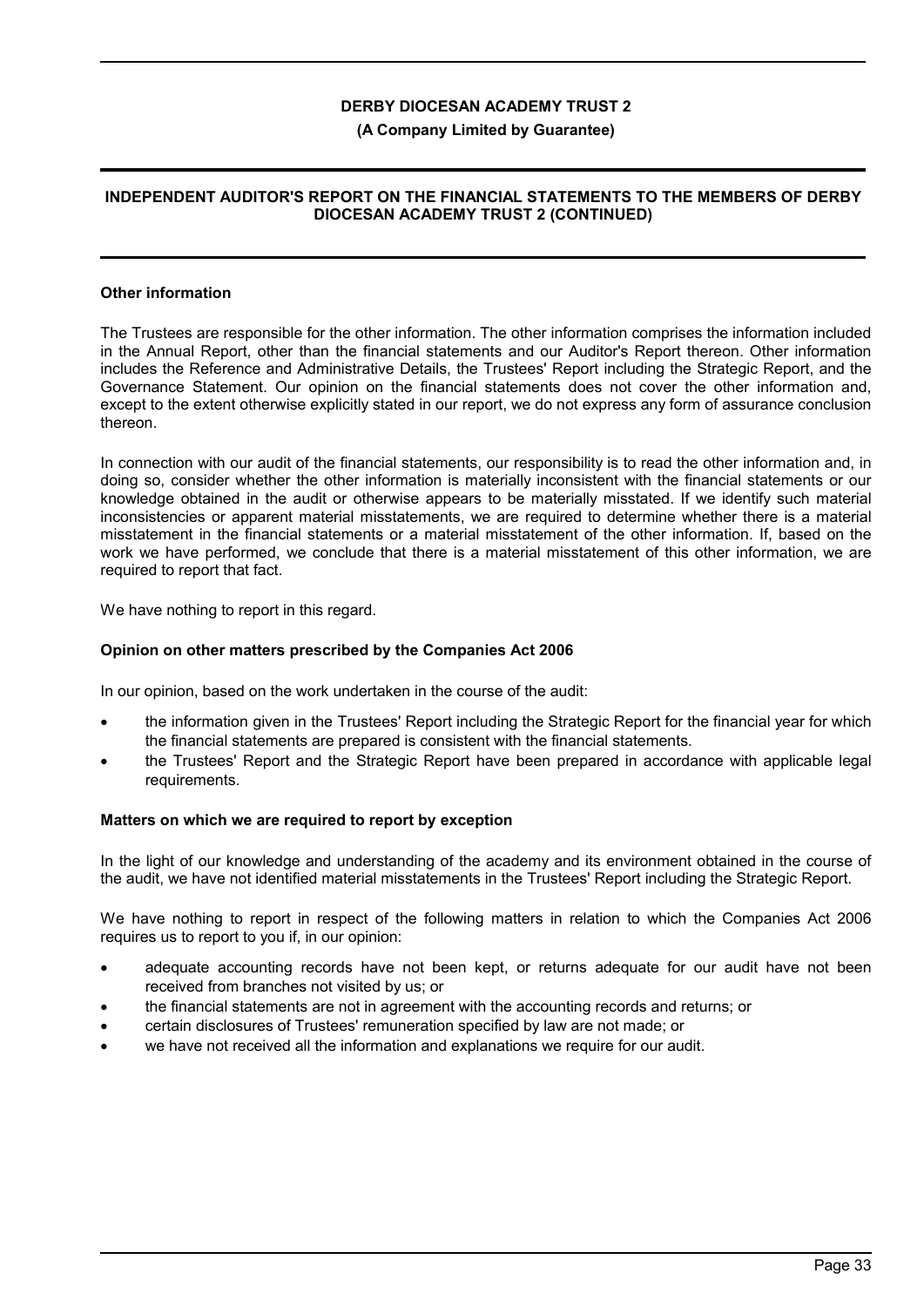#### **(A Company Limited by Guarantee)**

### **INDEPENDENT AUDITOR'S REPORT ON THE FINANCIAL STATEMENTS TO THE MEMBERS OF DERBY DIOCESAN ACADEMY TRUST 2 (CONTINUED)**

### **Responsibilities of trustees**

As explained more fully in the Trustees' Responsibilities Statement, the Trustees (who are also the directors of the academy for the purposes of company law) are responsible for the preparation of the financial statements and for being satisfied that they give a true and fair view, and for such internal control as the Trustees determine is necessary to enable the preparation of financial statements that are free from material misstatement, whether due to fraud or error.

In preparing the financial statements, the Trustees are responsible for assessing the academy's ability to continue as a going concern, disclosing, as applicable, matters related to going concern and using the going concern basis of accounting unless the Trustees either intend to liquidate the academy or to cease operations, or have no realistic alternative but to do so.

#### **Auditor's responsibilities for the audit of the financial statements**

Our objectives are to obtain reasonable assurance about whether the financial statements as a whole are free from material misstatement, whether due to fraud or error, and to issue an Auditor's Report that includes our opinion. Reasonable assurance is a high level of assurance, but is not a guarantee that an audit conducted in accordance with ISAs (UK) will always detect a material misstatement when it exists. Misstatements can arise from fraud or error and are considered material if, individually or in the aggregate, they could reasonably be expected to influence the economic decisions of users taken on the basis of these financial statements.

A further description of our responsibilities for the audit of the financial statements is located on the Financial Reporting Council's website at: www.frc.org.uk/auditorsresponsibilities. This description forms part of our Auditor's Report.

#### **Use of our report**

This report is made solely to the academy's members, as a body, in accordance with Chapter 3 of Part 16 of the Companies Act 2006. Our audit work has been undertaken so that we might state to the academy's members those matters we are required to state to them in an Auditor's Report and for no other purpose. To the fullest extent permitted by law, we do not accept or assume responsibility to anyone other than the academy and its members, as a body, for our audit work, for this report, or for the opinions we have formed.

**Dave Darlaston (Senior Statutory Auditor)** for and on behalf of **Crowe U.K. LLP** Statutory Auditor Black Country House

Rounds Green Road **Oldburv** West Midlands B69 2DG

Date: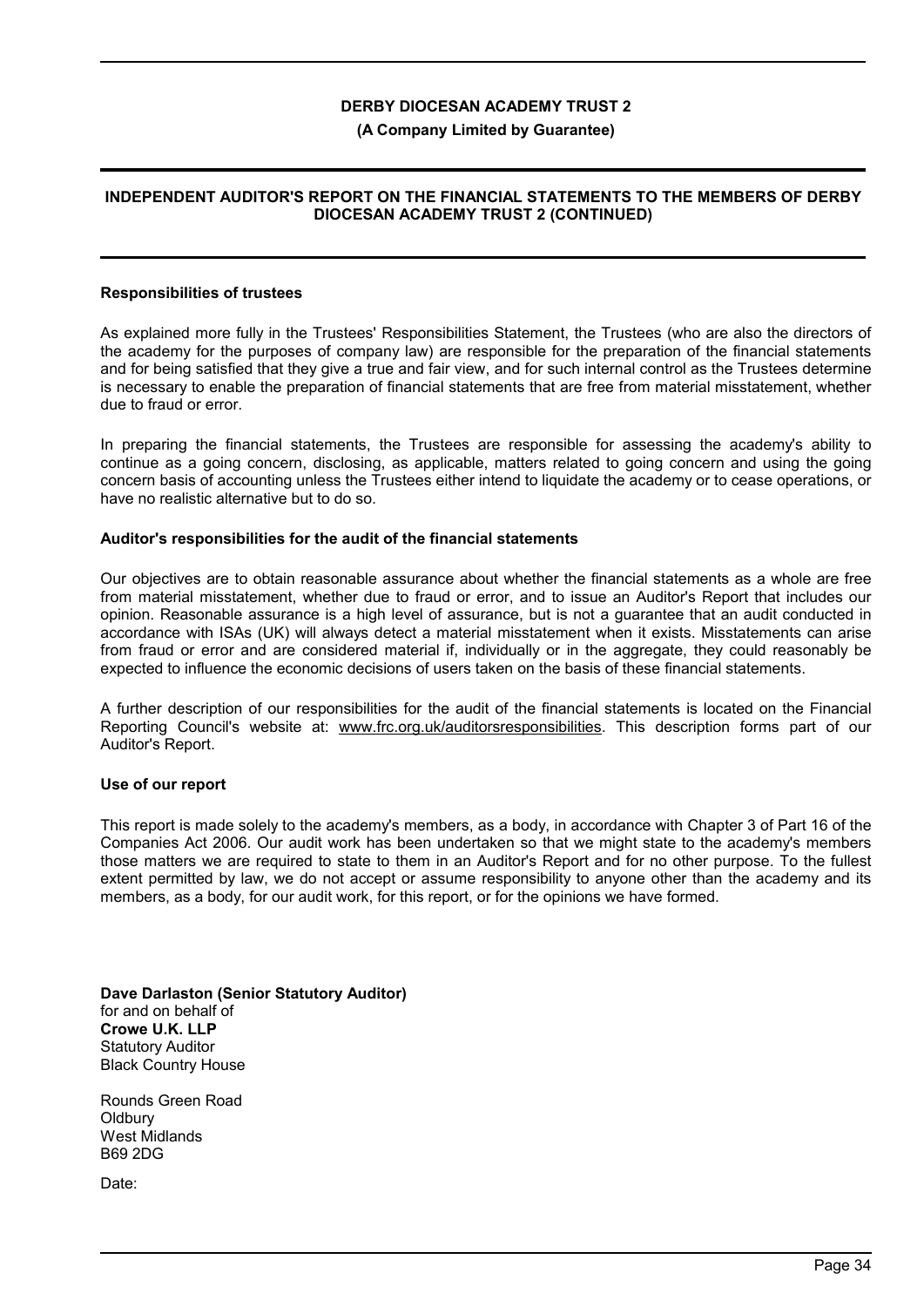### **(A Company Limited by Guarantee)**

### **INDEPENDENT REPORTING ACCOUNTANT'S ASSURANCE REPORT ON REGULARITY TO DERBY DIOCESAN ACADEMY TRUST 2 AND THE EDUCATION AND SKILLS FUNDING AGENCY**

In accordance with the terms of our engagement letter dated 12 September 2018 and further to the requirements of the Education and Skills Funding Agency (ESFA) as included in the Academies Accounts Direction 2019 to 2020, we have carried out an engagement to obtain limited assurance about whether the expenditure disbursed and income received by Derby Diocesan Academy Trust 2 during the year 1 September 2019 to 31 August 2020 have been applied to the purposes identified by Parliament and the financial transactions conform to the authorities which govern them.

This report is made solely to Derby Diocesan Academy Trust 2 and ESFA in accordance with the terms of our engagement letter. Our work has been undertaken so that we might state to Derby Diocesan Academy Trust 2 and ESFA those matters we are required to state in a report and for no other purpose. To the fullest extent permitted by law, we do not accept or assume responsibility to anyone other than Derby Diocesan Academy Trust 2 and ESFA, for our work, for this report, or for the conclusion we have formed.

### **Respective responsibilities of Derby Diocesan Academy Trust 2's accounting officer and the reporting accountant**

The accounting officer is responsible, under the requirements of Derby Diocesan Academy Trust 2's funding agreement with the Secretary of State for Education dated 26 February 2015 and the Academies Financial Handbook, extant from 1 September 2019, for ensuring that expenditure disbursed and income received is applied for the purposes intended by Parliament and the financial transactions conform to the authorities which govern them.

Our responsibilities for this engagement are established in the United Kingdom by our profession's ethical guidance and are to obtain limited assurance and report in accordance with our engagement letter and the requirements of the Academies Accounts Direction 2019 to 2020. We report to you whether anything has come to our attention in carrying out our work which suggests that in all material respects, expenditure disbursed and income received during the year 1 September 2019 to 31 August 2020 have not been applied to purposes intended by Parliament or that the financial transactions do not conform to the authorities which govern them.

## **Approach**

We conducted our engagement in accordance with the Academies Accounts Direction 2019 to 2020 issued by ESFA. We performed a limited assurance engagement as defined in our engagement letter.

The objective of a limited assurance engagement is to perform such procedures as to obtain information and explanations in order to provide us with sufficient appropriate evidence to express a negative conclusion on regularity.

A limited assurance engagement is more limited in scope than a reasonable assurance engagement and consequently does not enable us to obtain assurance that we would become aware of all significant matters that might be identified in a reasonable assurance engagement. Accordingly, we do not express a positive opinion.

Our engagement includes examination, on a test basis, of evidence relevant to the regularity and propriety of the academy's income and expenditure.

The work undertaken to draw our conclusion includes a review of the design and implementation of the Charitable Company's internal controls and review processes on regularity, supported by detailed tests on samples of costs incurred by the Charitable Company and specific transactions identified from our review.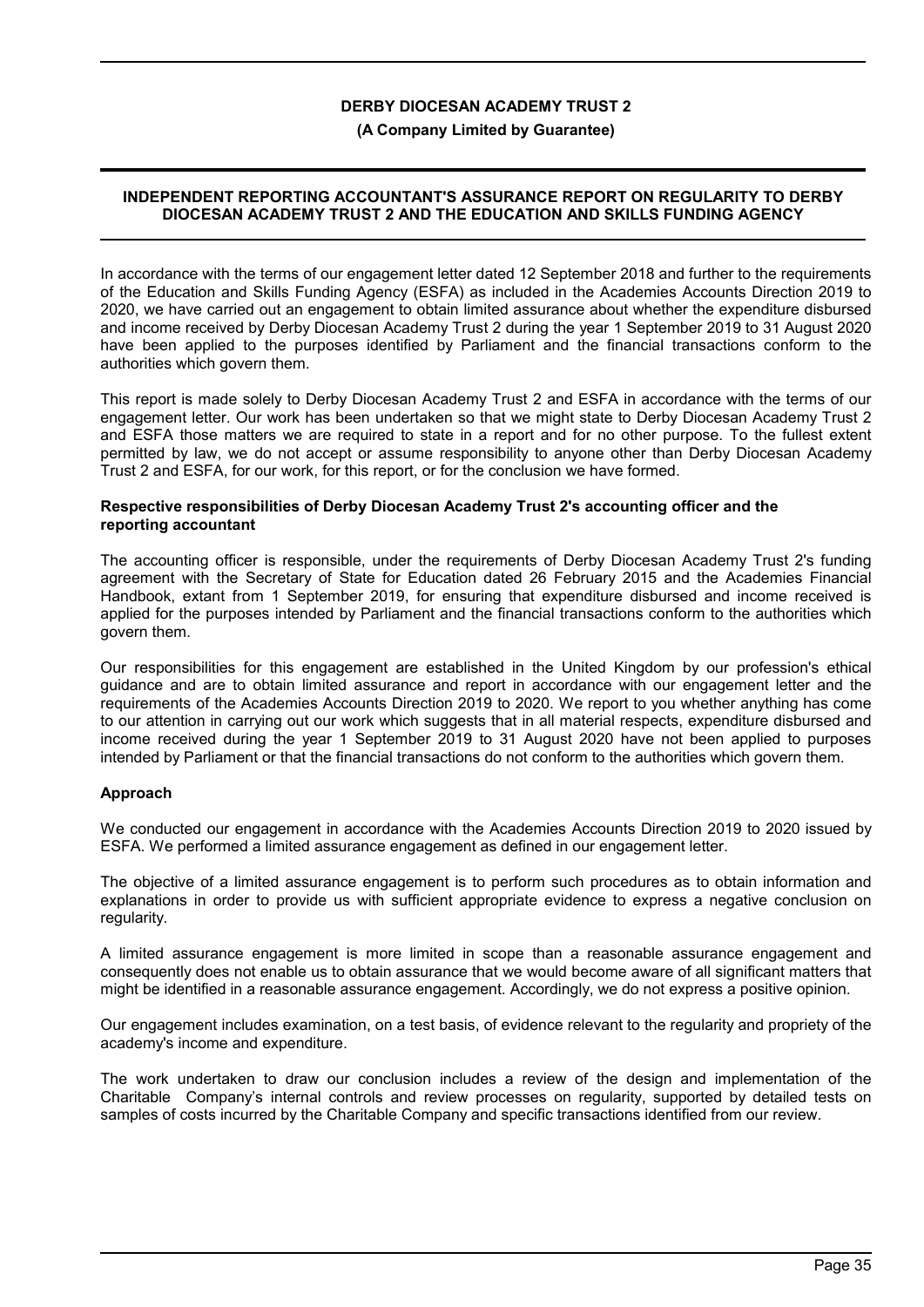## **(A Company Limited by Guarantee)**

### **INDEPENDENT REPORTING ACCOUNTANT'S ASSURANCE REPORT ON REGULARITY TO DERBY DIOCESAN ACADEMY TRUST 2 AND THE EDUCATION & SKILLS FUNDING AGENCY (CONTINUED)**

### **Conclusion**

In the course of our work, nothing has come to our attention which suggest in all material respects the expenditure disbursed and income received during the year 1 September 2019 to 31 August 2020 has not been applied to purposes intended by Parliament and the financial transactions do not conform to the authorities which govern them.

**Crowe U.K. LLP**

Reporting Accountant

Black Country House Rounds Green Road **Oldbury** West Midlands B69 2DG

Date: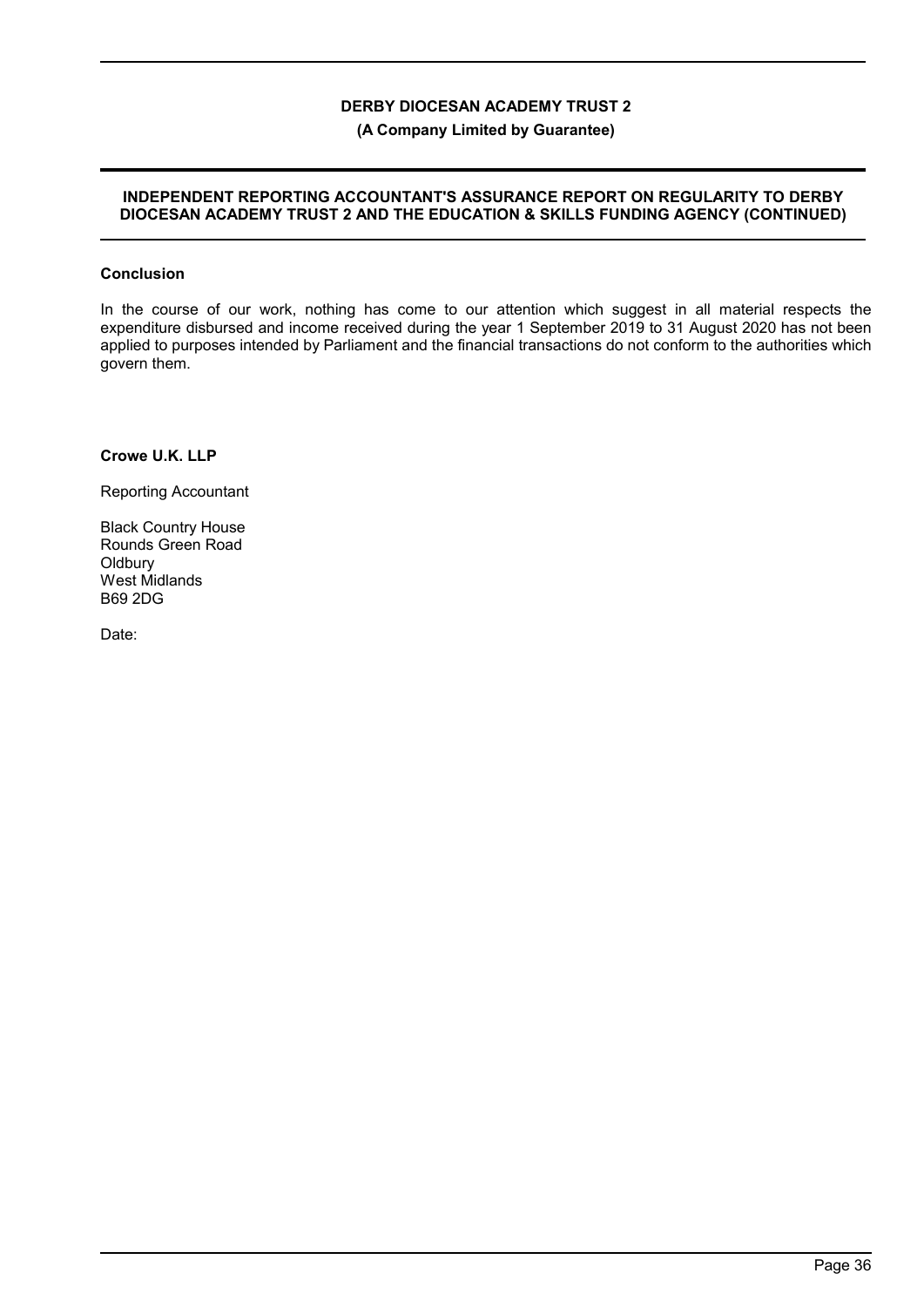**(A Company Limited by Guarantee)**

| <b>Note</b>    | <b>Unrestricted</b><br>funds<br>2020<br>£ | <b>Restricted</b><br>funds<br>2020<br>£                  | <b>Restricted</b><br>fixed asset<br>funds<br>2020<br>£ | <b>Total</b><br>funds<br>2020<br>£ | Total<br>funds<br>2019<br>£                                        |
|----------------|-------------------------------------------|----------------------------------------------------------|--------------------------------------------------------|------------------------------------|--------------------------------------------------------------------|
|                |                                           |                                                          |                                                        |                                    |                                                                    |
| 3              |                                           |                                                          |                                                        |                                    |                                                                    |
|                | 212,893                                   | (386,000)                                                | 2,700,000                                              | 2,526,893                          | 9,011,124                                                          |
|                |                                           |                                                          |                                                        |                                    |                                                                    |
|                |                                           |                                                          |                                                        |                                    | 790,783<br>12, 161, 397                                            |
|                |                                           |                                                          |                                                        |                                    | 271,334                                                            |
|                |                                           |                                                          |                                                        |                                    | 1,065                                                              |
|                |                                           |                                                          |                                                        |                                    |                                                                    |
|                | 904,713                                   | 15,265,468                                               | 3,101,327                                              | 19,271,508                         | 22, 235, 703                                                       |
|                |                                           |                                                          |                                                        |                                    |                                                                    |
| $\overline{7}$ |                                           |                                                          |                                                        |                                    |                                                                    |
|                |                                           |                                                          |                                                        |                                    | 455,176                                                            |
|                |                                           |                                                          |                                                        |                                    | 13,226,372                                                         |
|                |                                           |                                                          |                                                        |                                    |                                                                    |
|                | 488,356                                   | 16,522,213                                               | 541,639                                                | 17,552,208                         | 13,681,548                                                         |
|                |                                           |                                                          |                                                        |                                    |                                                                    |
|                | 416,357                                   | (1, 256, 745)                                            | 2,559,688                                              | 1,719,300                          | 8,554,155                                                          |
| 17             | (133, 771)                                | 493,711                                                  | (359, 940)                                             |                                    |                                                                    |
|                |                                           |                                                          |                                                        |                                    |                                                                    |
|                | 282,586                                   | (763, 034)                                               | 2,199,748                                              | 1,719,300                          | 8,554,155                                                          |
|                |                                           |                                                          |                                                        |                                    |                                                                    |
| 26             |                                           | 227,000                                                  |                                                        | 227,000                            | (2,611,000)                                                        |
|                | 282,586                                   | (536, 034)                                               | 2,199,748                                              | 1,946,300                          | 5,943,155                                                          |
|                | 4<br>5<br>6                               | 4,300<br>404,297<br>281,169<br>2,054<br>479,019<br>9,337 | 31,503<br>15,619,965<br>16,522,213                     | 401,327<br>541,639                 | 437,130<br>16,024,262<br>281,169<br>2,054<br>479,019<br>17,073,189 |

### **STATEMENT OF FINANCIAL ACTIVITIES (INCORPORATING INCOME AND EXPENDITURE ACCOUNT) FOR THE YEAR ENDED 31 AUGUST 2020**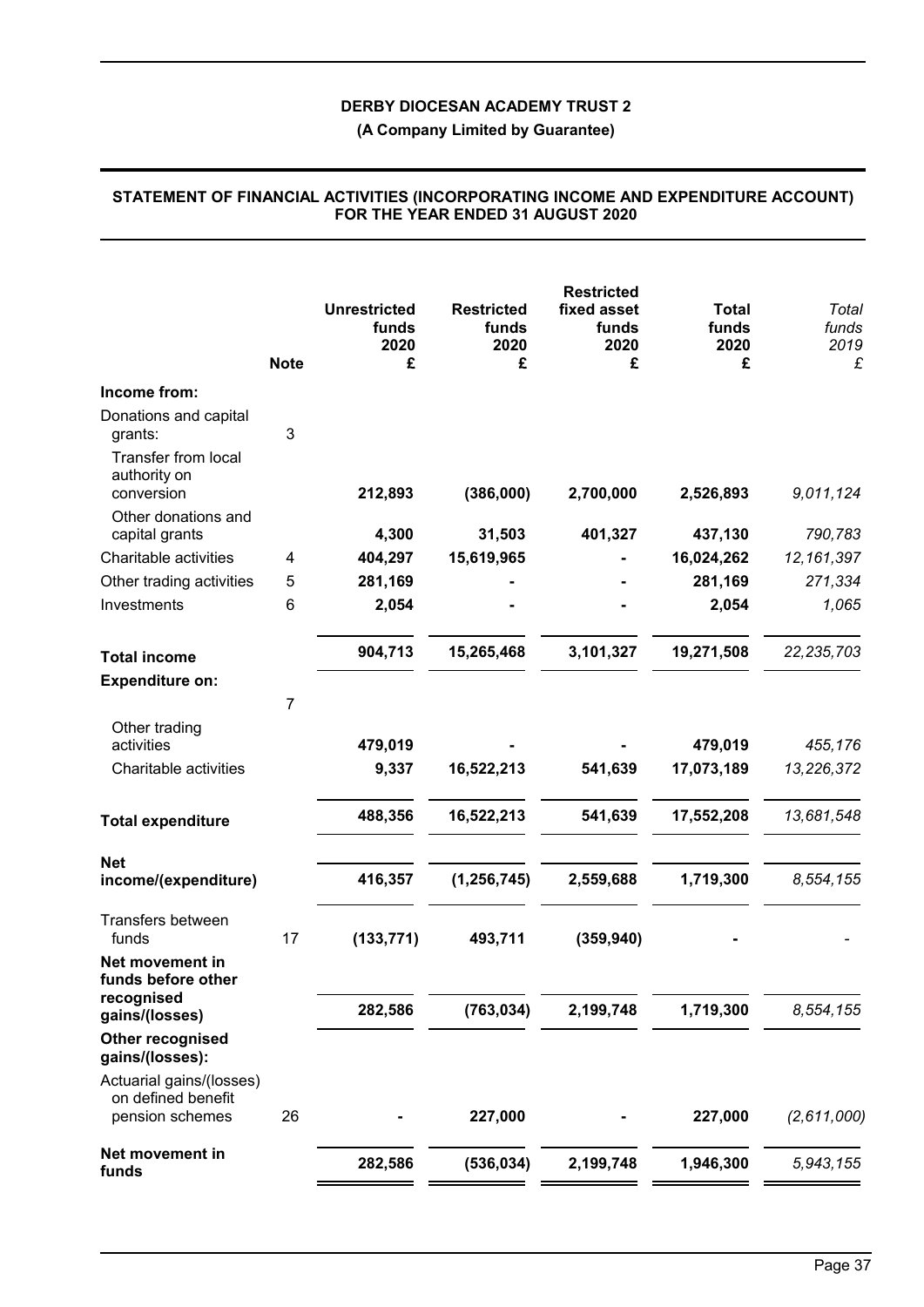# **(A Company Limited by Guarantee)**

## **STATEMENT OF FINANCIAL ACTIVITIES (INCORPORATING INCOME AND EXPENDITURE ACCOUNT) (CONTINUED) FOR THE YEAR ENDED 31 AUGUST 2020**

|                                       | <b>Note</b> | <b>Unrestricted</b><br>funds<br>2020<br>£ | <b>Restricted</b><br>funds<br>2020<br>£ | <b>Restricted</b><br>fixed asset<br>funds<br>2020<br>£ | Total<br>funds<br>2020<br>£ | Total<br>funds<br>2019<br>£ |
|---------------------------------------|-------------|-------------------------------------------|-----------------------------------------|--------------------------------------------------------|-----------------------------|-----------------------------|
| <b>Reconciliation of</b><br>funds:    |             |                                           |                                         |                                                        |                             |                             |
| Total funds brought<br>forward        |             | 1,642,391                                 | (6, 387, 765)                           | 29,568,031                                             | 24,822,657                  | 18,879,502                  |
| Net movement in funds                 |             | 282,586                                   | (536, 034)                              | 2,199,748                                              | 1,946,300                   | 5,943,155                   |
| <b>Total funds carried</b><br>forward |             | 1,924,977                                 | (6,923,799)                             | 31,767,779                                             | 26,768,957                  | 24,822,657                  |

The notes on pages 41 to 76 form part of these financial statements.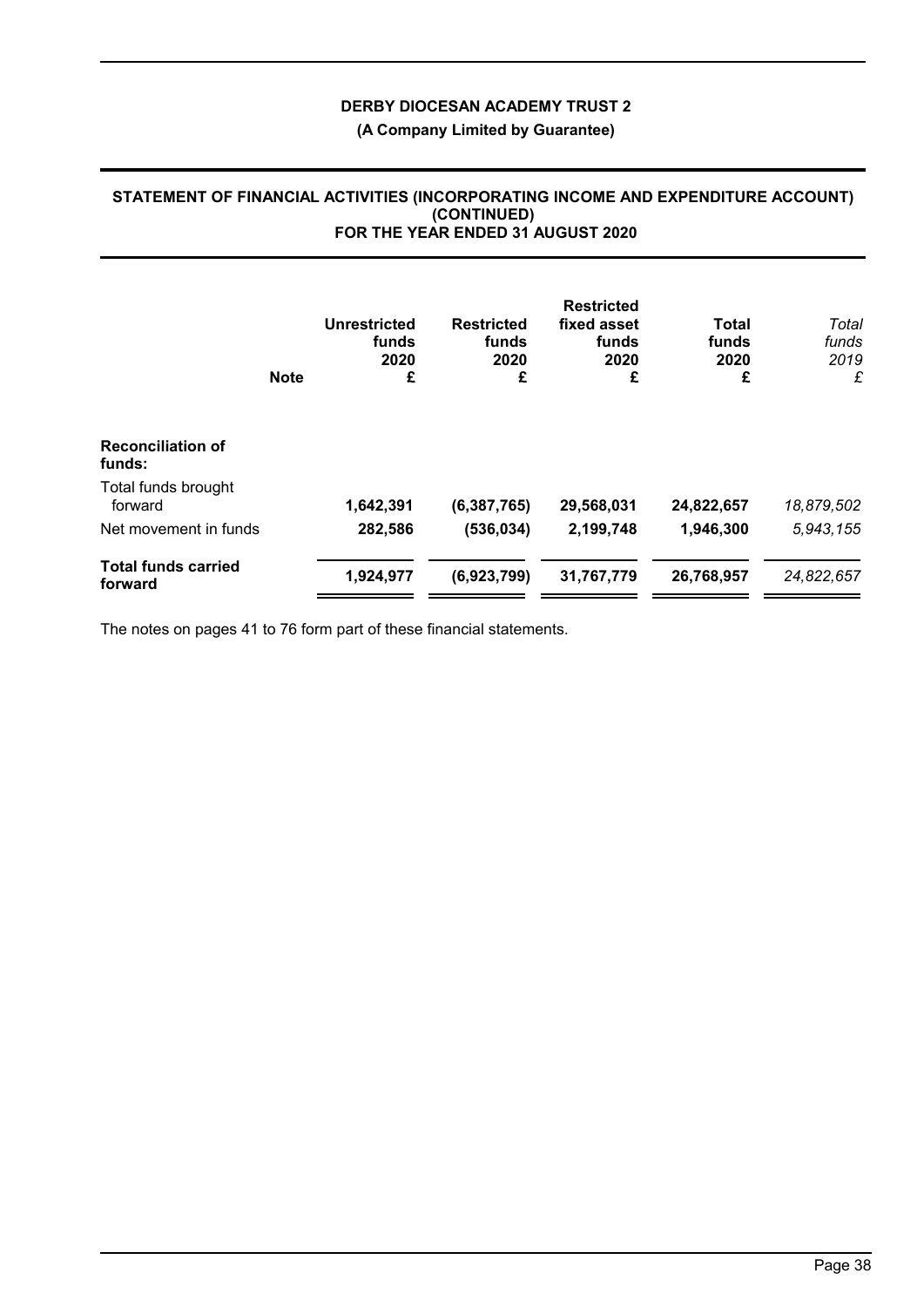### **(A Company Limited by Guarantee) REGISTERED NUMBER: 09442311**

# **BALANCE SHEET AS AT 31 AUGUST 2020**

| <b>Fixed assets</b>                                     | <b>Note</b> |             | 2020<br>£   |               | 2019<br>£     |
|---------------------------------------------------------|-------------|-------------|-------------|---------------|---------------|
| Tangible assets                                         | 14          |             | 31,559,738  |               | 29,246,842    |
| <b>Current assets</b>                                   |             |             |             |               |               |
| Debtors                                                 | 15          | 1,016,235   |             | 892,339       |               |
| Cash at bank and in hand                                |             | 3,655,547   |             | 2,621,938     |               |
|                                                         |             | 4,671,782   |             | 3,514,277     |               |
| Creditors: amounts falling due within one               |             |             |             |               |               |
| year                                                    | 16          | (1,589,563) |             | (1, 224, 462) |               |
| <b>Net current assets</b>                               |             |             | 3,082,219   |               | 2,289,815     |
| Net assets excluding pension liability                  |             |             | 34,641,957  |               | 31,536,657    |
| Defined benefit pension scheme liability                | 26          |             | (7,873,000) |               | (6, 714, 000) |
| <b>Total net assets</b>                                 |             |             | 26,768,957  |               | 24,822,657    |
| <b>Funds of the academy</b><br><b>Restricted funds:</b> |             |             |             |               |               |
| Fixed asset funds                                       | 17          | 31,767,779  |             | 29,568,031    |               |
| Restricted income funds                                 | 17          | 949,201     |             | 326,235       |               |
| Restricted funds excluding pension asset                | 17          | 32,716,980  |             | 29,894,266    |               |
| Pension reserve                                         | 17          | (7,873,000) |             | (6, 714, 000) |               |
| <b>Total restricted funds</b>                           | 17          |             | 24,843,980  |               | 23, 180, 266  |
| <b>Unrestricted income funds</b>                        | 17          |             | 1,924,977   |               | 1,642,391     |
| <b>Total funds</b>                                      |             |             | 26,768,957  |               | 24,822,657    |

The financial statements on pages 37 to 76 were approved by the Trustees, and authorised for issue on

and are signed on their behalf, by:

**Mr. Michael John Ford Trustee** 

The notes on pages 41 to 76 form part of these financial statements.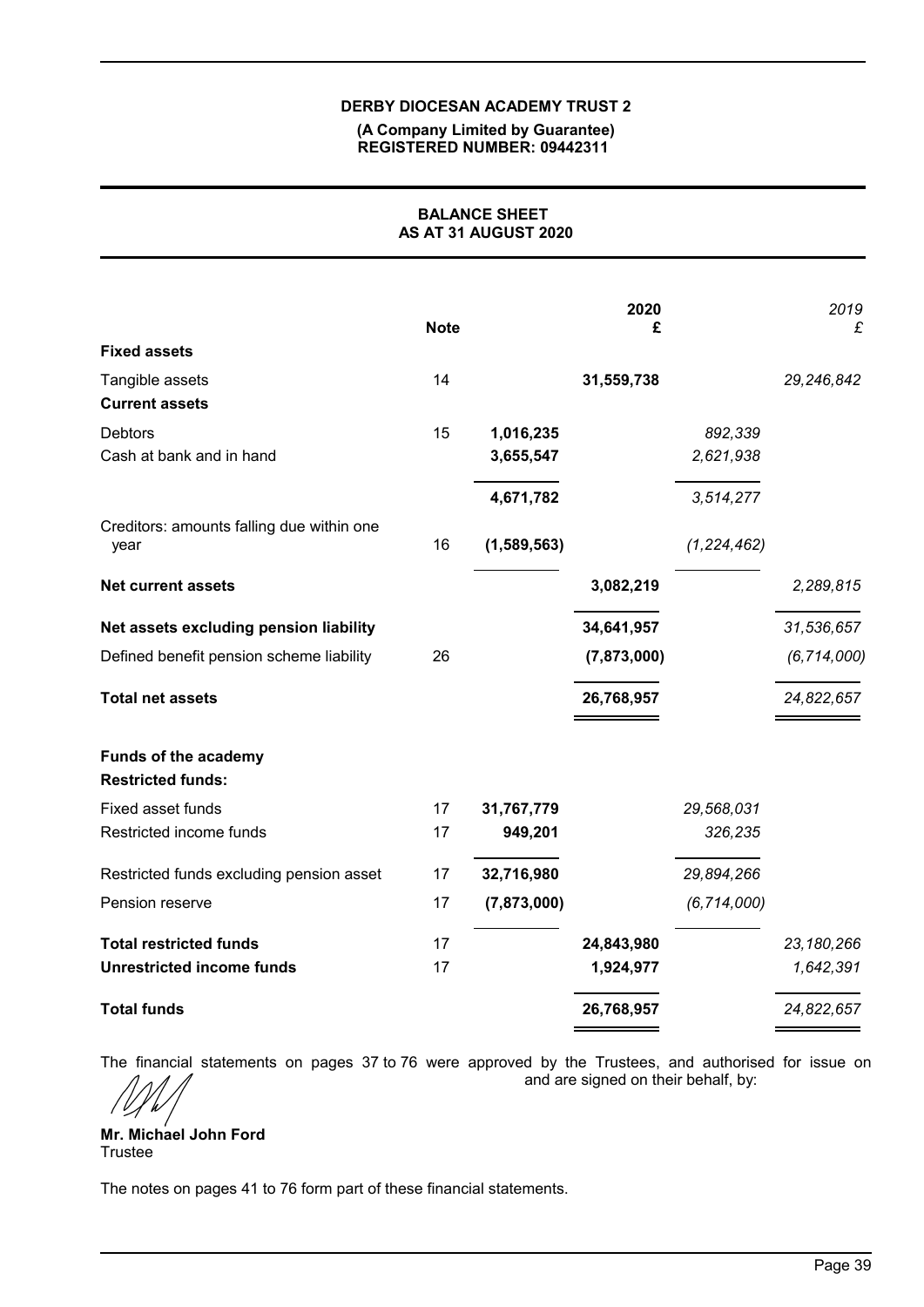**(A Company Limited by Guarantee)**

# **STATEMENT OF CASH FLOWS FOR THE YEAR ENDED 31 AUGUST 2020**

|                                                        | <b>Note</b> | 2020<br>£ | 2019<br>£  |
|--------------------------------------------------------|-------------|-----------|------------|
| Cash flows from operating activities                   |             |           |            |
| Net cash provided by/(used in) operating activities    | 19          | 571,869   | (227, 503) |
| Cash flows from investing activities                   | 21          | 248,847   | 546,454    |
| Cash flows from financing activities                   | 20          | 212,893   | 943,877    |
| Change in cash and cash equivalents in the year        |             | 1,033,609 | 1,262,828  |
| Cash and cash equivalents at the beginning of the year |             | 2,621,938 | 1,359,110  |
| Cash and cash equivalents at the end of the year       | 22, 23      | 3,655,547 | 2,621,938  |

The notes on pages 41 to 76 form part of these financial statements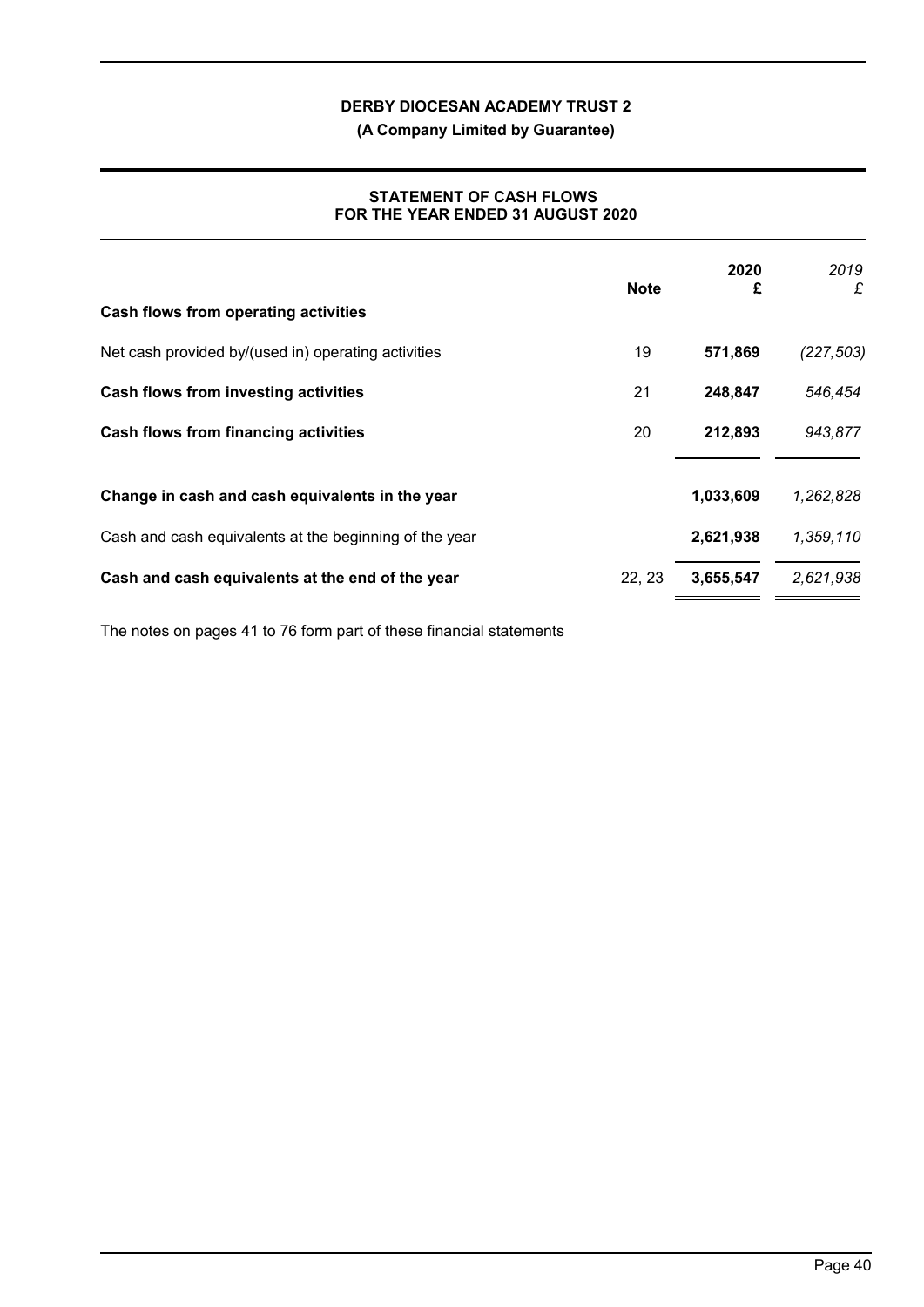### **(A Company Limited by Guarantee)**

## **NOTES TO THE FINANCIAL STATEMENTS FOR THE YEAR ENDED 31 AUGUST 2020**

### **1. Accounting policies**

A summary of the principal accounting policies adopted (which have been applied consistently, except where noted), judgments and key sources of estimation uncertainty, is set out below.

### **1.1 BASIS OF PREPARATION OF FINANCIAL STATEMENTS**

The financial statements of the academy, which is a public benefit entity under FRS 102, have been prepared under the historic cost convention in accordance with the Financial Reporting Standard Applicable in the UK and Republic of Ireland (FRS 102), the Accounting and Reporting by Charities: Statement of Recommended Practice applicable to charities preparing their accounts in accordance with the Financial Reporting Standard applicable in the UK and Republic of Ireland (FRS 102) (Charities SORP (FRS 102)), the Academies Accounts Direction *2019* to 2020 issued by ESFA, the Charities Act 2011 and the Companies Act 2006.

Derby Diocesan Academy Trust 2 meets the definition of a public benefit entity under FRS 102.

### **1.2 Company Status**

The Academy Trust is a company limited by guarantee. The Academy Trust is incorporated in England & Wales, registered number 09442311. The registered office is Church House, Full Street, Derby, Derbyshire, DE1 3DR. The members of the company are named on page 1. In the event of The Academy Trust being wound up, the liability in respect of the guarantee is limited to £10 per member of The Academy Trust.

## **1.3 GOING CONCERN**

The Trustees assess whether the use of going concern is appropriate i.e. whether there are any material uncertainties related to events or conditions that may cast significant doubt on the ability of the academy to continue as a going concern. The Trustees make this assessment in respect of a period of at least one year from the date of authorisation for issue of the financial statements and have concluded that the academy has adequate resources to continue in operational existence for the foreseeable future and there are no material uncertainties about the academy's ability to continue as a going concern, thus they continue to adopt the going concern basis of accounting in preparing the financial statements.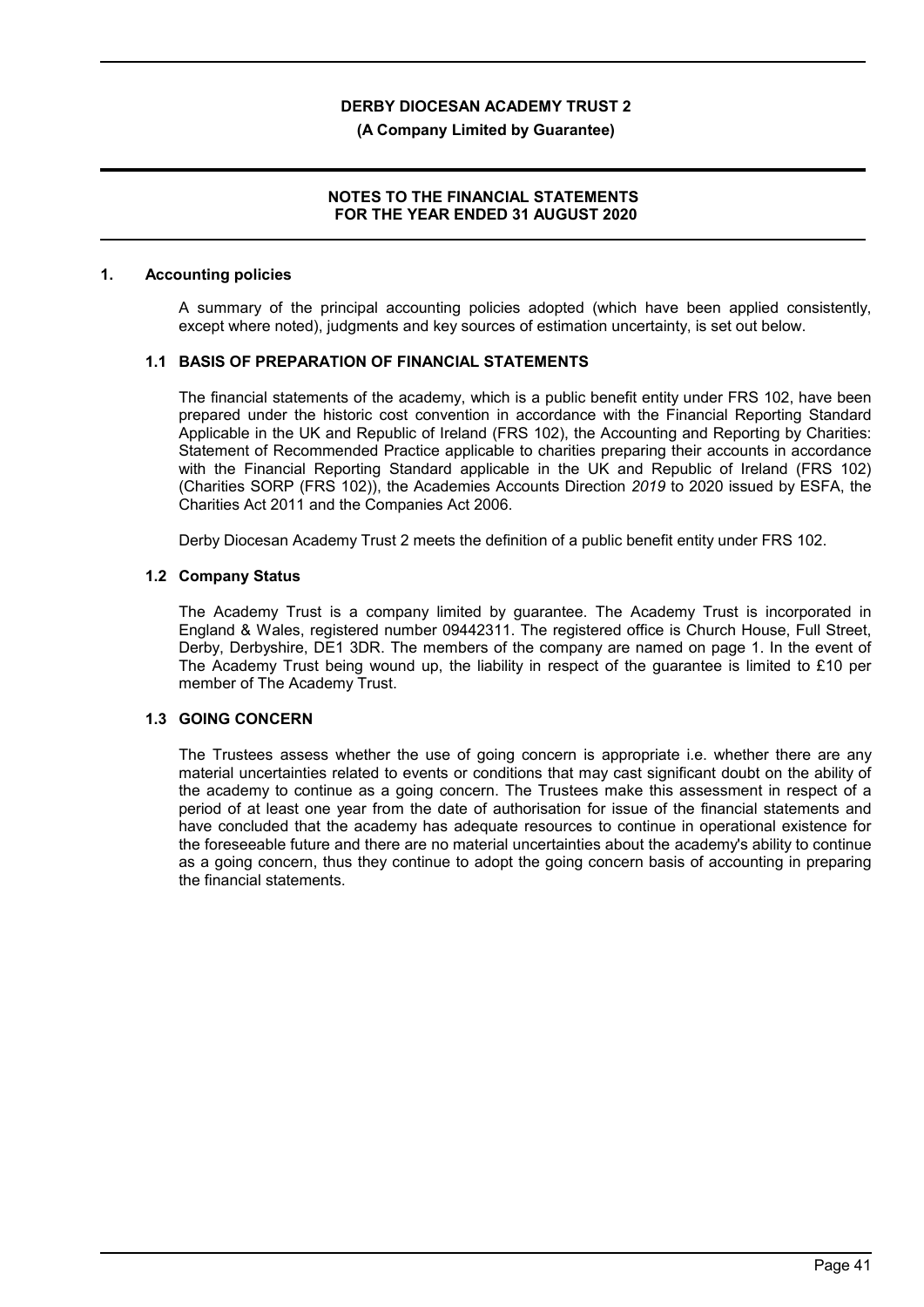### **(A Company Limited by Guarantee)**

## **NOTES TO THE FINANCIAL STATEMENTS FOR THE YEAR ENDED 31 AUGUST 2020**

### **1. Accounting policies (continued)**

### **1.4 INCOME**

All incoming resources are recognised when the academy has entitlement to the funds, the receipt is probable and the amount can be measured reliably.

### **Grants**

Grants are included in the Statement of Financial Activities on a receivable basis. The balance of income received for specific purposes but not expended during the period is shown in the relevant funds on the Balance Sheet. Where income is received in advance of meeting any performancerelated conditions there is not unconditional entitlement to the income and its recognition is deferred and included in creditors as deferred income until the performance-related conditions are met. Where entitlement occurs before income is received, the income is accrued.

General Annual Grant is recognised in full in the Statement of Financial Activities in the year for which it is receivable and any abatement in respect of the year is deducted from income and recognised as a liability.

Capital grants are recognised in full when there is an unconditional entitlement to the grant. Unspent amounts of capital grants are reflected in the Balance Sheet in the restricted fixed asset fund. Capital grants are recognised when there is entitlement and are not deferred over the life of the asset on which they are expended.

### **Sponsorship income**

Sponsorship income provided to the academy which amounts to a donation is recognised in the Statement of Financial Activities in the year in which it is receivable (where there are no performancerelated conditions) where receipt is probable and it can be measured reliably.

### **Donations**

Donations are recognised on a receivable basis (where there are no performance-related conditions) where the receipt is probable and the amount can be reliably measured.

The value of donated services and gifts in kind provided to the Academy Trust are recognised at their open market value in the period in which they are receivable as incoming resources, where the benefit to the Academy Trust can be reliably measured. An equivalent amount is included as expenditure under the relevant heading in the Statement of Financial Activities, except where the gift in kind was a fixed asset in which case the amount is included in the appropriate fixed asset category and depreciated over the useful economic life in accordance with the Academy Trust's policies.

## **Other income**

Other income, including the hire of facilities, is recognised in the year it is receivable and to the extent the academy has provided the goods or services.

### **Transfer on conversion**

Where assets and liabilities are received by the academy on conversion to an academy, the transferred assets are measured at fair value and recognised in the Balance Sheet at the point when the risks and rewards of ownership pass to the academy. An equal amount of income is recognised as a transfer on conversion within 'Income from Donations and Capital Grants' to the net assets received.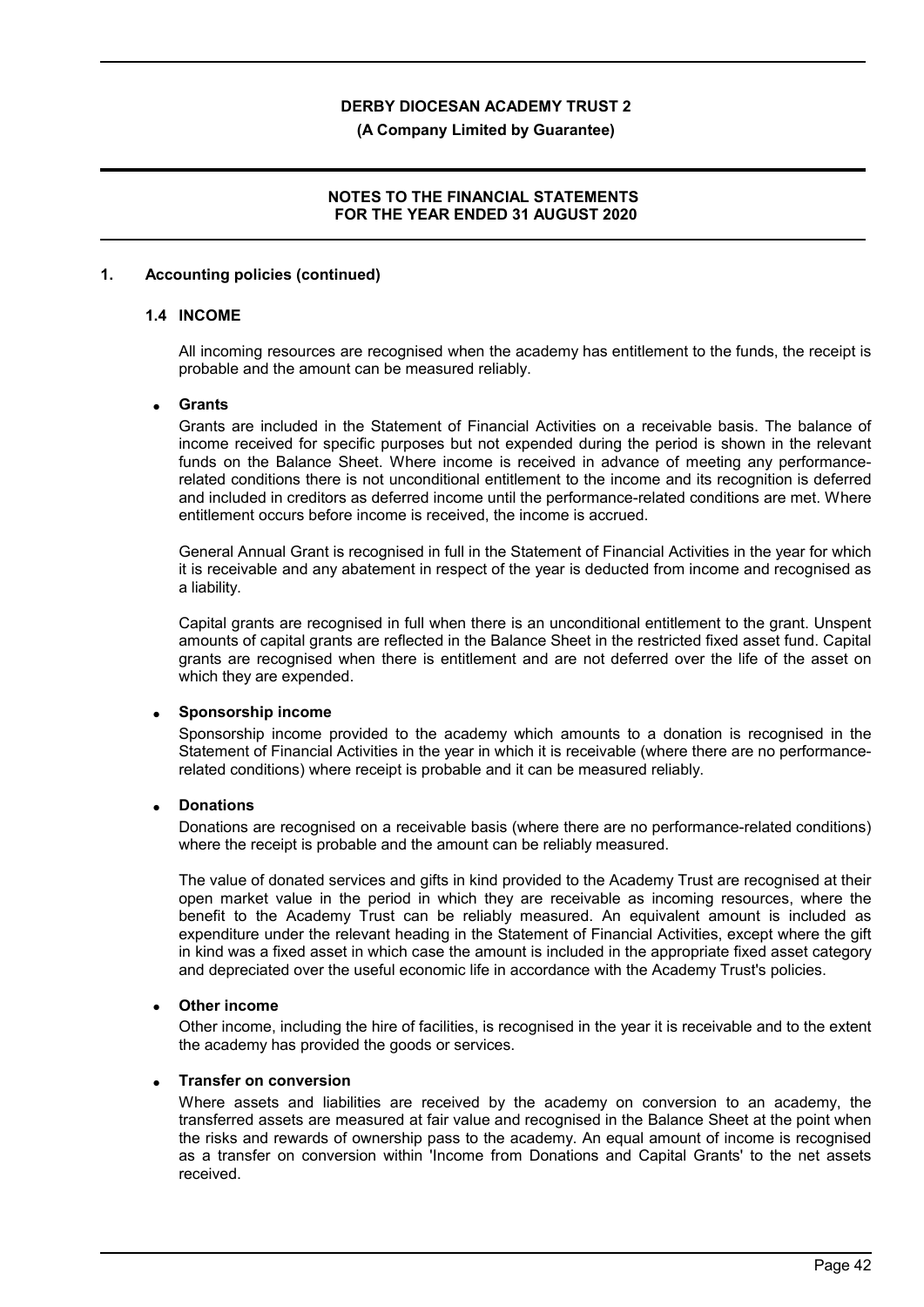**(A Company Limited by Guarantee)**

## **NOTES TO THE FINANCIAL STATEMENTS FOR THE YEAR ENDED 31 AUGUST 2020**

### **1. Accounting policies (continued)**

## **1.4 INCOME (continued)**

### **Donated fixed assets (excluding transfers on conversion or into the academy)**

Where the donated good is a fixed asset it is measured at fair value, unless it is impractical to measure this reliably, in which case the cost of the item to the donor should be used. The gain is recognised as 'Income from Donations and Capital Grants' and a corresponding amount is included in the appropriate fixed asset category and depreciated over the useful economic life in accordance with the academy's accounting policies.

### **1.5 EXPENDITURE**

Expenditure is recognised once there is a legal or constructive obligation to transfer economic benefit to a third party, it is probable that a transfer of economic benefits will be required in settlement and the amount of the obligation can be measured reliably. Expenditure is classified by activity. The costs of each activity are made up of the total of direct costs and shared costs, including support costs involved in undertaking each activity. Direct costs attributable to a single activity are allocated directly to that activity. Shared costs which contribute to more than one activity and support costs which are not attributable to a single activity are apportioned between those activities on a basis consistent with the use of resources. Central staff costs are allocated on the basis of time spent, and depreciation charges allocated on the portion of the asset's use.

Costs of generating funds are costs incurred in attracting voluntary income, and those incurred in trading activities that raise funds.

### **Charitable activities**

These are costs incurred on the academy's educational operations, including support costs and costs relating to the governance of the academy apportioned to charitable activities.

All resources expended are inclusive of irrecoverable VAT.

### **1.6 INTEREST RECEIVABLE**

Interest on funds held on deposit is included when receivable and the amount can be measured reliably by the academy; this is normally upon notification of the interest paid or payable by the institution with whom the funds are deposited.

# **1.7 TAXATION**

The academy is considered to pass the tests set out in Paragraph 1 Schedule 6 of the Finance Act 2010 and therefore it meets the definition of a charitable company for UK corporation tax purposes.

Accordingly, the academy is potentially exempt from taxation in respect of income or capital gains received within categories covered by Part 11, chapter 3 of the Corporation Tax Act 2010 or Section 256 of the Taxation of Chargeable Gains Act 1992, to the extent that such income or gains are applied exclusively to charitable purposes.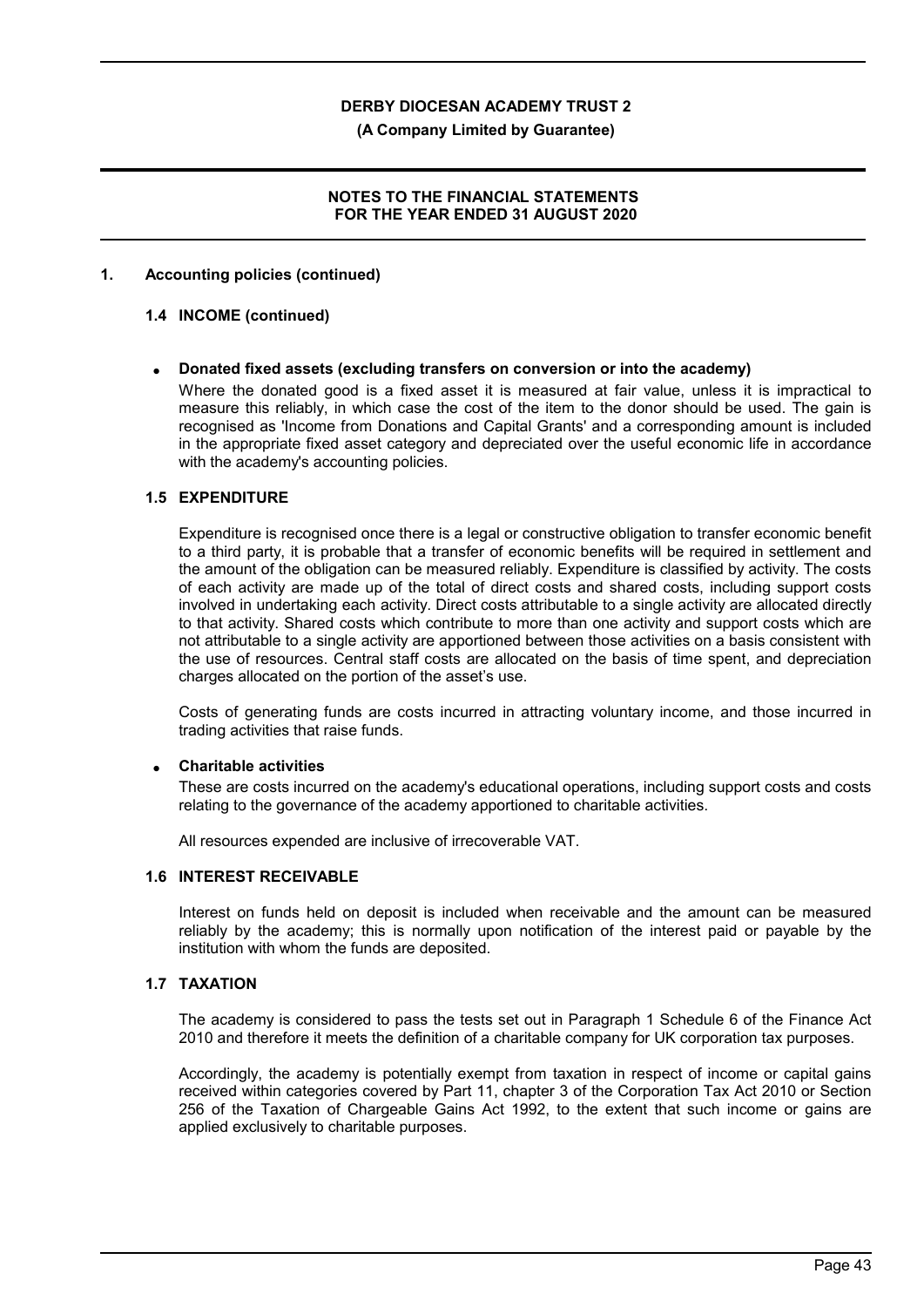#### **(A Company Limited by Guarantee)**

## **NOTES TO THE FINANCIAL STATEMENTS FOR THE YEAR ENDED 31 AUGUST 2020**

### **1. Accounting policies (continued)**

## **1.8 TANGIBLE FIXED ASSETS**

Assets costing £5,000 or more are capitalised as tangible fixed assets and are carried at cost, net of depreciation and any provision for impairment.

Where tangible fixed assets have been acquired with the aid of specific grants, either from the government or from the private sector, they are included in the Balance Sheet at cost and depreciated over their expected useful economic life. Where there are specific conditions attached to the funding requiring the continued use of the asset, the related grants are credited to a restricted fixed asset fund in the Statement of Financial Activities and carried forward in the Balance Sheet. Depreciation on the relevant assets is charged directly to the restricted fixed asset fund in the Statement of Financial Activities. Where tangible fixed assets have been acquired with unrestricted funds, depreciation on such assets is charged to the unrestricted fund.

Depreciation is provided on all tangible fixed assets other than freehold land and assets under construction, at rates calculated to write off the cost of each asset on a straight-line basis over its expected useful life, as follows:

Depreciation is provided on the following bases:

| Leasehold Land            | - Over the term of the lease |
|---------------------------|------------------------------|
| <b>Leasehold Property</b> | - 2% (straight line)         |
| Leasehold Improvements    | - 2% (straight line)         |
| Furniture and equipment   | - 10% (straight line)        |
| Computer equipment        | - 25% (straight line)        |

A review for impairment of a fixed asset is carried out if events or changes in circumstances indicate that the carrying value of any fixed asset may not be recoverable. Shortfalls between the carrying value of fixed assets and their recoverable amounts are recognised as impairments. Impairment losses are recognised in the Statement of Financial Activities.

The long leasehold land and buildings at Turnditch CofE Primary School, St Laurence CofE VA Primary School, St Giles CE Primary Matlock, Holbrook Church of England Primary School, Matlock All Saints CofE Junior School, Matlock All Saints CofE Infant School, Scargill CofE (Aided) Primary School, Bolsover Church of England Junior School, Loscoe CofE Primary School and Nursery, Griffe Field Primary School, Arboretum Primary School and St Werburgh's CofE Primary School are owned by The Derby Diocesan Board of Education. The Trustees of The Derby Diocesan Board of Education have granted the Academy, via a supplemental agreement, the right to use the land and buildings for educational purposes indefinitely. The buildings have therefore been treated as long leasehold property. The land has not been depreciated as there is no cessation date for occupancy.

The long leasehold land and buildings at William Gilbert Endowed CofE Primary School are owned by The Duffield Endowed School Foundation. There is a 125 year lease agreement and the land is being depreciated over this period.

Land adjoining the site at St Laurence CofE VA Primary School, Holbrook Church of England Primary School, Matlock All Saints CofE Junior School and Matlock All Saints CofE Infant School is owned by Derbyshire County Council. There is a 125 year lease agreement and the land is being depreciated over this period.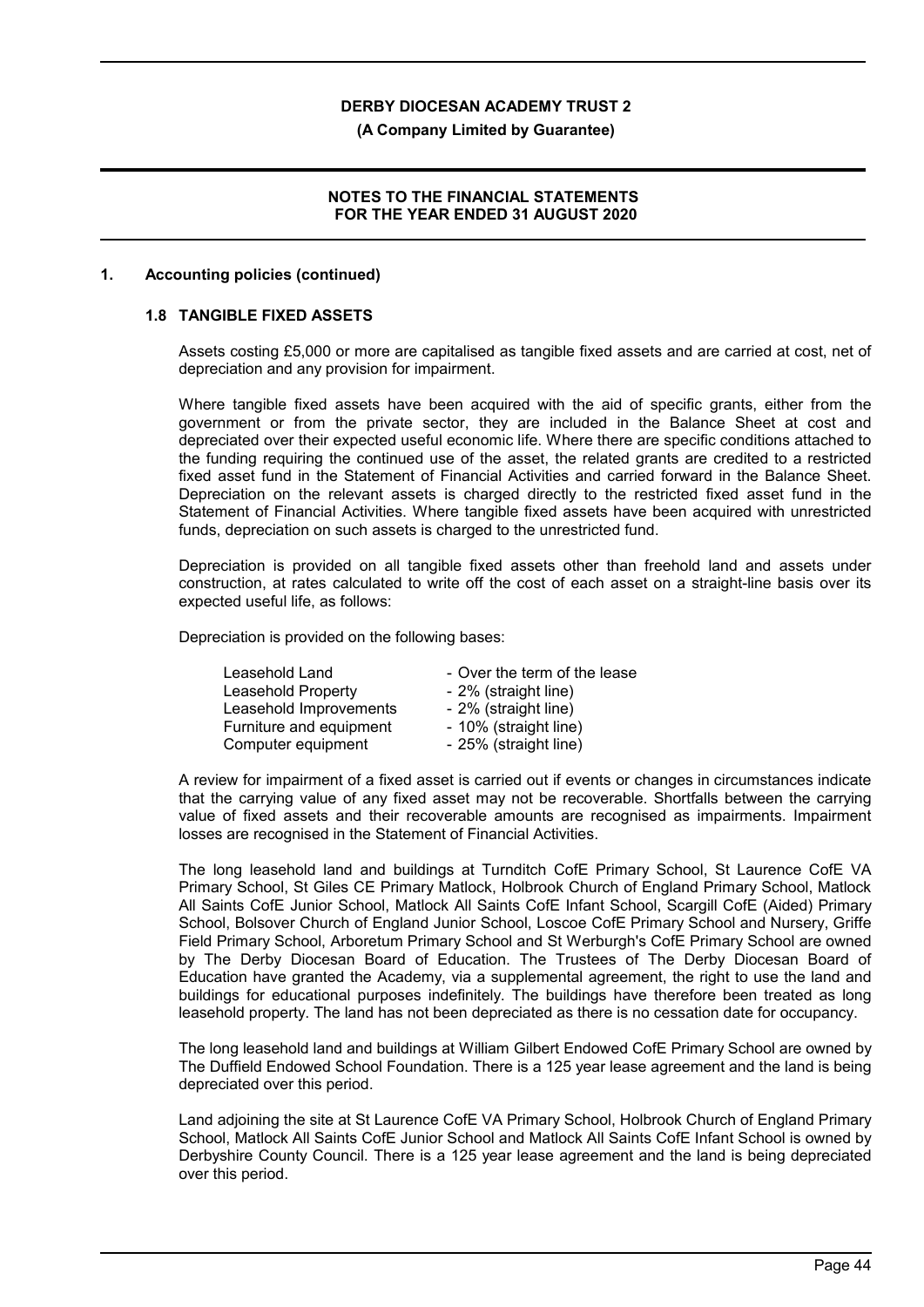### **(A Company Limited by Guarantee)**

## **NOTES TO THE FINANCIAL STATEMENTS FOR THE YEAR ENDED 31 AUGUST 2020**

### **1. Accounting policies (continued)**

### **1.8 TANGIBLE FIXED ASSETS (continued)**

Land to the rear of Turnditch CofE Primary School is owned by Mr. D R Fearn and is being leased to the school via Derbyshire County Council. There is a 5 year lease and the land has therefore not been capitalised. This is included in the operating lease commitment shown in note 27.

### **1.9 DEBTORS**

Trade and other debtors are recognised at the settlement amount after any trade discount offered. Prepayments are valued at the amount prepaid net of any trade discounts due.

### **1.10 CASH AT BANK AND IN HAND**

Cash at bank and in hand includes cash and short-term highly liquid investments with a short maturity of three months or less from the date of acquisition or opening of the deposit or similar account.

### **1.11 Liabilities and provisions**

Liabilities are recognised when there is an obligation at the Balance Sheet date as a result of a past event, it is probable that a transfer of economic benefit will be required in settlement, and the amount of the settlement can be estimated reliably. Liabilities are recognised at the amount that the academy anticipates it will pay to settle the debt or the amount it has received as advanced payments for the goods or services it must provide.

Provisions are recognised when the Academy Trust has an obligation at the reporting date as a result of a past event which it is probable will result in the transfer of economic benefits and the obligation. Provisions are measured at the best estimate of the amounts required to settle the obligation. Where the effect of the time value of money is material, the provision is based on the present value of those amounts, discounted at the pre-tax discount rate that reflects the risks specific to the liability. The unwinding of the discount is recognised within interest payable and similar charges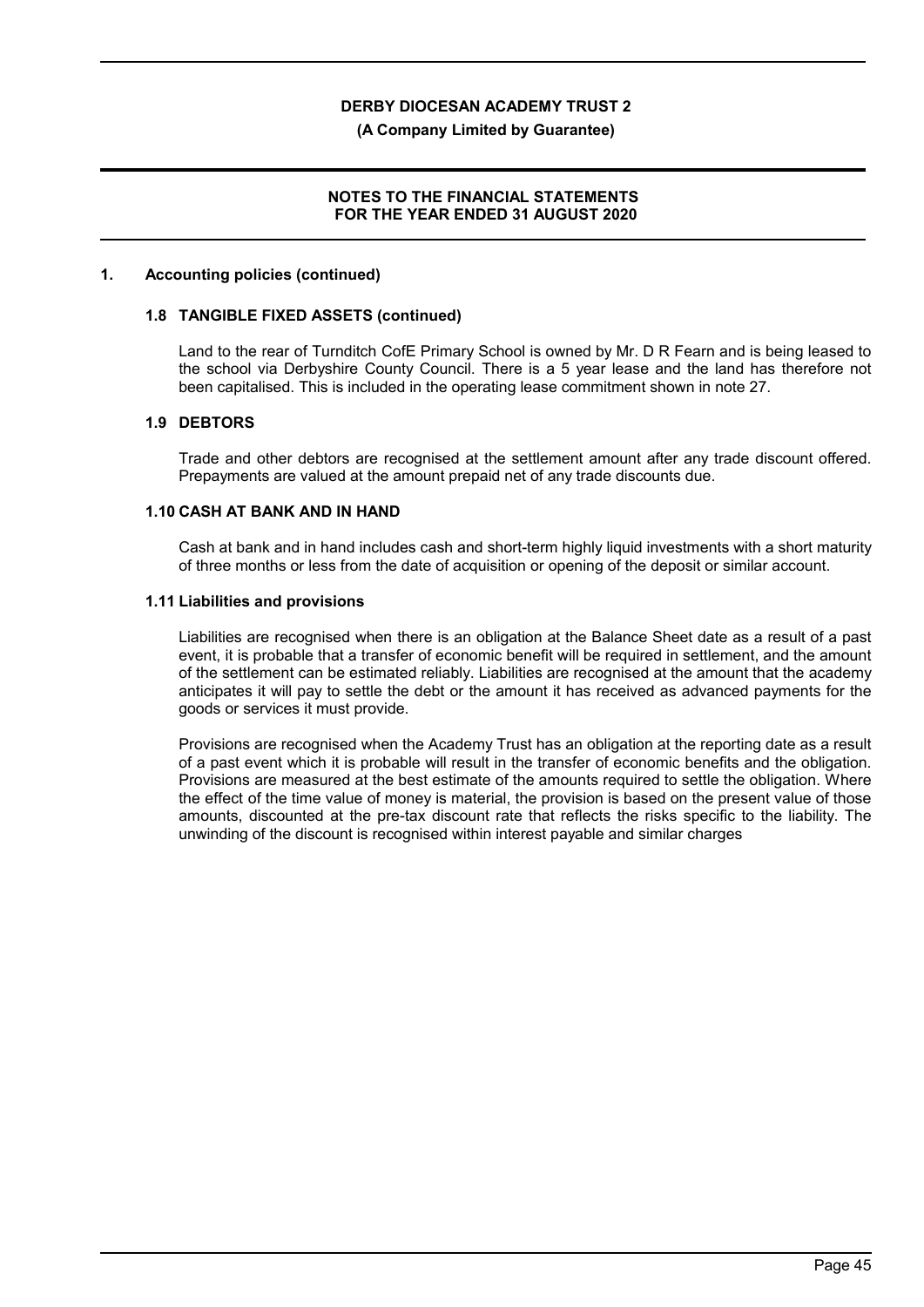### **(A Company Limited by Guarantee)**

## **NOTES TO THE FINANCIAL STATEMENTS FOR THE YEAR ENDED 31 AUGUST 2020**

### **1. Accounting policies (continued)**

### **1.12 FINANCIAL INSTRUMENTS**

The academy only holds basic financial instruments as defined in FRS 102. The financial assets and financial liabilities of the academy and their measurement bases are as follows:

*Financial assets* - trade and other debtors are basic financial instruments and are debt instruments measured at amortised cost as detailed in note 15. Prepayments are not financial instruments. Amounts due to the academy's wholly owned subsidiary are held at face value less any impairment. Cash at bank is classified as a basic financial instrument and is measured at face value.

Cash at bank is classified as a basic financial instrument and is measured at face value.

*Financial liabilities* - trade creditors, accruals and other creditors are financial instruments, and are measured at amortised cost as detailed in note 16. Taxation and social security are not included in the financial instruments disclosure definition. Deferred income is not deemed to be a financial liability, as the cash settlement has already taken place and there is an obligation to deliver services rather than cash or another financial instrument. Amounts due to the academy's wholly owned subsidiary are held at face value less any impairment.

The LGPS pension deficit is recognised at its net present value at each balance sheet date and is based on an annual actuarial valuation. The key judgements in performing this valuation can be found in note 1.14.

# **1.13 OPERATING LEASES**

Rentals paid under operating leases are charged to the Statement of Financial Activities on a straight line basis over the lease term.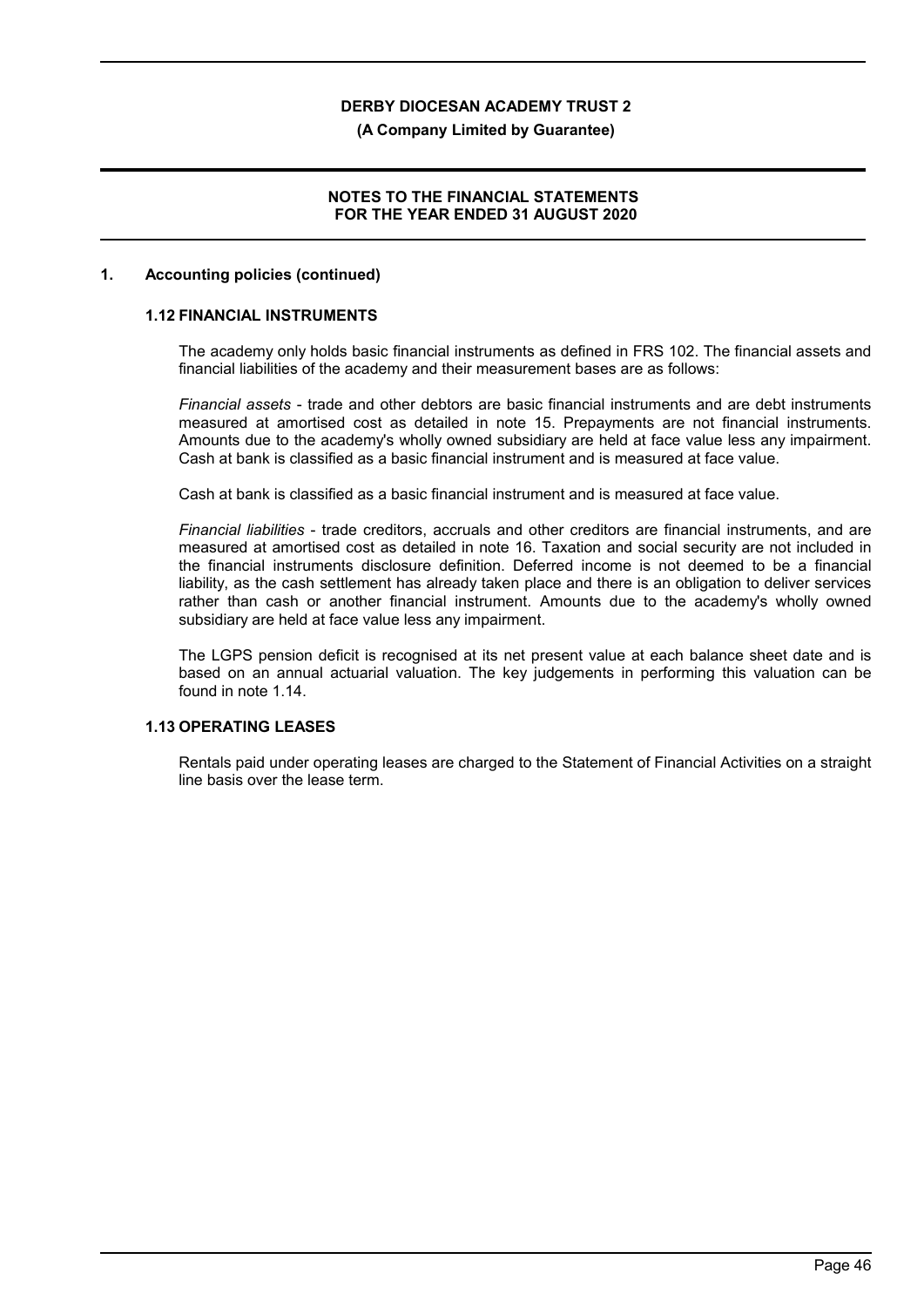**(A Company Limited by Guarantee)**

## **NOTES TO THE FINANCIAL STATEMENTS FOR THE YEAR ENDED 31 AUGUST 2020**

### **1. Accounting policies (continued)**

### **1.14 PENSIONS**

Retirement benefits to employees of the academy are provided by the Teachers' Pension Scheme ("TPS") and the Local Government Pension Scheme ("LGPS"). These are defined benefit schemes and assets are held separately from those of the Academy Trust.

The TPS is an unfunded scheme and contributions are calculated so as to spread the cost of pensions over employees' working lives with the academy in such a way that the pension cost is a substantially level percentage of current and future pensionable payroll. The contributions are determined by the Government Actuary on the basis of quadrennial valuations using a prospective unit credit method. TPS is an unfunded multi-employer scheme with no underlying assets to assign between employers. Consequently, the TPS is treated as a defined contribution scheme for accounting purposes and the contributions recognised in the period to which they relate.

The LGPS is a funded multi-employer scheme and the assets are held separately from those of the academy in separate trustee administered funds. Pension scheme assets are measured at fair value and liabilities are measured on an actuarial basis using the projected unit credit method and discounted at a rate equivalent to the current rate of return on a high quality corporate bond of equivalent term and currency to the liabilities. The actuarial valuations are obtained at least triennially and are updated at each Balance Sheet date. The amounts charged to operating surplus are the current service costs and the costs of scheme introductions, benefit changes, settlements and curtailments. They are included as part of staff costs as incurred. Net interest on the net defined benefit liability/asset is also recognised in the Statement of Financial Activities and comprises the interest cost on the defined benefit obligation and interest income on the scheme assets, calculated by multiplying the fair value of the scheme assets at the beginning of the period by the rate used to discount the benefit obligations. The difference between the interest income on the scheme assets and the actual return on the scheme assets is recognised in other recognised gains and losses.

Actuarial gains and losses are recognised immediately in other recognised gains and losses.

## **1.15 CONVERSION TO AN ACADEMY TRUST**

The conversion from a state maintained school to an academy involved the transfer of identifiable assets and liabilities and the operation of the school for £NIL consideration. The substance of the transfer is that of a gift and it has been accounted for on that basis as set out below.

The assets and liabilities transferred on conversion from St Werburgh's CofE Primary School to the academy have been valued at their fair value. The fair value has been derived based on that of equivalent items. The amounts have been recognised under the appropriate Balance Sheet categories, with a corresponding amount recognised in Income from Donations and Capital Grants in the Statement of Financial Activities and analysed under unrestricted funds, restricted general funds and restricted fixed asset funds.

Further details of the transaction are set out in note 24.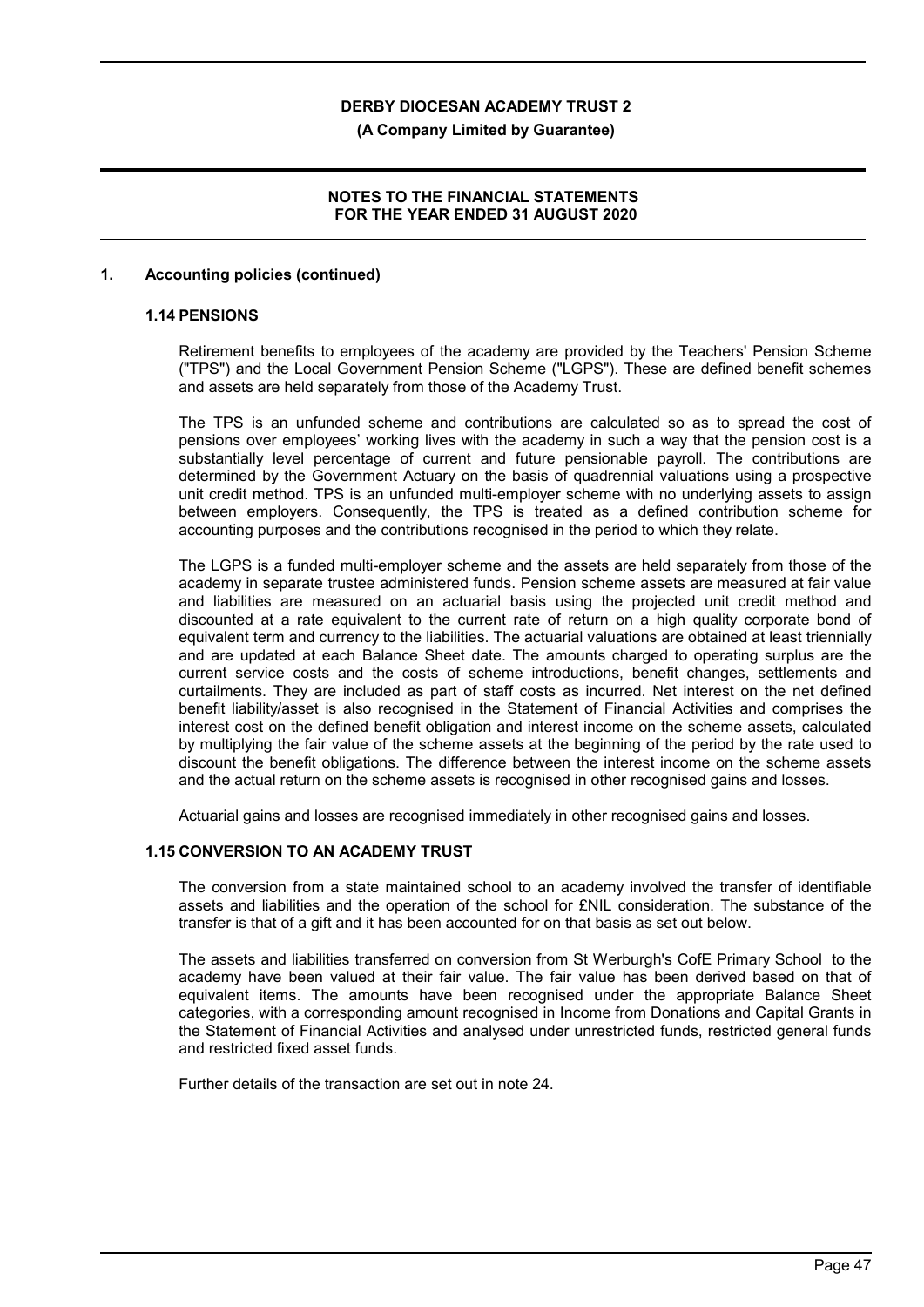### **(A Company Limited by Guarantee)**

## **NOTES TO THE FINANCIAL STATEMENTS FOR THE YEAR ENDED 31 AUGUST 2020**

### **1. Accounting policies (continued)**

## **1.16 FUND ACCOUNTING**

Unrestricted income funds represent those resources which may be used towards meeting any of the charitable objects of the academy at the discretion of the Trustees.

Restricted fixed asset funds are resources which are to be applied to specific capital purposes imposed by the funders where the asset acquired or created is held for a specific purpose.

Restricted general funds comprise all other restricted funds received with restrictions imposed by the funder/donor and include grants from the Department for Education Group.

Investment income, gains and losses are allocated to the appropriate fund.

### **2. CRITICAL ACCOUNTING ESTIMATES AND AREAS OF JUDGMENT**

Estimates and judgments are continually evaluated and are based on historical experience and other factors, including expectations of future events that are believed to be reasonable under the circumstances.

Critical accounting estimates and assumptions:

The Academy trust makes estimates and assumptions concerning the future. The resulting accounting estimates and assumptions will, by definition, seldom equal the related actual results. The estimates and assumptions that have a significant risk of causing a material adjustment to the carrying amounts of assets and liabilities within the next financial year are discussed below.

The present value of the Local Government Pension Scheme defined benefit liability depends on a number of factors that are determined on an actuarial basis using a variety of assumptions. The assumptions used in determining the net cost or income for pensions include the discount rate. Any changes in these assumptions, which are disclosed in note 26, will impact the carrying amount of the pension liability. Furthermore a roll forward approach which projects results from the latest full actuarial valuation performed at 31 March 2019 has been used by the actuary in valuing the pensions liability at 31 August 2020. Any differences between the figures derived from the roll forward approach and a full actuarial valuation would impact on the carrying amount of the pension liability.

For valuation of the land and buildings in relation to converted academies, the Trust intended to use the desktop valuations provided by the Department for Education (DfE), however these are not available at the date of signing the audit report. Therefore, where an academy trust occupies premises on a long lease, in order to determine an appropriate fair value for the asset on acquisition an estimate is made using insurance values and other Local Authority school values on a  $E/\text{sam}$ basis together with other factors such as condition of the building. The trust believes this method provides a reasonable and reliable estimate of the current value.

#### Critical areas of judgment:

There are no critical judgements which would have a material impact on the financial statements.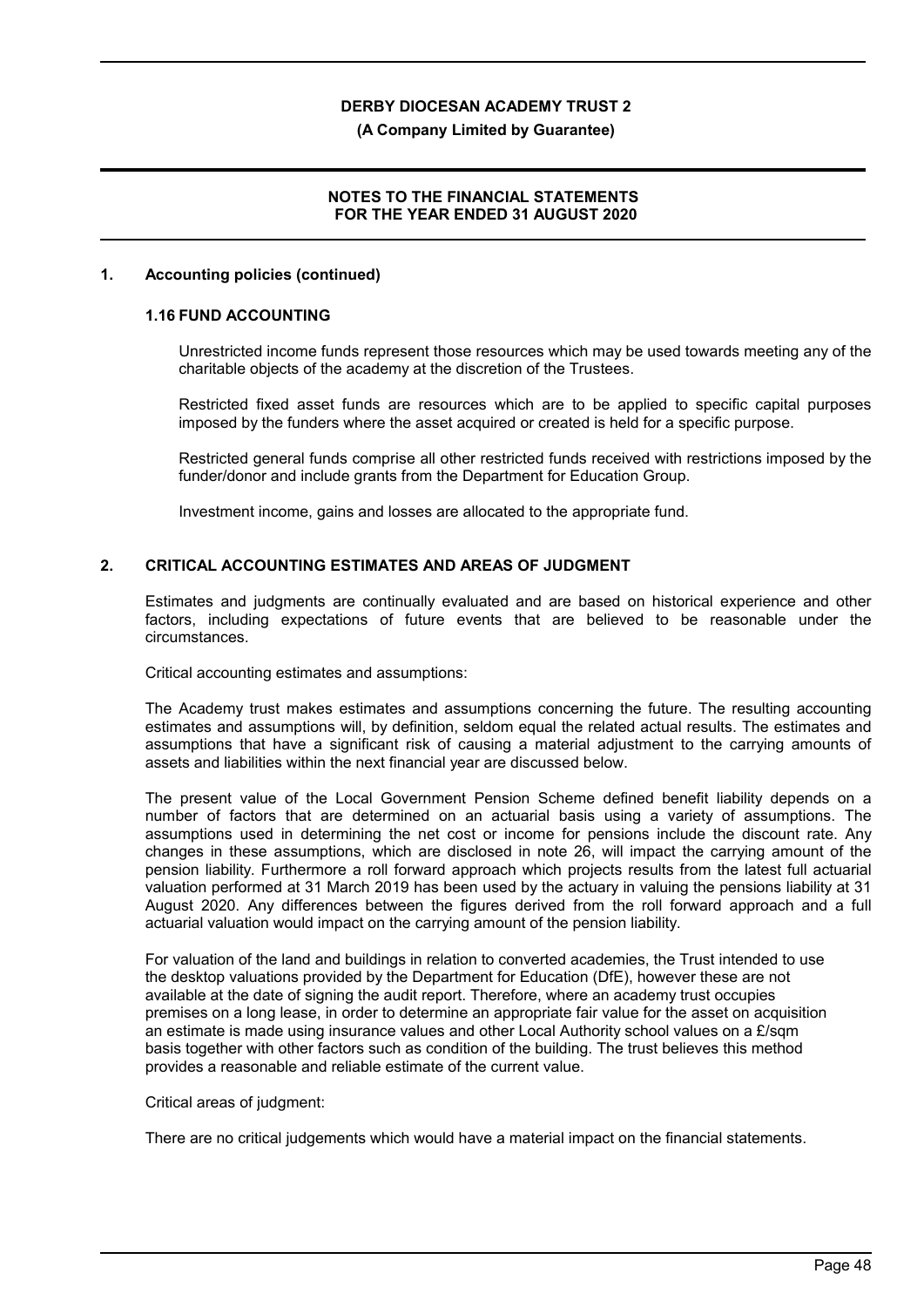**(A Company Limited by Guarantee)**

# **NOTES TO THE FINANCIAL STATEMENTS FOR THE YEAR ENDED 31 AUGUST 2020**

# **3. Income from donations and capital grants**

|                                                | <b>Unrestricted</b><br>funds<br>2020<br>£ | <b>Restricted</b><br>funds<br>2020<br>£ | <b>Restricted</b><br>fixed asset<br>funds<br>2020<br>£ | Total<br>funds<br>2020<br>£ |
|------------------------------------------------|-------------------------------------------|-----------------------------------------|--------------------------------------------------------|-----------------------------|
| <b>Donations</b>                               |                                           |                                         |                                                        |                             |
| Donated fixed assets                           |                                           |                                         | 2,700,000                                              | 2,700,000                   |
| Defined benefit pension scheme deficit         |                                           | (386,000)                               |                                                        | (386,000)                   |
| Budget surplus on LA and School Funds          | 212,893                                   |                                         |                                                        | 212,893                     |
| Transfer from local authority on<br>conversion | 212,893                                   | (386,000)                               | 2,700,000                                              | 2,526,893                   |
| <b>Capital Grants</b>                          |                                           |                                         | 401,327                                                | 401,327                     |
| Other donations                                | 4,300                                     | 31,503                                  |                                                        | 35,803                      |
| <b>Subtotal</b>                                | 4,300                                     | 31,503                                  | 401,327                                                | 437,130                     |
| <b>Total 2020</b>                              | 217,193                                   | (354,497)                               | 3,101,327                                              | 2,964,023                   |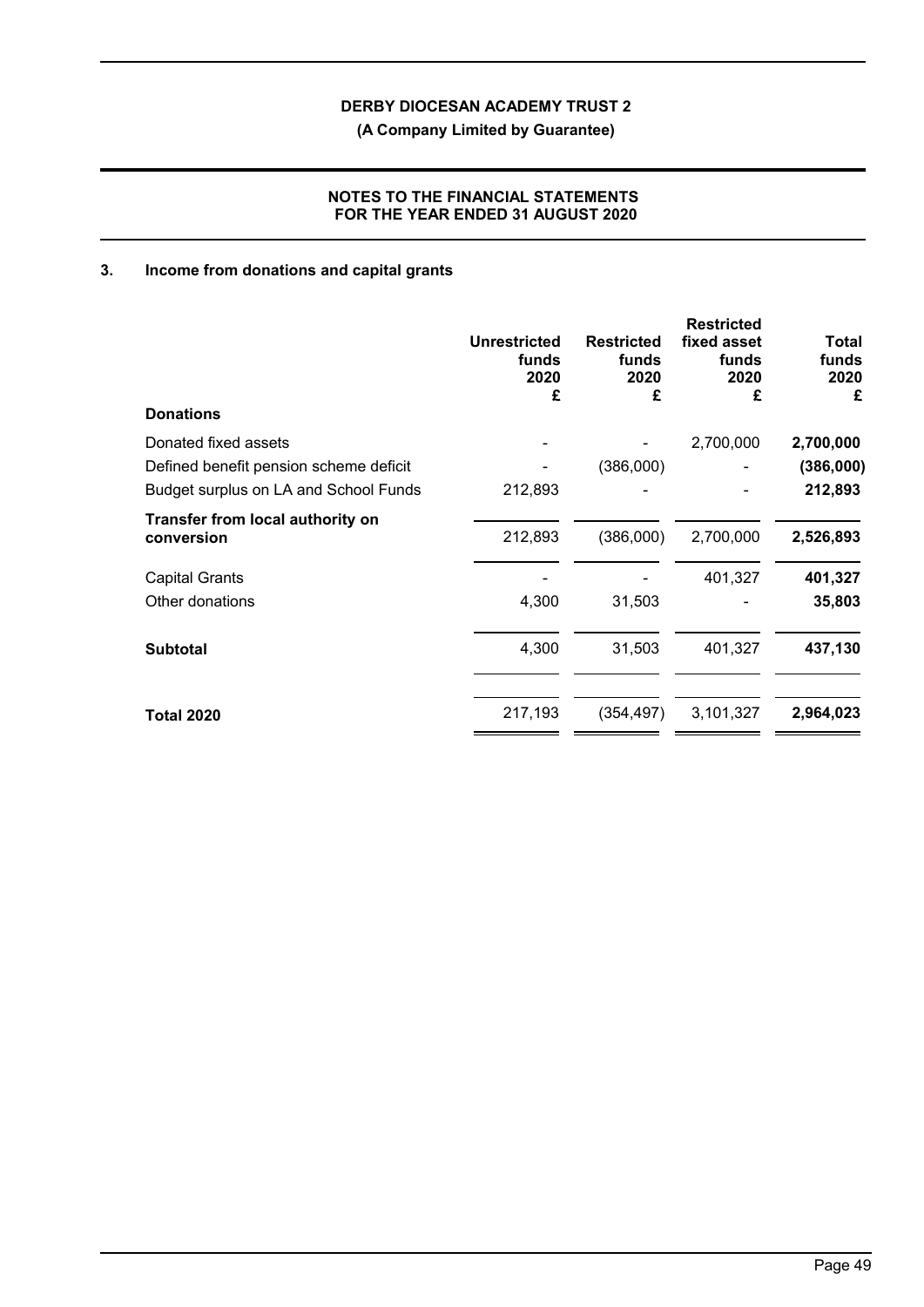**(A Company Limited by Guarantee)**

# **NOTES TO THE FINANCIAL STATEMENTS FOR THE YEAR ENDED 31 AUGUST 2020**

# **3. Income from donations and capital grants (continued)**

| <b>Donations</b>                               | Unrestricted<br>funds<br>2019<br>£ | Restricted<br>funds<br>2019<br>£ | Restricted<br>fixed asset<br>funds<br>2019<br>£ | Total<br>funds<br>2019<br>£ |
|------------------------------------------------|------------------------------------|----------------------------------|-------------------------------------------------|-----------------------------|
|                                                |                                    |                                  |                                                 |                             |
| Donated fixed assets                           |                                    |                                  | 9,800,000                                       | 9,800,000                   |
| Defined benefit pension scheme deficit         |                                    | (1, 744, 000)                    |                                                 | (1, 744, 000)               |
| Budget surplus on LA and School Funds          | 943,877                            |                                  |                                                 | 943,877                     |
| Capital Balance on conversion                  |                                    |                                  | 11,247                                          | 11,247                      |
| Transfer from local authority on<br>conversion | 943,877                            | (1,744,000)                      | 9,811,247                                       | 9,011,124                   |
| Donations                                      |                                    |                                  |                                                 |                             |
| <b>Capital Grants</b>                          |                                    |                                  | 653,246                                         | 653,246                     |
| Other donations                                |                                    | 137,537                          |                                                 | 137,537                     |
| <b>Subtotal</b>                                |                                    | 137,537                          | 653,246                                         | 790,783                     |
| <b>Total 2019</b>                              | 943,877                            | (1,606,463)                      | 10,464,493                                      | 9,801,907                   |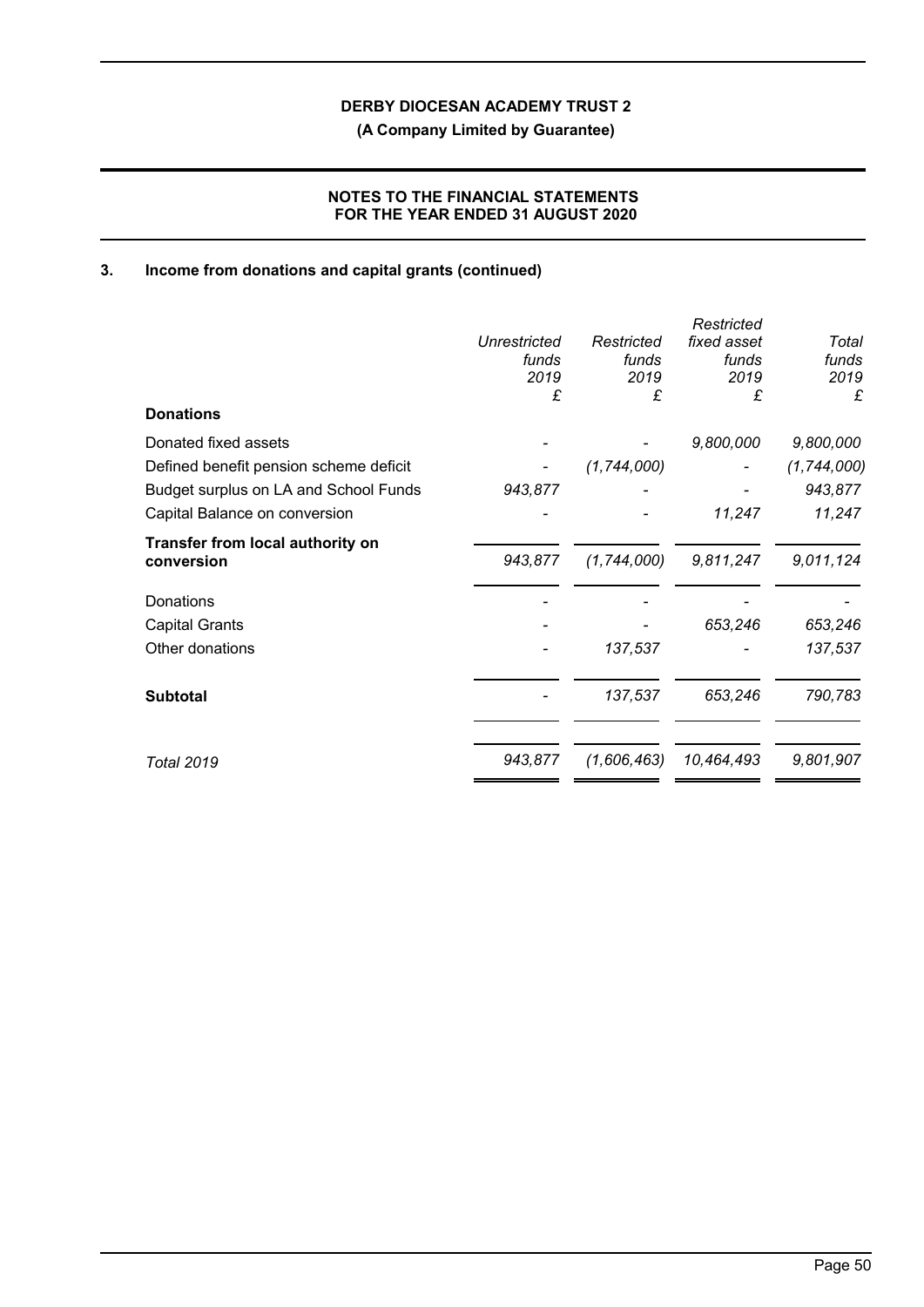**(A Company Limited by Guarantee)**

# **NOTES TO THE FINANCIAL STATEMENTS FOR THE YEAR ENDED 31 AUGUST 2020**

# **4. Funding for the academy's funding for educational operations**

|                                              | <b>Unrestricted</b><br>funds<br>2020<br>£ | <b>Restricted</b><br>funds<br>2020<br>£ | <b>Total</b><br>funds<br>2020<br>£ |
|----------------------------------------------|-------------------------------------------|-----------------------------------------|------------------------------------|
| DfE/ESFA grants                              |                                           |                                         |                                    |
| <b>General Annual Grant</b>                  |                                           | 12,252,609                              | 12,252,609                         |
| Start up Grant                               |                                           | 15,023                                  | 15,023                             |
| Other Dfe/ESFA Grant                         |                                           | 2,153,695                               | 2,153,695                          |
|                                              |                                           | 14,421,327                              | 14,421,327                         |
| Other government grants                      |                                           |                                         |                                    |
| Local authority grants                       |                                           | 1,196,360                               | 1,196,360                          |
|                                              |                                           | 1,196,360                               | 1,196,360                          |
| <b>Other funding</b>                         |                                           |                                         |                                    |
| Catering income                              | 219,403                                   |                                         | 219,403                            |
| School fund income                           | 100,674                                   |                                         | 100,674                            |
| Parental contribution for educational visits | 8,429                                     |                                         | 8,429                              |
| Insurance income                             | 75,791                                    |                                         | 75,791                             |
|                                              | 404,297                                   |                                         | 404,297                            |
| <b>Exceptional government funding</b>        |                                           |                                         |                                    |
| <b>Coronavirus Exceptional Support</b>       |                                           | 1,132                                   | 1,132                              |
| Coronavirus Job Retention Support            |                                           | 1,146                                   | 1,146                              |
|                                              |                                           | 2,278                                   | 2,278                              |
| <b>Total 2020</b>                            | 404,297                                   | 15,619,965                              | 16,024,262                         |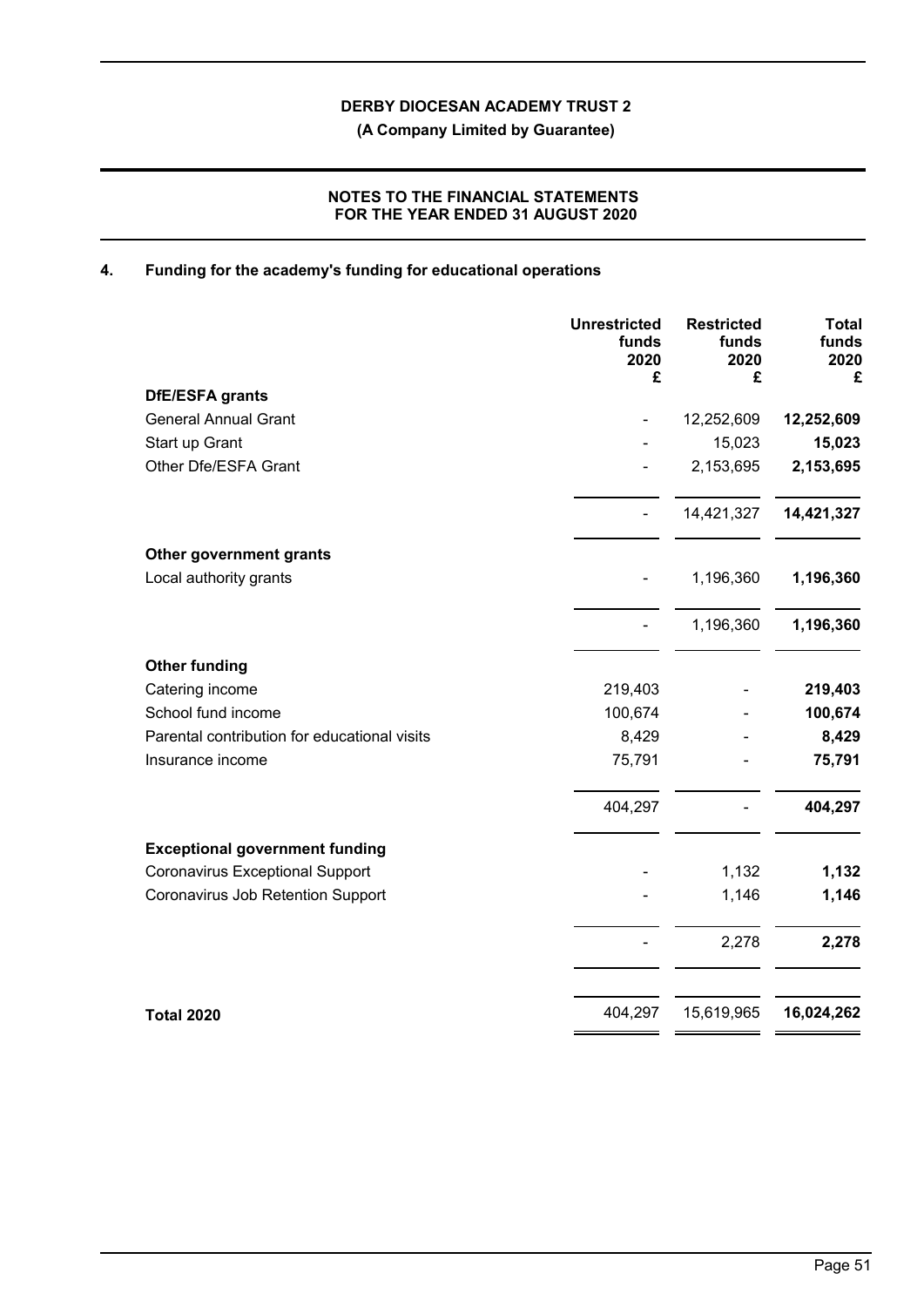### **(A Company Limited by Guarantee)**

## **NOTES TO THE FINANCIAL STATEMENTS FOR THE YEAR ENDED 31 AUGUST 2020**

### **4. Funding for the academy's funding for educational operations (continued)**

The Academy Trust has been eligible to claim additional funding in year from government support schemes in response to the coronavirus outbreak. The funding received is shown above under "exceptional government funding".

The funding received for coronavirus exceptional support covers £1,132 of costs the Academy Trust bore up to July 2020 as a result of the virus. This predominantly related to the provision of online learning and enhanced hygiene solutions costs in line with government gudiance for the opening and operation of schools during the pandemic.

The funding received for coronavirus job retention scheme covers £1,146 of costs related to staff employed in respect of extended hours support.

| <b>Unrestricted</b><br>funds<br>2019 | Restricted<br>funds<br>2019 | Total<br>funds<br>2019<br>£ |
|--------------------------------------|-----------------------------|-----------------------------|
|                                      |                             |                             |
|                                      | 9,502,420                   | 9,502,420                   |
|                                      | 34,977                      | 34,977                      |
|                                      | 1,278,797                   | 1,278,797                   |
|                                      | 10,816,194                  | 10,816,194                  |
|                                      |                             |                             |
|                                      | 797,558                     | 797,558                     |
|                                      | 797,558                     | 797,558                     |
|                                      |                             |                             |
| 277,969                              |                             | 277,969                     |
| 175,757                              |                             | 175,757                     |
| 6,102                                |                             | 6,102                       |
| 87,817                               |                             | 87,817                      |
| 547,645                              |                             | 547,645                     |
| 547,645                              | 11,613,752                  | 12, 161, 397                |
|                                      | £                           | £                           |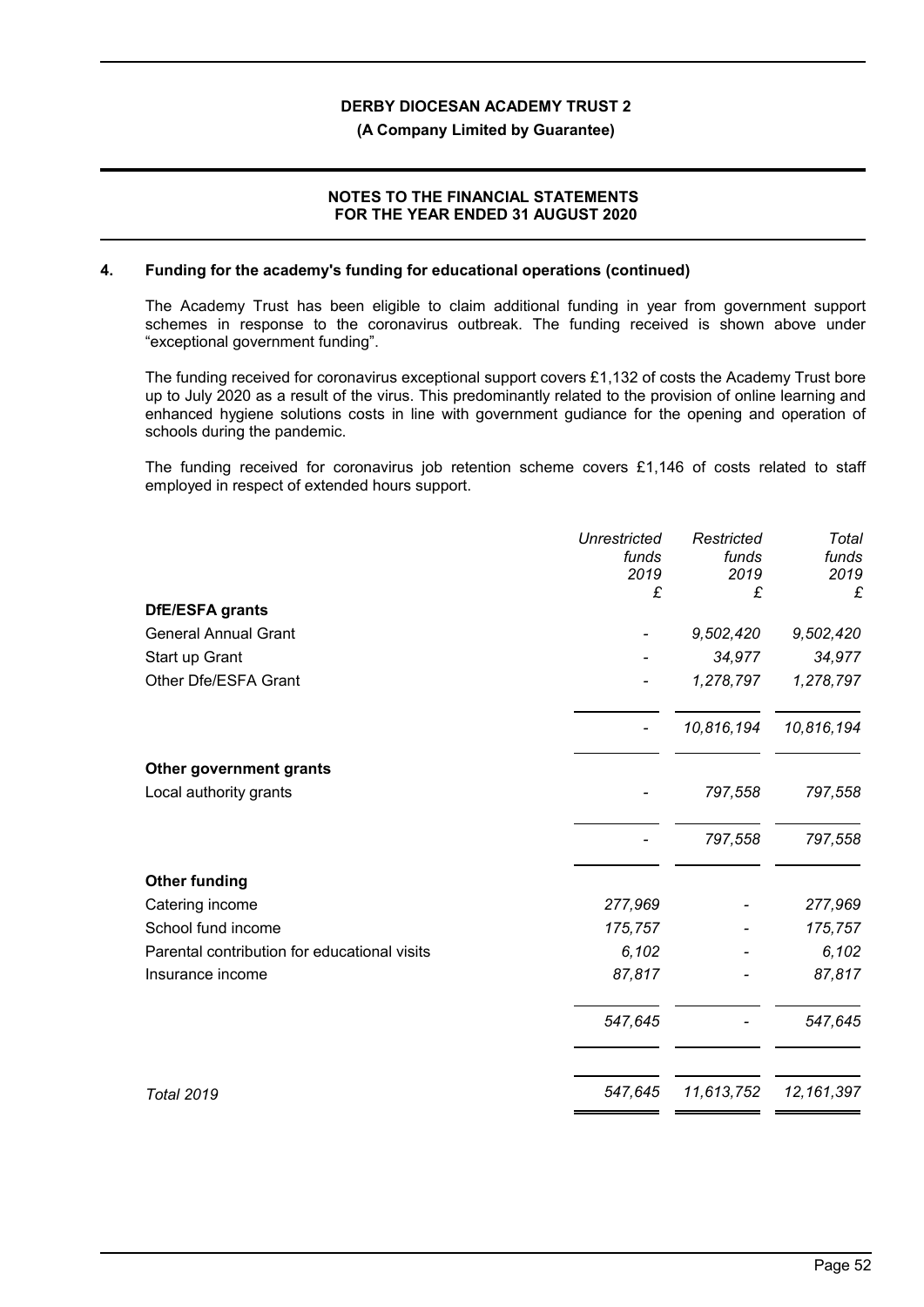**(A Company Limited by Guarantee)**

# **NOTES TO THE FINANCIAL STATEMENTS FOR THE YEAR ENDED 31 AUGUST 2020**

# **5. Income from other trading activities**

|                                   | <b>Unrestricted</b><br>funds<br>2020<br>£ | <b>Total</b><br>funds<br>2020<br>£ |
|-----------------------------------|-------------------------------------------|------------------------------------|
| School improvement service income | 1,069                                     | 1,069                              |
| Other income                      | 189,893                                   | 189,893                            |
| Out of school club                | 65,736                                    | 65,736                             |
| Hire of facilities                | 24,471                                    | 24,471                             |
| <b>Total 2020</b>                 | 281,169                                   | 281,169                            |
|                                   | <b>Unrestricted</b><br>funds<br>2019<br>£ | Total<br>funds<br>2019<br>£        |
| School improvement service income | 15,509                                    | 15,509                             |
| Other income                      | 179,212                                   | 179,212                            |
| Out of school club                | 52,339                                    | 52,339                             |
| Hire of facilities                | 24,274                                    | 24,274                             |
| <b>Total 2019</b>                 | 271,334                                   | 271,334                            |

## **6. Investment income**

| <b>Unrestricted</b>          | <b>Total</b> |
|------------------------------|--------------|
| funds                        | funds        |
| 2020                         | 2020         |
| £                            | £            |
| Interest receivable<br>2,054 | 2,054        |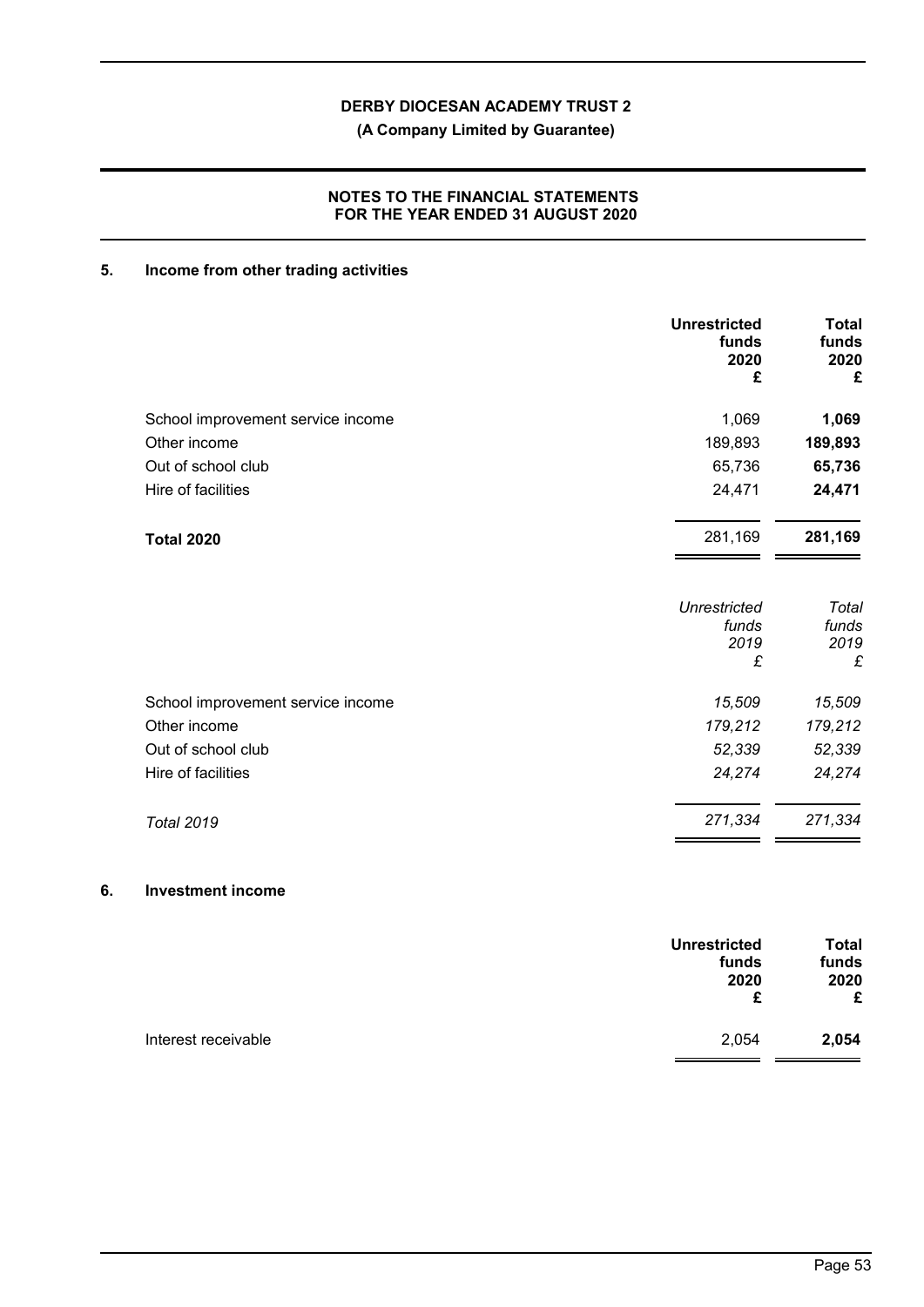**(A Company Limited by Guarantee)**

# **NOTES TO THE FINANCIAL STATEMENTS FOR THE YEAR ENDED 31 AUGUST 2020**

# **6. Investment income (continued)**

|                     | Unrestricted<br>funds | Total<br>funds |
|---------------------|-----------------------|----------------|
|                     | 2019<br>£             | 2019<br>£      |
| Interest receivable | 1,065                 | 1,065          |

# **7. Expenditure**

|                                            | <b>Staff Costs</b><br>2020<br>£ | <b>Premises</b><br>2020<br>£ | <b>Other</b><br>2020<br>£ | <b>Total</b><br>2020<br>£ |
|--------------------------------------------|---------------------------------|------------------------------|---------------------------|---------------------------|
| Funding for educational operations:        |                                 |                              |                           |                           |
| Direct costs                               | 10,414,971                      | 541,638                      | 738,206                   | 11,694,815                |
| Support costs<br>Other incoming resources: | 2,803,211                       | 1,129,926                    | 1,445,237                 | 5,378,374                 |
| Support costs                              |                                 |                              | 479,019                   | 479,019                   |
|                                            | 13,218,182                      | 1,671,564                    | 2,662,462                 | 17,552,208                |
|                                            | <b>Staff Costs</b><br>2019<br>£ | <b>Premises</b><br>2019<br>£ | Other<br>2019<br>£        | Total<br>2019<br>£        |
| Funding for educational operations:        |                                 |                              |                           |                           |
| Direct costs                               | 8,055,933                       | 433,639                      | 667,493                   | 9,157,065                 |
| Support costs<br>Other incoming resources: | 1,978,946                       | 1,023,659                    | 1,066,702                 | 4,069,307                 |
| Support costs                              |                                 |                              | 455,176                   | 455,176                   |
|                                            | 10,034,879                      | 1,457,298                    | 2,189,371                 | 13,681,548                |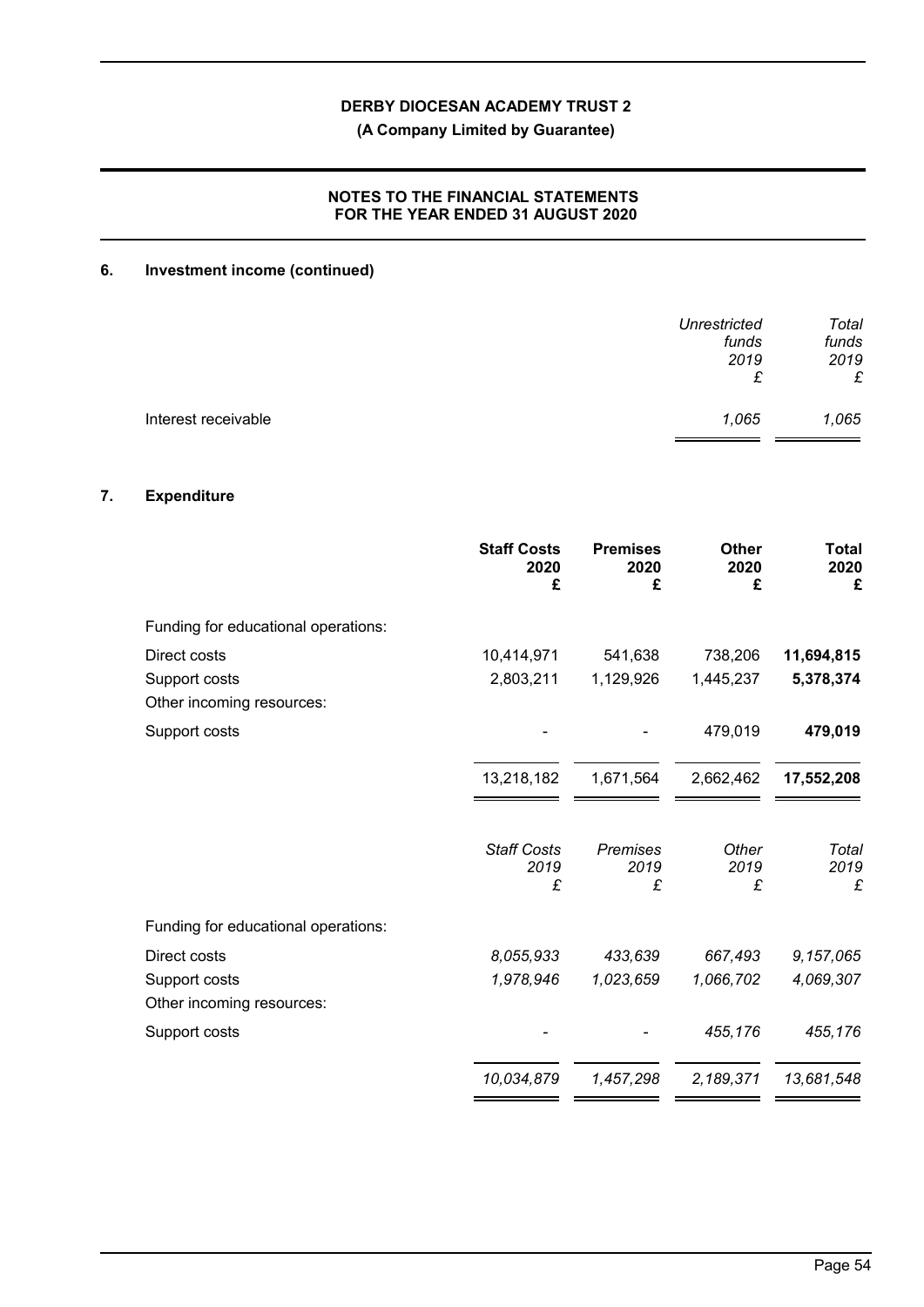# **(A Company Limited by Guarantee)**

# **NOTES TO THE FINANCIAL STATEMENTS FOR THE YEAR ENDED 31 AUGUST 2020**

# **8. Analysis of expenditure by activities**

|                                    | <b>Activities</b><br>undertaken<br>directly<br>2020<br>£ | <b>Support</b><br>costs<br>2020<br>£ | Total<br>funds<br>2020<br>£ |
|------------------------------------|----------------------------------------------------------|--------------------------------------|-----------------------------|
| Funding for educational operations | 11,694,815                                               | 5,378,374                            | 17,073,189                  |
| Other incoming resources           |                                                          | 479,019                              | 479,019                     |
|                                    | 11,694,815                                               | 5,857,393                            | 17,552,208                  |
|                                    | <b>Activities</b><br>undertaken<br>directly<br>2019<br>£ | Support<br>costs<br>2019<br>£        | Total<br>funds<br>2019<br>£ |
| Funding for educational operations | 9,157,065                                                | 4,069,307                            | 13,226,372                  |
| Other incoming resources           | 9,157,065                                                | 455,176<br>4,524,483                 | 455,176<br>13,681,548       |

# **Analysis of support costs**

|                                       | <b>Funding for</b><br>educational<br>operations<br>2020<br>£ | Other<br>incoming<br><b>resources</b><br>2020<br>£ | Total<br>funds<br>2020<br>£ |
|---------------------------------------|--------------------------------------------------------------|----------------------------------------------------|-----------------------------|
| Staff costs                           | 2,803,211                                                    | ۰                                                  | 2,803,211                   |
| Technology costs                      | 175,384                                                      |                                                    | 175,384                     |
| Maintenance of premises and equipment | 1,129,926                                                    | ۰                                                  | 1,129,926                   |
| Other support costs                   | 1,204,952                                                    | 479,019                                            | 1,683,971                   |
| Governance costs                      | 50,884                                                       |                                                    | 50,884                      |
| Legal costs                           | 14,017                                                       |                                                    | 14,017                      |
|                                       | 5,378,374                                                    | 479,019                                            | 5,857,393                   |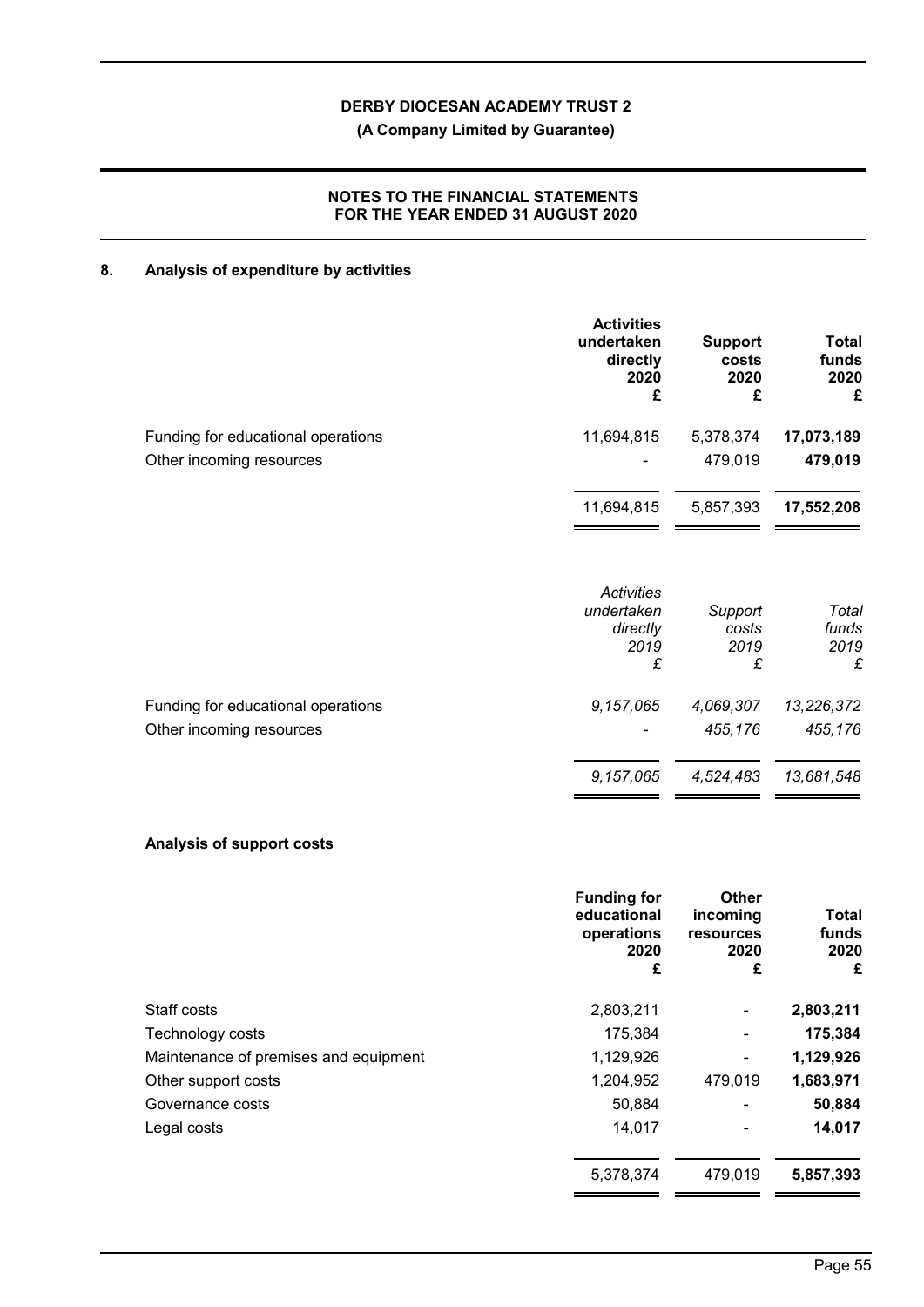### **(A Company Limited by Guarantee)**

## **NOTES TO THE FINANCIAL STATEMENTS FOR THE YEAR ENDED 31 AUGUST 2020**

### **8. Analysis of expenditure by activities (continued)**

## **Analysis of support costs (continued)**

Included within governance costs are any costs associated with the strategic as opposed to day-to-day management of the charitable company's activities. These costs will include any employee benefits for governorship, the cost of charity employees involved in meetings with governors, and costs relating to constitutional and statutory requirements including audit and preparation of statutory accounts.

|                                       | <b>Funding for</b><br>educational<br>operations<br>2019<br>£ | Other<br>incoming<br>resources<br>2019<br>£ | Total<br>funds<br>2019<br>£ |
|---------------------------------------|--------------------------------------------------------------|---------------------------------------------|-----------------------------|
| Staff costs                           | 1,978,946                                                    | $\blacksquare$                              | 1,978,946                   |
| Technology costs                      | 109,682                                                      |                                             | 109,682                     |
| Maintenance of premises and equipment | 1,023,659                                                    | $\blacksquare$                              | 1,023,659                   |
| Other support costs                   | 940,113                                                      | 455,176                                     | 1,395,289                   |
| Governance costs                      | 8,026                                                        | $\overline{\phantom{a}}$                    | 8,026                       |
| Legal costs                           | 8,881                                                        |                                             | 8,881                       |
|                                       | 4,069,307                                                    | 455,176                                     | 4,524,483                   |

### **9. Net income/(expenditure)**

Net income/(expenditure) for the year includes:

|                                       | 2020<br>£ | 2019<br>£ |
|---------------------------------------|-----------|-----------|
| Depreciation of tangible fixed assets | 541,038   | 433,639   |
| Fees paid to auditor for:             |           |           |
| - audit                               | 17,650    | 16,450    |
| - other services                      | 4,750     | 4,400     |
| Operating lease rentals               | 17,176    | 20,116    |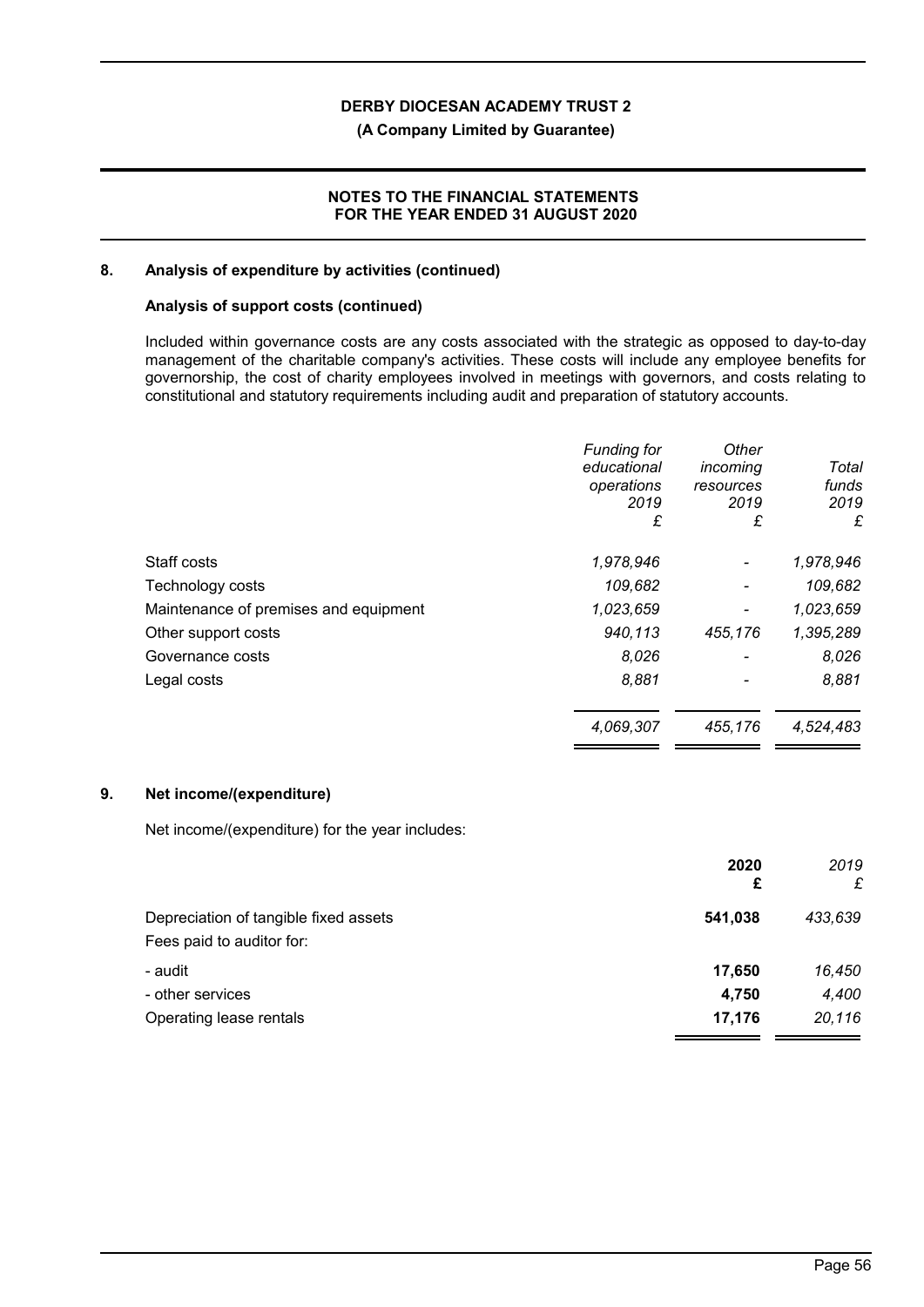## **(A Company Limited by Guarantee)**

## **NOTES TO THE FINANCIAL STATEMENTS FOR THE YEAR ENDED 31 AUGUST 2020**

### **10. Staff**

# **a. Staff costs**

Staff costs during the year were as follows:

| 2020<br>£                           | 2019<br>£  |
|-------------------------------------|------------|
| 9,144,330<br>Wages and salaries     | 7,208,786  |
| 795,534<br>Social security costs    | 620,615    |
| Pension costs<br>2,997,846          | 1,804,147  |
| 12,937,710                          | 9,633,548  |
| 270,927<br>Agency staff costs       | 391,046    |
| Staff restructuring costs<br>9,545  | 10,285     |
| 13,218,182                          | 10,034,879 |
| Staff restructuring costs comprise: |            |
| 2020                                | 2019       |
| £                                   | £          |
| Redundancy payments                 | 7,001      |
| 9,545<br>Severance payments         | 3,284      |
| 9,545                               | 10,285     |

### **b. Non-statutory/non-contractual staff severance payments**

Included in staff restructuring costs are non-statutory/non-contractual severance payments totalling £9,545 (2019: £10,285). Individually, the payments were: £5,995 and £3,550.

## **c. Staff numbers**

The average number of persons employed by the academy during the year was as follows:

|                            | 2020<br>No. | 2019<br>No. |
|----------------------------|-------------|-------------|
| <b>Teachers</b>            | 310         | 308         |
| Administration and support | 174         | 186         |
| Management                 | 28          | 29          |
|                            | 512         | 523         |
|                            |             |             |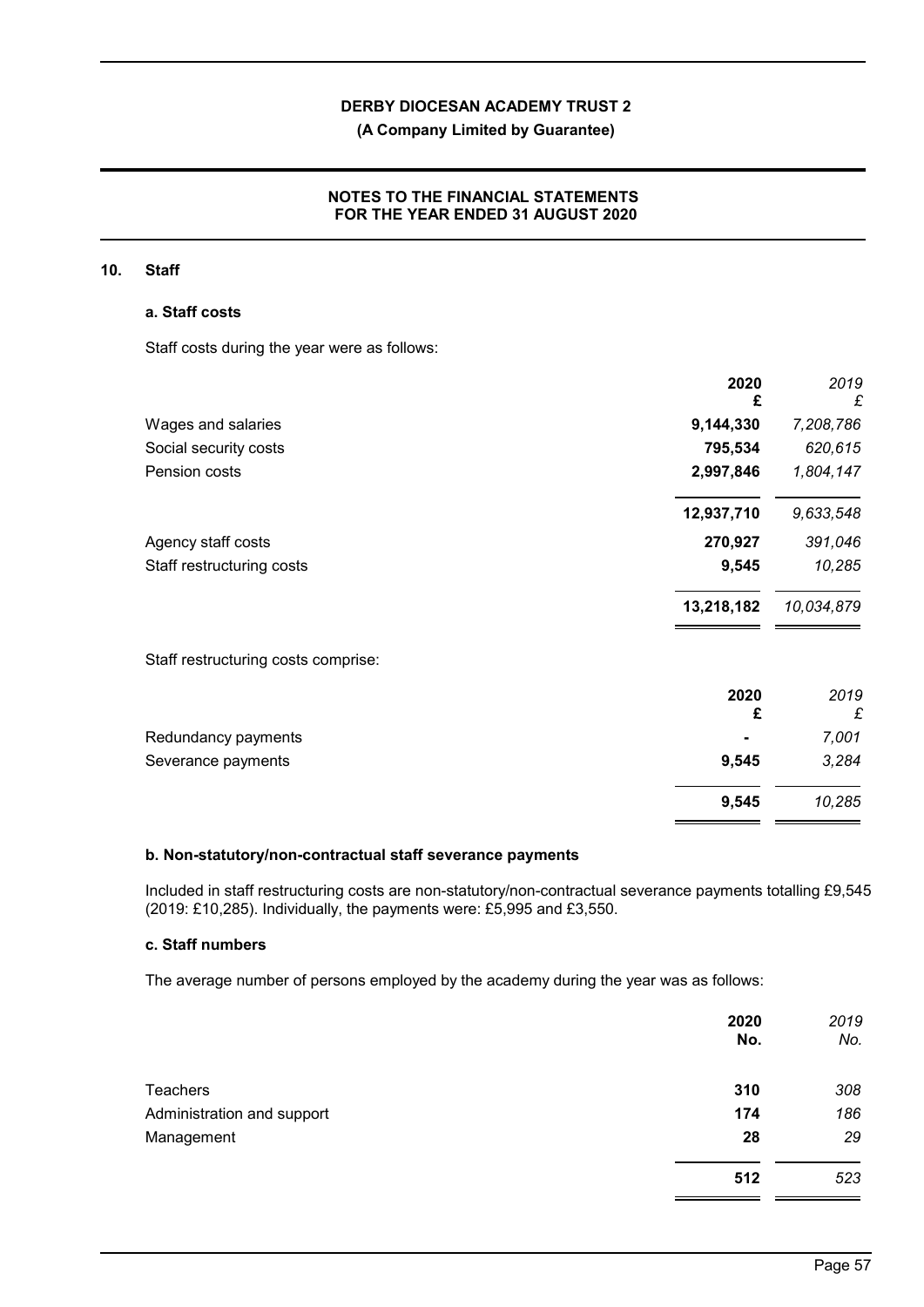### **(A Company Limited by Guarantee)**

## **NOTES TO THE FINANCIAL STATEMENTS FOR THE YEAR ENDED 31 AUGUST 2020**

#### **10. Staff (continued)**

#### **d. Higher paid staff**

The number of employees whose employee benefits (excluding employer pension costs) exceeded £60,000 was:

| 2019<br>2020<br>No.<br>No. |
|----------------------------|
|                            |
| $\overline{4}$<br>3        |
|                            |
|                            |

The employees included above have participated in the teachers pension scheme, employer contributions in the year totalled £94,164 (2019: £41,348).

## **e. Key management personnel**

The key management personnel of the academy comprise the Trustees and the senior management team as listed on page 1. The total amount of employee benefits (including employer pension contributions and employer national insurance contributions) received by key management personnel for their services to the academy was £NIL *(2019 £81,451)*.

Within the year the central trust management team also included consultancy operational management by Richard Wetherall (Finance Director). The cost for these services totalled £42,240 (2019: £42,240).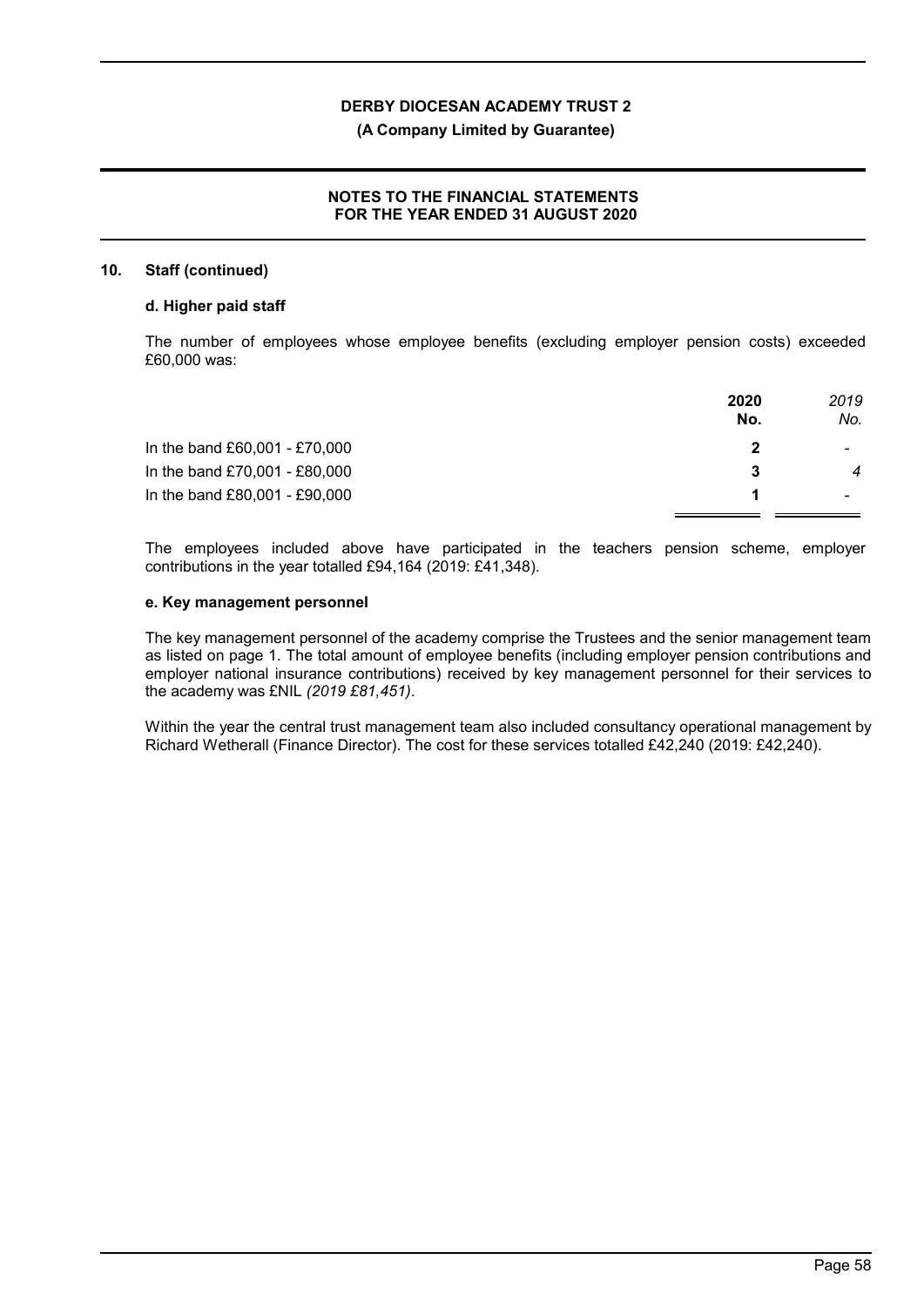**(A Company Limited by Guarantee)**

## **NOTES TO THE FINANCIAL STATEMENTS FOR THE YEAR ENDED 31 AUGUST 2020**

### **11. Central services**

The academy has provided the following central services to its academies during the year:

- Management Services
- Legal Services
- Education Support Services
- Maintenance and admin support services
- Finance and accounts support

The Academy Trust charges for these services on the following basis:

Flat percentage of GAG income (2 to 6%)

Any surplus generated is held as contingency reserve for us in future periods.

The actual amounts charged during the year were as follows:

|                                                          | 2020<br>£ | 2019<br>£ |
|----------------------------------------------------------|-----------|-----------|
| Turnditch Church of England Primary School               | 15,339    | 13,603    |
| William Gilbert Endowed Church of England Primary School | 34,580    | 32,721    |
| St Laurence CofE VA Primary School                       | 43,950    | 53,726    |
| St Giles Church of England Primary School                | 19,764    | 18,439    |
| Holbrook Church of England Primary School                | 25,667    | 26,340    |
| All Saints CofE Junior School                            | 41,568    | 40,728    |
| All Saints CofE Infant School                            | 32,065    | 31,296    |
| Scargill CofE (Aided) Primary School                     | 72,625    | 65,835    |
| Bolsover Church of England Junior School                 | 64,702    | 62,766    |
| Loscoe CofE Primary School and Nursery                   | 34,413    | 27,218    |
| Griffe Field Primary School                              | 55,822    | 35,931    |
| Arboretum Primary School                                 | 109,252   | 63,876    |
| St Werburgh's CofE Primary School                        | 47,610    |           |
| Total                                                    | 597,357   | 472,479   |

### **12. Trustees' remuneration and expenses**

Declan McCauley and Mark Mallender are paid on a single contract through Derby Diocesan Academy Trust. The cost is split equally between Derby Diocesan Academy Trust and Derby Diocesan Academy Trust 2 via a recharge for work undertaken on behalf of both Trusts.

During the year ended 31 August 2020, no Trustee expenses have been incurred *(2019 - £NIL)*.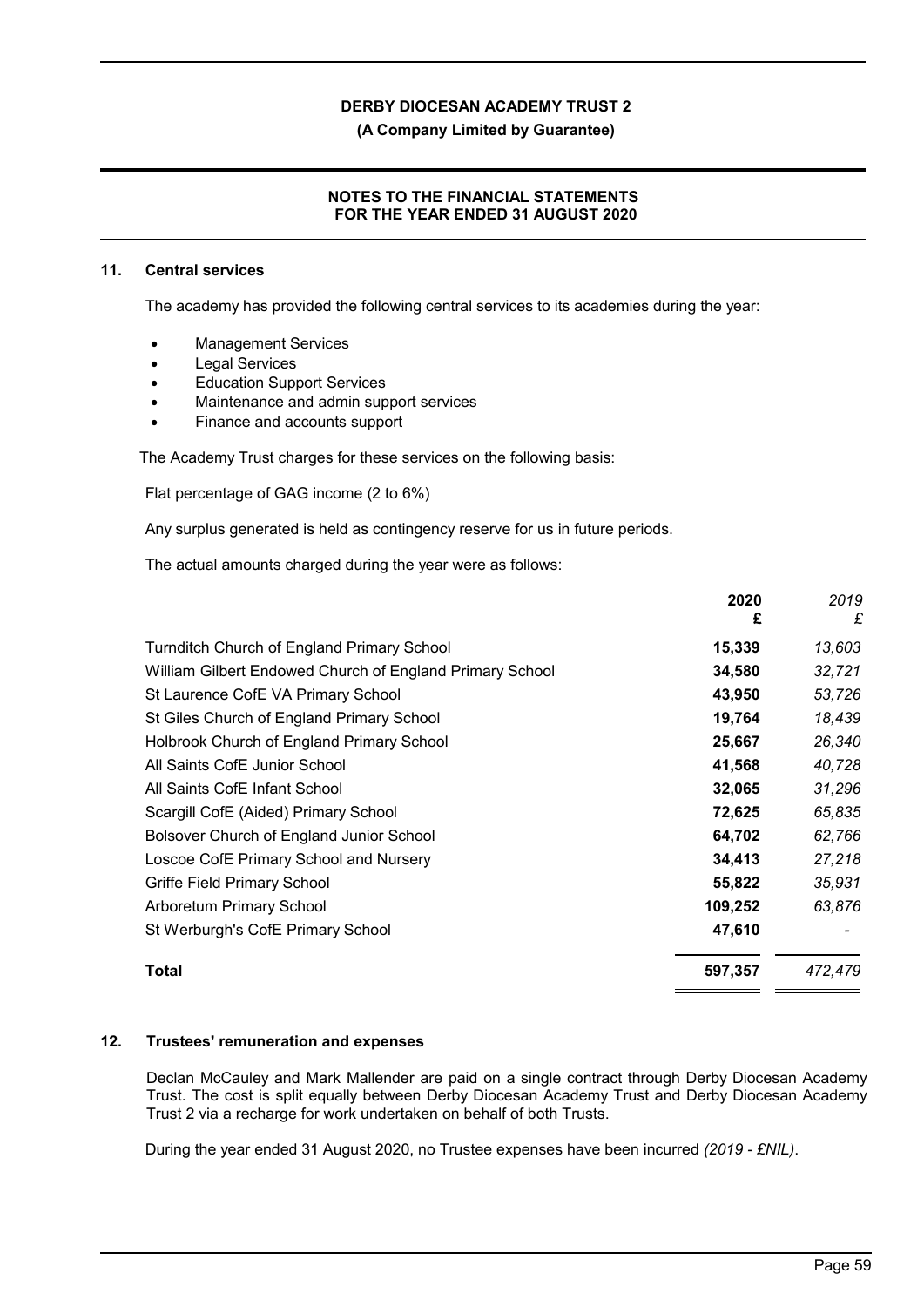**(A Company Limited by Guarantee)**

## **NOTES TO THE FINANCIAL STATEMENTS FOR THE YEAR ENDED 31 AUGUST 2020**

### **13. Trustees' and Officers' insurance**

The Academy Trust has opted into the Department for Education's risk protection arrangement (RPA), an lalternative to insurance where UK government funds cover losses that arise. This scheme protects trustees and officers from claims arising from negligent acts, erros or omissions occurring whilst on academy business, and provides cover up to £10,000,000. It is not possible to quantify the trustee and officers indemnity element from the overall cost of the RPA scheme.

### **14. Tangible fixed assets**

|                          | Long-term<br>leasehold<br>property | <b>Short-term</b><br>leasehold<br>property<br>£ | <b>Furniture</b><br>and<br>equipment<br>£ | Computer<br>equipment<br>£ | <b>Total</b><br>£ |
|--------------------------|------------------------------------|-------------------------------------------------|-------------------------------------------|----------------------------|-------------------|
| <b>Cost or valuation</b> |                                    |                                                 |                                           |                            |                   |
| At 1 September 2019      | 29,393,786                         | 808,060                                         | 90,500                                    | 125,780                    | 30,418,126        |
| <b>Additions</b>         |                                    | 89,661                                          | 12,624                                    | 52,249                     | 154,534           |
| Assets on conversion     | 2,700,000                          |                                                 |                                           |                            | 2,700,000         |
| At 31 August 2020        | 32,093,786                         | 897,721                                         | 103,124                                   | 178,029                    | 33,272,660        |
| <b>Depreciation</b>      |                                    |                                                 |                                           |                            |                   |
| At 1 September 2019      | 1,073,726                          | 26,439                                          | 28,511                                    | 42,608                     | 1,171,284         |
| Charge for the year      | 493,117                            | 3,386                                           | 8,444                                     | 36,691                     | 541,638           |
| At 31 August 2020        | 1,566,843                          | 29,825                                          | 36,955                                    | 79,299                     | 1,712,922         |
| Net book value           |                                    |                                                 |                                           |                            |                   |
| At 31 August 2020        | 30,526,943                         | 867,896                                         | 66,169                                    | 98,730                     | 31,559,738        |
| At 31 August 2019        | 28,320,060                         | 781,621                                         | 61,989                                    | 83,172                     | 29,246,842        |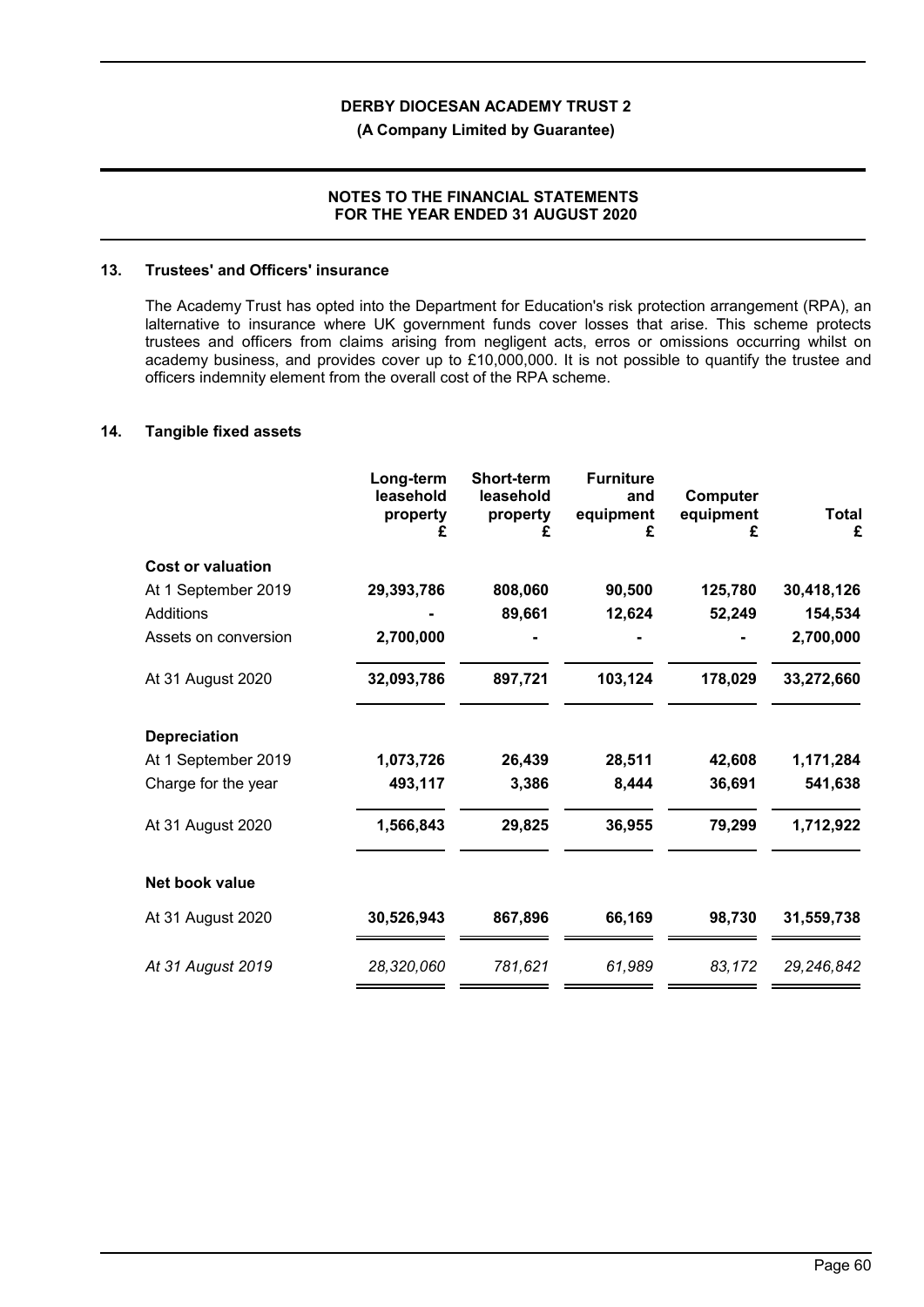**(A Company Limited by Guarantee)**

## **NOTES TO THE FINANCIAL STATEMENTS FOR THE YEAR ENDED 31 AUGUST 2020**

### **15. Debtors**

|                                    | 2020<br>£ | 2019<br>£ |
|------------------------------------|-----------|-----------|
| Due within one year                |           |           |
| Trade debtors                      | 55,834    | 6,727     |
| Amounts owed by group undertakings | 29,400    |           |
| Other debtors                      | 136,933   | 1,485     |
| Prepayments and accrued income     | 416,571   | 659,031   |
| VAT recoverable                    | 377,497   | 225,096   |
|                                    | 1,016,235 | 892,339   |

## **16. Creditors: Amounts falling due within one year**

|                                        | 2020<br>£ | 2019<br>£  |
|----------------------------------------|-----------|------------|
| Trade creditors                        | 412,329   | 213,571    |
| Amounts owed to group undertakings     | 29,400    |            |
| Other taxation and social security     | 177,187   | 145,511    |
| Other creditors                        | 218,342   | 202,007    |
| Accruals and deferred income           | 752,305   | 663,373    |
|                                        | 1,589,563 | 1,224,462  |
|                                        | 2020<br>£ | 2019<br>£  |
| Deferred income at 1 September 2019    | 394,068   | 193,493    |
| Resources deferred during the year     | 445,871   | 394,068    |
| Amounts released from previous periods | (394,068) | (193, 493) |
|                                        | 445,871   | 394,068    |

At the balance sheet date the Academy Trust is holding amounts within deferred income in respect of grants received in advance for Nursery funding, universal free school meals, rates, trips and local authority funding.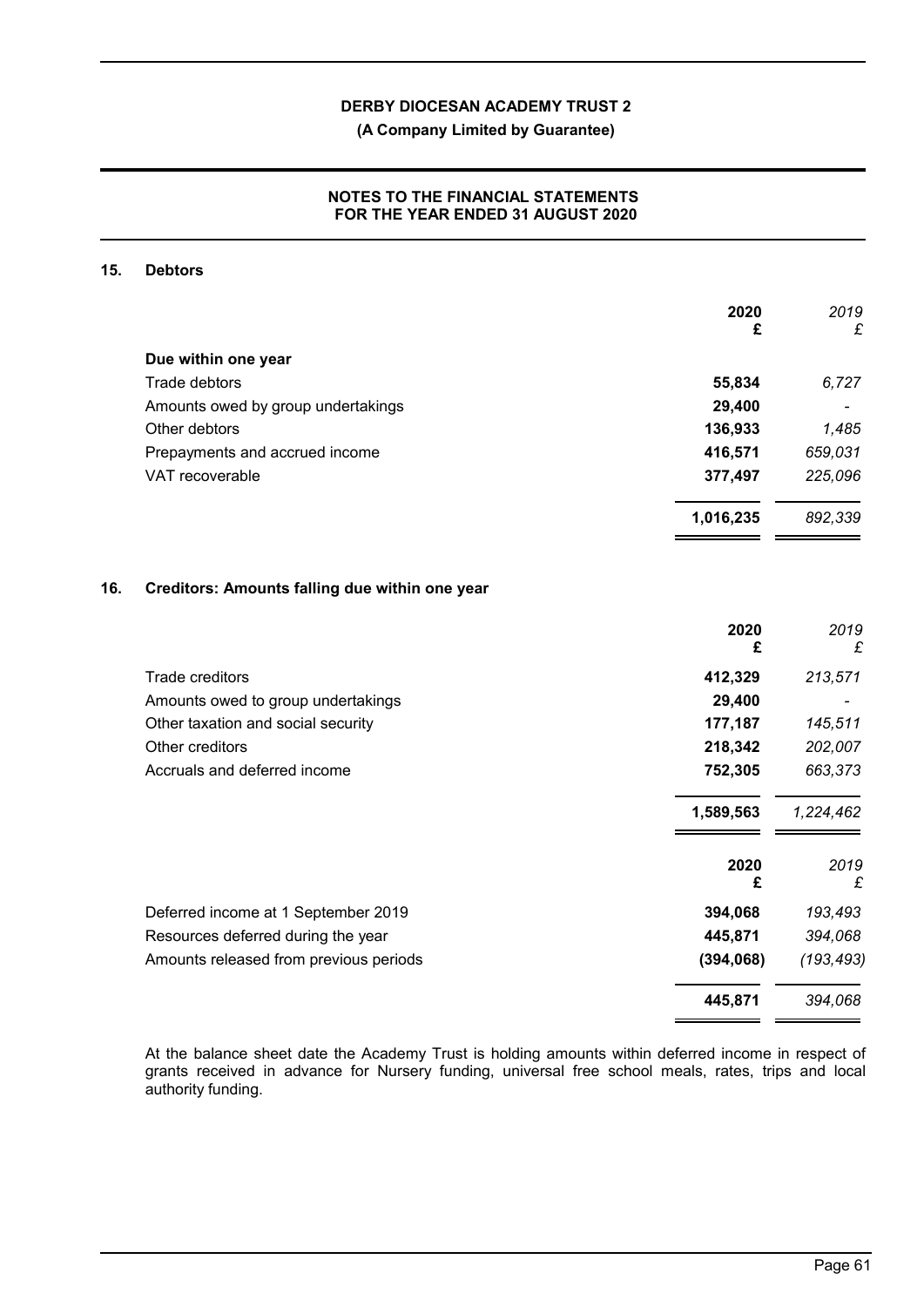**(A Company Limited by Guarantee)**

# **NOTES TO THE FINANCIAL STATEMENTS FOR THE YEAR ENDED 31 AUGUST 2020**

## **17. Statement of funds**

|                                        | <b>Balance at 1</b><br><b>September</b><br>2019<br>£ | £                      | Income Expenditure<br>£        | <b>Transfers</b><br>in/out<br>£ | Gains/<br>(Losses)<br>£ | <b>Balance</b> at<br>31 August<br>2020<br>£ |
|----------------------------------------|------------------------------------------------------|------------------------|--------------------------------|---------------------------------|-------------------------|---------------------------------------------|
| <b>Unrestricted funds</b>              |                                                      |                        |                                |                                 |                         |                                             |
| General Funds - all<br>funds           | 1,642,391                                            | 904,713                | (488, 356)                     | (133, 771)                      |                         | 1,924,977                                   |
| <b>Restricted general</b><br>funds     |                                                      |                        |                                |                                 |                         |                                             |
| <b>General Annual Grant</b><br>(GAG)   | 326,235                                              | 12,252,609             | (12, 123, 354)                 | 493,711                         |                         | 949,201                                     |
| Other DfE/ESFA                         |                                                      |                        |                                |                                 |                         |                                             |
| grants<br>Local authority grants       | $\blacksquare$                                       | 2,153,695<br>1,196,360 | (2, 153, 695)<br>(1, 196, 360) |                                 |                         |                                             |
| Start up grants                        |                                                      | 15,023                 | (15, 023)                      |                                 |                         |                                             |
| Donations                              |                                                      | 31,503                 | (31, 503)                      |                                 |                         |                                             |
| Exceptional                            |                                                      |                        |                                |                                 |                         |                                             |
| government funding                     |                                                      | 2,278                  | (2, 278)                       |                                 |                         |                                             |
| Pension reserve                        | (6,714,000)                                          | (386,000)              | (1,000,000)                    |                                 | 227,000                 | (7, 873, 000)                               |
|                                        | (6, 387, 765)                                        | 15,265,468             | (16, 522, 213)                 | 493,711                         | 227,000                 | (6,923,799)                                 |
| <b>Restricted fixed</b><br>asset funds |                                                      |                        |                                |                                 |                         |                                             |
| <b>Fixed assets</b>                    | 29,246,842                                           | 2,700,000              | (541, 639)                     | 154,535                         |                         | 31,559,738                                  |
| DfE/ESFA capital<br>grants             |                                                      | 90,593                 |                                | (90, 593)                       |                         |                                             |
| Conditional<br>improvement Fund        | 321,189                                              | 4,456                  |                                | (287, 866)                      |                         | 37,779                                      |
| <b>School Capital</b><br>Allocation    |                                                      | 306,278                |                                | (136, 016)                      |                         | 170,262                                     |
|                                        | 29,568,031                                           | 3,101,327              | (541, 639)                     | (359, 940)                      |                         | 31,767,779                                  |
| <b>Total Restricted</b><br>funds       | 23,180,266                                           | 18,366,795             | (17,063,852)                   | 133,771                         | 227,000                 | 24,843,980                                  |
| <b>Total funds</b>                     | 24,822,657                                           | 19,271,508             | (17, 552, 208)                 |                                 | 227,000                 | 26,768,957                                  |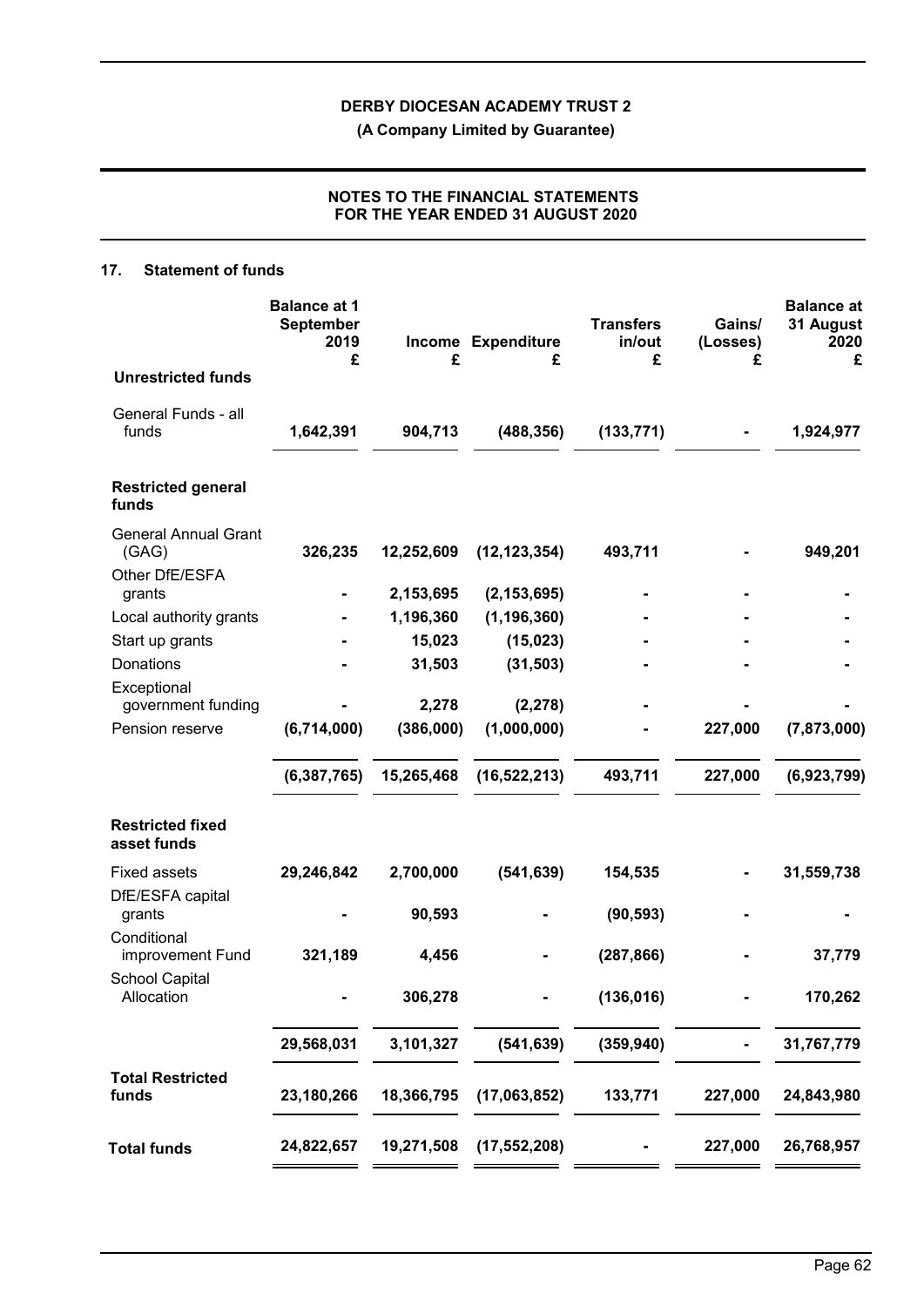**(A Company Limited by Guarantee)**

# **NOTES TO THE FINANCIAL STATEMENTS FOR THE YEAR ENDED 31 AUGUST 2020**

## **17. Statement of funds (continued)**

The specific purposes for which the funds are to be applied are as follows:

|    | General Annual Grant:        | this must be used for the normal running costs of the<br>Academy Trust.                                  |
|----|------------------------------|----------------------------------------------------------------------------------------------------------|
| 2) | Other DfE/ESFA Grant:        | this fund relates to other grants received which must be<br>used for the purposes intended.              |
| 3) | Other restricted:            | this fund relates to all other restricted funds received which<br>must be used for the purpose intended. |
| 4) | Restricted fixed asset fund: | this fund relates to resources which must be applied for<br>specific capital purposes intended.          |

Transfers between funds represent capital expenditure from funds other than the restricted fixed asset fund and reclassifications of certain funds between restricted and unrestricted.

The difference between the fixed asset note and the restricted fixed asset funds represents unspent capital funding.

Under the funding agreement with the Secretary of State, the academy was not subject to a limit on the amount of GAG it could carry forward at 31 August 2020.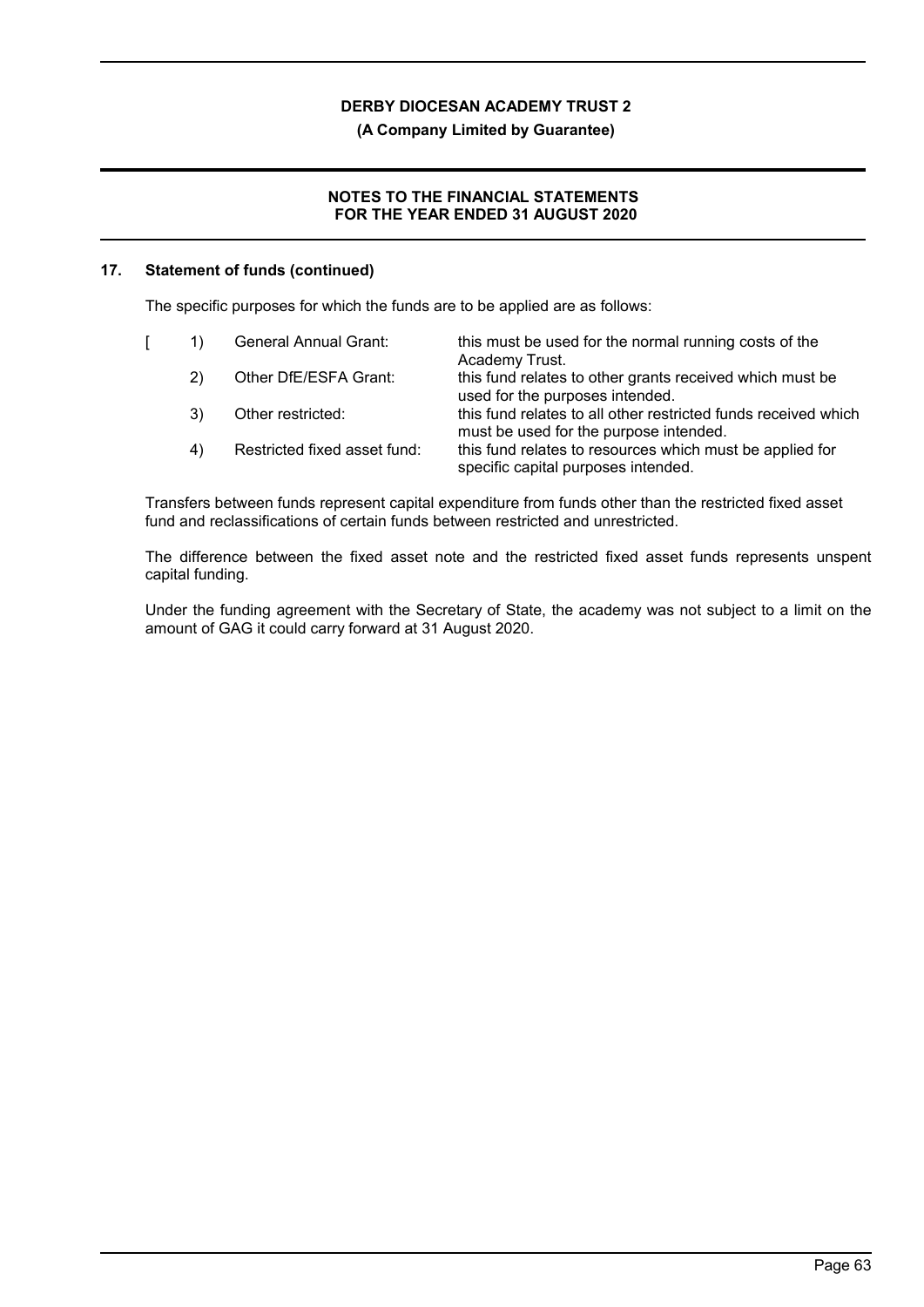**(A Company Limited by Guarantee)**

# **NOTES TO THE FINANCIAL STATEMENTS FOR THE YEAR ENDED 31 AUGUST 2020**

## **17. Statement of funds (continued)**

## **Total funds analysis by academy**

Fund balances at 31 August 2020 were allocated as follows:

|                                                          | 2020<br>£   | 2019<br>£     |
|----------------------------------------------------------|-------------|---------------|
| <b>Turnditch Church of England Primary School</b>        | 146,700     | 128,336       |
| William Gilbert Endowed Church of England Primary School | 256,678     | 240,061       |
| St Laurence CofE VA Primary School                       | 239,827     | 165,190       |
| St Giles Church of England Primary School                | 96,516      | 66,533        |
| Holbrook Church of England Primary School                | 81,802      | 51,776        |
| All Saints CofE Junior School                            | 106,669     | 44,670        |
| All Saints CofE Infant School                            | 70,040      | 44,446        |
| Bolsover Church of England Junior School                 | 345,821     | 234,408       |
| Scargill CofE (Aided) Primary School                     | 202,331     | 112,676       |
| Loscoe CofE Primary School and Nursery                   | 170,095     | 148,534       |
| Griffe Field Primary School                              | 168,701     | 92,607        |
| <b>Arboretum Primary School</b>                          | 729,392     | 572,760       |
| St Werburgh's CofE Primary School                        | 131,428     |               |
| Trust                                                    | 128,178     | 66,629        |
| Total before fixed asset funds and pension reserve       | 2,874,178   | 1,968,626     |
| Restricted fixed asset fund                              | 31,767,779  | 29,568,031    |
| Pension reserve                                          | (7,873,000) | (6, 714, 000) |
| Total                                                    | 26,768,957  | 24,822,657    |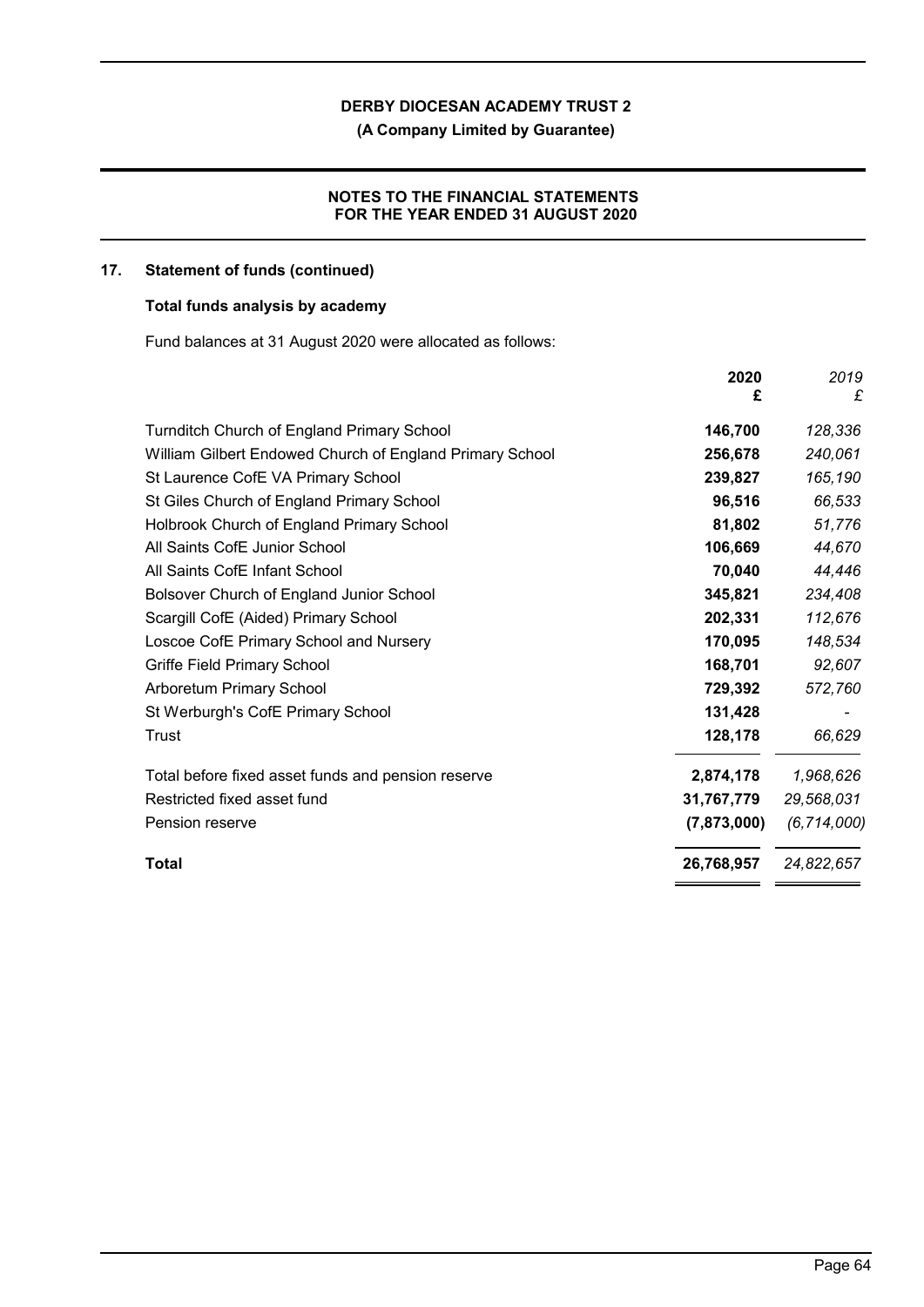**(A Company Limited by Guarantee)**

## **NOTES TO THE FINANCIAL STATEMENTS FOR THE YEAR ENDED 31 AUGUST 2020**

# **17. Statement of funds (continued)**

# **Total cost analysis by academy**

Expenditure incurred by each academy during the year was as follows:

|                                                                | <b>Teaching</b><br>and<br>educational<br>support<br>staff costs<br>£ | <b>Other</b><br>support<br>staff costs<br>£ | <b>Educational</b><br>supplies<br>£ | <b>Other costs</b><br>excluding<br>depreciation<br>£ | <b>Total</b><br>2020<br>£ |
|----------------------------------------------------------------|----------------------------------------------------------------------|---------------------------------------------|-------------------------------------|------------------------------------------------------|---------------------------|
| <b>Turnditch Church of England</b><br><b>Primary School</b>    | 301,764                                                              | 35,607                                      | 6,543                               | 97,317                                               | 441,231                   |
| William Gilbert Endowed<br>Church of England Primary<br>School | 769,479                                                              | 178,900                                     | 21,022                              | 156,193                                              | 1,125,594                 |
| St Laurence CofE VA Primary<br>School                          | 643,179                                                              | 138,407                                     | 15,836                              | 204,617                                              | 1,002,039                 |
| St Giles Church of England<br><b>Primary School</b>            | 332,769                                                              | 51,718                                      | 4,494                               | 104,550                                              | 493,531                   |
| Holbrook Church of England<br><b>Primary School</b>            | 422,686                                                              | 79,510                                      | 10,000                              | 126,063                                              | 638,259                   |
| All Saints CofE Junior School                                  | 575,487                                                              | 103,473                                     | 27,652                              | 219,263                                              | 925,875                   |
| All Saints CofE Infant School                                  | 456,139                                                              | 74,230                                      | 13,167                              | 208,498                                              | 752,034                   |
| <b>Bolsover Church of England</b><br>Junior School             | 800,856                                                              | 77,488                                      | 26,988                              | 294,667                                              | 1,199,999                 |
| Scargill CofE (Aided) Primary<br>School                        | 1,171,940                                                            | 156,807                                     | 20,717                              | 308,120                                              | 1,657,584                 |
| Loscoe CofE Primary School<br>and Nursery                      | 674,927                                                              | 94,562                                      | 10,312                              | 221,849                                              | 1,001,650                 |
| <b>Griffe Field Primary School</b>                             | 1,342,678                                                            | 121,209                                     | 20,105                              | 309,897                                              | 1,793,889                 |
| Arboretum Primary School                                       | 2,016,213                                                            | 443,323                                     | 29,630                              | 330,057                                              | 2,819,223                 |
| St Werburgh's CofE Primary<br>School                           | 834,571                                                              | 149,057                                     | 18,008                              | 195,258                                              | 1,196,894                 |
| <b>Trust</b>                                                   | 72,283                                                               | 1,098,920                                   |                                     | 791,564                                              | 1,962,767                 |
| Academy                                                        | 10,414,971                                                           | 2,803,211                                   | 224,474                             | 3,567,913                                            | 17,010,569                |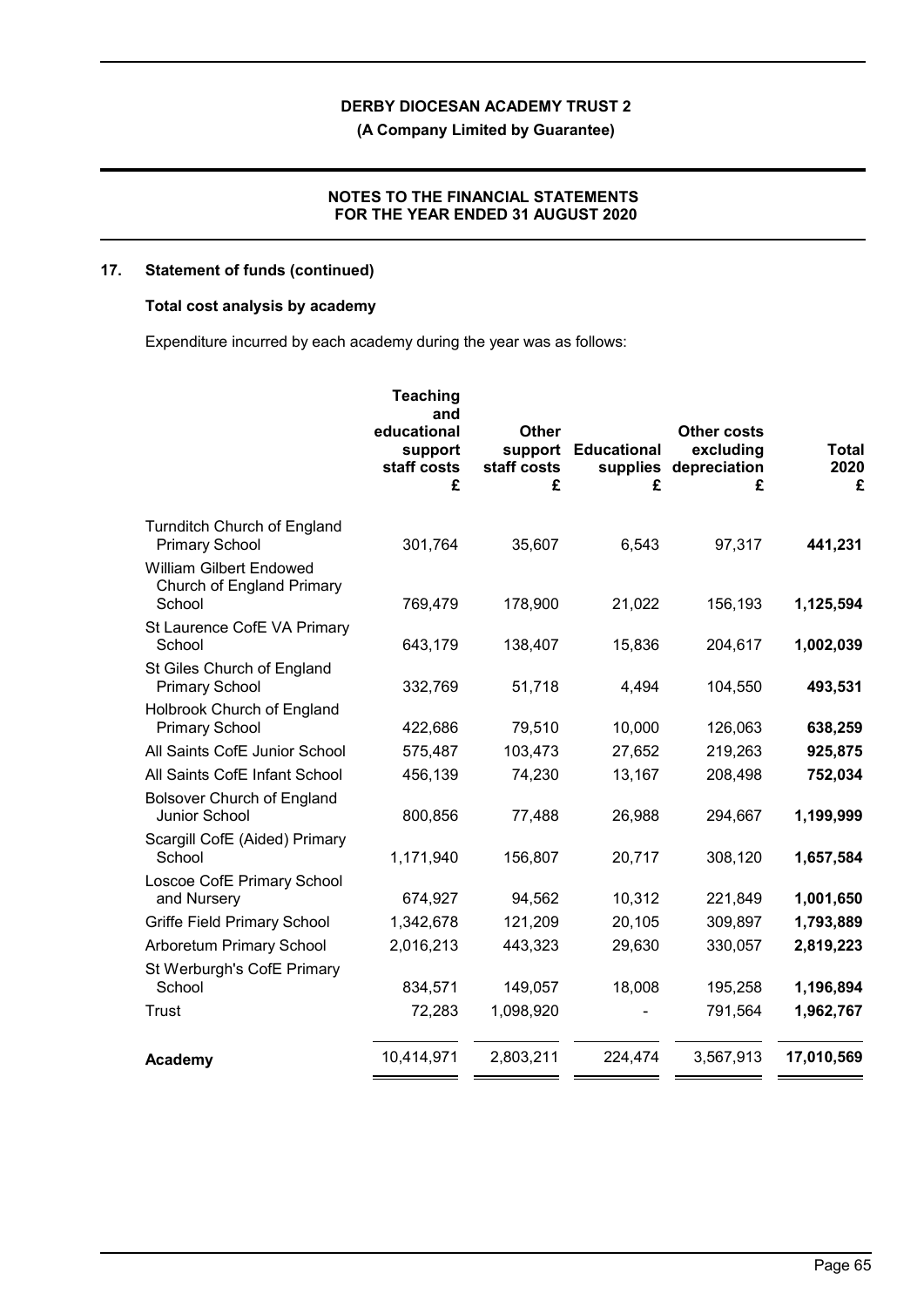**(A Company Limited by Guarantee)**

# **NOTES TO THE FINANCIAL STATEMENTS FOR THE YEAR ENDED 31 AUGUST 2020**

# **17. Statement of funds (continued)**

Comparative information in respect of the preceding year is as follows:

|                                                                       | Teaching<br>and<br>educational<br>support staff<br>costs<br>£ | Other<br>support staff<br>costs<br>£ | Educational<br>supplies<br>£ | Other costs<br>excluding<br>depreciation<br>£ | Total<br>2019<br>£ |
|-----------------------------------------------------------------------|---------------------------------------------------------------|--------------------------------------|------------------------------|-----------------------------------------------|--------------------|
| <b>Turnditch Church of England</b><br><b>Primary School</b>           | 315,530                                                       | 34,897                               | 9,579                        | 127,487                                       | 487,493            |
| <b>William Gilbert Endowed</b><br>Church of England Primary<br>School | 728,821                                                       | 168,933                              | 23,589                       | 203,229                                       | 1,124,572          |
| St Laurence CofE VA Primary<br>School                                 | 689,953                                                       | 131,997                              | 18,224                       | 277,590                                       | 1,117,764          |
| St Giles Church of England<br><b>Primary School</b>                   | 256,754                                                       | 49,494                               | 3,453                        | 136,719                                       | 446,420            |
| Holbrook Church of England<br><b>Primary School</b>                   | 398,288                                                       | 80,895                               | 14,974                       | 189,149                                       | 683,306            |
| All Saints CofE Junior School                                         | 636,893                                                       | 103,626                              | 21,833                       | 232,934                                       | 995,286            |
| All Saints CofE Infant School                                         | 460,883                                                       | 82,785                               | 8,489                        | 236,868                                       | 789,025            |
| <b>Bolsover Church of England</b><br>Junior School                    | 849,058                                                       | 66,522                               | 16,310                       | 343,492                                       | 1,275,382          |
| Scargill CofE (Aided) Primary<br>School                               | 1,067,089                                                     | 143,874                              | 16,910                       | 435,119                                       | 1,662,992          |
| Loscoe CofE Primary School<br>and Nursery                             | 519,402                                                       | 79,137                               | 7,743                        | 201,448                                       | 807,730            |
| <b>Griffe Field Primary School</b>                                    | 853,617                                                       | 96,177                               | 5,581                        | 252,169                                       | 1,207,544          |
| <b>Arboretum Primary School</b>                                       | 1,279,645                                                     | 254,726                              | 17,653                       | 229,197                                       | 1,781,221          |
| Trust                                                                 |                                                               | 685,883                              |                              | 183,291                                       | 869,174            |
| Academy                                                               | 8,055,933                                                     | 1,978,946                            | 164,338                      | 3,048,692                                     | 13,247,909         |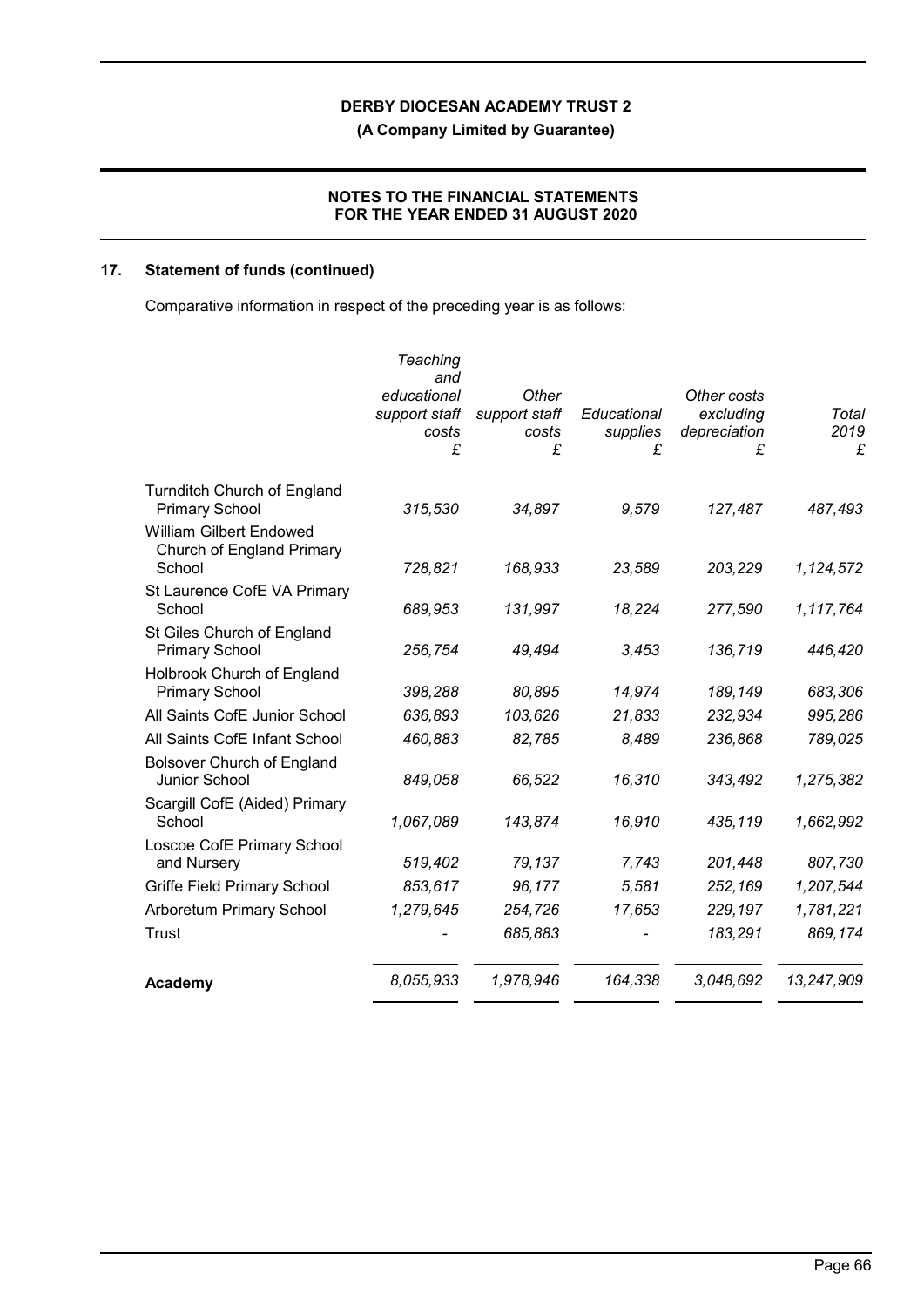**(A Company Limited by Guarantee)**

# **NOTES TO THE FINANCIAL STATEMENTS FOR THE YEAR ENDED 31 AUGUST 2020**

# **17. Statement of funds (continued)**

Comparative information in respect of the preceding year is as follows:

|                                           | <b>Balance</b> at<br>1 September<br>2018<br>£ | Income<br>£   | Expenditure<br>£ | <b>Transfers</b><br>in/out<br>£ | Gains/<br>(Losses)<br>£ | <b>Balance</b> at<br>31 August<br>2019<br>£ |
|-------------------------------------------|-----------------------------------------------|---------------|------------------|---------------------------------|-------------------------|---------------------------------------------|
| <b>Unrestricted</b><br>funds              |                                               |               |                  |                                 |                         |                                             |
| <b>General Funds</b>                      | 865,790                                       | 1,763,921     | (466, 426)       | (520, 894)                      |                         | 1,642,391                                   |
| <b>Restricted</b><br>general funds        |                                               |               |                  |                                 |                         |                                             |
| <b>General Annual</b><br>Grant (GAG)      |                                               | 9,502,420     | (9,943,614)      | 767,429                         |                         | 326,235                                     |
| Other DfE/ESFA<br>grants                  | 50,000                                        | 1,278,797     | (1,328,797)      |                                 |                         |                                             |
| Local authority<br>grants                 |                                               | 797,558       | (797, 558)       |                                 |                         |                                             |
| Start up grants                           |                                               | 34,977        | (34, 977)        |                                 |                         |                                             |
| Donations                                 |                                               | 137,537       | (137, 537)       |                                 |                         |                                             |
| Pension reserve                           | (1,820,000)                                   | (1, 744, 000) | (539,000)        |                                 | (2,611,000)             | (6, 714, 000)                               |
|                                           | (1,770,000)                                   | 10,007,289    | (12,781,483)     | 767,429                         | (2,611,000)             | (6, 387, 765)                               |
| <b>Restricted fixed</b><br>asset funds    |                                               |               |                  |                                 |                         |                                             |
| <b>Fixed assets</b>                       | 19,761,553                                    | 9,800,000     | (433, 639)       | 118,928                         |                         | 29,246,842                                  |
| DfE/ESFA<br>capital grants<br>Conditional |                                               | 234,868       |                  | (234, 868)                      |                         |                                             |
| improvement<br>Fund                       | 22,159                                        | 429,625       |                  | (130, 595)                      |                         | 321,189                                     |
|                                           | 19,783,712                                    | 10,464,493    | (433, 639)       | (246, 535)                      |                         | 29,568,031                                  |
| <b>Total Restricted</b><br>funds          | 18,013,712                                    | 20,471,782    | (13, 215, 122)   | 520,894                         | (2,611,000)             | 23, 180, 266                                |
| <b>Total funds</b>                        | 18,879,502                                    | 22, 235, 703  | (13, 681, 548)   |                                 | (2,611,000)             | 24,822,657                                  |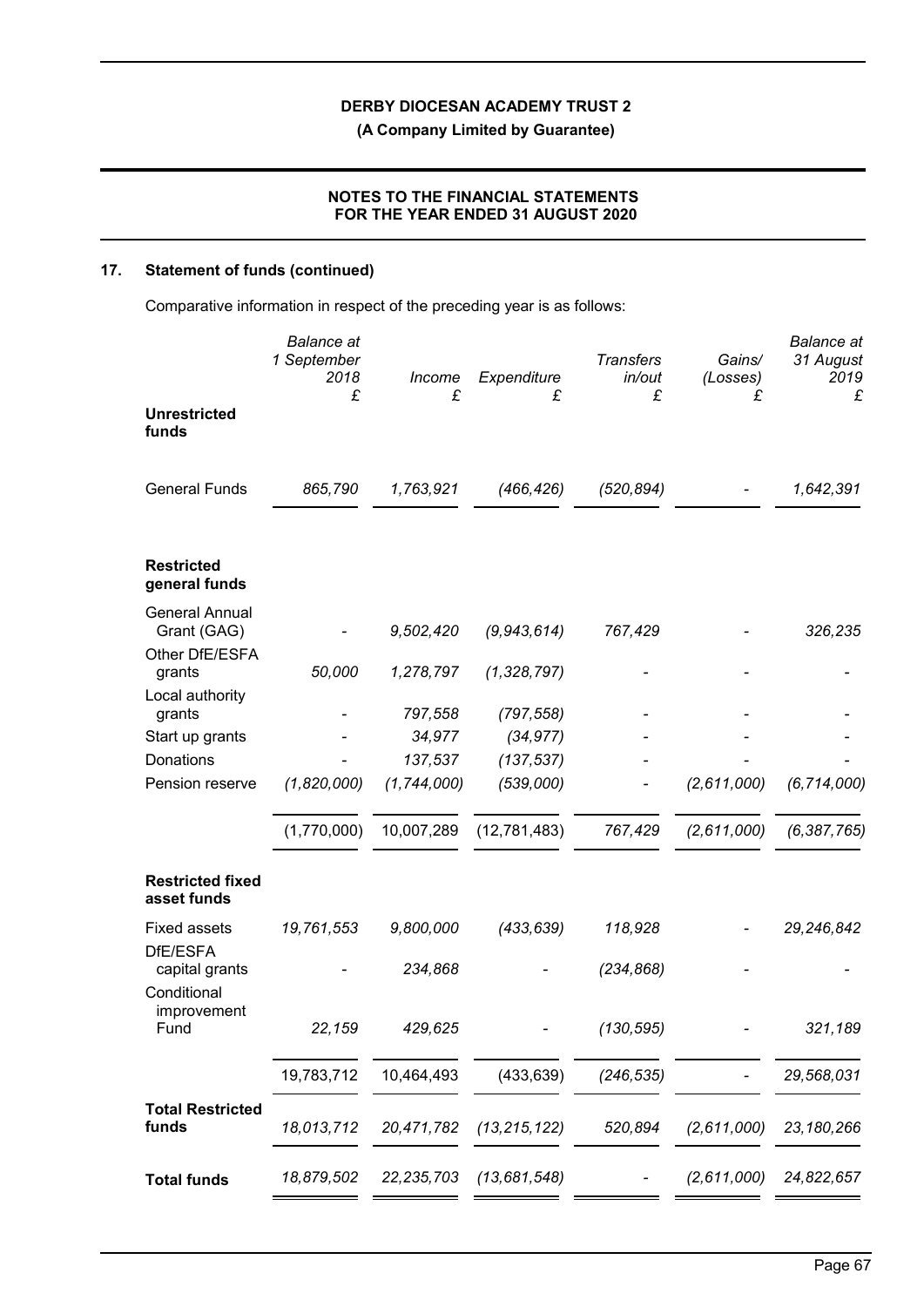**(A Company Limited by Guarantee)**

# **NOTES TO THE FINANCIAL STATEMENTS FOR THE YEAR ENDED 31 AUGUST 2020**

## **18. Analysis of net assets between funds**

## **Analysis of net assets between funds - current period**

| <b>Unrestricted</b><br>funds<br>2020<br>£ | <b>Restricted</b><br>funds<br>2020<br>£ | <b>Restricted</b><br>fixed asset<br>funds<br>2020<br>£ | Total<br>funds<br>2020<br>£ |
|-------------------------------------------|-----------------------------------------|--------------------------------------------------------|-----------------------------|
|                                           |                                         | 31,559,738                                             | 31,559,738                  |
| 3,514,540                                 | 949,201                                 | 208,041                                                | 4,671,782                   |
| (1,589,563)                               | -                                       | $\blacksquare$                                         | (1,589,563)                 |
| ۰                                         | (7,873,000)                             | ۰                                                      | (7,873,000)                 |
| 1,924,977                                 | (6,923,799)                             | 31,767,779                                             | 26,768,957                  |
|                                           |                                         |                                                        |                             |

# **Analysis of net assets between funds - prior period**

|                                        |              |             | Restricted  |               |
|----------------------------------------|--------------|-------------|-------------|---------------|
|                                        | Unrestricted | Restricted  | fixed asset | Total         |
|                                        | funds        | funds       | funds       | funds         |
|                                        | 2019         | 2019        | 2019        | 2019          |
|                                        | £            | £           | £           | £             |
| Tangible fixed assets                  |              | ۰           | 29,246,842  | 29, 246, 842  |
| <b>Current assets</b>                  | 2,866,853    | 326,235     | 321,189     | 3,514,277     |
| Creditors due within one year          | (1,224,462)  |             | ۰           | (1, 224, 462) |
| Provisions for liabilities and charges |              | (6,714,000) |             | (6, 714, 000) |
| Total                                  | 1,642,391    | (6,387,765) | 29,568,031  | 24,822,657    |
|                                        |              |             |             |               |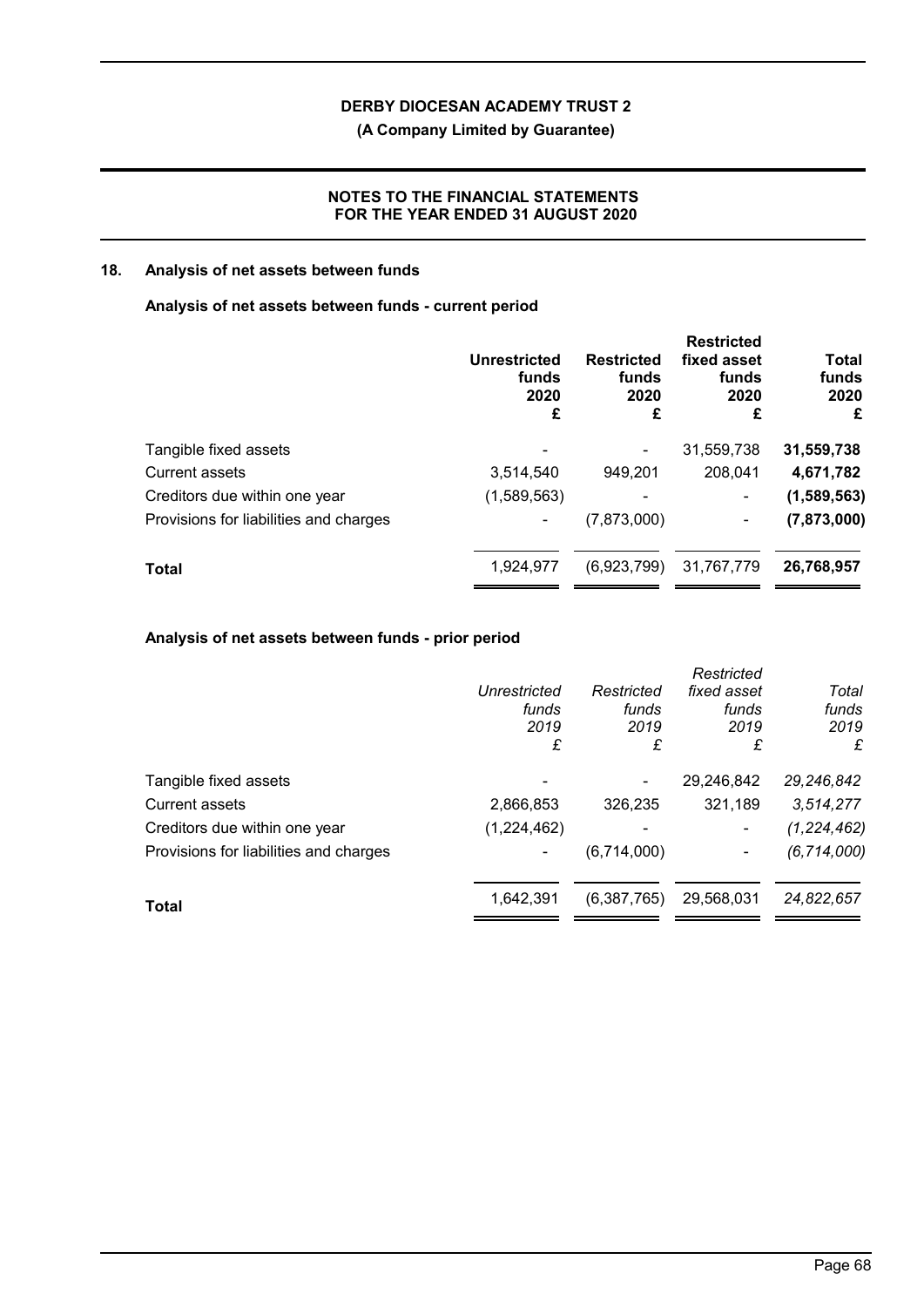**(A Company Limited by Guarantee)**

# **NOTES TO THE FINANCIAL STATEMENTS FOR THE YEAR ENDED 31 AUGUST 2020**

## **19. Reconciliation of net income to net cash flow from operating activities**

|                                                                                    | 2020<br>£   | 2019<br>£   |
|------------------------------------------------------------------------------------|-------------|-------------|
| Net income for the period (as per Statement of Financial Activities)               | 1,719,300   | 8,554,155   |
| <b>Adjustments for:</b>                                                            |             |             |
| Depreciation charges                                                               | 541,638     | 433,639     |
| Loss on the sale of fixed assets                                                   |             | 176         |
| (Increase)/decrease in debtors                                                     | (94, 496)   | (472, 615)  |
| Increase in creditors                                                              | 335,701     | 383,577     |
| Capital grants from DfE and other capital income                                   | (401, 327)  | (664, 493)  |
| Defined benefit pension scheme obligation inherited on conversion                  | 386,000     | 1,744,000   |
| Defined benefit pension scheme cost less contributions payable                     | 857,000     | 453,000     |
| Defined benefit pension scheme finance cost                                        | 143,000     | 86,000      |
| Donations of fixed asset on conversion                                             | (2,700,000) | (9,800,000) |
| Donations of budget surpluses on local authority and school funds on<br>conversion | (212, 893)  | (943, 877)  |
| Interest receivable                                                                | (2,054)     | (1,065)     |
| Net cash provided by/(used in) operating activities                                | 571,869     | (227, 503)  |

# **20. Cash flows from financing activities**

|                                                                                    | 2020    | 2019    |
|------------------------------------------------------------------------------------|---------|---------|
|                                                                                    |         | £       |
| Donations of budget surpluses on local authority and school funds on<br>conversion | 212.893 | 943.877 |
| Net cash provided by financing activities                                          | 212.893 | 943.877 |

## **21. Cash flows from investing activities**

|                                           | 2020<br>£  | 2019       |
|-------------------------------------------|------------|------------|
| Purchase of tangible fixed assets         | (154, 534) | (119, 104) |
| Capital grants from DfE Group             | 401,327    | 664,493    |
| Interest receivable                       | 2.054      | 1.065      |
| Net cash provided by investing activities | 248.847    | 546.454    |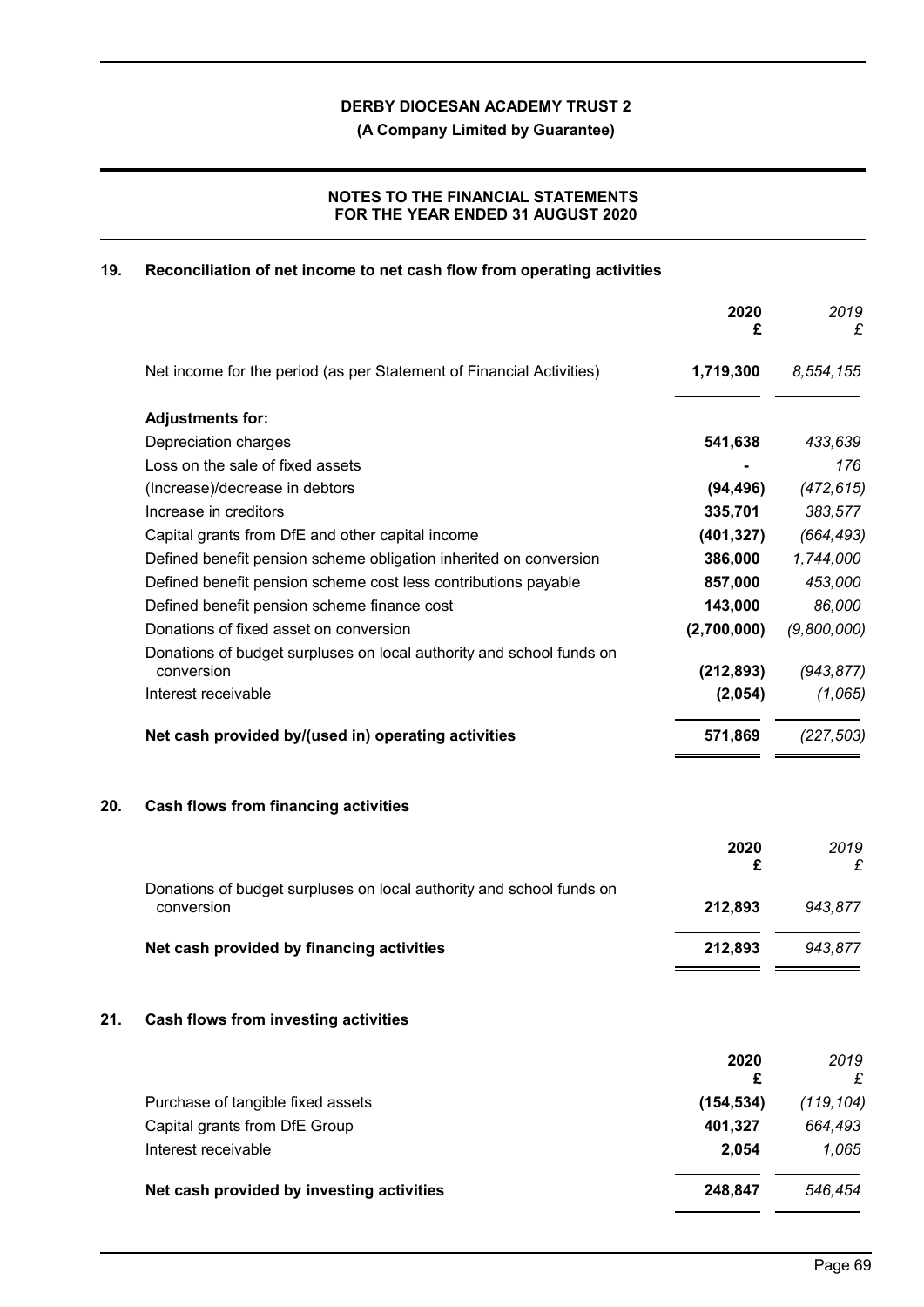**(A Company Limited by Guarantee)**

## **NOTES TO THE FINANCIAL STATEMENTS FOR THE YEAR ENDED 31 AUGUST 2020**

# **22. Analysis of cash and cash equivalents**

|           | 2019      |
|-----------|-----------|
| 3,655,547 | 2,621,938 |
| 3,655,547 | 2,621,938 |
|           | 2020      |

## **23. Analysis of changes in net debt**

|                          | At 1<br><b>September</b><br>2019<br>£ |           | At 31<br><b>Cash flows August 2020</b> |
|--------------------------|---------------------------------------|-----------|----------------------------------------|
| Cash at bank and in hand | 2,621,938                             | 1,033,609 | 3,655,547                              |
|                          | 2,621,938                             | 1,033,609 | 3,655,547                              |
|                          |                                       |           |                                        |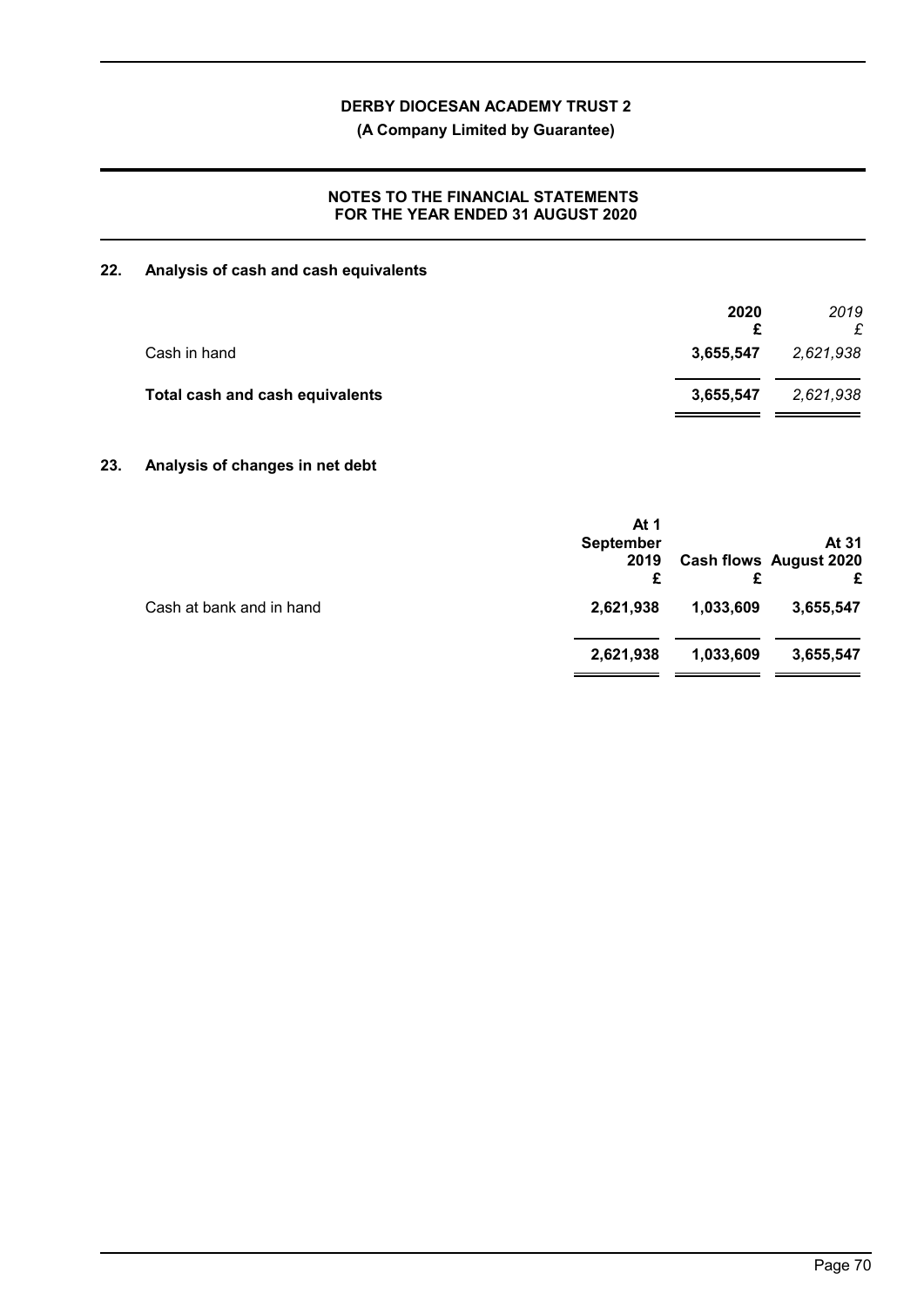### **(A Company Limited by Guarantee)**

## **NOTES TO THE FINANCIAL STATEMENTS FOR THE YEAR ENDED 31 AUGUST 2020**

### **24. Conversion to an academy trust**

On 1 October 2019 St Werburgh's CofE Primary School converted to academy trust status under the Academies Act 2010 and all the operations and assets and liabilities were transferred to Derby Diocesan Academy Trust 2 from Derby County Council for £NIL consideration.

The transfer has been accounted for as a combination that is in substance a gift. The assets and liabilities transferred were valued at their fair value and recognised in the Balance Sheet under the appropriate heading with a corresponding net amount recognised as a net gain in the Statement of Financial Activities as Income from Donations and Capital Grants - transfer from local authority on conversion.

The following table sets out the fair values of the identifiable assets and liabilities transferred and an analysis of their recognition in the Statement of Financial Activities.

|                                                   | Unrestricted<br>funds<br>£ | <b>Restricted</b><br>funds<br>£ | <b>Restricted</b><br>fixed asset<br>funds<br>£ | <b>Total</b><br>funds<br>£ |
|---------------------------------------------------|----------------------------|---------------------------------|------------------------------------------------|----------------------------|
| Leasehold land and buildings                      | $\overline{\phantom{a}}$   |                                 | 2,700,000                                      | 2,700,000                  |
| Cash - representing budget surplus on<br>LA funds | 212,893                    |                                 | $\overline{\phantom{a}}$                       | 212,893                    |
| LGPS pension deficit                              | ۰                          | (386,000)                       | ۰                                              | (386,000)                  |
| Net assets/(liabilities)                          | 212,893                    | (386,000)                       | 2,700,000                                      | 2,526,893                  |
|                                                   |                            |                                 |                                                |                            |

### **25. Capital commitments**

|                                                               | 2020             | 2019    |
|---------------------------------------------------------------|------------------|---------|
| Contracted for but not provided in these financial statements | $\sim$ 100 $\mu$ | 321,189 |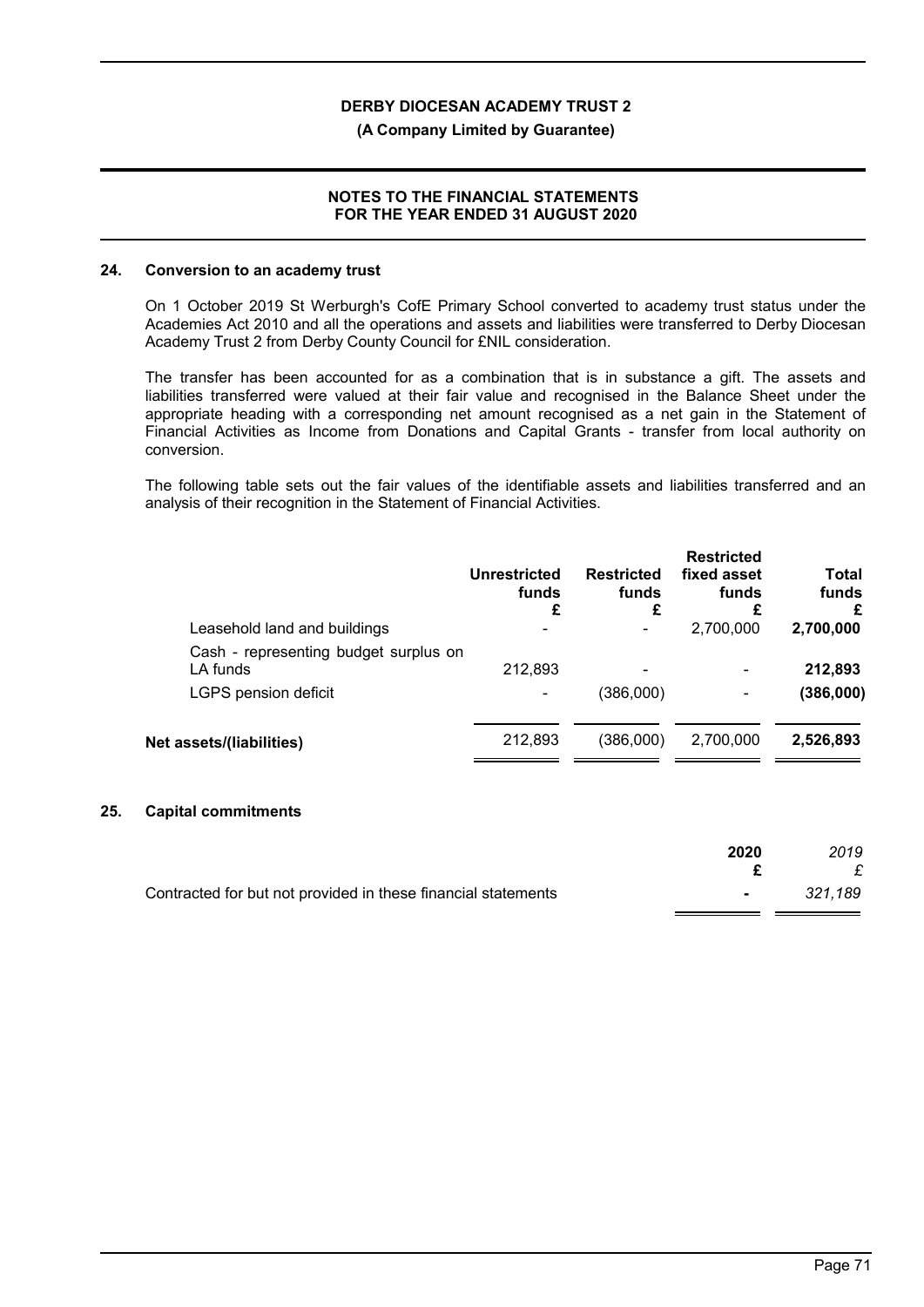### **(A Company Limited by Guarantee)**

## **NOTES TO THE FINANCIAL STATEMENTS FOR THE YEAR ENDED 31 AUGUST 2020**

#### **26. Pension commitments**

The academy's employees belong to two principal pension schemes: the Teachers' Pension Scheme England and Wales (TPS) for academic and related staff; and the Local Government Pension Scheme (LGPS) for non-teaching staff, which is managed by Derbyshire Pension Fund. Both are multi-employer defined benefit schemes.

The latest actuarial valuation of the TPS related to the period ended 31 March 2019 and of the LGPS 31 March 2016.

Contributions amounting to £217,165 were payable to the schemes at 31 August 2020 *(2019 - £157,851)* and are included within creditors.

### **Teachers' Pension Scheme**

The Teachers' Pension Scheme (TPS) is a statutory, contributory, defined benefit scheme, governed by the Teachers' Pension Scheme Regulations 2014. Membership is automatic for full-time teachers in academies. All teachers have the option to opt-out of the TPS following enrolment.

The TPS is an unfunded scheme to which both the member and employer makes contributions, as a percentage of salary - these contributions are credited to the Exchequer. Retirement and other pension benefits are paid by public funds provided by Parliament.

### **Valuation of the Teachers' Pension Scheme**

The Government Actuary, using normal actuarial principles, conducts a formal actuarial review of the TPS in accordance with the Public Service Pensions (Valuations and Employer Cost Cap) Directions 2014 published by HM Treasury every 4 years. The aim of the review is to specify the level of future contributions. Actuarial scheme valuations are dependent on assumptions about the value of future costs, design of benefits and many other factors. The latest actuarial valuation of the TPS was carried out as at 31 March 2016. The valuation report was published by the Department for Education on 5 March 2019. The key elements of the valuation and subsequent consultation are:

- employer contribution rates set at 23.68% of pensionable pay (including a 0.08% administration levy)
- total scheme liabilities (pensions currently in payment and the estimated cost of future benefits) for service to the effective date of £218,100 million and notional assets (estimated future contributions together with the notional investments held at the valuation date) of £196,100 million, giving a notional past service deficit of £22,000 million
- the SCAPE rate, set by HMT, is used to determine the notional investment return. The current SCAPE rate is 2.4% above the rate of CPI, assumed real rate of return is 2.4% in excess of prices and 2% in excess of earnings. The rate of real earnings growth is assumed to be 2.2%. The assumed nominal rate of return including earnings growth is 4.45%.

The next valuation result is due to be implemented from 1 April 2023.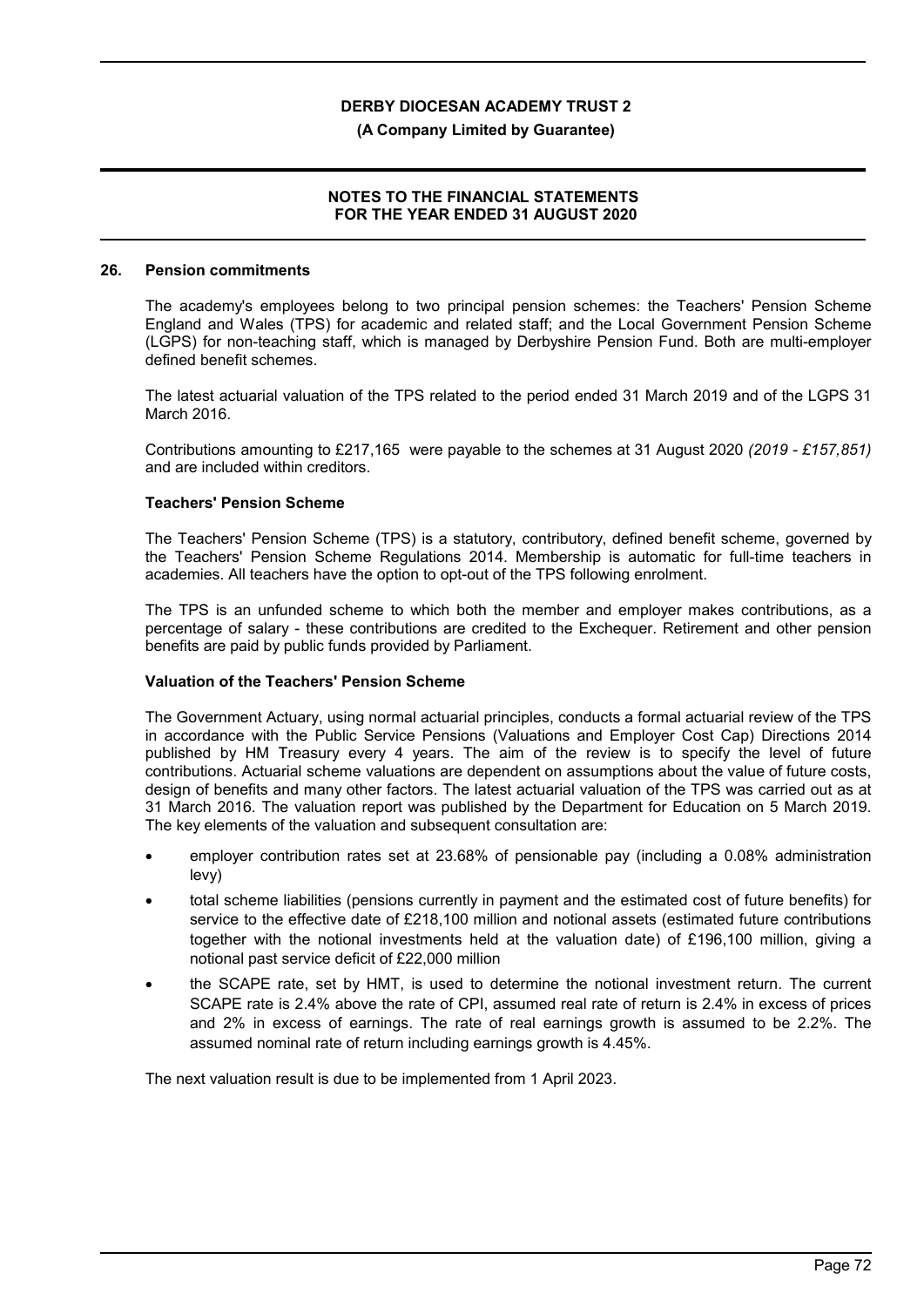### **(A Company Limited by Guarantee)**

## **NOTES TO THE FINANCIAL STATEMENTS FOR THE YEAR ENDED 31 AUGUST 2020**

#### **26. Pension commitments (continued)**

The employer's pension costs paid to TPS in the year amounted to £1,270,825 *(2019 - £700,314)*.

A copy of the valuation report and supporting documentation is on the Teachers' Pensions website (https://www.teacherspensions.co.uk/news/employers/2019/04/teachers-pensions-valuation-report.aspx).

Under the definitions set out in FRS 102, the TPS is an unfunded multi-employer pension scheme. The academy has accounted for its contributions to the scheme as if it were a defined contribution scheme. The academy has set out above the information available on the scheme.

## **Local Government Pension Scheme**

The LGPS is a funded defined benefit pension scheme, with the assets held in separate trusteeadministered funds. The total contribution made for the year ended 31 August 2020 was £890,805 *(2019 - £696,381)*, of which employer's contributions totalled £696,941 *(2019 - £547,987)* and employees' contributions totalled £ 193,864 *(2019 - £148,394)*. The agreed contribution rates for future years are 21 per cent for employers and 5.50 per cent for employees.

The LGPS obligation relates to the employees of the academy, who were the employees transferred as part of the conversion from the maintained school and new employees who were eligible to, and did, join the Scheme in the year. The obligation in respect of employees who transferred on conversion represents their cumulative service at both the predecessor school and the academy at the balance sheet date.

Parliament has agreed, at the request of the Secretary of State for Education, to a guarantee that, in the event of academy closure, outstanding Local Government Pension Scheme liabilities would be met by the Department for Education. The guarantee came into force on 18 July 2013.

### **Principal actuarial assumptions**

|                                                    | 2020 | 2019 |
|----------------------------------------------------|------|------|
|                                                    | %    | %    |
| Rate of increase in salaries                       | 2.90 | 2.80 |
| Rate of increase for pensions in payment/inflation | 2.20 | 2.30 |
| Discount rate for scheme liabilities               | 1.70 | 1.90 |

The current mortality assumptions include sufficient allowance for future improvements in mortality rates. The assumed life expectations on retirement age 65 are:

| 2020 | 2019<br>Years |
|------|---------------|
|      |               |
| 21.6 | 21.9          |
| 23.7 | 24.4          |
|      |               |
| 22.6 | 23.9          |
| 25.1 | 26.5          |
|      | Years         |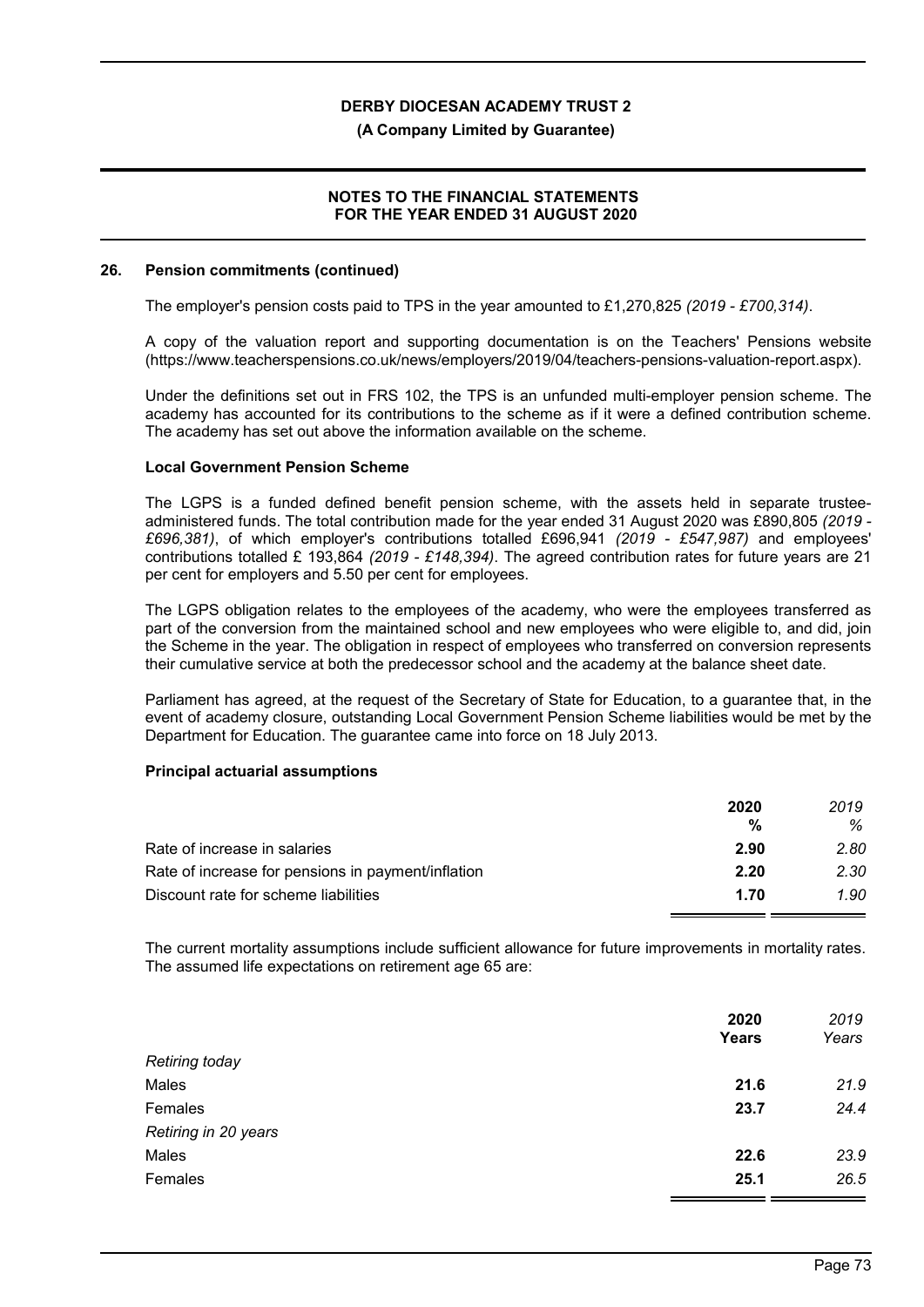# **(A Company Limited by Guarantee)**

## **NOTES TO THE FINANCIAL STATEMENTS FOR THE YEAR ENDED 31 AUGUST 2020**

## **26. Pension commitments (continued)**

## **Sensitivity analysis on scheme obligations**

|                                        | 2020   | 2019   |
|----------------------------------------|--------|--------|
|                                        | £000   | £000   |
| Discount rate $+0.5\%$                 | 14.370 | 12.425 |
| Discount rate -0.5%                    | 18,732 | 16,363 |
| Salary increase rate +0.5%             | 16,803 | 14,752 |
| Mortality assumption - 1 year decrease | 16,299 | 14,036 |
| Pension increase rate +0.5%            | 18.439 | 15,959 |
| Pension increase rate -0.5%            | 14,663 | 12,829 |
|                                        |        |        |

## **Share of scheme assets**

The academy's share of the assets in the scheme was:

|                                     | 2020<br>£ | 2019<br>£ |
|-------------------------------------|-----------|-----------|
| Equities                            | 5,381,000 | 4,685,000 |
| <b>Bonds</b>                        | 1,996,000 | 1,843,000 |
| Property                            | 694,000   | 614,000   |
| Cash                                | 607,000   | 538,000   |
| <b>Total market value of assets</b> | 8,678,000 | 7,680,000 |

The actual return on scheme assets was (£174,000) *(2019 - £500,000)*.

The amounts recognised in the Statement of Financial Activities are as follows:

|                                                                  | 2020<br>£      | 2019<br>£ |
|------------------------------------------------------------------|----------------|-----------|
| Current service cost                                             | 1,558,000      | 899,000   |
| Past service cost                                                | $\blacksquare$ | 100,000   |
| Interest cost                                                    | 143.000        | 86.000    |
| Total amount recognised in the Statement of Financial Activities | 1,701,000      | 1.085.000 |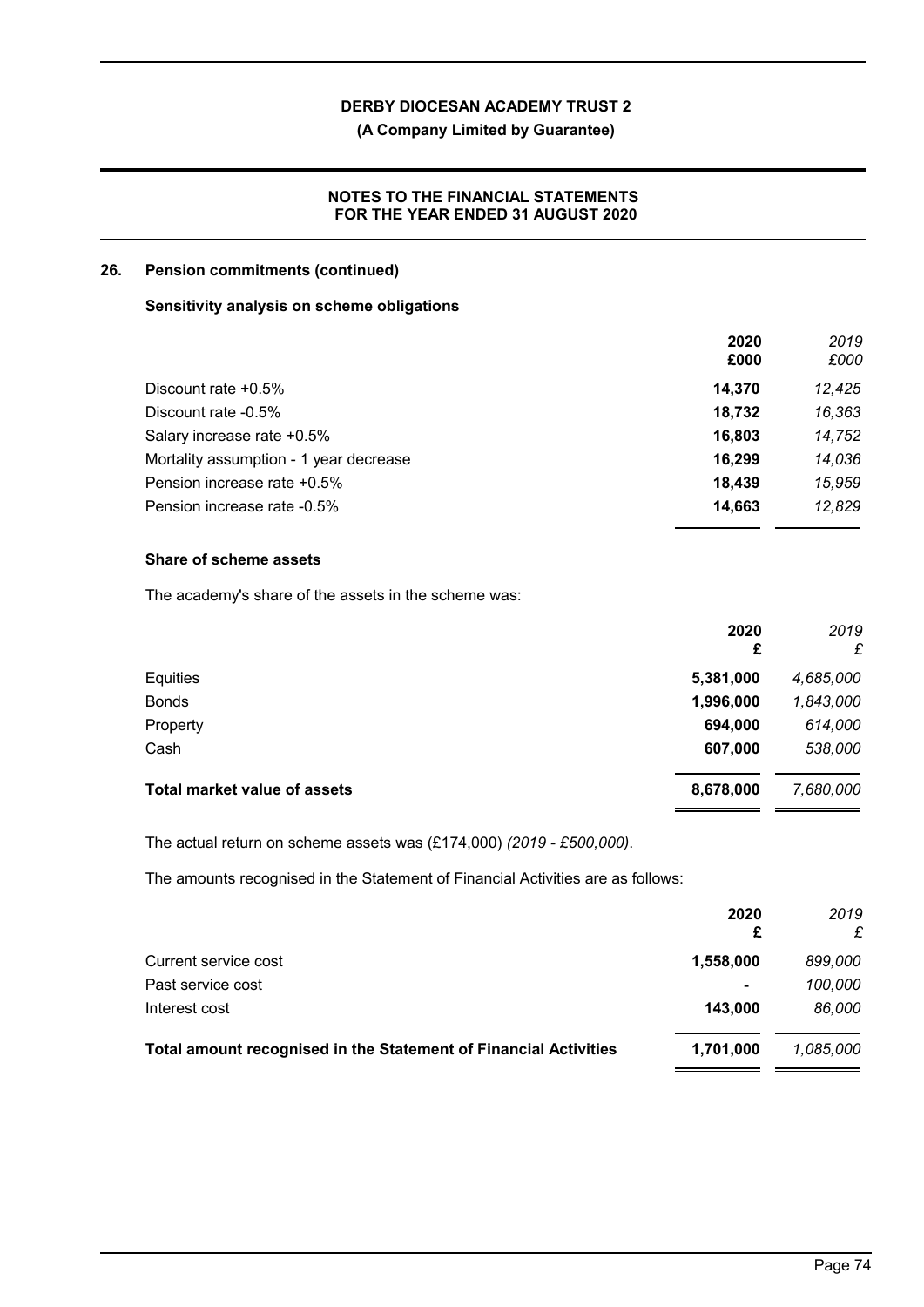**(A Company Limited by Guarantee)**

## **NOTES TO THE FINANCIAL STATEMENTS FOR THE YEAR ENDED 31 AUGUST 2020**

## **26. Pension commitments (continued)**

Changes in the present value of the defined benefit obligations were as follows:

|                                                        | 2020<br>£  | 2019<br>£  |
|--------------------------------------------------------|------------|------------|
| At 1 September                                         | 14,394,000 | 6,286,000  |
| Transferred in on existing academies joining the trust | 744,000    | 3,780,000  |
| Current service cost                                   | 1,558,000  | 899,000    |
| Interest cost                                          | 303,000    | 258,000    |
| Employee contributions                                 | 195,000    | 149,000    |
| Actuarial (gains)/losses                               | (561,000)  | 2,939,000  |
| Benefits paid                                          | (82,000)   | (17,000)   |
| Past service costs                                     | ٠          | 100,000    |
| At 31 August                                           | 16,551,000 | 14,394,000 |

Changes in the fair value of the academy's share of scheme assets were as follows:

|                                                        | 2020<br>£ | 2019<br>£ |
|--------------------------------------------------------|-----------|-----------|
| At 1 September                                         | 7,680,000 | 4,466,000 |
| Transferred in on existing academies joining the trust | 358,000   | 2,036,000 |
| Interest income                                        | 160,000   | 172,000   |
| Actuarial (losses)/gains                               | (334,000) | 328,000   |
| <b>Employer contributions</b>                          | 701,000   | 546,000   |
| Employee contributions                                 | 195,000   | 149,000   |
| Benefits paid                                          | (82,000)  | (17,000)  |
| At 31 August                                           | 8,678,000 | 7,680,000 |

## **27. Operating lease commitments**

At 31 August 2020 the academy had commitments to make future minimum lease payments under noncancellable operating leases as follows:

|                                              | 2020<br>£ | 2019<br>£ |
|----------------------------------------------|-----------|-----------|
| Not later than 1 year                        | 21,813    | 17,176    |
| Later than 1 year and not later than 5 years | 36,130    | 24,237    |
|                                              | 57,943    | 41,413    |

 $\overline{\phantom{a}}$